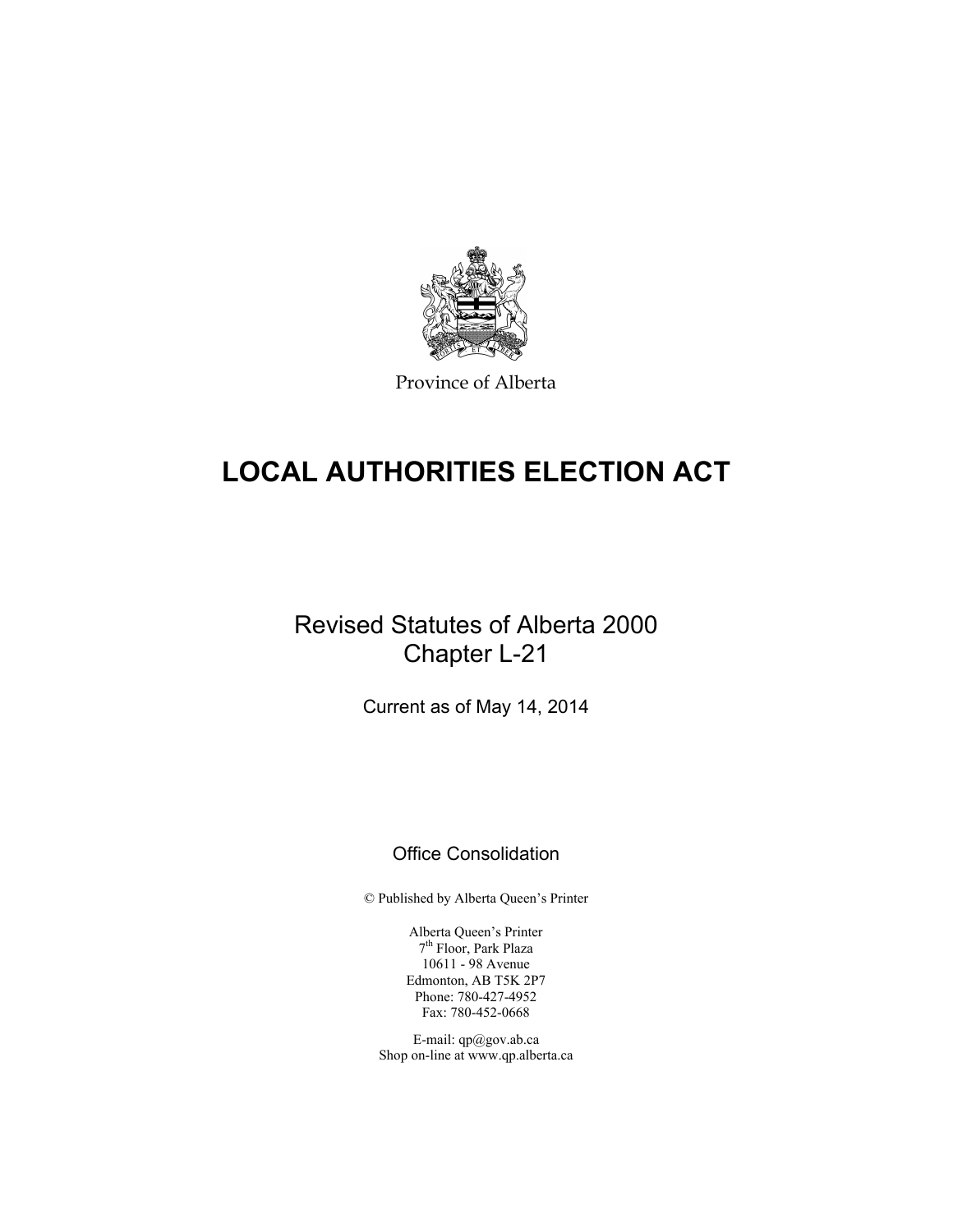# **Copyright and Permission Statement**

Alberta Queen's Printer holds copyright on behalf of the Government of Alberta in right of Her Majesty the Queen for all Government of Alberta legislation. Alberta Queen's Printer permits any person to reproduce Alberta's statutes and regulations without seeking permission and without charge, provided due diligence is exercised to ensure the accuracy of the materials produced, and Crown copyright is acknowledged in the following format:

© Alberta Queen's Printer, 20\_\_.\*

\*The year of first publication of the legal materials is to be completed.

# **Note**

All persons making use of this consolidation are reminded that it has no legislative sanction, that amendments have been embodied for convenience of reference only. The official Statutes and Regulations should be consulted for all purposes of interpreting and applying the law.

# **Amendments Not in Force**

This consolidation incorporates only those amendments in force on the consolidation date shown on the cover. It does not include the following amendments:

2012 cE-0.3 s276 amends ss1, 8, 21(3), 22, 24(1), 27(2), 48(2) and (3), 77.1(2.4)(c),118(2), repeals and substitutes  $s147.1(1)(g)(vi)$ .

# **Regulations**

The following is a list of the regulations made under the *Local Authorities Election Act* that are filed as Alberta Regulations under the Regulations Act

| Alta. Reg. | <i>Amendments</i> |
|------------|-------------------|
|------------|-------------------|

| <b>Local Authorities Election Act</b> |                     |
|---------------------------------------|---------------------|
|                                       |                     |
|                                       | 134/2015            |
|                                       |                     |
|                                       |                     |
|                                       | 179/2004. 175/2007. |
|                                       | 294/2009. 179/2012. |
|                                       | 141/2015            |
|                                       |                     |
|                                       | 164/2010, 73/2013   |
|                                       |                     |
|                                       |                     |
|                                       | 142/2015            |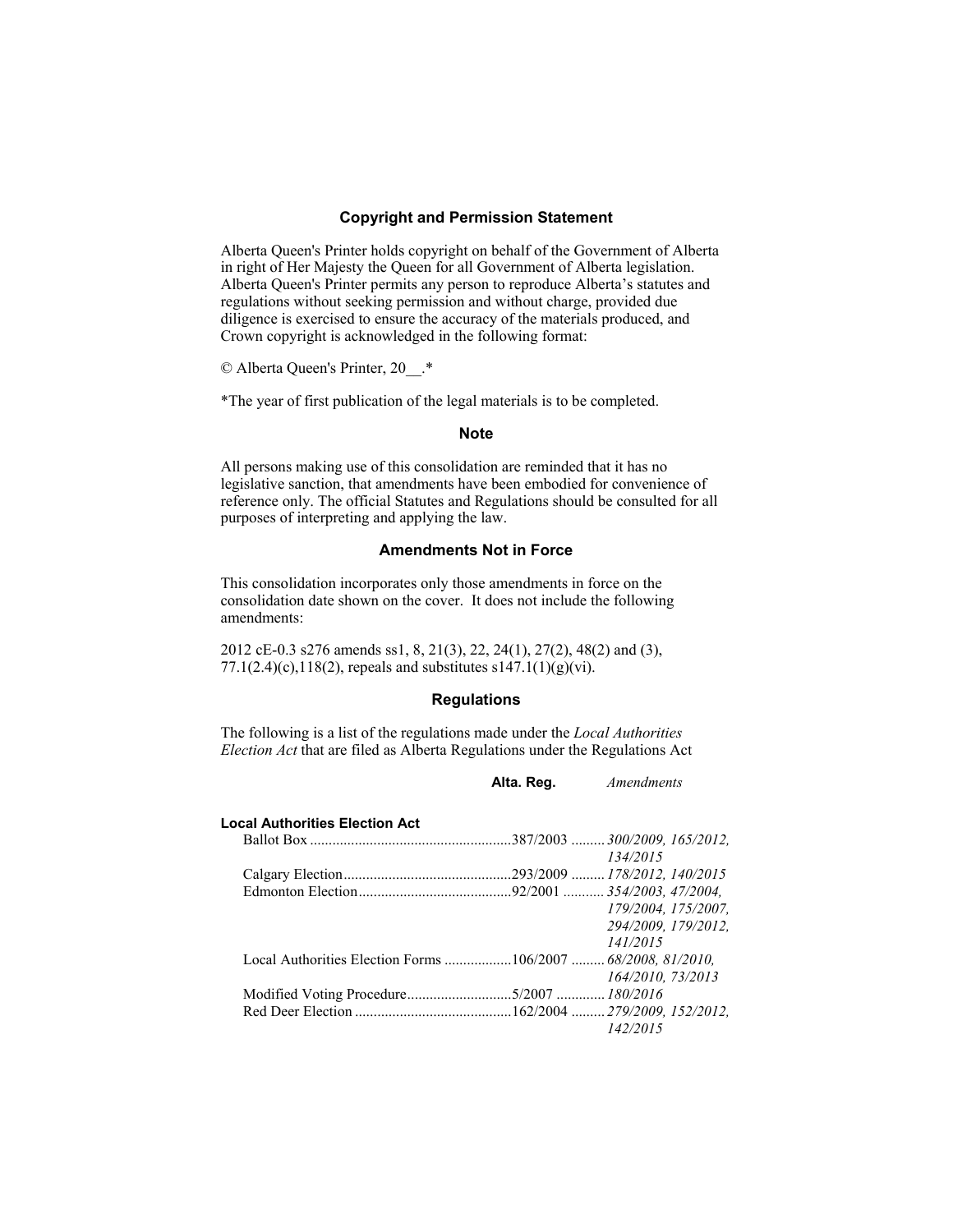Senatorial Selection and Local Authorities Election Forms ...................... 115/2005 ......... *224/2010*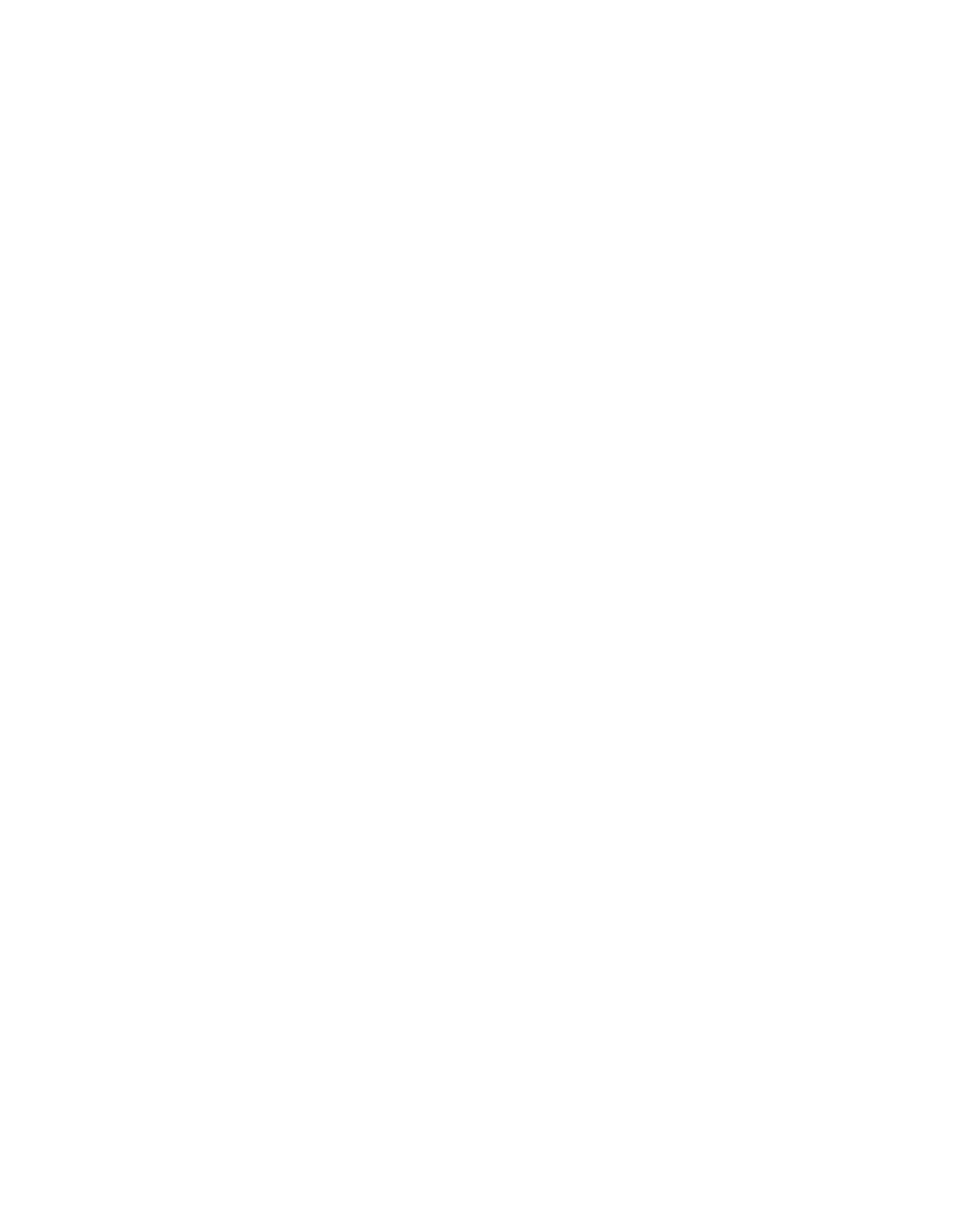# LOCAL AUTHORITIES ELECTION ACT

Chapter L-21

# Table of Contents

1 Definitions

# Part 1 Election Procedure

- 2,3 Joint elections
	- 4 Improvement district and special area elections
	- 5 Procedure modification
	- 6 Ministerial powers
	- 7 Voting on bylaw or question
	- 8 First elections
	- 9 Term of office
- 10 General term of office
- 11 Election day
- 12 Summer villages
- 13 Appointment of returning officers
- 13.1 Impartiality
- 14 Duties of returning officer
- 14.1 Presiding deputy
- 15 Constable
- 16 Oath, statement
- 17 Substitute returning officer
- 18 Substitute deputy or constable <sup>19</sup> Secretary's duties
	-
	- 20 Administration of oaths
	- 21 Qualification of candidates
	- 22 Ineligibility
	- 23 Ineligibility for nomination
	- 24 Re-election
	- 25 Nomination day
	- 26 Notice of nomination day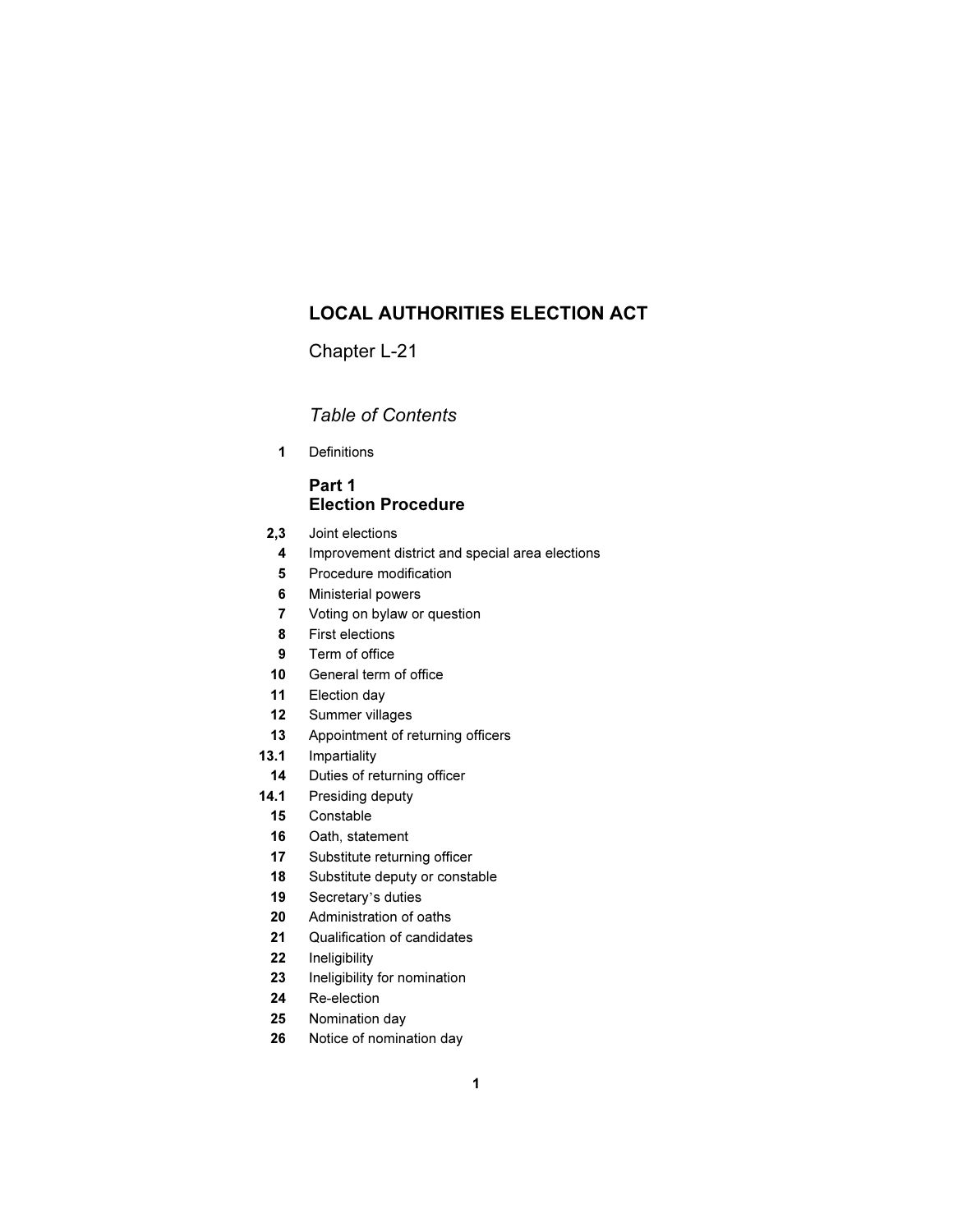- Form of nomination
- Nominations
- 28.1 Material to be provided to candidate
- Deposit
- Disposition of deposit
- Insufficient nominations
- Withdrawal of nomination
- Death of candidate
- Election by acclamation
- Notice of election

# Part 2 Voting Procedure

- Voting subdivisions
- Voting stations
- Compartments for voting
- Ballot boxes
- Sealing the ballot box
- Printing of ballots
- Names on ballot
- Contents of ballot
- Form of ballot
- Instructions for voters
- Voting hours
- 47 Eligibility to vote
- Rules of residence
- Permanent electors register
- List of electors
- Enumerators' appointment and identification
- Access for enumerators and campaigners
- Proof of elector eligibility
- 53.1 Advertising a section 53 bylaw
- Person objected to
- Secrecy of vote
- Maintenance of secrecy
- Number of votes
- Voting time for employees
- Entries in voting register
- Initialling of ballot
- Explanation of manner of voting
- Marking of ballots
- Disposal of marked ballot
- Person deemed to have voted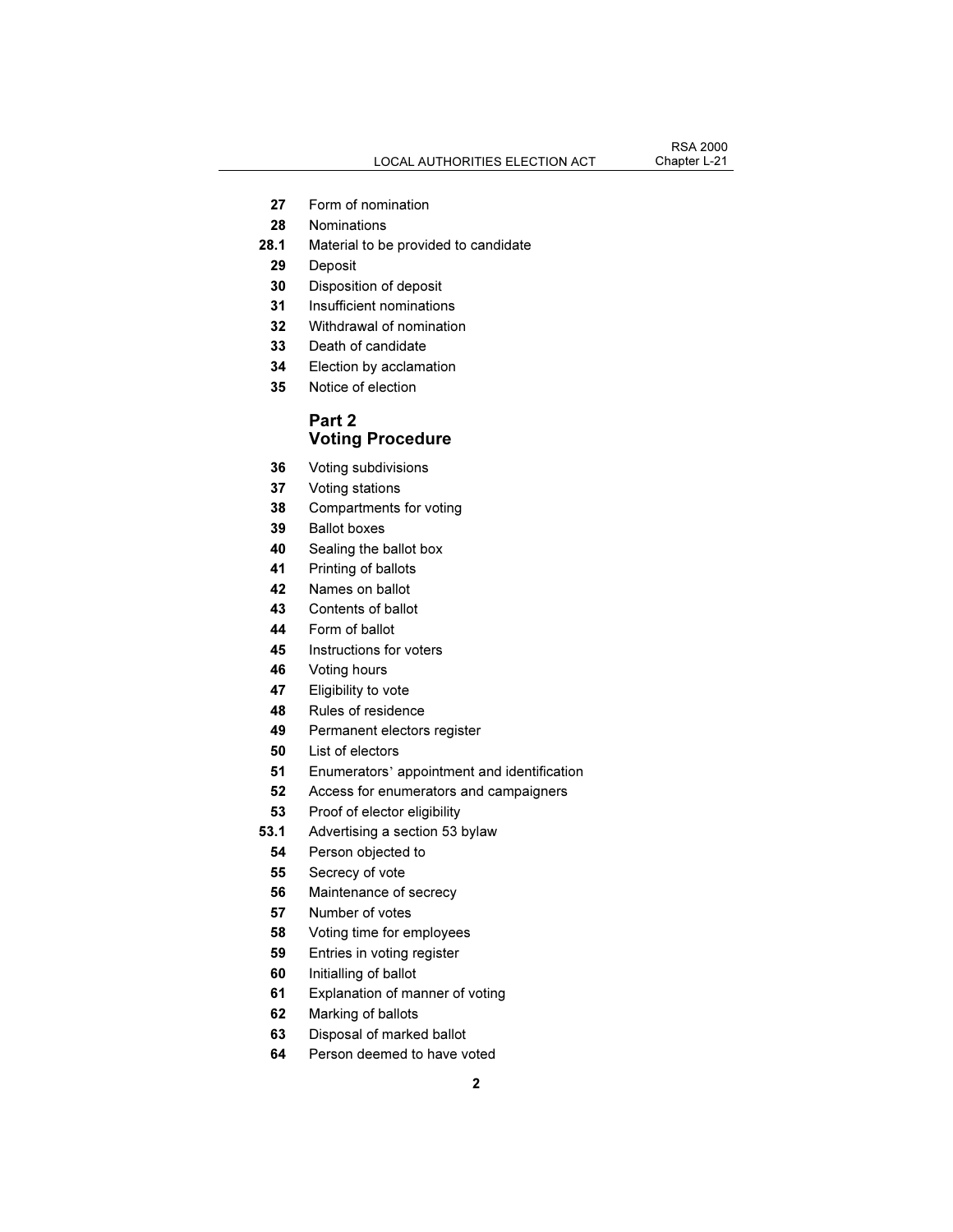- 65 Replacement of spoiled ballot
- 66 Elector declining to vote
- 67 Persons at voting station
- 68 Prohibited removal of ballots
- 68.1 Official agent
- 69 Candidate's scrutineer
- 70 Bylaw scrutineers
- 71 Proof of appointment
- 72 Interpreter
- 73 Advance vote
- 74 Notice of advance vote
- 75 Advance vote stations<br>T7 Elector's statement
	-
	- 77.1 Vote by special ballot
	- 77.2 Voting by special ballot
	- 77.3 Late receipt of special ballot
	- 78 Incapacitated elector at voting station
	- 79 Incapacitated elector at home
	- 80 Institutional vote eligibility and staff
	- 81 Attendance at an institutional vote
	- 82 Institutional vote procedure
	- <sup>83</sup> Deputy's and constable's votes
	- 84 Voting machines

# Part 3 Post-vote Procedure

- 85 Counting of votes
- 86 Void ballots
- 87 Note of objection
- 88 Ballot account
- 89 Signatures to ballot account
- 90 Certificate in voting register
- 91 Packets of ballots
- 92 Sealing ballot packets
- 93 Securing election documents
- 94 Delivery of ballot box and ballot account
- 95 Election results
- 96 Declaration of vote result
- 97 Declaration of election result
- 98 Recount
- 99 Equality of votes
- 100 Delivery of election material
- 101 Disposition of election material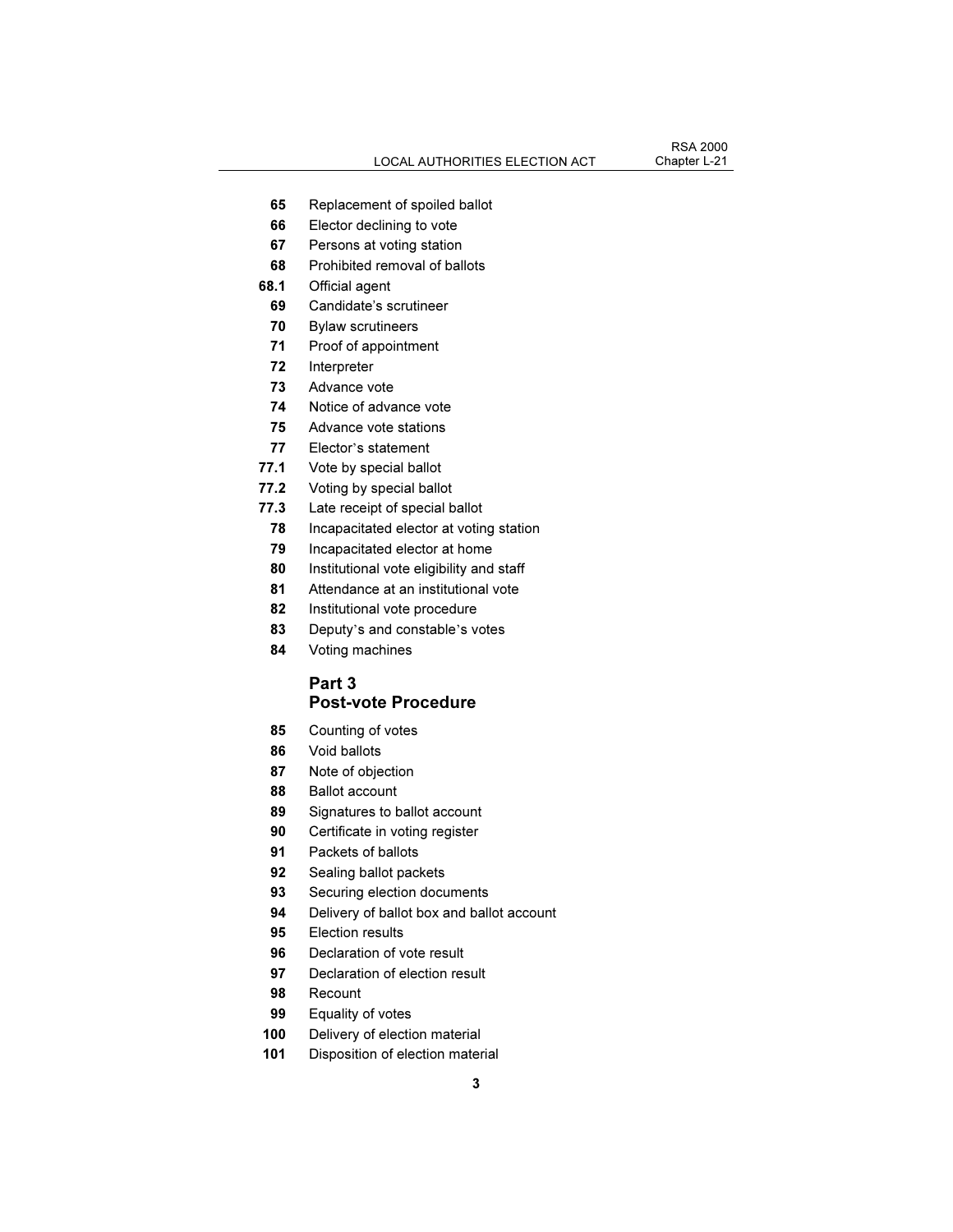102 Order for inspection of ballots

# Part 4 Recount Procedure

- 103 Judicial recount application
- 104 Notice of application
- 105 Recount appointment
- 106 Persons permitted at recount
- 107 Recount
- 108 Examination of ballots
- 109 Recess during recount
- 110 Statement after recount
- 111 Equality of recount votes
- 112 Certification of recount
- 113 Costs of recount
- 114 Payment of costs
- 115 Bylaw vote recount

# Part 5 Controverted Elections

- 116 Bribery
- 117 Undue influence
- 118 Allowable election expenses
- 119 Oral evidence
- 120 Forfeiture of seat
- 121 Penalty for bribery or undue influence
- 122 Report of bribery or undue influence convictions
- 123 Witnesses
- 124 Limitation of action
- 125 Recovery of penalties
- 126 Trial of an election
- 127 Fiat for application
- 128 Application requirements
- 129 Filing of documents
- 130 Service of application
- 131 Application to try validity of election
- 132 Combination of applications
- 133 Grounds not allowed
- 134 Production of election material
- 135 Adding parties
- 136 Intervention
- 137 Hearing
- 138 Invalid election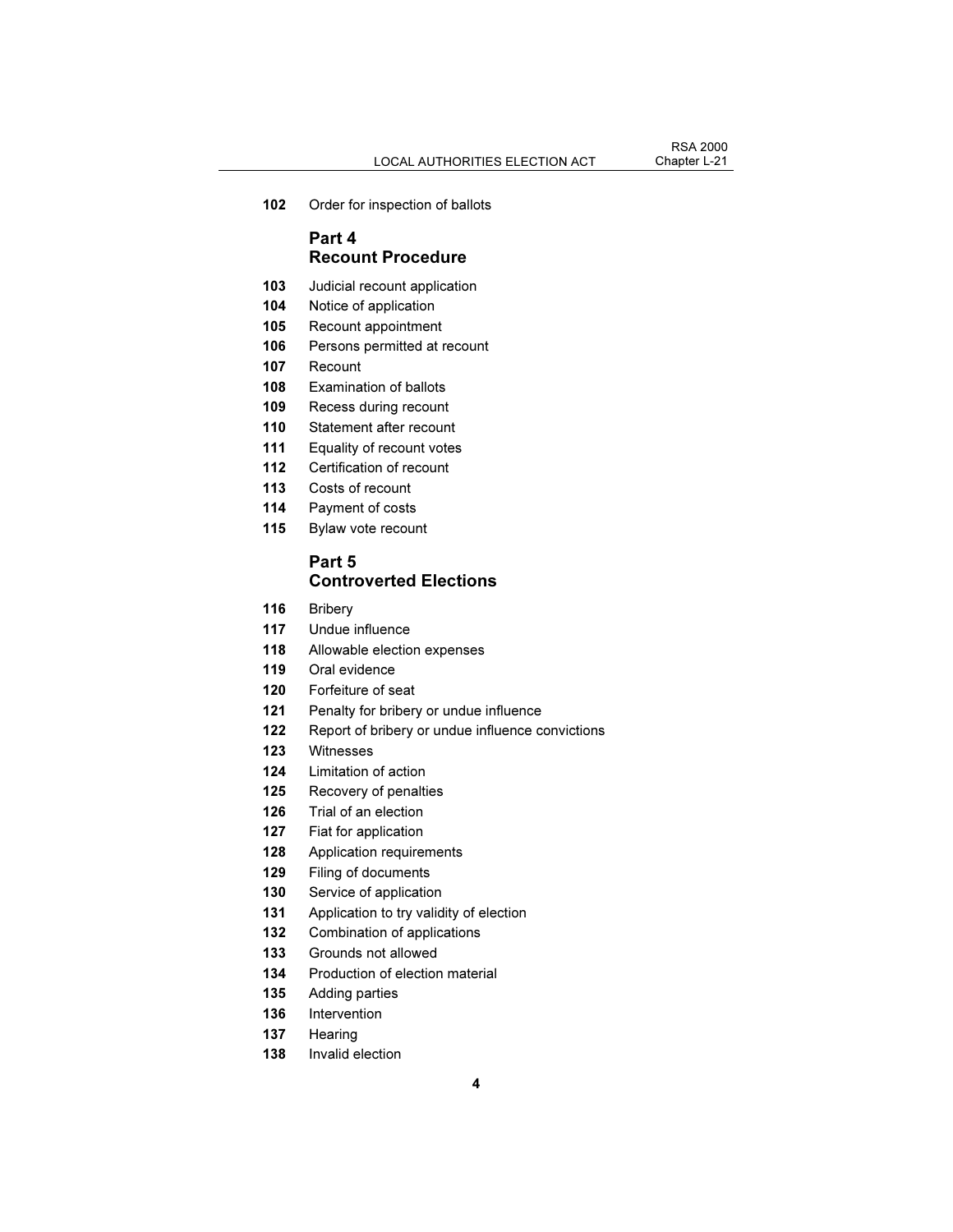- 139,140 Liability for costs
- 141 Form and effect of order<br>142 Return of judge's order
	-
	- 143 Disclaimer after application
	- 144 Effect of disclaimer
	- 145 Delivery of duplicate disclaimer
	- 146 Right of appeal
	- 147 Regulations

# Part 5.1 Municipal Election Finance and Contribution Disclosure

- 147.1 Definitions
- 147.11 Candidate self-funded election campaign
- 147.2 Limitations on contributions
- 147.21 Registration of candidates
- 147.3 Duties of candidate
- 147.4 Campaign disclosure statements
- 147.5 Campaign surplus
- 147.7 Late filing period/penalties
- 147.8 Effect of non-compliance in relation to disclosure statements
- 147.91 Regulations
- 147.92 Application

# Part 6 **Offences**

- 148 Prohibitions
- 149-151 Offence
	- 152 Advertisement distribution
	- 153 Interference with posted documents
	- 154 Improper appointment
	- 155 Provision of time to vote
	- 156 Offence
	- 157 Penalty
	- 158 Offence re use of information

# Part 7 **General**

- 159,160 Regulations
- 161 Bylaws valid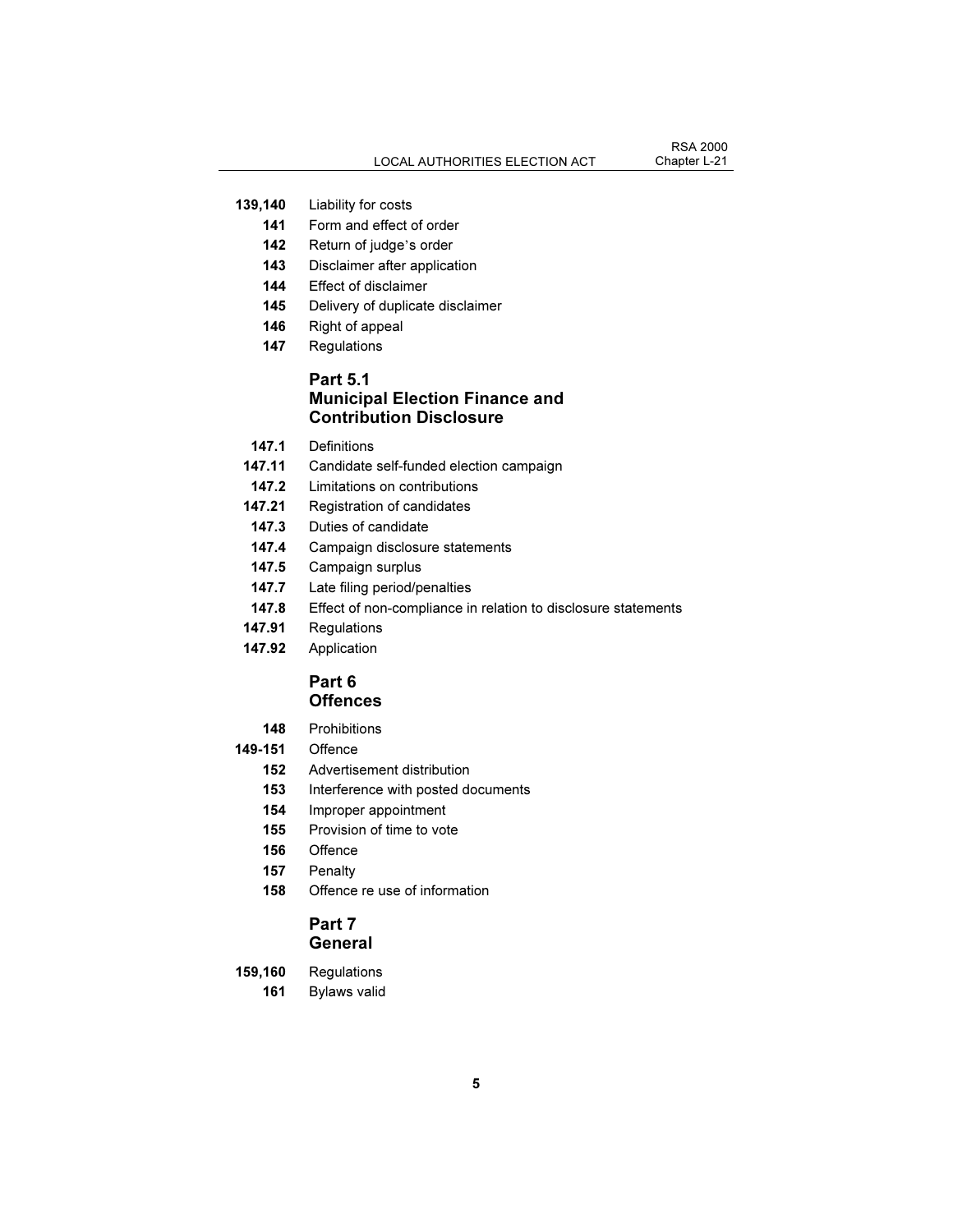HER MAJESTY, by and with the advice and consent of the Legislative Assembly of Alberta, enacts as follows:

## **Definitions**

1 In this Act,

- (a) "advance vote" means a vote taken in advance of election day;
- (b) "area" means the area within the boundaries of a local jurisdiction;
- (c) "bribery" means bribery within the meaning of section 116;
- (d) "by-election" means an election other than a general election or a first election;
- (e) "bylaw" includes a resolution on which the opinion of the electors is to be obtained;
- (f) "constable" means a person appointed under this Act as a constable;
- (g) "council" means the council of a municipality as described in the Municipal Government Act;
- (h) "councillor" means a member of council;
- (i) "Court" means the Court of Queen's Bench;
- (j) "deputy" means the deputy returning officer;
- (k) "elected authority" means
	- (i) a council under the Municipal Government Act, or
	- (ii) a board of trustees under the School Act;
	- (iii) repealed 2001 c11 s4;
- (l) "election" means a general election, first election, by-election and a vote on a bylaw or question;
- (m) "election day" means the day fixed for voting at an election;
- (n) "elector" means a person eligible to vote at an election;
- (o) "first election" means first election referred to in section 8;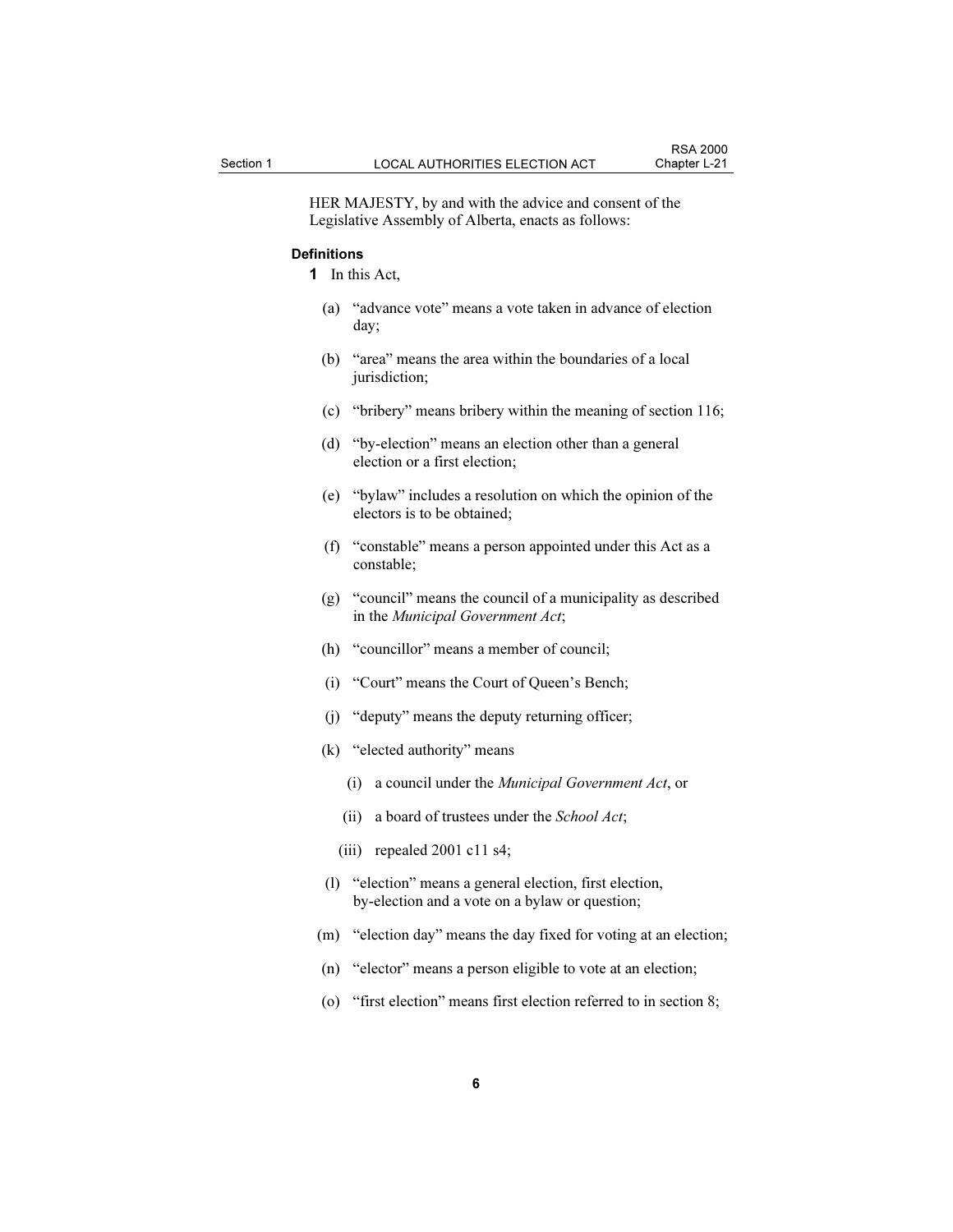|       | (p) "general election" means an election held for all the<br>members of an elected authority to fill vacancies caused by<br>the passage of time;            |
|-------|-------------------------------------------------------------------------------------------------------------------------------------------------------------|
|       | (q) "judge" means a judge of the Court;                                                                                                                     |
|       | (r) "local jurisdiction" means a municipality or a district or<br>division as defined in the <i>School Act</i> , as the case may be;                        |
| (s)   | "Minister" means the Minister determined under section 16<br>of the Government Organization Act as the Minister<br>responsible for this Act;                |
|       | (t) "officer" means a returning officer or deputy;                                                                                                          |
|       | $(t.1)$ "official agent" means a person appointed as an official<br>agent pursuant to section 68.1;                                                         |
| (t.2) | "prescribed form" means the appropriate form as set out in<br>the regulations;                                                                              |
| (t.3) | "presiding deputy" means a deputy who has been appointed<br>as a presiding deputy pursuant to section 14, by a returning<br>officer;                        |
|       | (u) repealed $2001$ c11 s4;                                                                                                                                 |
|       | (v) "relevant Minister" means,                                                                                                                              |
|       | in the case of a municipality, the Minister responsible<br>(i)<br>for the Municipal Government Act, or                                                      |
|       | $(ii)$ repealed 2001 c11 s4,                                                                                                                                |
|       | in the case of a district or division as defined in the<br>(iii)<br>School Act, the Minister responsible for Part 8 of the<br>School Act;                   |
|       | (w) "returning officer" means a person appointed under this Act<br>as a returning officer and includes a person acting in the<br>returning officer's place; |

- (w.1) "scrutineer" means a person recognized as a scrutineer pursuant to section 69 or appointed pursuant to section 70;
	- (x) "secretary" means a chief administrative officer or designated officer of a municipality if the council has assigned the functions of the secretary under this Act to the designated officer, or a school secretary;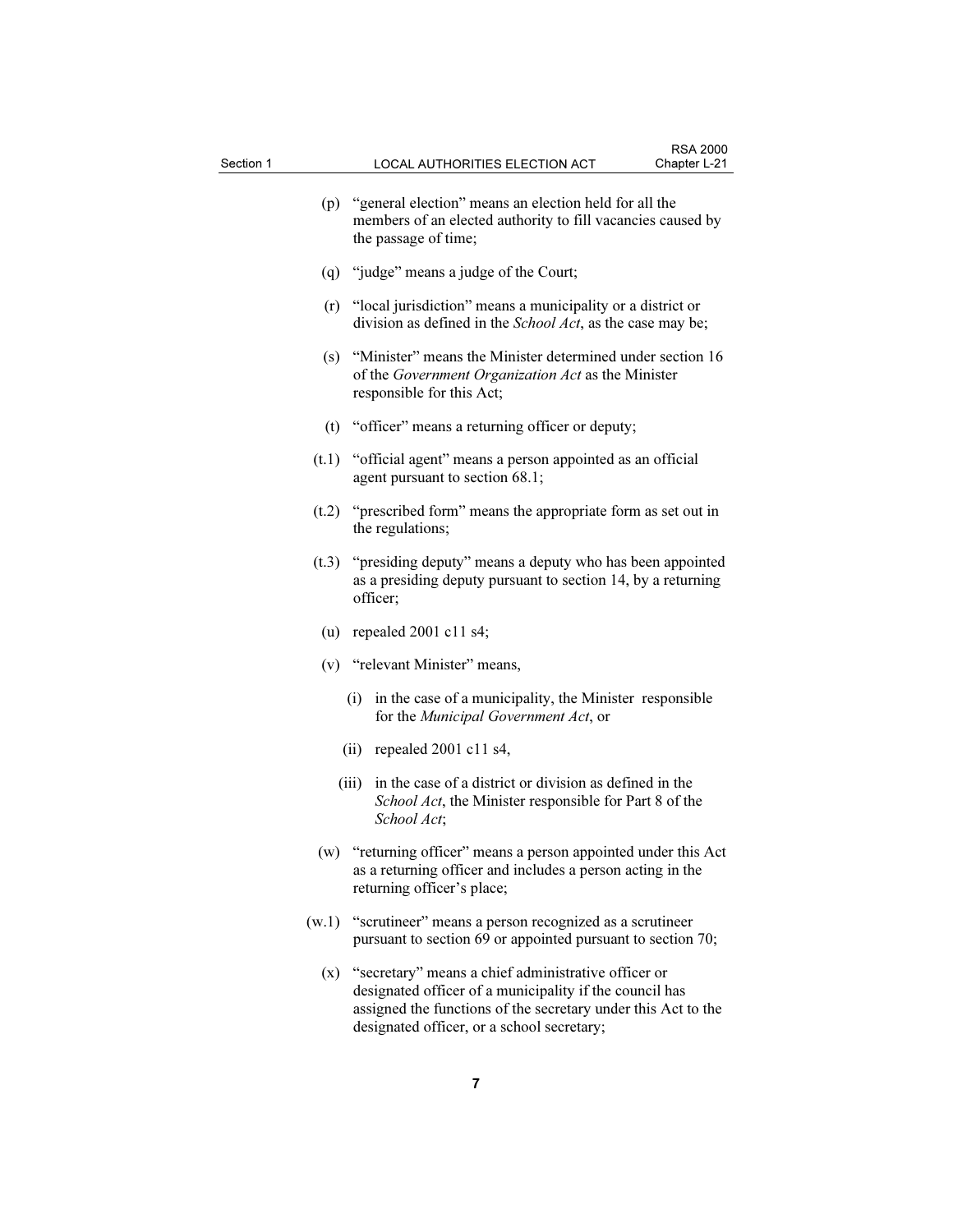| (y) "seniors' accommodation facility" means                                                                                                                                                                                                                                                                                                                               |  |  |
|---------------------------------------------------------------------------------------------------------------------------------------------------------------------------------------------------------------------------------------------------------------------------------------------------------------------------------------------------------------------------|--|--|
| lodge accommodation as defined in the Alberta Housing<br>(i)<br>Act, or                                                                                                                                                                                                                                                                                                   |  |  |
| a facility for seniors that provides accommodation at a<br>(ii)<br>location for 10 or more persons who are 65 years of age<br>or older;                                                                                                                                                                                                                                   |  |  |
| "spoiled ballot" means a spoiled ballot as described in<br>(z)<br>section 65;                                                                                                                                                                                                                                                                                             |  |  |
| "spouse" means the spouse of a married person but does not,<br>(Z.1)<br>for the purposes of section $22(4)$ , include a spouse who is<br>living separate and apart from the person if the person and<br>spouse have separated pursuant to a written separation<br>agreement or if their support obligations and family<br>property have been dealt with by a court order; |  |  |
| "undue influence" means undue influence within the<br>(aa)<br>meaning of section 117;                                                                                                                                                                                                                                                                                     |  |  |
| "voting register" means the prescribed form on which is<br>(bb)<br>recorded the name of a person who has registered to vote;                                                                                                                                                                                                                                              |  |  |
| "voting station" means the place where an elector votes;<br>(cc)                                                                                                                                                                                                                                                                                                          |  |  |
| "voting subdivision" means that area of a local jurisdiction<br>(dd)<br>or ward designated as a voting subdivision by the elected<br>authority or the returning officer;                                                                                                                                                                                                  |  |  |
| (ee) "ward" means                                                                                                                                                                                                                                                                                                                                                         |  |  |
| a ward under the Municipal Government Act, or<br>(i)                                                                                                                                                                                                                                                                                                                      |  |  |
| repealed 2001 c11 s4,<br>(ii)                                                                                                                                                                                                                                                                                                                                             |  |  |
| a ward or an electoral subdivision under the School Act.<br>(iii)<br>RSA 2000 cL-21 s1;2001 c11 s4;2002 cA-4.5 s52;<br>2003 c27 s2;2006 c22 s2;2014 c8 s17                                                                                                                                                                                                                |  |  |
| Part 1                                                                                                                                                                                                                                                                                                                                                                    |  |  |
| <b>Election Procedure</b>                                                                                                                                                                                                                                                                                                                                                 |  |  |
| <b>Joint elections</b>                                                                                                                                                                                                                                                                                                                                                    |  |  |

2(1) An elected authority may hold an election separately or in conjunction with another elected authority in the same area.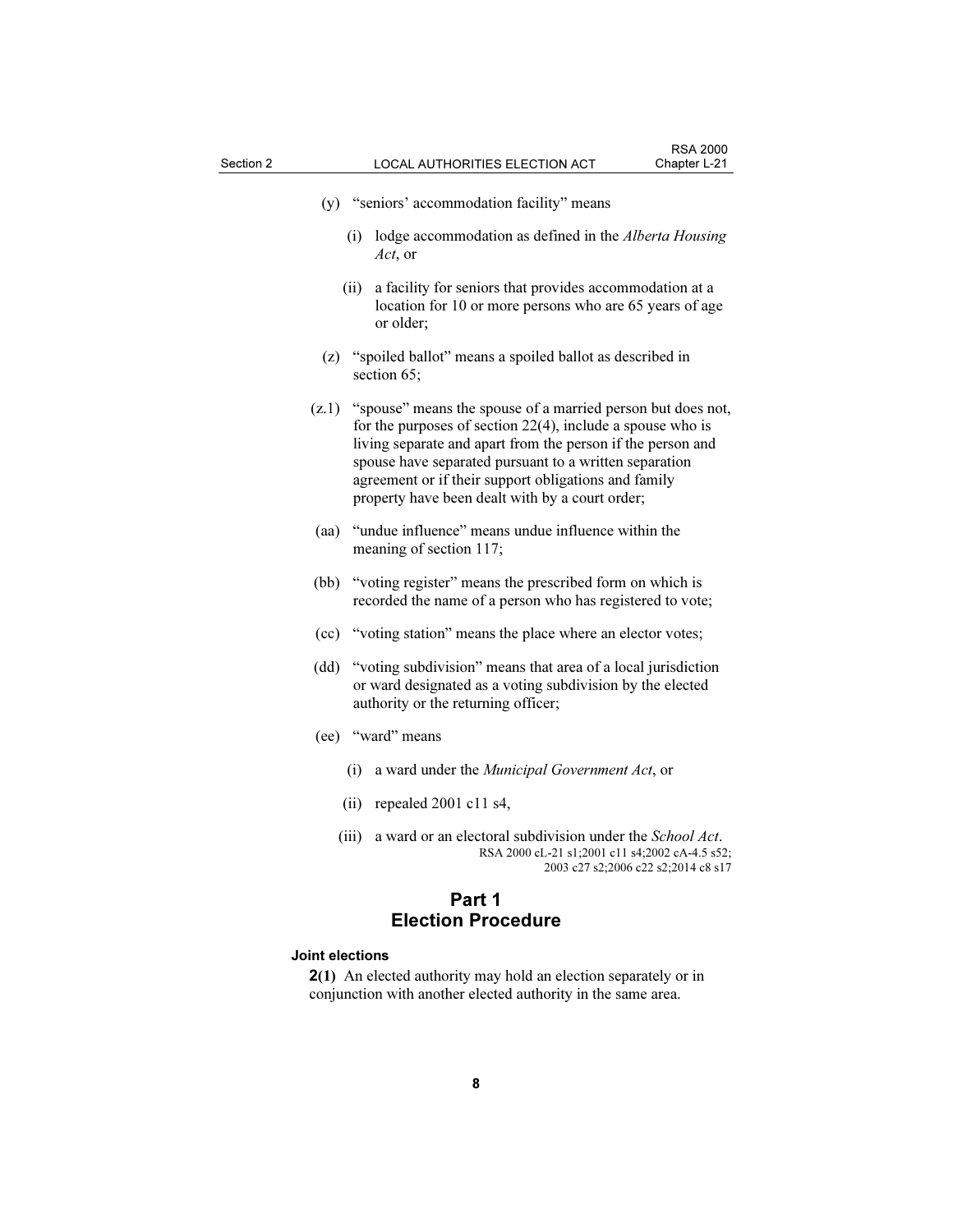(2) An elected authority may by resolution enter into an agreement with one or more elected authorities in the same area for the conduct of an election.

(3) The agreement referred to in subsection (2) must state which elected authority is responsible for the conduct of the election, and that elected authority must ensure that the procedures prescribed under this Act for holding an election are complied with, including procedures in respect of the retention and destruction of election materials.

(4) The elected authority that is responsible for the conduct of the election under an agreement referred to in subsection (2) has all the rights, powers and duties of the elected authorities that have entered into that agreement respecting the conduct of the election in the area to which the agreement applies, including the power to pass bylaws and resolutions but not the power to pass bylaws under section 27 or 118.

RSA 2000 cL-21 s2;2006 c22 s3;2012 c5 s103

#### Joint elections

3(1) An elected authority may by resolution enter into an agreement for the conduct of an election with one or more elected authorities of local jurisdictions that do not have contiguous boundaries but do have areas in common.

- (2) An agreement under subsection (1)
	- (a) must state which elected authority and which returning officer is responsible for the conduct of the election in which area or part of an area,
	- (b) must require each elected authority to appoint a returning officer, and
	- (c) may, subject to subsections (3) and (4), provide for all other matters necessary for the conduct of the election.

(3) A person may be a returning officer for more than one elected authority.

(4) The elected authority that is responsible for the conduct of the election under an agreement referred to in subsection (1) has all the rights, powers and duties of the elected authorities that have entered into the agreement respecting the conduct of the election in the area to which the agreement applies, including the power to pass bylaws and resolutions but not the power to pass bylaws under section 27 or 118.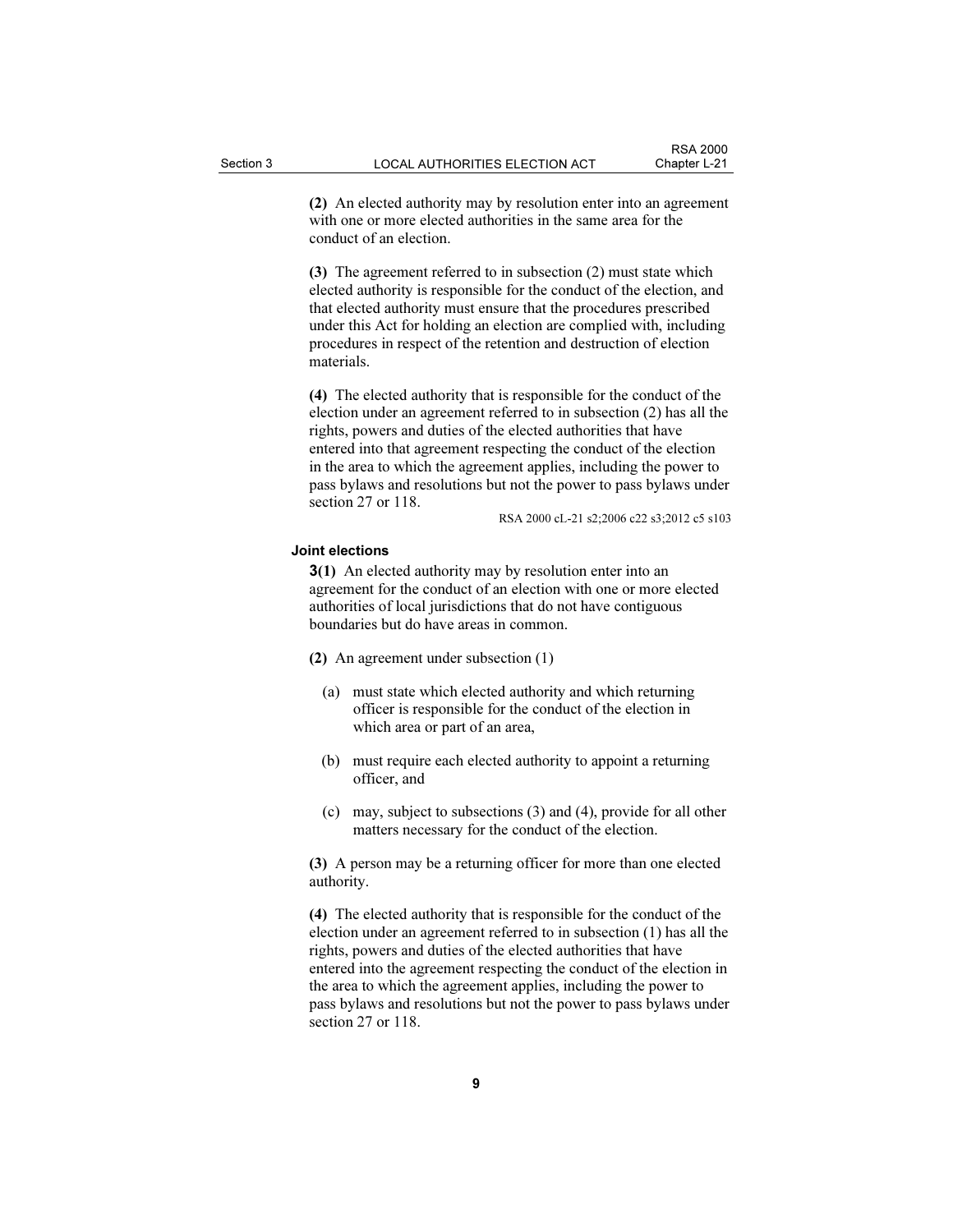(5) The elected authority that is responsible for the conduct of the

election must ensure that the procedures prescribed under this Act for holding an election are complied with, including procedures in respect of the retention and destruction of election materials. RSA 2000 cL-21 s3;2006 c22 s4;2012 c5 s104

## Improvement district and special area elections

4 If an election is to be held in an improvement district or special area, the Minister may assume any of the powers, duties or functions of an elected authority under this Act in respect of that election.

1985 c38 s3;1995 c24 s99(15)

#### Procedure modification

5 All proceedings that, in the opinion of an elected authority, are necessary to give full effect to section 73, 77.1, 77.2, 77.3, 79, 80 or 81 are deemed to be authorized notwithstanding any inconsistencies that may arise between any of those sections and any other provision of this Act.

RSA 2000 cL-21 s5;2006 c22 s5

## Ministerial powers

6(1) The relevant Minister may

- (a) give directions governing the conduct of a general election, first election, by-election or vote on a bylaw or question if the relevant Minister considers the provisions of this Act insufficient, and
- (b) require the elected authority to conduct a vote of the electors on any question specified by the relevant Minister at the same time as a general election is held or any question respecting any matter over which the elected authority has jurisdiction.

(2) The relevant Minister may decide any questions arising from the difficulty or impossibility of applying this Act and in so deciding the relevant Minister may by order alter dates prescribed by this Act for the doing of any matter or thing and may give other directions.

(3) If there are wards in an area, the provisions of this Act respecting a general election apply unless specifically varied in this Act, and if the bylaw, resolution or order establishing wards does not provide for any matter, the relevant Minister may by order give direction as to that or any other matter or thing requisite to the proper conduct of an election.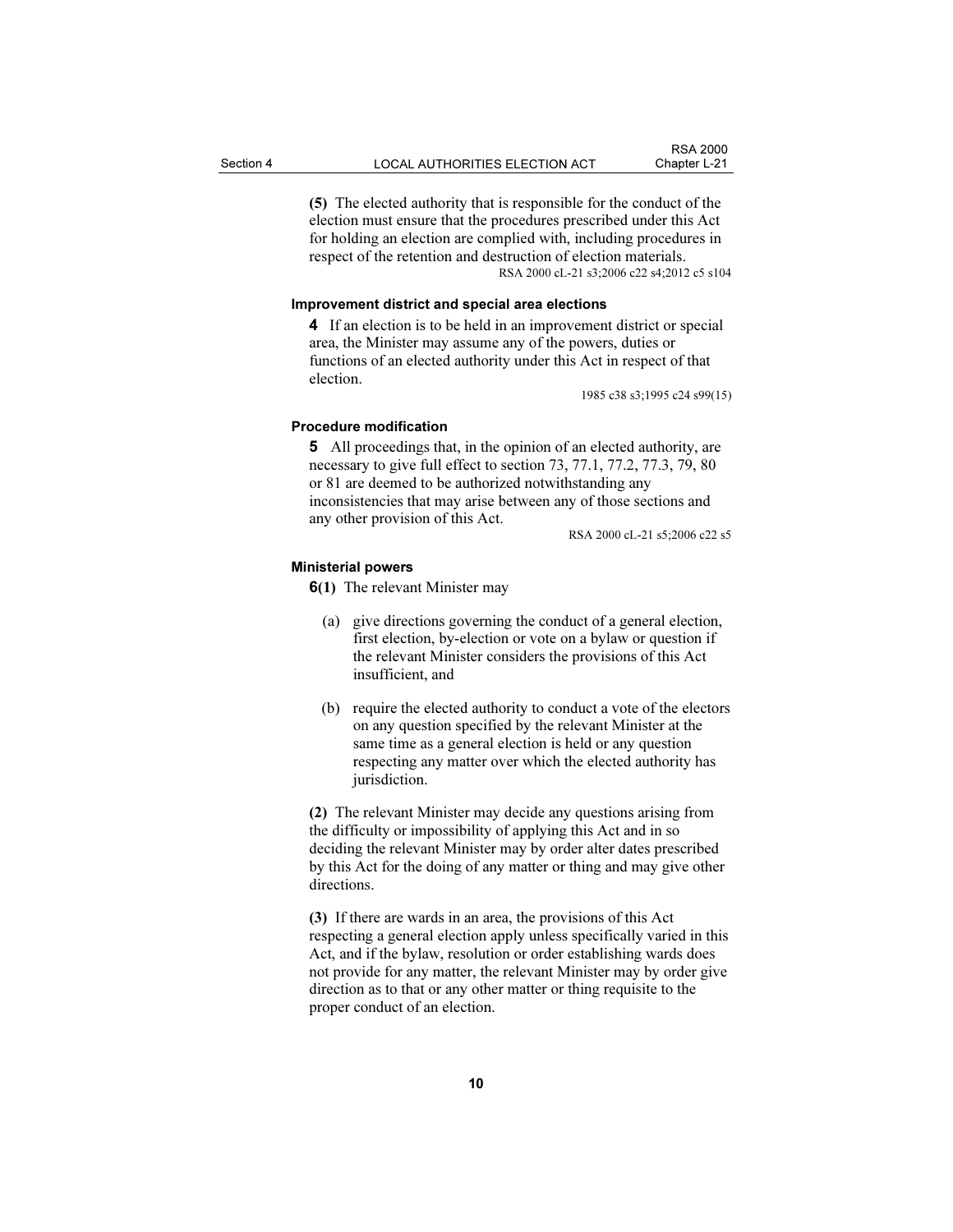(4) The Regulations Act does not apply to directions given under this section.

1983 cL-27.5 s5

## Voting on bylaw or question

7 If this or any other Act provides for the submission of a bylaw or question to the electors for their assent or approval, the bylaw or question shall be submitted to a vote in accordance with this Act. 1983 cL-27.5 s6;1994 cM-26.1 s642(42)

#### First elections

8(1) In a newly formed local jurisdiction,

(a) nominations, and

(b) the first election, if an election is required,

shall be held on the dates fixed by the relevant Minister and the persons elected hold office from the beginning of the first organizational meeting of the elected authority to immediately before the beginning of the organizational meeting of the elected authority after the next general election.

(2) The relevant Minister shall provide for the conduct of a first election.

(3) Notwithstanding any other Act, if an Act or an order under an Act is passed to create a new municipality or a new district or division as defined in the School Act, the first election for the municipality, district or division may be held on a date prior to the date on which the Act or order comes into force.

(4) A person elected at an election referred to in subsection (3) shall not be sworn into office before the effective date of the formation of the municipality, district or division, as the case may be.

1983 cL-27.5 s7;1985 c38 s4;1994 cM-26.1 s642(42)

## Term of office

9(1) A person elected under this Act, unless otherwise disqualified from remaining in office, holds office from the beginning of the organizational meeting of the elected authority following the general election to immediately before the beginning of the organizational meeting of the elected authority after the next general election.

(2) A person elected to an elected authority to fill a vacancy caused other than by the passage of time holds office from when the person takes the oath of office for the remainder of the period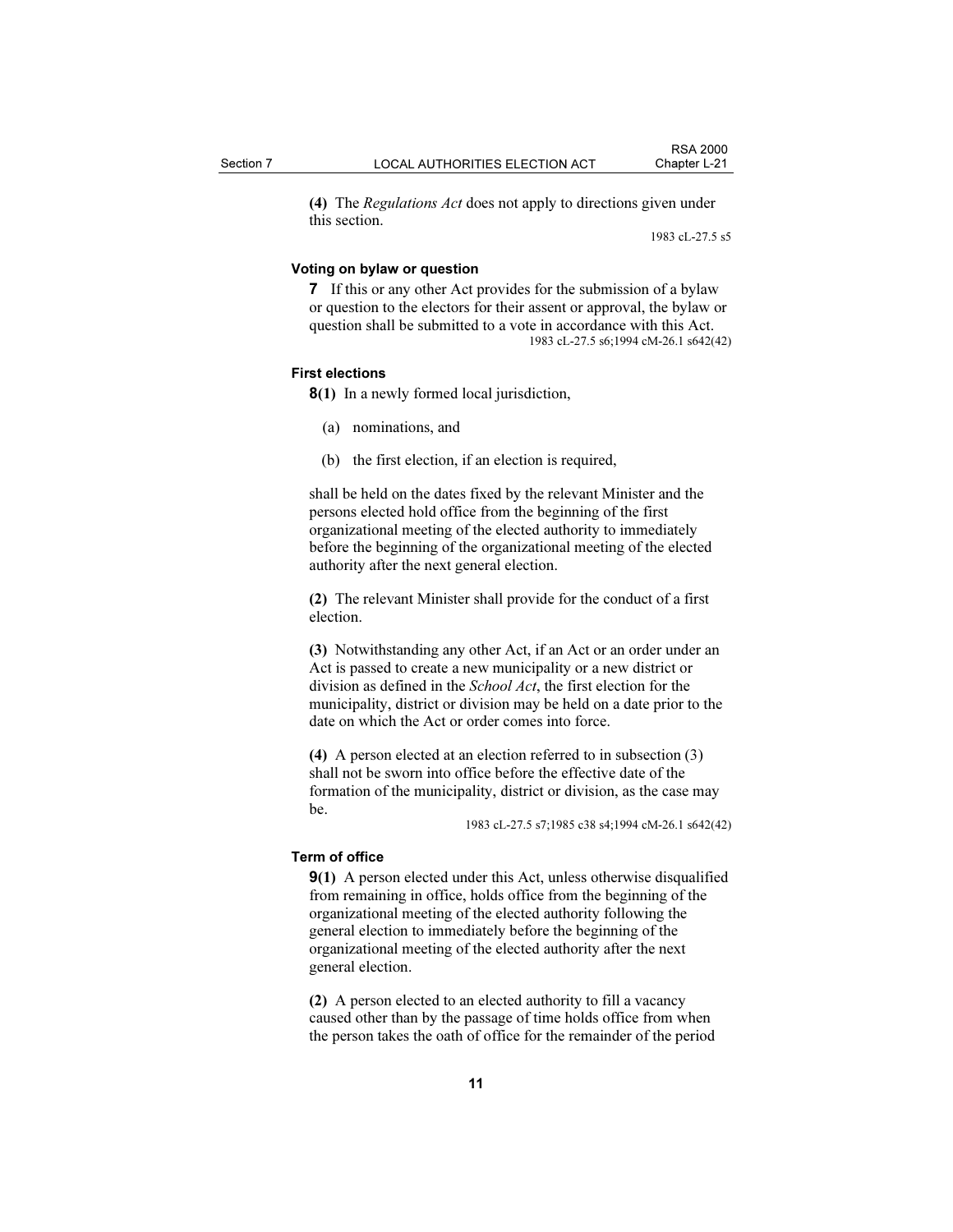the person's predecessor would have held office had that predecessor continued in office.

1983 cL-27.5 s8;1994 cM-26.1 s642(42)

#### General term of office

10(1) Commencing with the year 2013,

- (a) the members of an elected authority elected at a general election hold office for a term of 4 years, and
- (b) a general election shall be held every 4th year.

(2) If a declaration is made under section  $34(1)$  with respect to every office of the elected authority, those declared elected may hold an organizational meeting before the date of the general election.

(3) Despite subsection (1), an organizational meeting held pursuant to subsection (2) terminates the term of office of the members of the elected authority elected at the previous general election.

RSA 2000 cL-21 s10;2003 c27 s3;2006 c22 s6;2012 c5 s105

## Election day

11(1) Election day for a local jurisdiction

- (a) in the case of a general election, if required, is to be the 3rd Monday in October, or
- (b) in the case of a by-election or vote on a bylaw or question, shall be the day fixed by a resolution of the elected authority.

(2) Notwithstanding subsection (1)(a), an elected authority may, by a bylaw passed prior to June 30 of a year in which a general election is to be held, provide that the election day in the local jurisdiction is to be the Saturday immediately preceding the 3rd Monday in October.

1983 cL-27.5 s10;1991 c23 s2(3)

#### Summer villages

12 The provisions of this Act that apply to municipalities apply to summer villages except that in respect of a summer village

- (a) election day
	- (i) in the case of a general election for council or for school representatives, shall be 4 weeks after nomination day for that election, and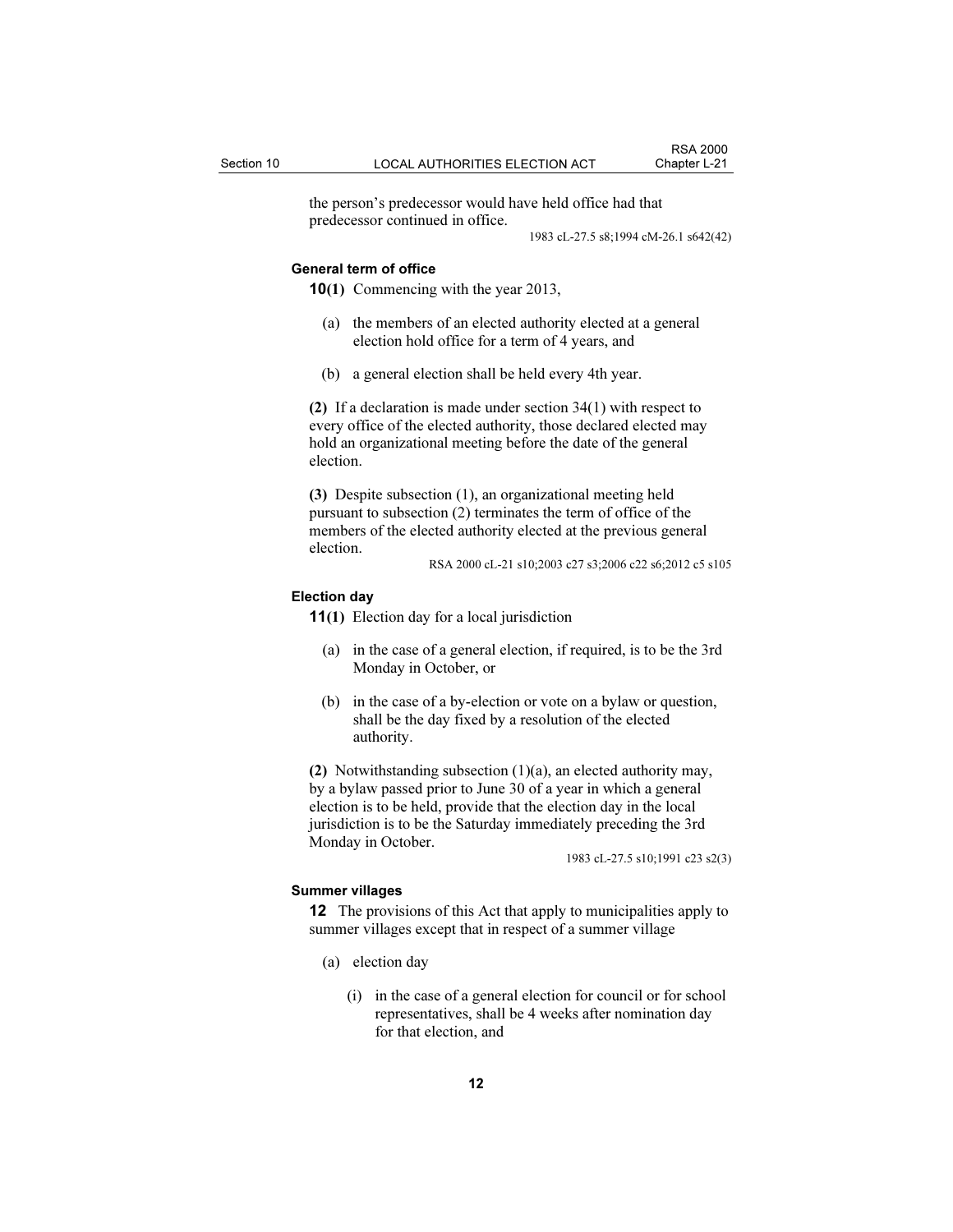- (ii) in the case of a by-election or vote on a bylaw or question, shall be as established by resolution of the summer village council,
- (b) a person is entitled to vote at an election if
	- (i) the person is eligible to vote under section 47,
	- (ii) the person is 18, a Canadian citizen and is named on a certificate of title as the person who owns property within the summer village, or
	- (iii) the person is 18, a Canadian citizen and is the spouse or adult interdependent partner of a person referred to in subclause (ii),
- (c) the nomination of candidates for election as councillors shall be in the form prescribed for use under section 27(1) and shall be signed by at least 5 electors eligible to vote at that election,
- (d) in the case of a general election, nominations for councillors shall be received by the returning officer in June or July or both June and July in the year in which an election is to be held at a date and place and between the hours established by council, and sections 25 and 28(1) do not apply,
- (e) in the case of a by-election, nominations for councillors and school representatives, if any, shall be received by the returning officer between the hours of 10 a.m. and 12 noon at a date and place established by council,
- (f) voting hours in an election or in a vote on a bylaw or question shall be between the hours of 10 a.m. and 7 p.m., and section 46 applies except as to hours,
- (g) the time limit for withdrawal of nominations shall be 48 hours and section 32 applies except as to hours, and
- (h) in order to qualify for nomination as a councillor, a person is not required to be a resident of the summer village but must be entitled to vote in the election and have been a resident of Alberta for the 12 consecutive months immediately preceding election day. RSA 2000 cL-21 s12;2002 cA-4.5 s52;

2003 c27 s4;2006 c22 s7

#### Appointment of returning officers

13(1) An elected authority may, by resolution, appoint a returning officer for the purposes of conducting elections under this Act.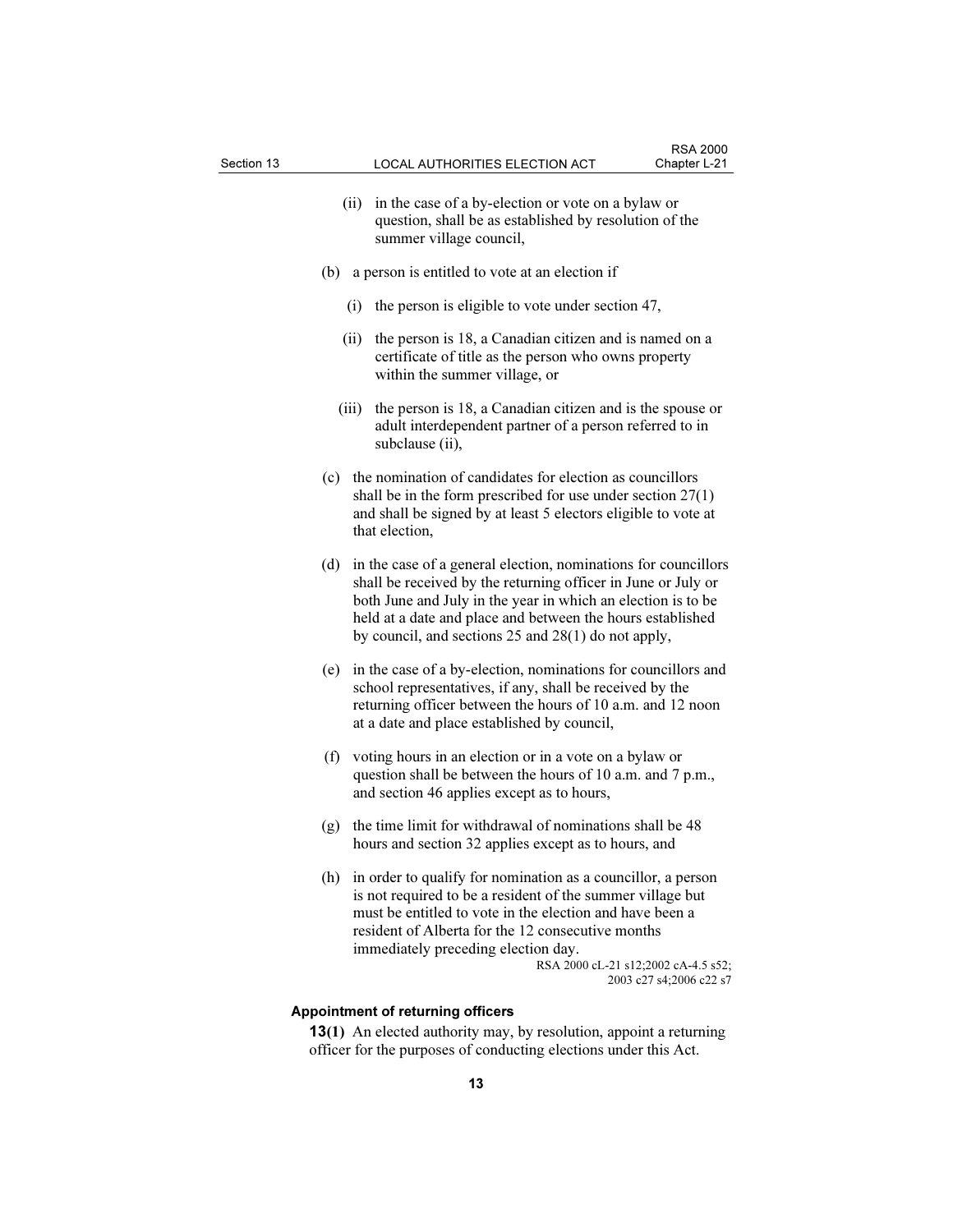(2) If the elected authority does not appoint a returning officer, the secretary is deemed to have been appointed as the returning officer.

(3) The returning officer for a local jurisdiction may not be a candidate for the elected authority for that local jurisdiction. 1983 cL-27.5 s12

#### Impartiality

13.1(1) A returning officer must be independent and impartial when performing the duties of a returning officer.

(2) No local jurisdiction, its officers or any other person shall obstruct or attempt to influence the returning officer in the carrying out of the duties of a returning officer.

2006 c22 s8

#### Duties of returning officer

14(1) In addition to performing the duties specified in this or any other Act, a returning officer shall

- (a) appoint a presiding deputy, deputies, constables and other persons as required;
- (b) establish voting stations;
- (c) designate at least 2 deputies to work at each voting station, one of whom shall be designated as the presiding deputy, who is to be in charge of the voting station;
- (d) provide for the supply and delivery of ballots, ballot boxes, instructions to electors and other necessary supplies to all voting stations;
- (e) give notice of nominations;
- (f) receive nominations;
- (g) declare acclamations;
- (h) give notice of elections;
- (i) do all things necessary for the conduct of an election.

(2) A returning officer has all the duties and powers of a presiding deputy and deputy.

(3) A returning officer may delegate any of the returning officer's powers and duties to a constable, presiding deputy or deputy and may impose conditions and restrictions on the delegation. RSA 2000 cL-21 s14;2006 c22 s9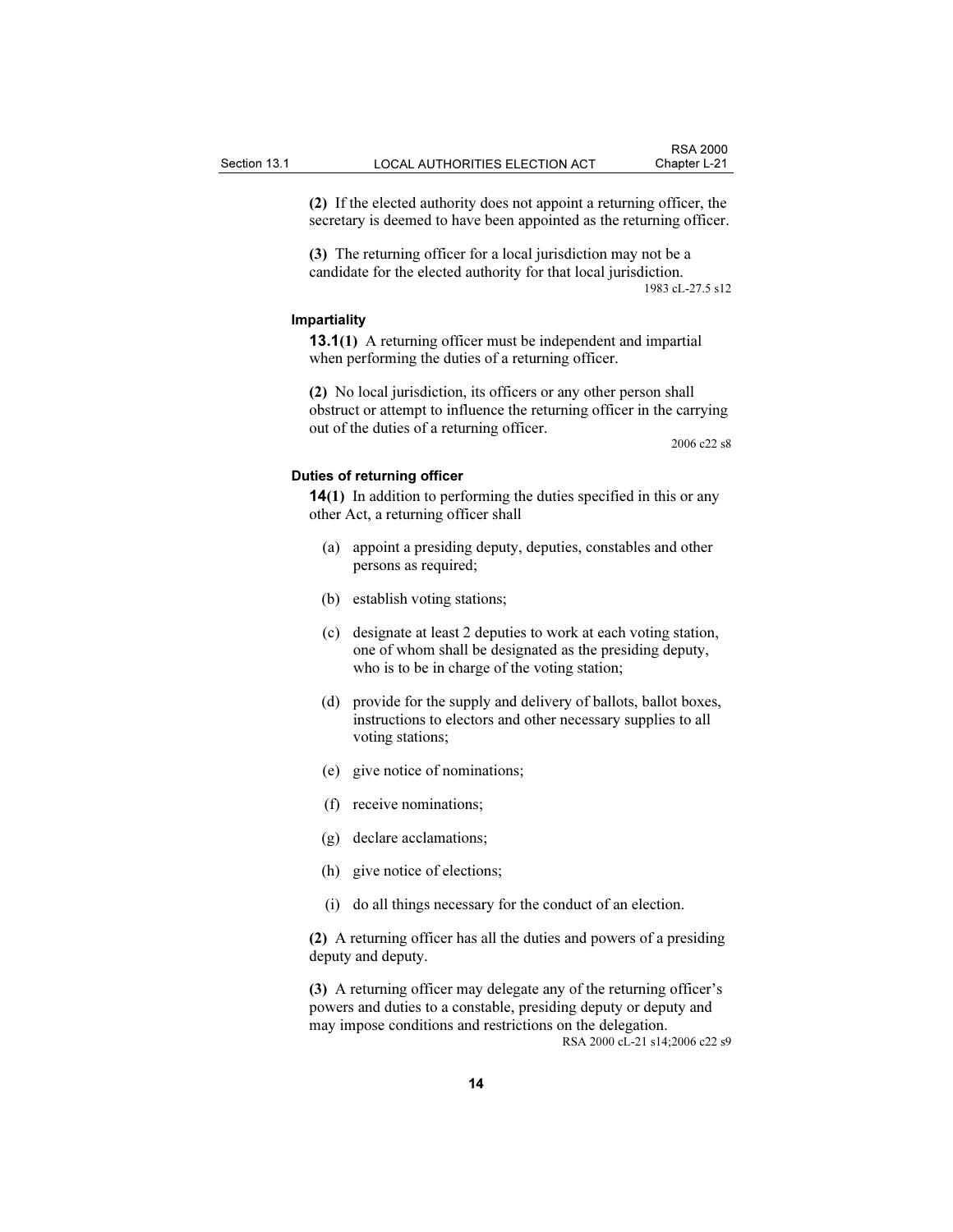# Presiding deputy

14.1 A presiding deputy shall carry out the duties of a presiding deputy under this Act and any other duties that a returning officer assigns to the presiding deputy.

2006 c22 s10

# Constable

15(1) The presiding deputy at a voting station is charged with maintaining the peace at the voting station and with the approval of the returning officer, may appoint a constable to maintain order at the voting station, and may summon to the deputy's assistance in a voting station a police officer or any other person for the purpose of maintaining order, preserving the public peace, preventing any breach of the public peace, or removing any person who, in the opinion of the deputy presiding at the voting station, is obstructing the voting or contravening this Act.

(2) When requested to do so under subsection (1), a police officer shall forthwith attend on and assist the deputy making the request in the exercise of the deputy's powers under that subsection. 1983 cL-27.5 s15;1991 c23 s2(6)

#### Oath, statement

16(1) Every returning officer before performing the duties of that office must take and subscribe to the official oath in the prescribed form.

(2) Every deputy, enumerator, scrutineer and constable before performing the duties of that office must subscribe to a statement in the prescribed form.

RSA 2000 cL-21 s16;2003 c27 s5;2006 c22 s11;2012 c5 s106

#### Substitute returning officer

**17** If a person who has been appointed a returning officer becomes incapable of carrying out the duties of that office, the chief elected official of a municipality or chair of the board of trustees may, in writing, appoint a person to act in the place of the returning officer.

1983 cL-27.5 s17;1994 cM-26.1 s642(42)

#### Substitute deputy or constable

18 If a person who has been appointed a deputy or constable becomes incapable of carrying out the duties of that office, the returning officer or a deputy returning officer may, in writing, appoint another person to act in the place of that person.

RSA 2000 cL-21 s18;2003 c27 s6

#### Secretary's duties

19(1) The secretary shall for the purposes of this Act,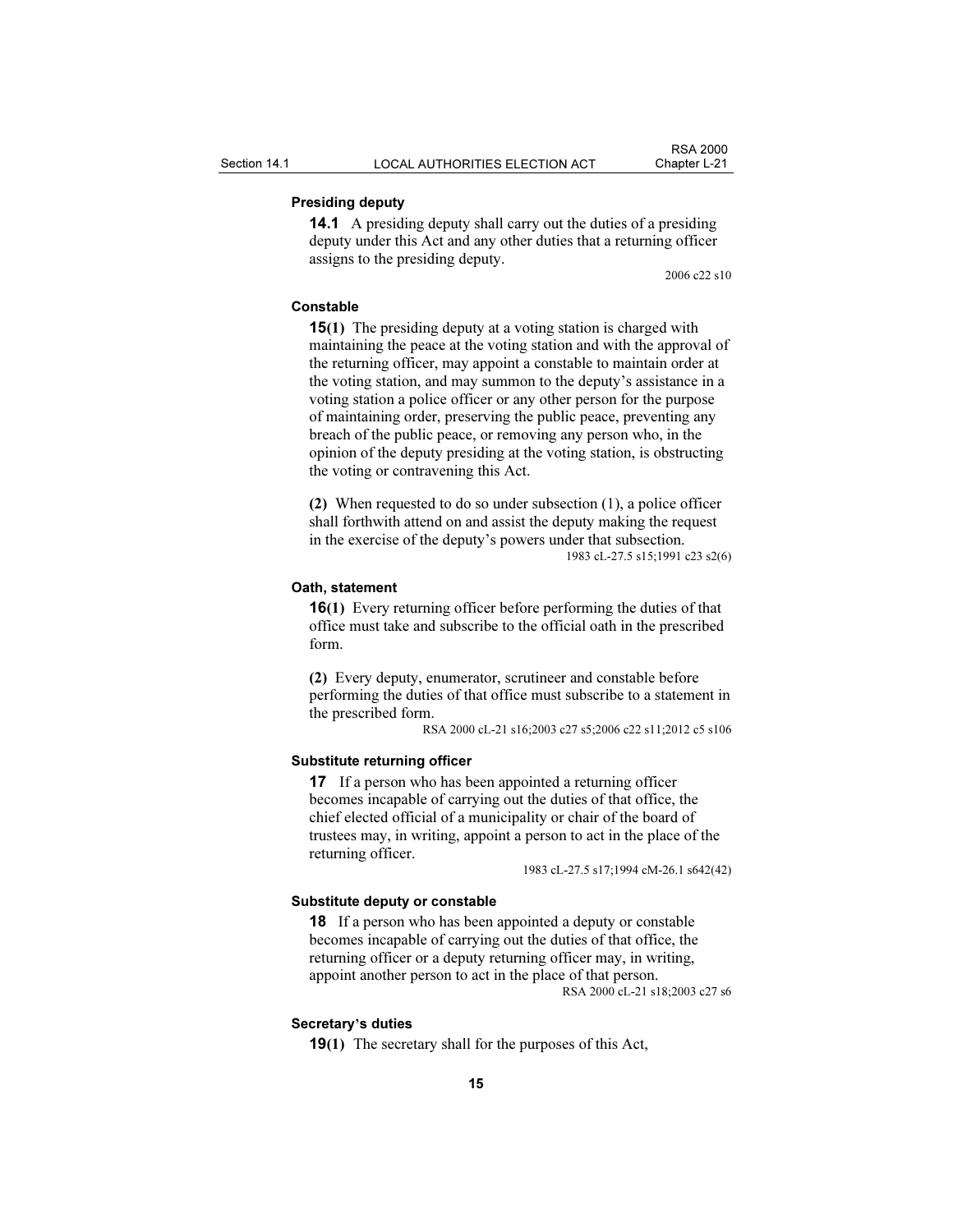- (a) on the request of the returning officer, provide the returning officer with information and assistance, and
- (b) on the vote results being declared by the returning officer, take custody of election materials and provide for their destruction in accordance with this Act.

(2) The secretary may delegate any powers and duties of the secretary under this Act to the returning officer.

RSA 2000 cL-21 s19;2003 c27 s7

#### Administration of oaths

20 The returning officer, a presiding deputy or a commissioner for oaths is authorized to administer an oath to a person making an oath that is authorized or required by this Act.

RSA 2000 cL-21 s20;2003 c27 s8;2006 c22 s12

#### Qualification of candidates

21(1) A person may be nominated as a candidate in any election under this Act if on nomination day the person

- (a) is eligible to vote in that election,
- (b) has been a resident of the local jurisdiction and the ward, if any, for the 6 consecutive months immediately preceding nomination day, and
- (c) is not otherwise ineligible or disqualified.

(2) Notwithstanding subsection (1), in the case of a city, a candidate for councillor is not required to be a resident of the ward in either a general election or a by-election, but must be a resident of the city.

(3) Notwithstanding subsection (1), a candidate for trustee of a board of a school district that is wholly or partly within the boundaries of a city is not required to be a resident of the ward in either a general election or a by-election, but must be a resident of the school district.

(4) If the boundaries of a local jurisdiction are altered by the addition of land, a person who has been a resident of the added land for at least the 6 months immediately preceding nomination day is deemed, for the purposes of this Act, to have been a resident, during that time, of the local jurisdiction to which the land was added.

> 1983 cL-27.5 s21;1985 c38 s6;1988 cS-3.1 s247;1990 c36 s52; 1991 c23 s2(10)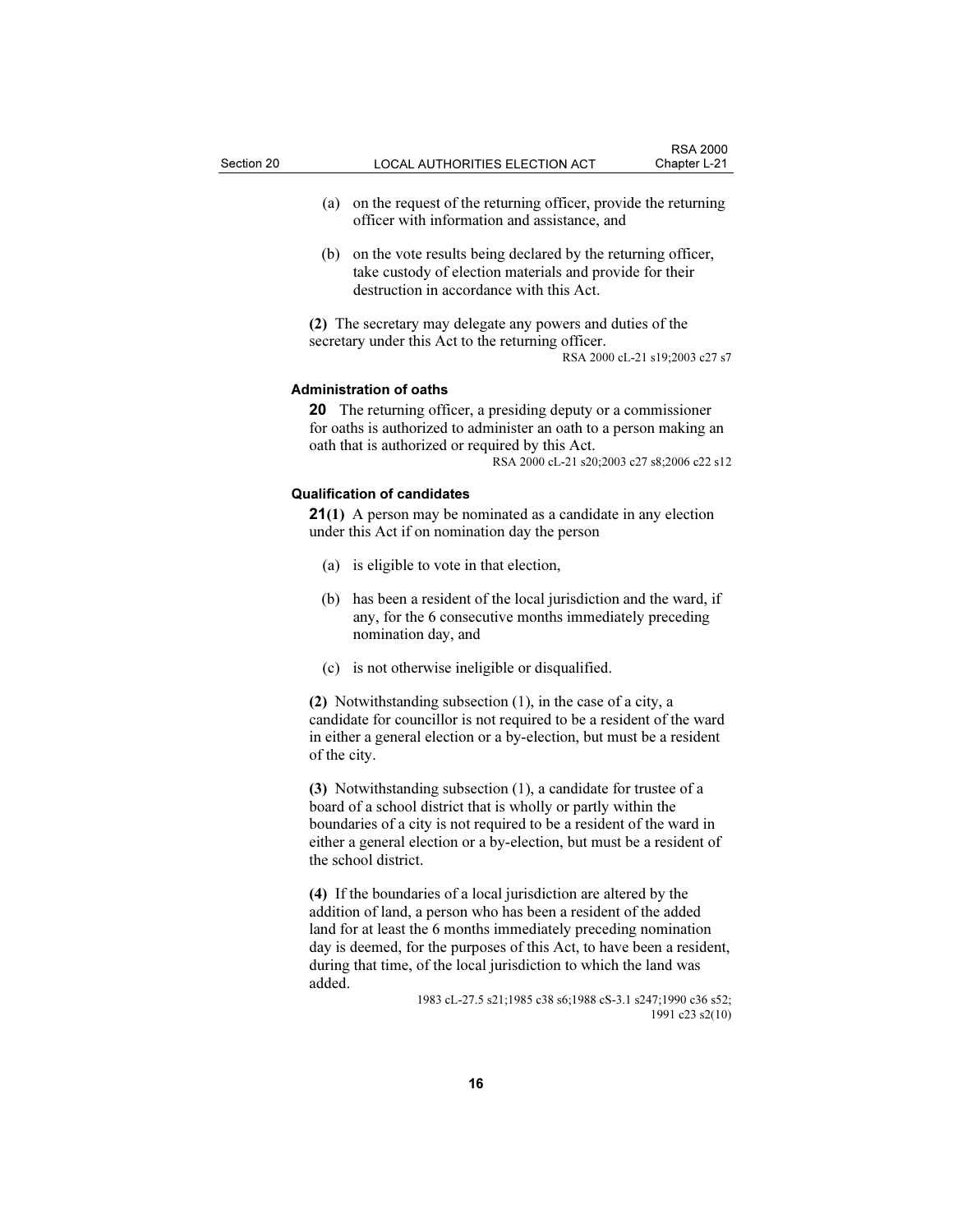## Ineligibility

22(1) A person is not eligible to be nominated as a candidate in any election under this Act if on nomination day

- (a) the person is the auditor of the local jurisdiction for which the election is to be held;
- (b) the person is an employee of the local jurisdiction for which the election is to be held unless the person takes a leave of absence under this section;
- (c) the person is indebted to the municipality of which the person is an elector for taxes in default exceeding \$50, excluding from that amount
	- (i) any indebtedness for current taxes, and
	- (ii) any indebtedness for arrears of taxes for which the person has entered into a consolidation agreement with the municipality, unless the person is in default in the payment of any money due under the agreement;
- (d) the person is indebted to the local jurisdiction for which the election is to be held for any debt exceeding \$500 and in default for more than 90 days;
- (d.1) the person has, within the previous 10 years, been convicted of an offence under this Act, the Election Act or the Canada Elections Act (Canada).
- (e),(f) repealed 2006 c22 s13.

(1.1) A person is not eligible to be nominated as a candidate for election as a trustee of a school board if on nomination day the person is employed by

- (a) a school district or division,
- (b) a charter school, or
- (c) a private school,

in Alberta unless the person takes a leave of absence under this section.

(1.2) A person is not eligible to be nominated as a candidate for election as a councillor if

 (a) the secretary transmitted a report to council under section 147.8(1) in respect of the person,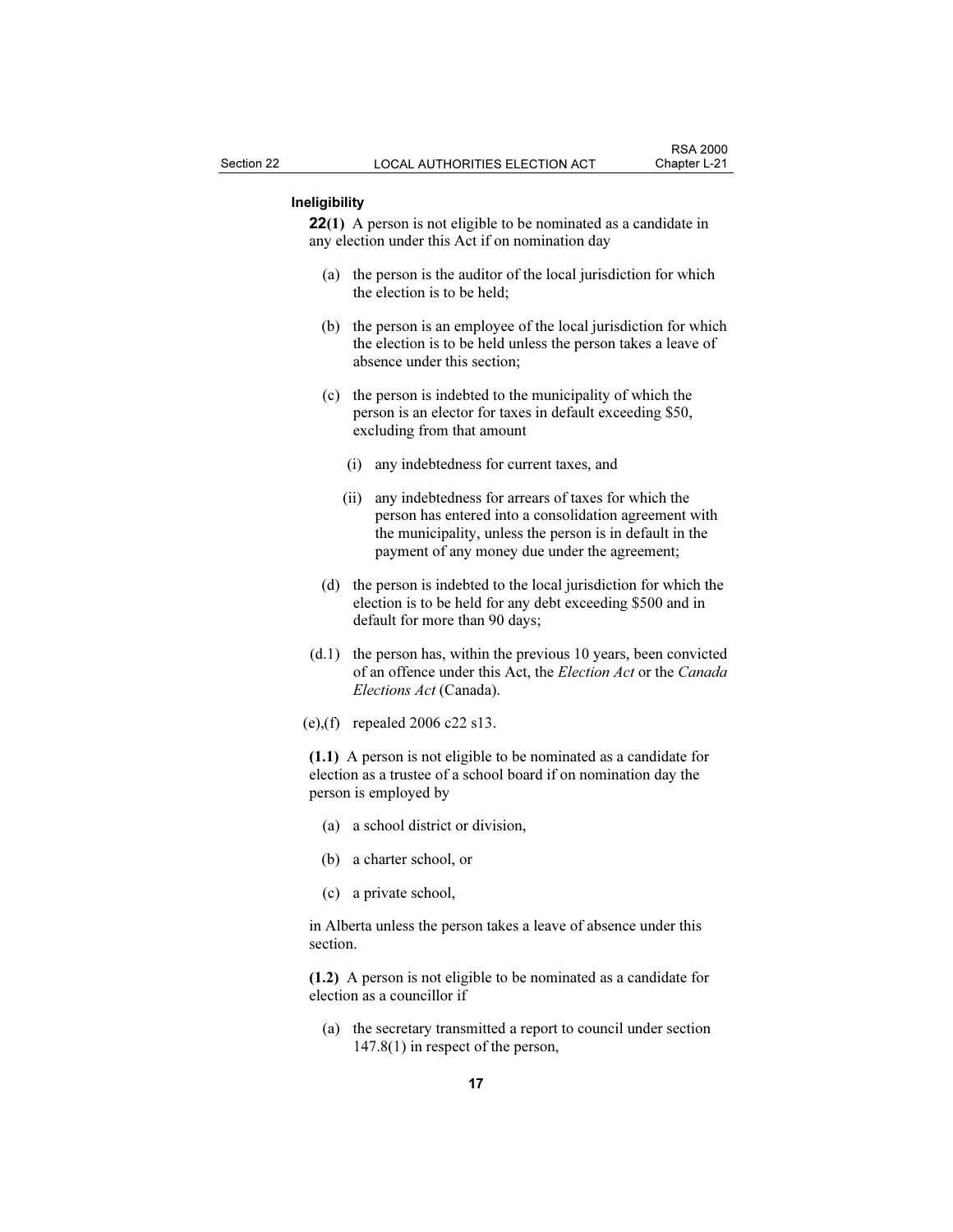- (b) the Court did not dispense with, or extend the time for, compliance with section 147.4 by an order under section 147.8(3), and
- (c) subject to subsection  $(1)(d.1)$ , nomination day for the election occurs within
	- (i) the 8-year period following the day on which the secretary transmitted the report to council, or
	- (ii) where the disclosure statement required by section 147.4 has been filed with the municipality, the 3-year period following the day of filing,

whichever period expires first.

(1.3) Subsection (1.2) applies where a report has been transmitted under section 147.8(1) respecting a campaign period beginning on or after January 1, 2014.

(2) Repealed 2006 c22 s13.

(3) Subsection  $(1)(b)$  to  $(d)$  do not apply to a candidate for election as a trustee of a school board.

- (4) Subsection (1) does not apply to a person by reason only
	- (a) that the person is a shareholder in a corporation having a contract or dealings with the local jurisdiction or elected authority for which the election is being held,
		- (i) unless the person holds or there is held by the person and the person's spouse or adult interdependent partner, parents, children, brothers and sisters more than 25% of the issued capital stock of the corporation, or
		- (ii) unless the contract or dealings are for the building or construction of a public work of the local jurisdiction;
	- (b) that the person has a contract with the local jurisdiction for the supplying to the person, the person's spouse or adult interdependent partner or child of a service, utility or commodity that the local jurisdiction has statutory authority to supply;
	- (c) that the person holds an interest in a publication
		- (i) in which official advertisements of the local jurisdiction appear, or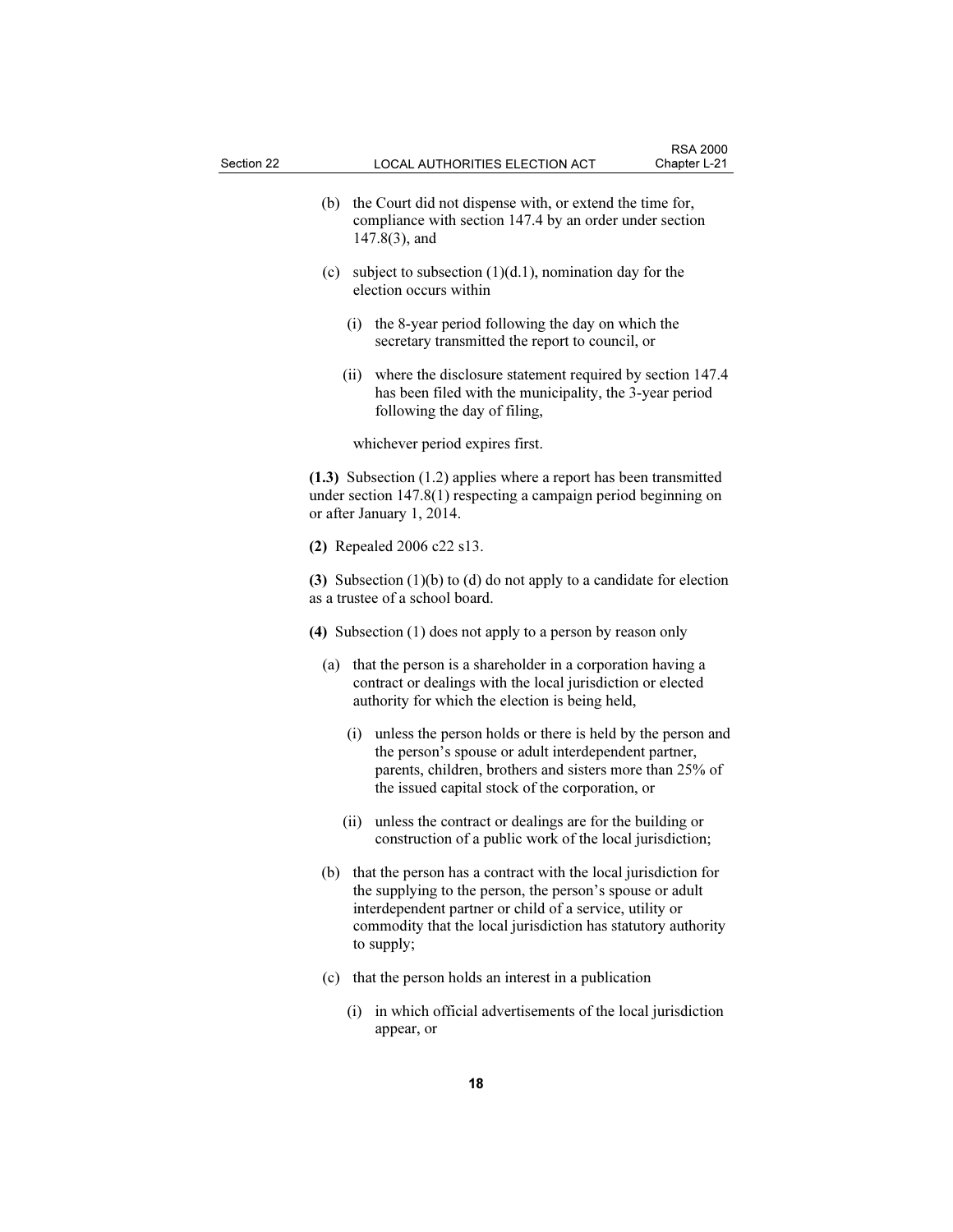- (ii) that is supplied to the local jurisdiction at the usual rates;
- (d) that the person sells or leases to the local jurisdiction land or interest in land that the local jurisdiction has authority to expropriate;
- (e) that the person supplies goods, merchandise or services to the local jurisdiction or to persons contracting with the local jurisdiction if they are supplied at competitive prices and in the ordinary course of the person's business or profession;
- (f) that the person renders
	- (i) services to indigents who are residents of the local jurisdiction and for which the local jurisdiction is or may become liable to pay, or
	- (ii) services for which the local jurisdiction has provided a subsidy;
- (g) that the person is appointed to a position under the Emergency Management Act;
- (h) that the person has rendered professional services as a lawyer to the local jurisdiction, if the fees for the services have been reviewed or assessed under the Alberta Rules of Court;
- (i) that the person has received a gratuity or allowance for services on a committee or board appointed by or responsible to the local jurisdiction;
- (j) that the person is a member of an association under the Rural Utilities Act or is a member of a cooperative under the Cooperatives Act;
- (k) that the person is a vendor, purchaser, assignor or assignee of land bought or sold under the Agriculture Financial Services Act;
- (l) that the person is a party to a contract for the purchase or lease of real or personal property from the local jurisdiction entered into before nomination day;
- (m) that the person is a volunteer chief, officer or member of a fire, ambulance or emergency measures organization established by a local jurisdiction or that the person is a volunteer for another purpose who performs duties under the direction of the local jurisdiction.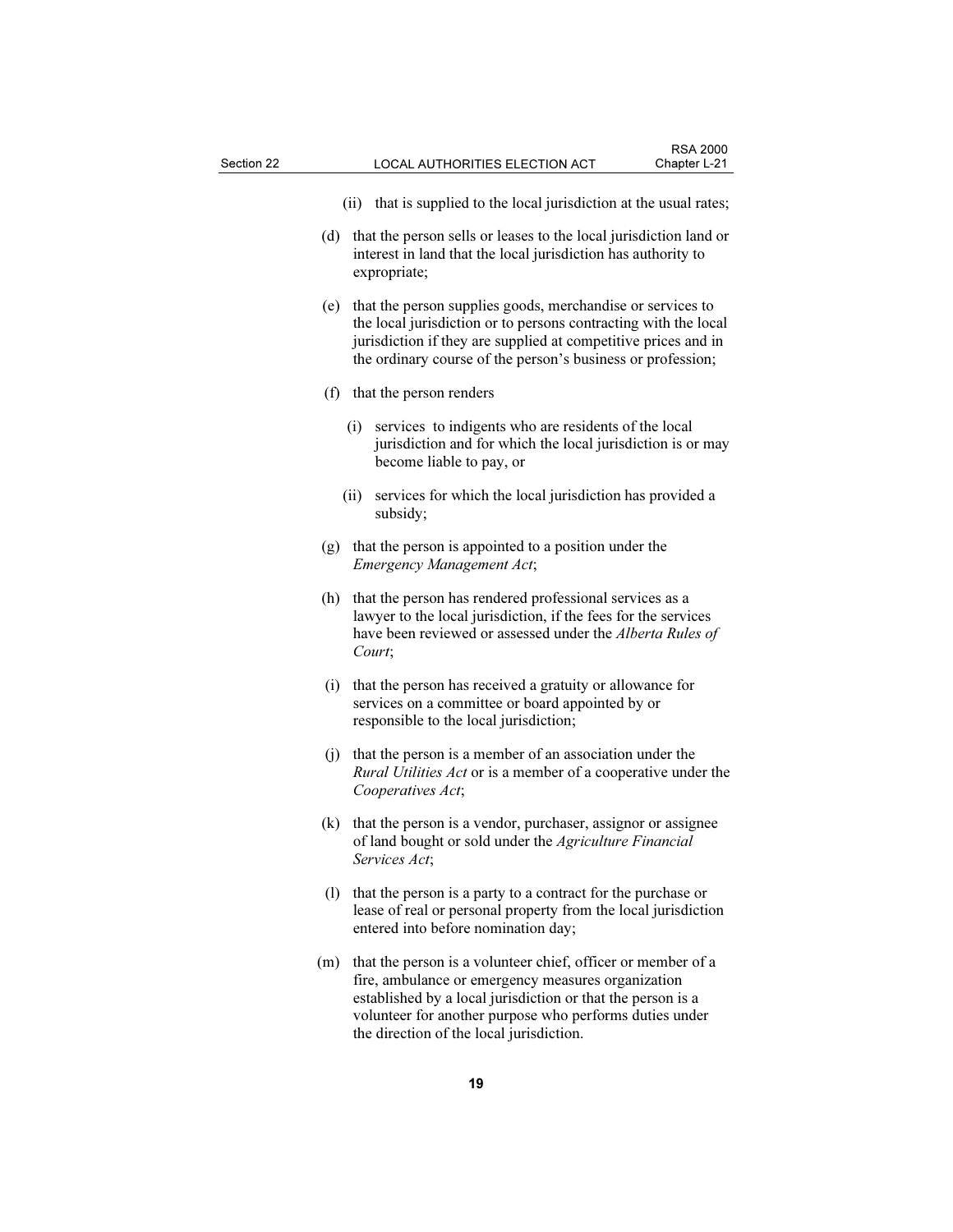(5) An employee of a municipality who wishes to be nominated as a candidate in an election to be held for that municipality may notify his or her employer on or after July 1 in the year of a general election or on or after the day the council passes a resolution to hold a by-election but before the employee's last working day prior to nomination day that the employee is taking a leave of absence without pay under this section.

(5.1) An employee referred to in subsection (1.1) who wishes to be nominated as a candidate for election as a trustee of a school board may notify his or her employer on or after July 1 in the year of an election but before the employee's last working day prior to nomination day that the employee is taking a leave of absence without pay under this section.

(6) Notwithstanding any bylaw, resolution or agreement of a local jurisdiction, every employee who notifies his or her employer under subsection  $(5)$  or  $(5.1)$  is entitled to a leave of absence without pay.

(6.1) Repealed 2012 c5 s107.

(7) An employee who takes a leave of absence under this section is subject to the same conditions that apply to taking a leave of absence without pay for any other purpose.

(8) If an employee who takes a leave of absence under this section is not elected, the employee may return to work, in the position the employee had before the leave commenced, on the 5th day after election day or, if the 5th day is not a working day, on the first working day after the 5th day.

(9) If an employee who takes a leave of absence under this section is declared elected, the employee is deemed to have resigned that position as an employee the day the employee takes the official oath of office as an elected official.

(10) If an employee who takes a leave of absence under this section is declared elected but, after a recount under Part 4, is declared not to be elected, the employee may return to work on the first working day after the declaration is made, and subsections (7) and (8) apply.

(11) Subject to subsection (12), an employee who takes a leave of absence under this section and is declared elected continues to be deemed to have resigned that position as an employee if the employee subsequently forfeits the elected office or if the employee's election is adjudged invalid.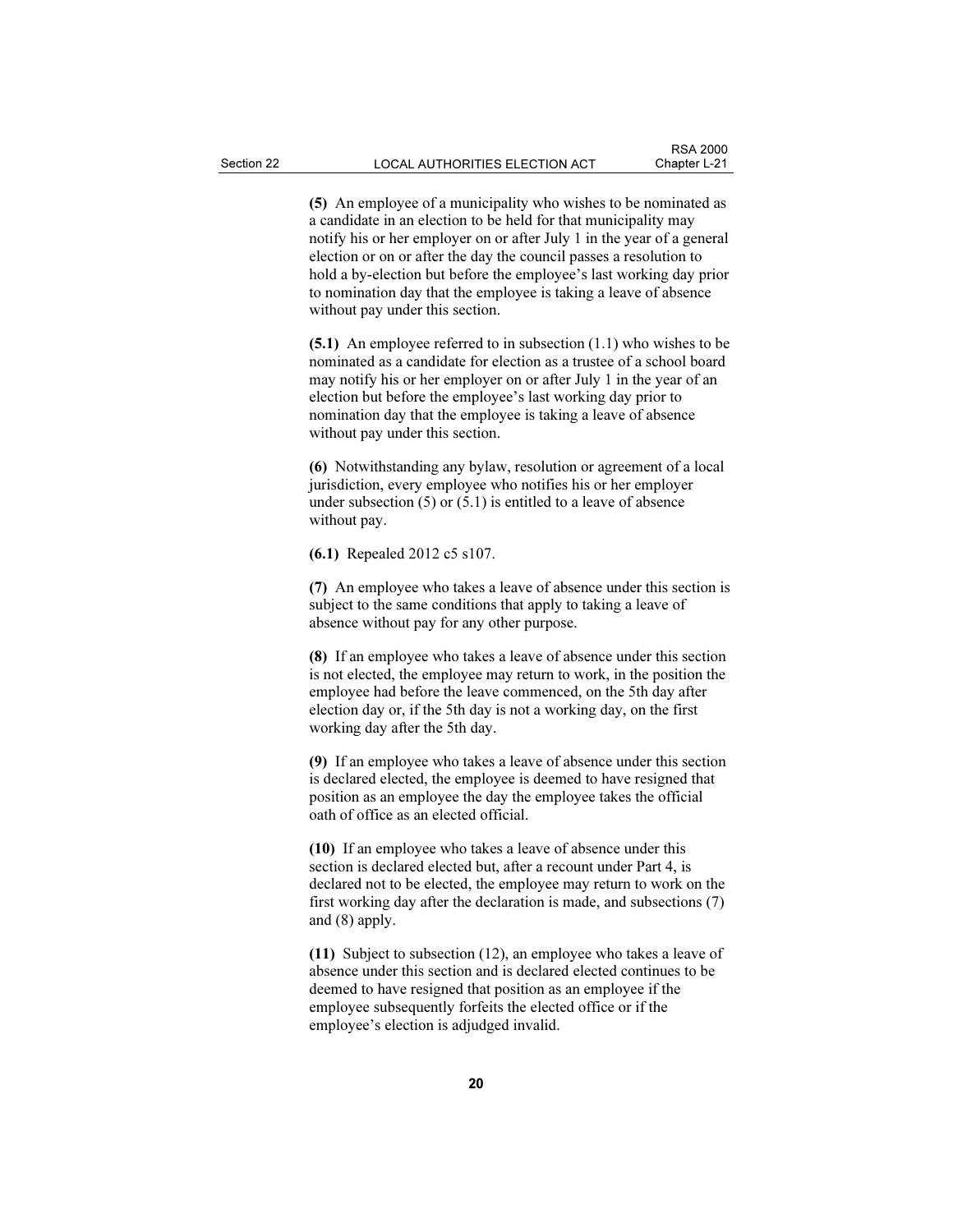(12) If, through no act or omission of the employee, an employee forfeits the elected office or the employee's election is adjudged invalid, the employee may return to work on the first working day

after the office is forfeited or the election is adjudged invalid, and subsections (7) and (8) apply. RSA 2000 cL-21 s22;2001 cC-28.1 s458;2001 c23 s1(11);

2002 cA-4.5 s52;2002 c23 s1;2006 c22 s13;2007 c12 s12; 2009 c53 s104;2010 c9 s1;2012 c5 s107

# Ineligibility for nomination

**23(1)** A person is not eligible to be nominated for more than one office of the same elected authority.

(2) A member who holds office on an elected authority is not eligible to be nominated for or elected to the same or any other office on the elected authority

- (a) unless the member's term of office is expiring, or
- (b) if the member's term of office is not expiring, unless the member has resigned that office effective 18 days or more before nomination day.

1983 cL-27.5 s23

#### Re-election

24(1) A person who held office on a board of trustees under the School Act and

- (a) who resigned that office to avoid making restitution for money the person received that disqualified the person from holding that office pursuant to this or any other Act and has been ordered by a judge to make restitution, or
- (b) who was declared by a judge to be disqualified to hold that office pursuant to this or any other Act,

is not eligible to become a member of that board of trustees until after 2 general elections have occurred after the date on which the person was ordered to make restitution or was declared to be disqualified.

(2) Notwithstanding that a by-election or general election has been held between the time when the disqualification of the member or former member arose and the time when the order or declaration has been made by the judge, subsection (1) applies and, if the person was re-elected, the person is not eligible to remain a member of the board of trustees.

(3) Notwithstanding subsections (1) and (2), a judge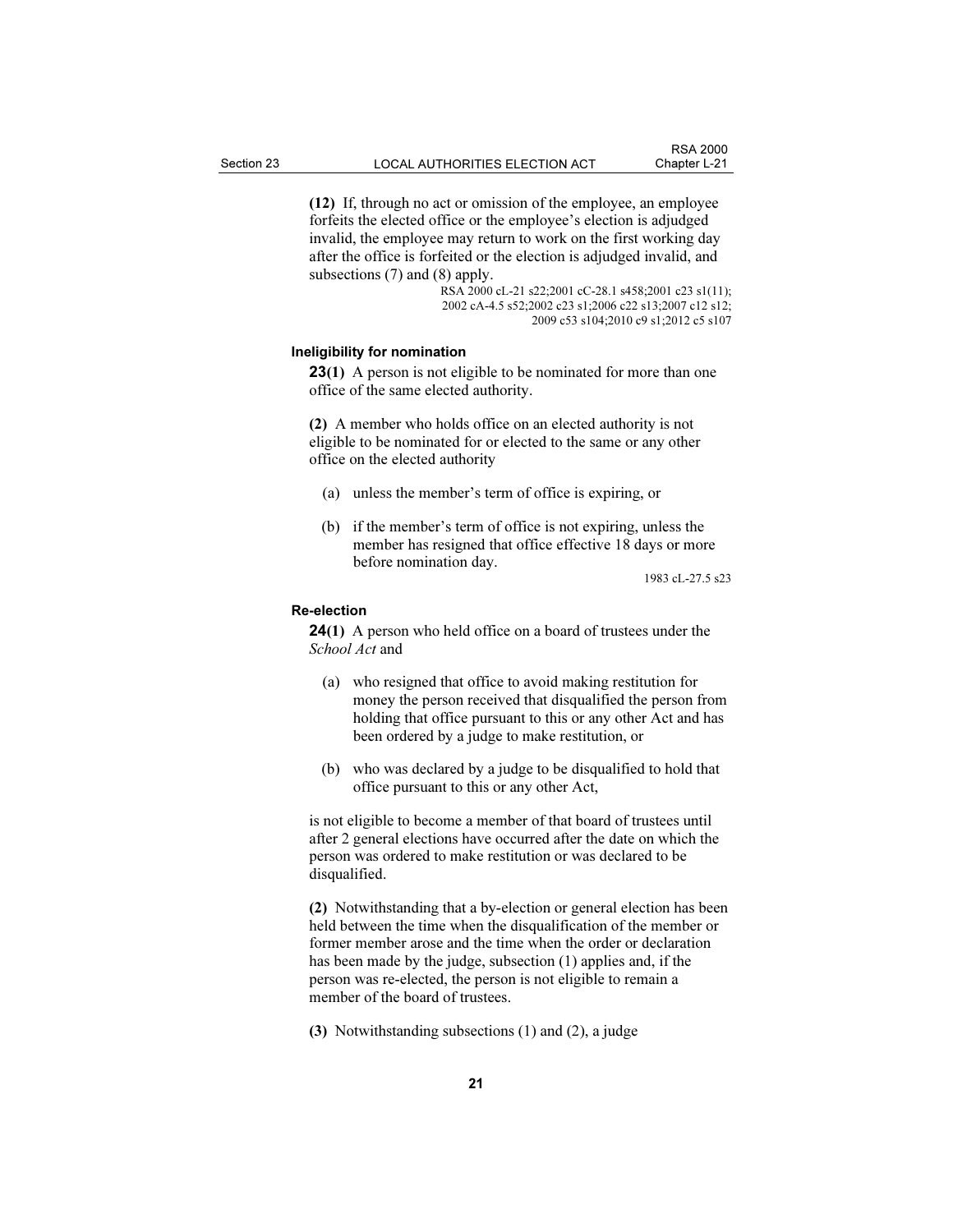(a) who has made an order described in subsection (1)(a), or

(b) who has declared a person to be disqualified

may reduce the period of disqualification.

(4) An appeal against the decision of a judge under this section lies to the Court of Appeal.

1983 cL-27.5 s24;1994 cM-26.1 s642(42)

#### Nomination day

25 Nomination day shall be 4 weeks before election day.

1983 cL-27.5 s25

## Notice of nomination day

26(1) The returning officer shall give notice of nomination day in the prescribed form by publishing a notice at least once a week in each of the 2 weeks before nomination day in a newspaper or other publication circulating in the area, or by mailing or delivering a notice to every residence in the local jurisdiction at least one week before nomination day.

(2) On complying with subsection (1), the returning officer may publish, mail and deliver additional notices and give notice by any other method as many times as the returning officer considers appropriate.

RSA 2000 cL-21 s26;2003 c27 s9

## Form of nomination

27(1) Every nomination of a candidate shall be in the prescribed form and signed by at least 5 electors eligible to vote in that election and resident in the local jurisdiction on the date of signing the nomination, and shall be accompanied with a written acceptance signed in the prescribed form by the person nominated, stating

- (a) that the person is eligible to be elected to the office,
- (a.1) the name, address and telephone number of the person's official agent, and
	- (b) that the person will accept the office if elected,

and if required by bylaw, it must be accompanied with a deposit in the required amount.

(2) Notwithstanding subsection (1), a city that is a local jurisdiction with a population of at least 10 000 or a board of trustees under the School Act of a local jurisdiction with a population of at least 10 000 may, by a bylaw passed prior to June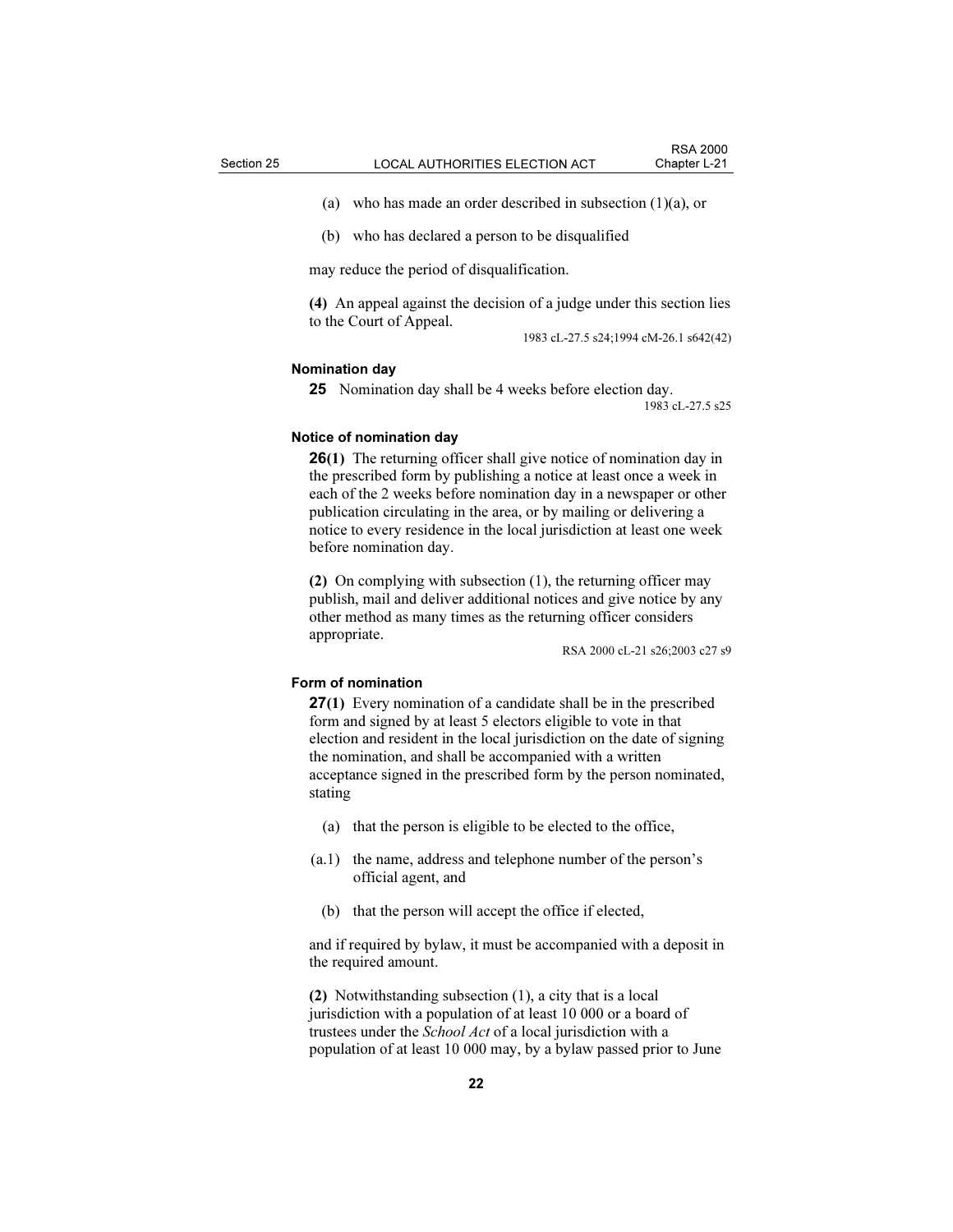30 of a year in which a general election is to be held, specify the minimum number of electors required to sign the nomination of a candidate for an office, but that number must be at least 5 and not more than 100.

(3) Notwithstanding subsection (1), if a system of wards is in effect, only an elector who is a resident of the ward for which a candidate for election is being nominated may sign the nomination of the candidate.

(4) If a bylaw has been passed providing for a deposit, a nomination paper is not valid nor shall it be acted on by the returning officer unless it is accompanied with the deposit. RSA 2000 cL-21 s27;2003 c27 s10;2006 c22 s14

#### Nominations

28(1) The returning officer shall receive nominations at the local jurisdiction office between 10 a.m. and 12 noon on nomination day.

(1.1) The person who is nominated as a candidate is responsible for ensuring that the nomination filed under subsection (1) meets the requirements of section 27.

(2) Notwithstanding subsection (1), an elected authority may, by a bylaw passed prior to June 30 of a year in which an election is to be held, provide that the returning officer

- (a) may receive nominations earlier than 10 a.m., and
- (b) may establish locations, in addition to the local jurisdiction office, where a deputy may receive nominations.

(3) Any person may file a nomination described in section 27 with the returning officer or deputy.

(3.01) If a nomination is not signed by at least the minimum number of electors required to sign the nomination, the returning officer shall not accept it for filing.

(3.1) Repealed 2006 c22 s15.

(4) At any time after 12 noon on nomination day until the term of office to which the filed nomination papers relate has expired, a person may request to examine the filed nomination papers during regular business hours and in the presence of the returning officer, deputy or secretary.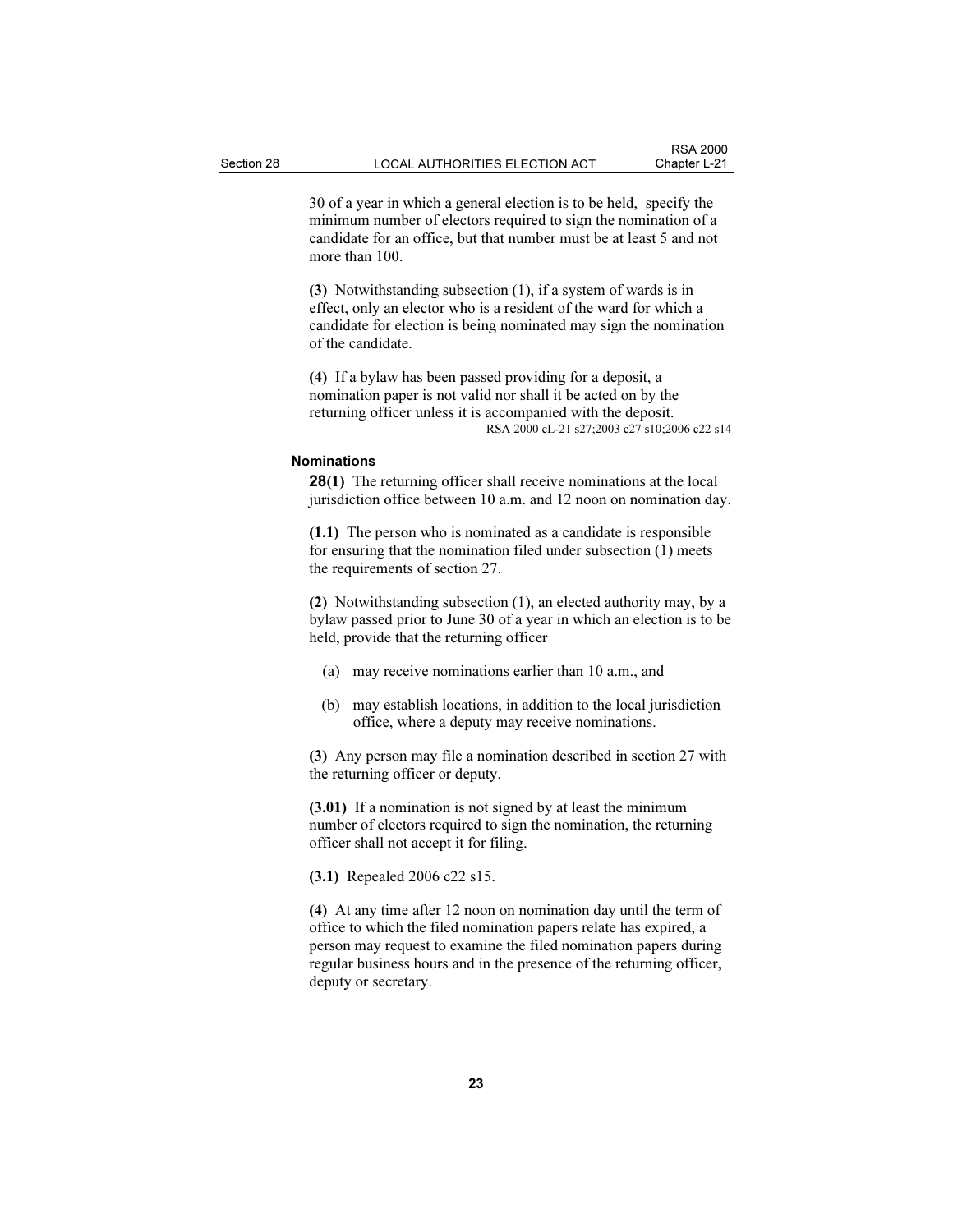(5) The returning officer or secretary must retain all the filed nomination papers until the term of office to which the papers relate has expired.

(6) Twenty-four hours after the close of nominations on nomination day, the returning officer shall, as soon as practicable, forward a signed statement showing the name of each nominated candidate and any information about the candidate that the candidate has consented to being disclosed to the relevant Minister's Deputy Minister.

RSA 2000 cL-21 s28;2003 c27 s11;2006 c22 s15;2012 c5 s108

# Material to be provided to candidate

28.1 The returning officer, on receiving a nomination paper, must, if requested by the candidate, provide to the candidate a sufficient number of copies of the prescribed form for the identification of an official agent, campaign workers and scrutineers for the purposes of identification under section 52.

2006 c22 s16

#### Deposit

**29(1)** An elected authority may, by bylaw passed not fewer than 30 days before nomination day, require that every nomination be accompanied with a deposit in the amount fixed in the bylaw.

(2) An amount fixed in a bylaw under subsection (1) may not exceed

- (a) \$1000, in the case of a local jurisdiction with a population of more than 10 000, or
- (b) \$100, in any other case.

RSA 2000 cL-21 s29;2006 c22 s17

#### Disposition of deposit

30(1) When a bylaw has been passed to provide for a deposit, the returning officer shall require the deposit to be provided in cash, by certified cheque or by money order.

- (2) The candidate's deposit shall be returned to the candidate
	- (a) if the candidate is declared elected,
	- (b) if the candidate obtains a number of votes at least equal to 1/2 of the total number of votes cast for the candidate elected to the office with the least number of votes, or
	- (c) if the candidate withdraws as a candidate in accordance with section 32.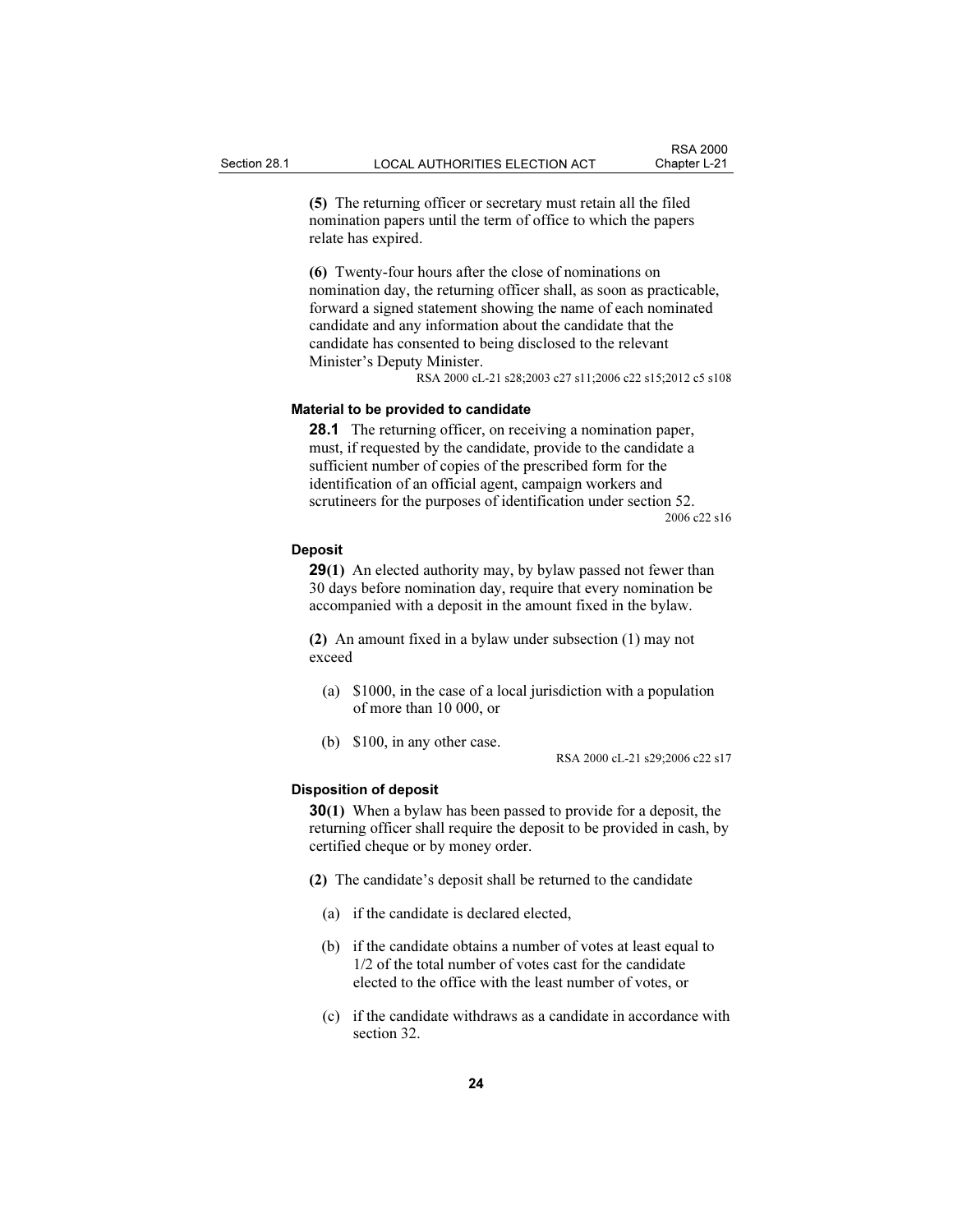(3) If a candidate dies before the closing of the voting stations on election day, the sum deposited by the candidate shall be returned to the candidate's estate.

(4) If a candidate does not obtain the number of votes described in subsection (2)(b), the deposit shall be paid into the general revenue of the local jurisdiction for which the deposit requirement has been established.

RSA 2000 cL-21 s30;2003 c27 s12

#### Insufficient nominations

31(1) If the number of persons nominated for any office is less than the number required to be elected, the time for receipt of nominations

- (a) shall stand adjourned to the next day at the same place at the hour of 10 a.m. and shall remain open until 12 noon for the purpose of receiving further nominations for the office, and
- (b) shall continue to remain open and be adjourned in the same manner from day to day until 12 noon of the day that the required number of nominations has been received or a period of 6 days, including nomination day but not including Saturday, Sunday and holidays, as defined in the Interpretation Act, has elapsed.

(2) Notwithstanding subsection (1), if a bylaw under section  $28(2)(a)$  is in force in the local jurisdiction, the time for receipt of nominations must comply with the bylaw.

(3) Notwithstanding subsection (1)(b), in the case of a summer village the period of 6 days includes Saturday and Sunday.

(4) If sufficient nominations to fill all vacancies are not received, the secretary shall immediately notify the relevant Minister, who may recommend a change in the status of the local jurisdiction or any other action the relevant Minister considers necessary. 1983 cL-27.5 s31;1997 c15 s10

#### Withdrawal of nomination

32(1) Subject to subsection (2), if more than the required number of candidates for any particular office are nominated, any person so nominated may, at any time within 24 hours after the close of the nomination period, withdraw as a candidate for the office for which the candidate was nominated by filing with the returning officer a withdrawal in writing.

(2) If, after one or more candidates have withdrawn, the number of remaining candidates does not exceed the number of vacancies to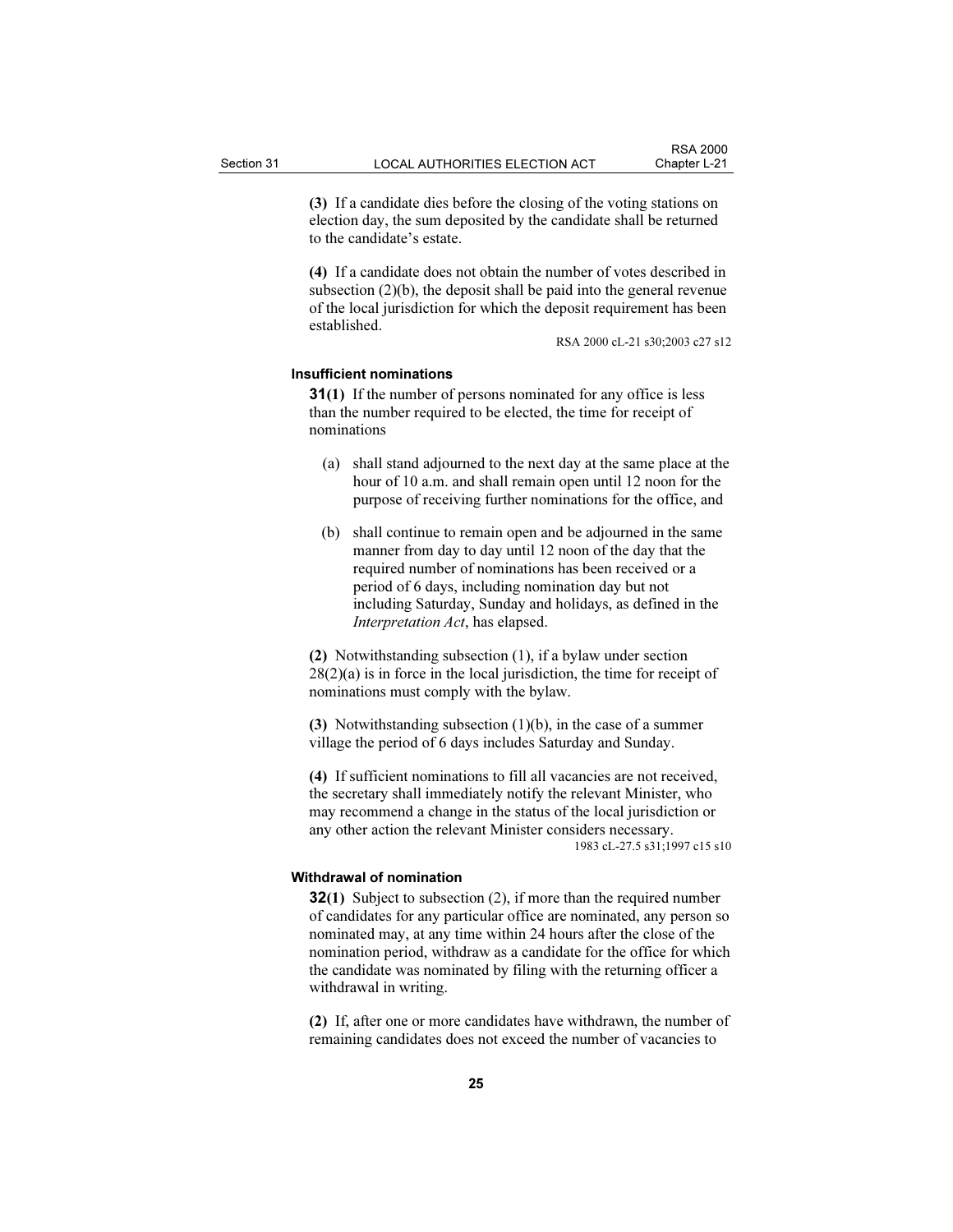be filled, the returning officer shall refuse to accept further withdrawals.

1983 cL-27.5 s32

# Death of candidate

33(1) An elected authority may, by a bylaw passed prior to nomination day, provide that if prior to the opening of the voting stations on election day a candidate for an elected authority dies after being nominated,

- (a) the election for the position for which the deceased candidate was nominated shall be discontinued, and
- (b) the elected authority shall as soon as practicable provide for the holding of a new election for that office.

(2) If a candidate dies after being nominated and a bylaw has not been passed under subsection (1), the returning officer shall cause a notice of the death to be posted at a conspicuous location in all the relevant voting stations.

1983 cL-27.5 s33;1991 c23 s2(14)

#### Election by acclamation

34(1) When at the close of nominations the number of persons nominated for any office is the same as the number required to be elected, the returning officer shall declare the persons nominated to be elected to the offices for which they were nominated.

(2) Forthwith after having declared a person elected, the returning officer shall give to the secretary and the relevant Minister's Deputy Minister written notification signed by the returning officer of the names of the persons so elected and of the offices to which they were elected and the returning officer shall deliver the nomination papers and other material relating to the receipt of nominations to the secretary.

(2.1) Repealed 2006 c22 s18.

(3) At any time after 12 noon on nomination day until the term of office to which the filed nomination papers relate has expired, a person may request to examine the filed nomination papers during regular business hours and in the presence of the returning officer, deputy or secretary.

(4) The returning officer or secretary must retain all the filed nomination papers until the term of office to which the nomination papers relate has expired.

RSA 2000 cL-21 s34;2003 c27 s13;2006 c22 s18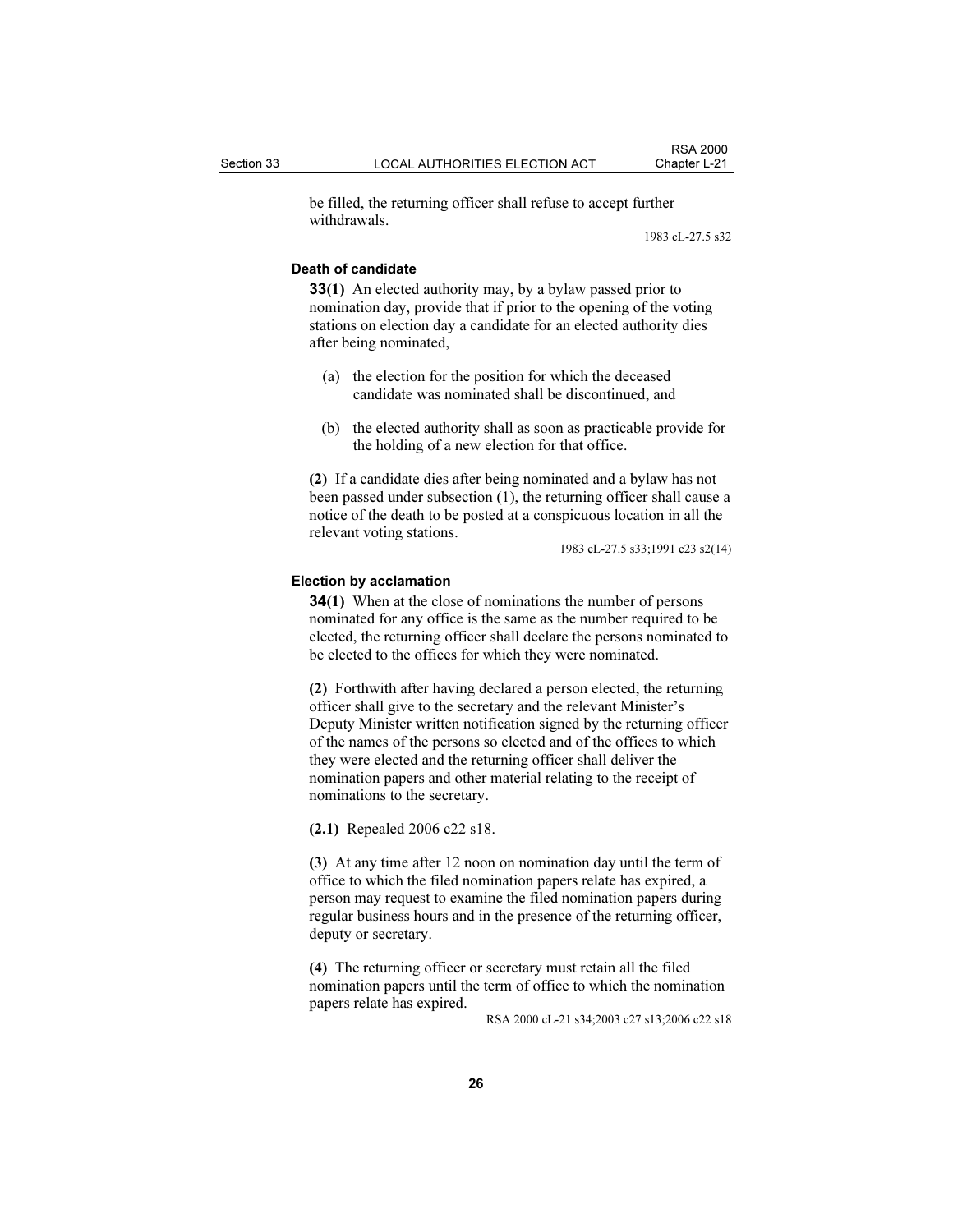# Notice of election

35(1) If more than the required number of persons for any office remain nominated 24 hours after the close of nominations, the returning officer shall declare that an election shall be held for filling that office.

(2) If an election is required, the returning officer shall give notice of it in the prescribed form by publishing a notice at least once a week in each of the 2 weeks before election day in a newspaper or other publication circulating in the area, or by mailing or delivering a notice to every residence in the local jurisdiction at least one week before election day.

(3) The notice of a vote on a bylaw or question shall set out the text or a reasonably complete summary of the bylaw or question.

(4) On complying with subsection (2), the returning officer may publish, mail and deliver additional notices and give notice by any other method as many times as the returning officer considers appropriate.

RSA 2000 cL-21 s35;2003 c27 s14

# Part 2 Voting Procedure

#### Voting subdivisions

36(1) The elected authority by resolution, or the returning officer if authorized by resolution of the elected authority, may divide the local jurisdiction into voting subdivisions and may from time to time alter their boundaries but may not alter them between the time of the giving of notice of an election and the election day.

(2) If voting subdivisions are not established under subsection (1),

- (a) the area, or
- (b) the ward, if there are wards,

is considered to be one voting subdivision.

1983 cL-27.5 s36;1985 c38 s9

#### Voting stations

37(1) The returning officer shall designate the location of one voting station only for each voting subdivision and the location may be outside the area.

(2) When a voting station designated by the returning officer is not available, the returning officer shall designate another place in the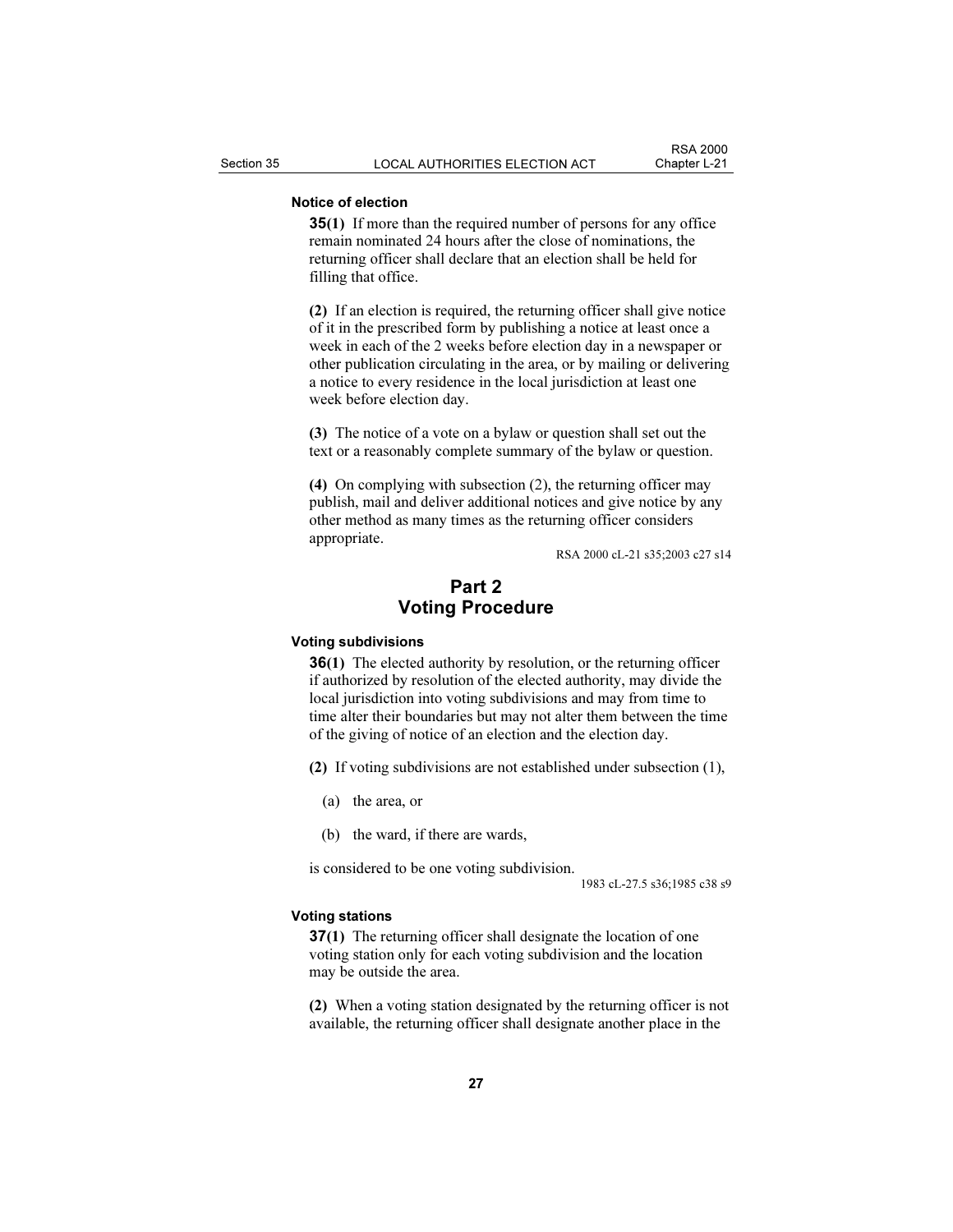vicinity and shall, by notice posted at the original voting station, direct the electors to the other voting station.

1983 cL-27.5 s37;1985 c38 s10

#### Compartments for voting

38(1) The returning officer shall ensure that each voting station is furnished with one or more voting compartments arranged so that an elector is screened from observation and may mark the elector's ballot without interference or interruption.

(2) In each voting compartment there shall be provided for the use of the electors in the marking of ballots a table, desk or shelf with a hard surface and a suitable marking instrument that shall be kept operational during the hours of voting.

1983 cL-27.5 s38;1997 c15 s11

# Ballot boxes

39(1) The secretary shall provide sufficient ballot boxes to the returning officer.

(2) A ballot box shall meet the requirements set out in the regulations.

1983 cL-27.5 s39;1985 c38 s11

# Sealing the ballot box

40(1) The presiding deputy at a voting station shall, immediately after the opening of the voting station, show each ballot box to the persons present at the voting station so that they can see that it is empty, close and seal the box so that it cannot be opened without breaking the seal and place the box in the presiding deputy's view for the receipt of ballots.

(2) The presiding deputy at the voting station shall keep each ballot box closed and sealed and in full view of all present during the hours of voting.

(3) Subsections (1) and (2) apply to additional ballot boxes that are required at the voting station after the voting station has been opened.

RSA 2000 cL-21 s40;2006 c22 s19

## Printing of ballots

41 If an election is required, the returning officer shall forthwith cause a sufficient number of ballots to be printed at the expense of the local jurisdiction.

1983 cL-27.5 s41

#### Names on ballot

42(1) A separate ballot shall be used for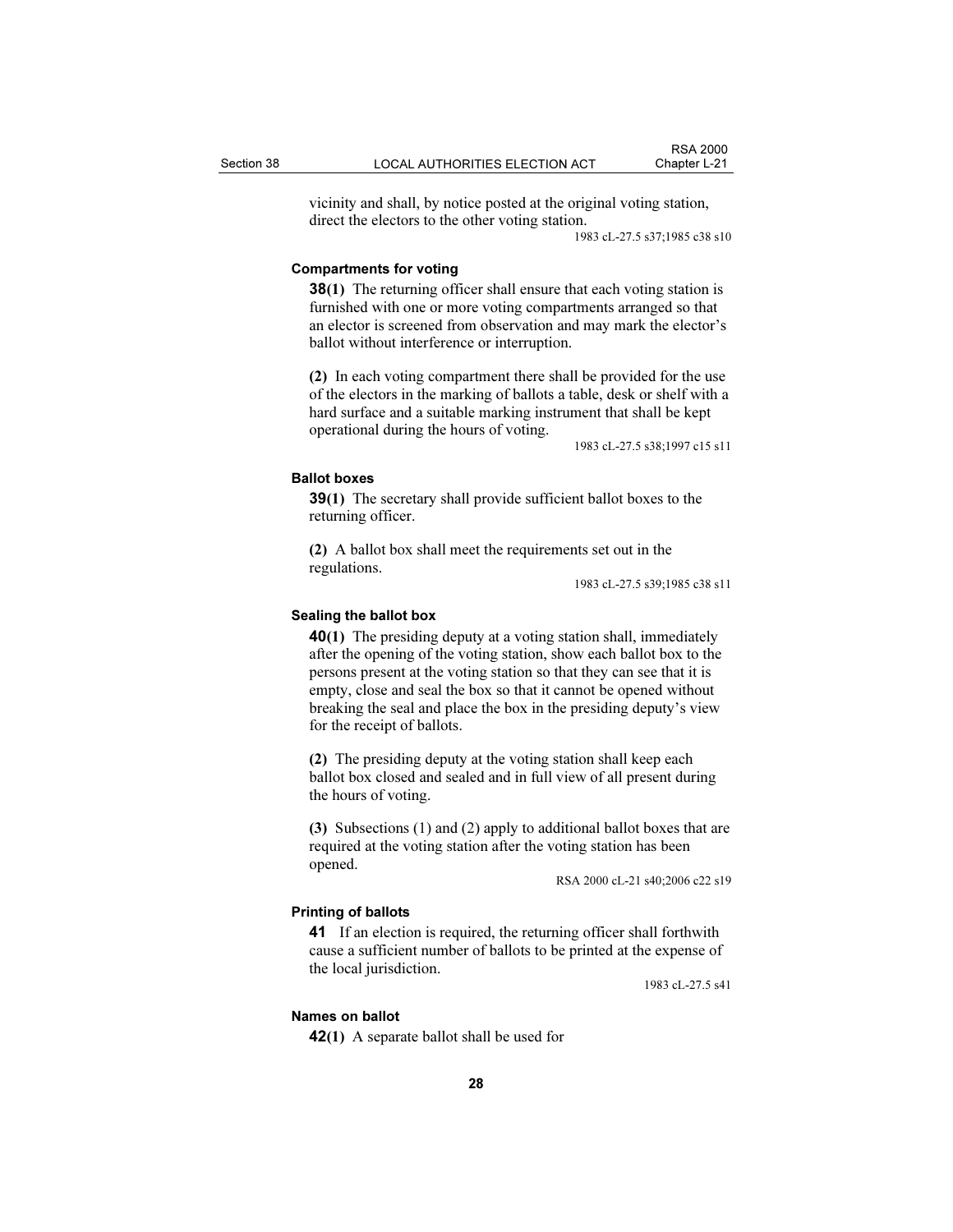- (a) the office of chief elected official;
- (b) the offices of councillors;
- (c) the offices of school representatives or trustees.
- (2) The names of the candidates for
	- (a) the office of chief elected official;
	- (b) the offices of councillors;
	- (c) the offices of school representatives or trustees;

must be placed on the ballot in the prescribed form.

(3) Every ballot used in an election for a member of an elected authority shall contain a brief explanatory note stating the maximum number of candidates who can be voted for in order not to make the ballot subject to being rejected.

(4) Every ballot used in an election for chief elected official shall contain a brief explanatory note stating that the ballot shall not be marked for more than one candidate.

RSA 2000 cL-21 s42;2006 c22 s20

# Contents of ballot

43(1) Each ballot shall contain the name of each candidate.

(2) The names of the candidates on each ballot shall be arranged alphabetically in order of the surnames and, if 2 or more candidates have the same surname, the names of those candidates shall be arranged alphabetically in the order of their given names.

(3) Notwithstanding subsection (2), if an elected authority passes a bylaw 2 months before an election that provides that

- (a) ballots shall be printed in as many lots as there are candidates for the office,
- (b) in the first lot the names of the candidates shall appear in alphabetical order,
- (c) in the 2nd lot the names shall appear in the same order, except that the first name in the first lot shall be placed last,
- (d) in each succeeding lot, the order shall be the same as that of the preceding lot, except that the first name in the preceding lot shall be placed last, and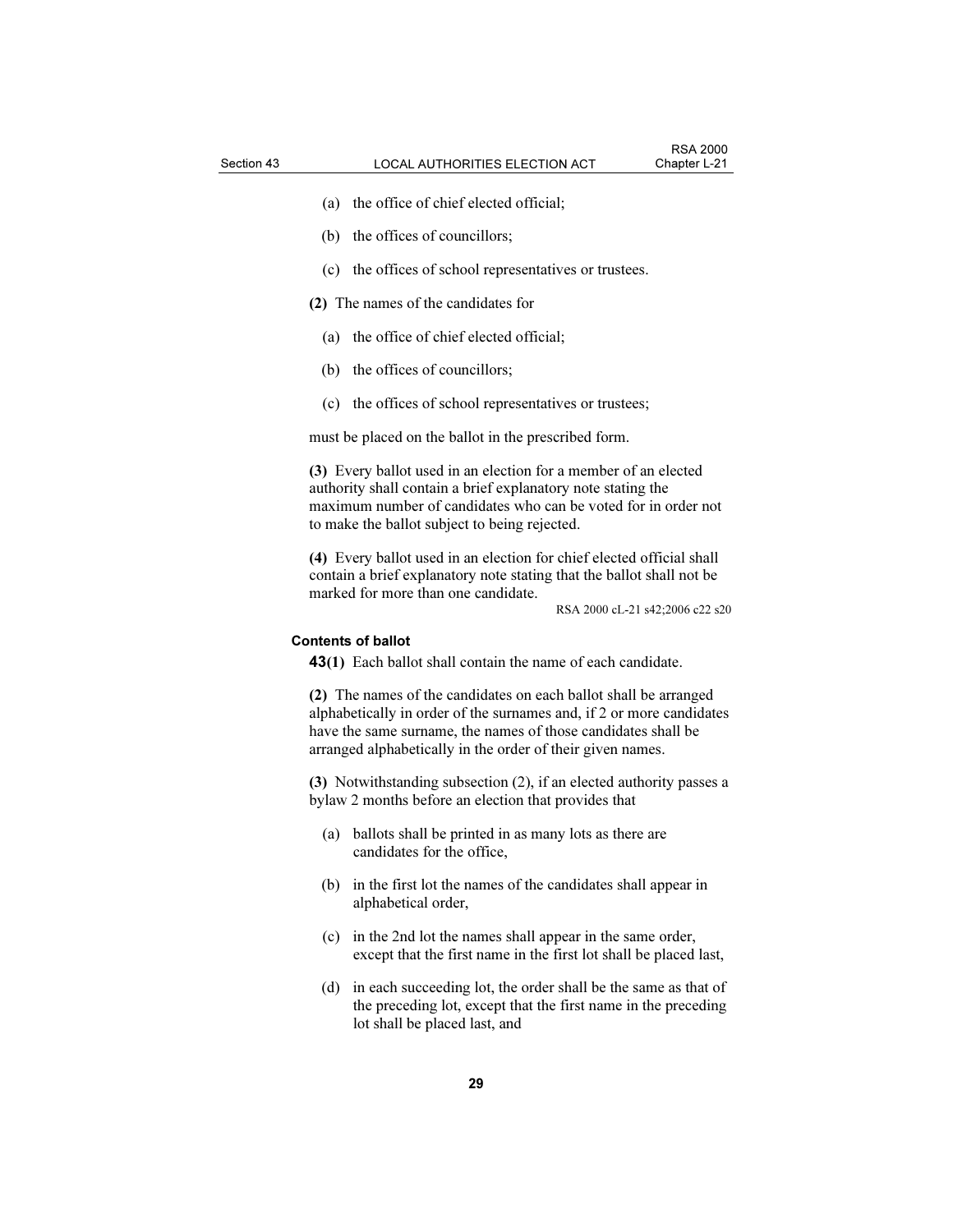(e) tablets of ballots to be used at each voting station shall be made up by combining ballots from the different lots in regular rotation so that no 2 consecutive electors may receive ballot papers from the same lot and so that each candidate's name shall appear first and in each other position substantially the same number of times on the ballots used,

then the ballots used in an election while the bylaw is in force shall be in the form described in this subsection.

1983 cL-27.5 s43;1991 c23 s2(17)

# Form of ballot

44(1) If there is to be a vote on a bylaw or question, the elected authority by resolution

- (a) must determine the wording to be used on the ballot, and
- (b) may determine the form of the ballot.

(2) If the elected authority does not determine the form of the ballot under subsection (1), the returning officer must do so. 1983 cL-27.5 s44;1997 c15 s12

# Instructions for voters

45(1) Before the opening of the voting station, the presiding deputy at the voting station shall cause the printed instructions for the electors to be posted within each voting compartment and at a conspicuous location within the voting station and shall ensure that they remain posted there until the close of the voting station.

(2) The instructions shall be printed in clearly legible characters in the prescribed form.

(3) The local jurisdiction may authorize the presiding deputy to post the printed instructions in languages other than English at the voting stations as the local jurisdiction considers appropriate. RSA 2000 cL-21 s45;2006 c22 s21

#### Voting hours

46(1) Every voting station shall be kept open continuously on election day from 10 a.m. until 8 p.m.

(2) Notwithstanding subsection (1), an elected authority may, by a bylaw passed prior to June 30 of a year in which an election is to be held, provide that the voting station is to be open before 10 a.m.

(2.1) Despite subsection (1), an elected authority that is responsible for the conduct of an election under an agreement referred to in section  $2(2)$  or  $3(1)$  may, by a bylaw passed before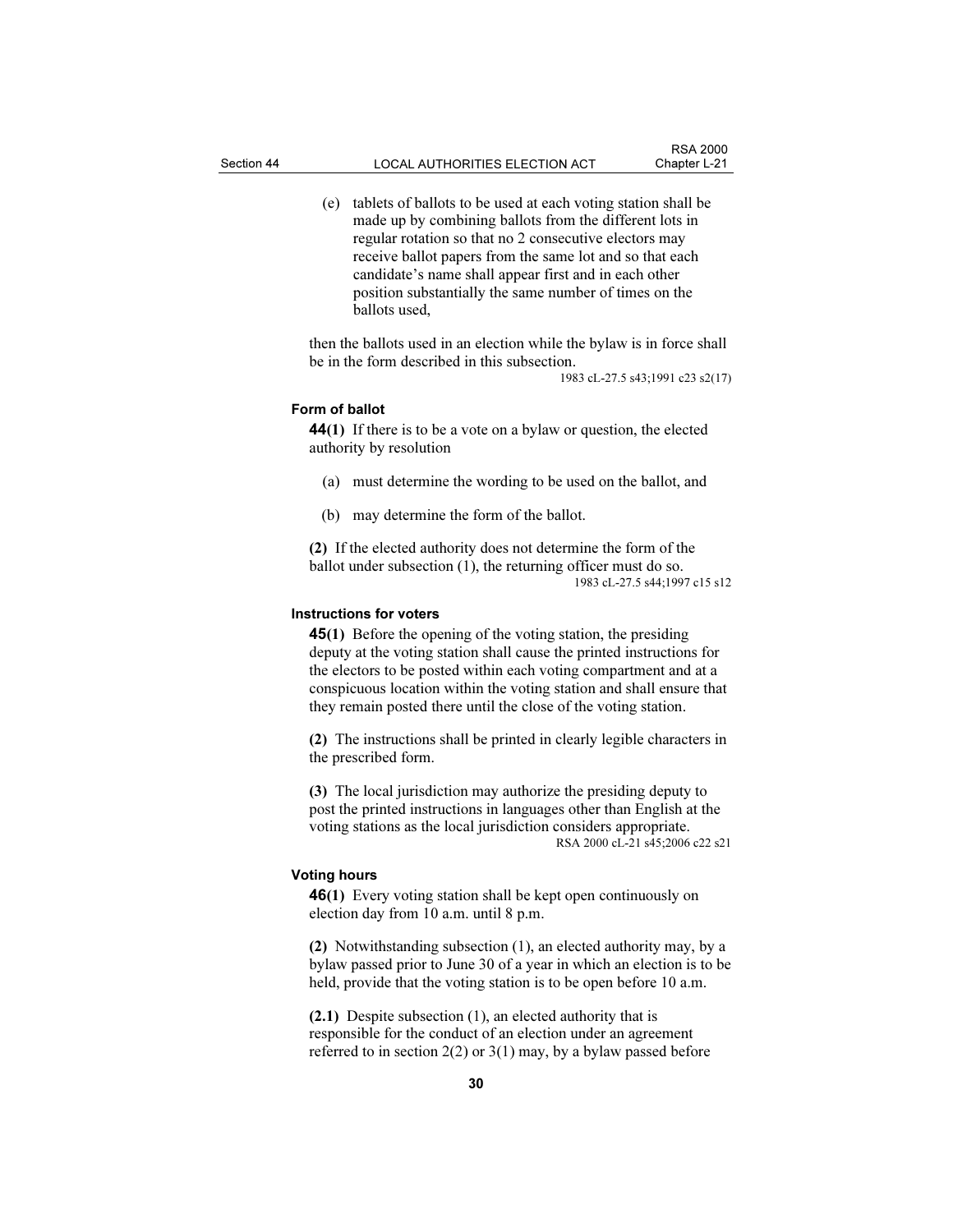June 30 of a year in which an election is to be held, provide that voting stations in an area that is subject to the agreement are to be open before 10 a.m.

(3) Promptly at 8 p.m. on election day, the deputy shall declare the voting station closed.

(4) If, when the voting station is declared closed, there is an elector in the voting station who wishes to vote, the elector shall be permitted to do so, but no other person shall be allowed to enter the voting station for that purpose.

RSA 2000 cL-21 s46;2006 c22 s22

# Eligibility to vote

47(1) A person is eligible to vote in an election held pursuant to this Act if the person

- (a) is at least 18 years old,
- (b) is a Canadian citizen, and
- (c) has resided in Alberta for the 6 consecutive months immediately preceding election day and the person's place of residence is located in the area on election day.

(2) Subject to subsection (3) and sections 75, 77.1, 79, 81 and 83, an elector is eligible to vote only at the voting station for the voting subdivision in which the elector's place of residence is located on election day.

(3) If a local authority establishes a voting station at a work site, the local authority may direct that those workers who are electors who wish to vote and who are required to work at the site during the hours for which the voting station is open shall vote at that voting station, notwithstanding that those workers do not reside in the voting subdivision in which that voting station is located.

(4) In the case of the performance of any function or the exercise of any right under this Act, a person shall be a resident on the day on which that function is performed or that right is exercised in the area, ward or voting subdivision in respect of which that function is performed or that right is exercised and shall have been a resident of Alberta for the 6 consecutive months immediately preceding the day on which that function is performed or that right is exercised, unless otherwise required by this Act.

RSA 2000 cL-21 s47;2003 c27 s15;2006 c22 s23

# Rules of residence

48(1) For the purposes of this Act, the place of residence is governed by the following rules: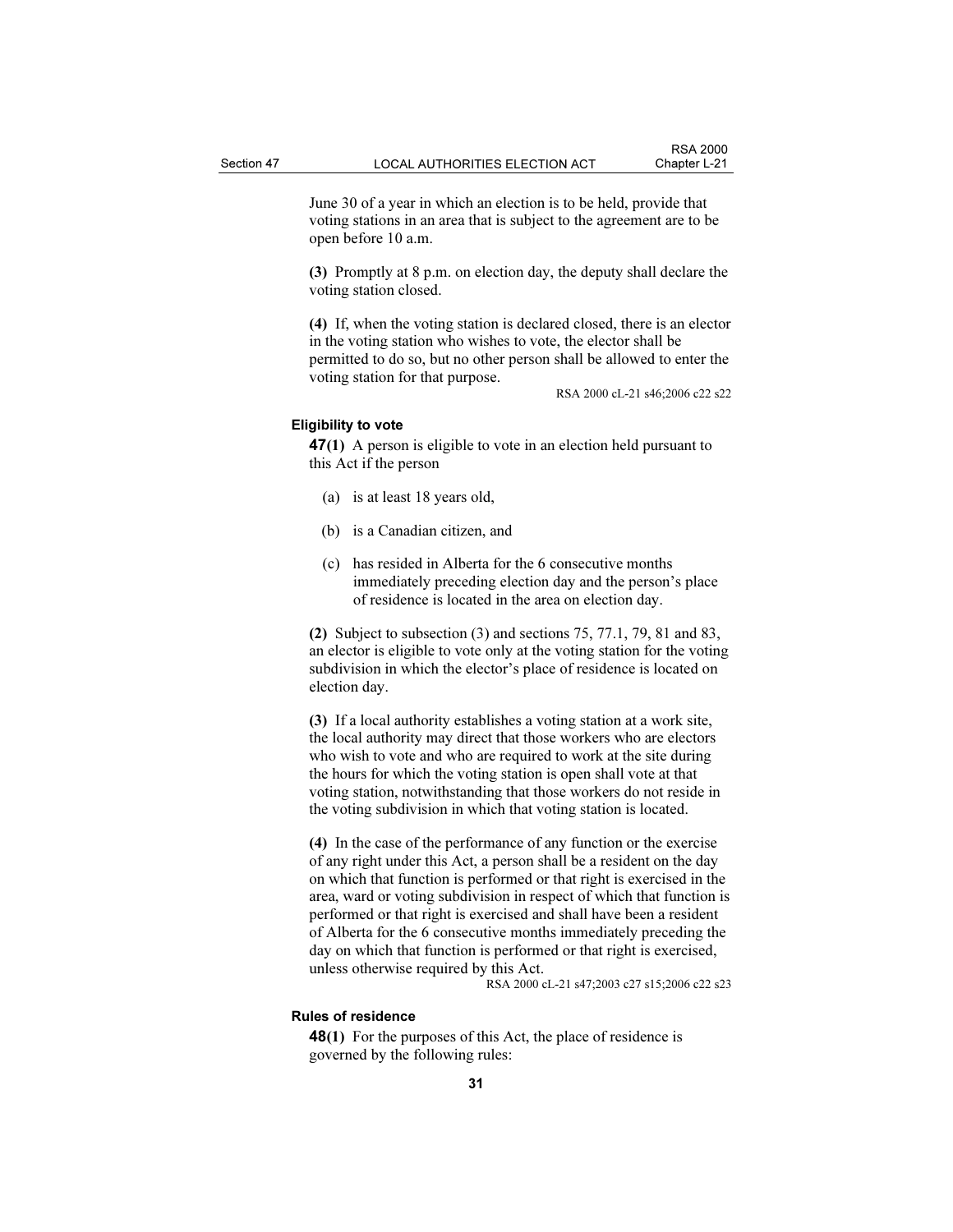- (a) a person may be a resident of only one place at a time for the purposes of voting under this Act;
- (a.1) if a person has more than one residence in Alberta, that person shall, in accordance with subsection (1.1), designate one place of residence as the person's place of residence for the purposes of this Act;
- (b) the residence of a person is the place where the person lives and sleeps and to which, when the person is absent, the person intends to return;
- (c) a person does not lose the person's residence by leaving the person's home for a temporary purpose;
- (d) subject to clause (e), a student who
	- (i) attends an educational institution within or outside Alberta,
	- (ii) temporarily rents accommodation for the purpose of attending an educational institution, and
	- (iii) has family members who are resident in Alberta and with whom the student ordinarily resides when not attending an educational institution

is deemed to reside with those family members;

 (e) if a person leaves the area with the intention of making the person's residence elsewhere, the person loses the person's residence within the area.

(1.1) For the purposes of subsection  $(1)(a.1)$ , a person shall designate the person's place of residence in accordance with the following factors in the following order of priority:

- (a) the address shown on the person's driver's licence or motor vehicle operator's licence issued by or on behalf of the Government of Alberta or an identification card issued by or on behalf of the Government of Alberta;
- (b) the address to which the person's income tax correspondence is addressed and delivered;
- (c) the address to which the person's mail is addressed and delivered.

(2) A person who is a resident of a public school district, school division or regional division or of a separate school district, school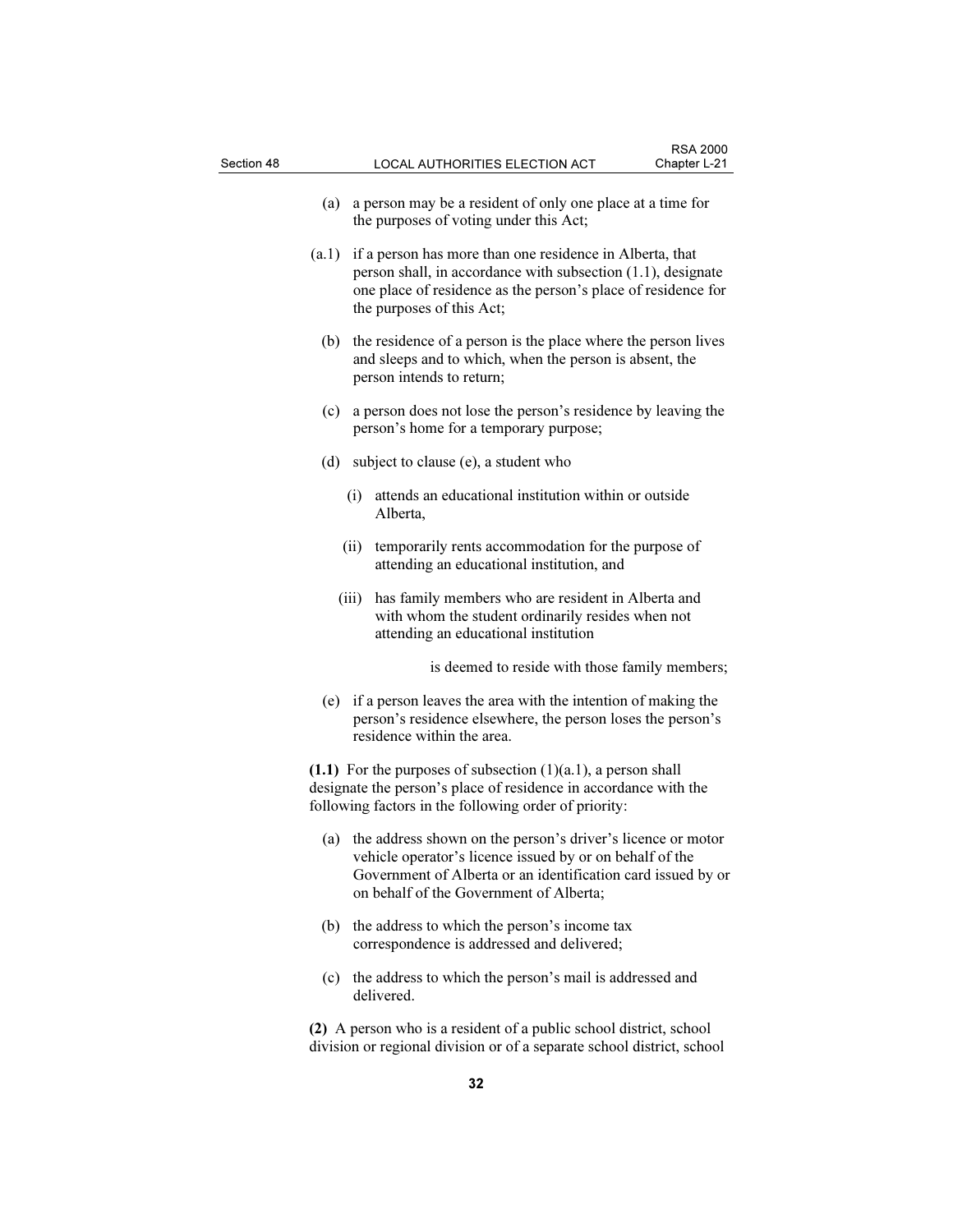division or regional division under the School Act is deemed to be a resident of the public school district, school division or regional division or the separate school district, school division or regional division, as the case may be, under this Act.

(3) Notwithstanding subsection (2), a person who owns and lives in the person's residence and whose residence is assessable for public school purposes or for separate school purposes under the School Act is deemed to be a resident of the public school district, school division or regional division or the separate school district, school division or regional division, as the case may be, under this Act.

RSA 2000 cL-21 s48;2003 c27 s16;2010 c9 s1

#### Permanent electors register

49(1) Subject to this section, a municipality may, by bylaw,

- (a) direct the secretary to prepare a permanent electors register of residents in the municipality who are entitled to vote in elections,
- (b) prescribe procedures and forms governing the enumeration of electors and any other methods of compiling and revising a permanent electors registry, and
- (c) provide for the use of the permanent electors register to create a list of electors who are entitled to vote in an election.

(2) If a bylaw is enacted under subsection (1), the municipality may enter into an agreement with the Chief Electoral Officer under the Election Act

- (a) to receive from the Chief Electoral Officer information that will assist the secretary of the municipality in compiling or revising the permanent electors register, and
- (b) to provide to the Chief Electoral Officer information that will assist the Chief Electoral Officer in preparing or revising information for the purpose of compiling or revising the register of electors under the Election Act.

(3) In addition to the procedures, forms and methods prescribed by bylaw under subsection (1), with respect to compiling and revising a permanent electors register, the secretary may use any other information obtained by or available to the secretary.

(4) The permanent electors register may be compiled or revised manually or by means of any computer-based system and may be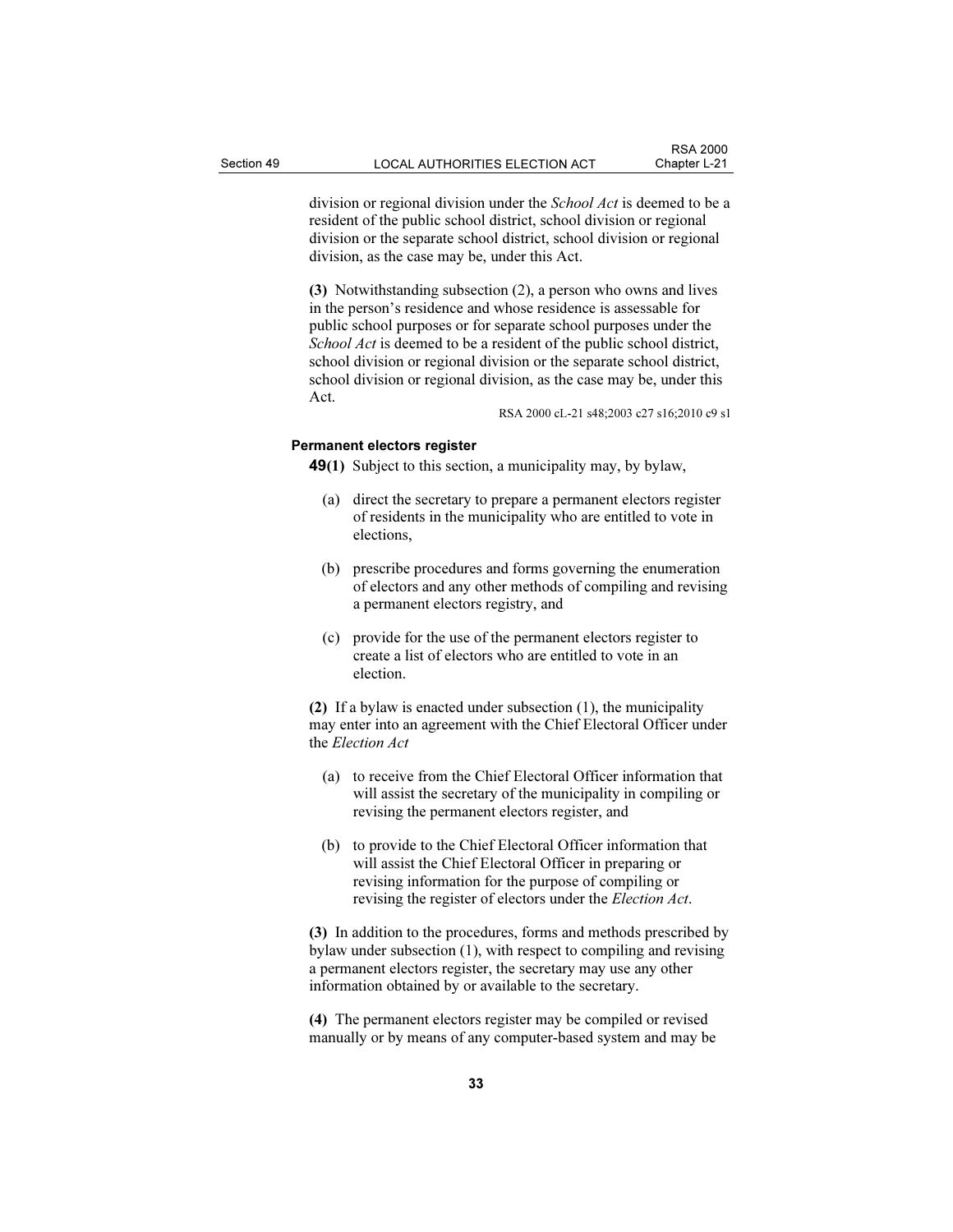kept in printed form or may be stored in any computer-based system or any other information storage device that is capable of reproducing any required information in legible printed form within a reasonable time.

(5) The permanent electors register may contain only the following information about persons ordinarily resident in the municipality who are electors or may be eligible to be electors:

- (a) the residential address, including the postal code of the residence of the person, and the mailing address, including the postal code, if the mailing address is different from the residential address,
- (b) the surname, given name and middle initial of the person,
- (c) the residential telephone number of the person,
- (d) the gender of the person,
- (e) the day, month and year of birth of the person,
- (f) if a person has not resided in Alberta for 6 months, the date the person became a resident of Alberta, and
- (g) whether the person is a public school resident or a separate school resident.

(6) The information referred to in subsection  $(5)(d)$  and  $(e)$ obtained under this Act may be used only to verify the identification of an elector when compiling or revising the permanent electors register.

(7) Persons are entitled to have access to information in the permanent electors register about themselves or about another person on whose behalf they are authorized to act, to determine whether the information is correct.

RSA 2000 cL-21 s49;2006 c22 s24

# List of electors

50(1) The elected authority if it so desires may, by bylaw,

- (a) direct the secretary or returning officer to prepare a list of electors who are entitled to vote in an election, and
- (b) prescribe procedures and forms governing the enumeration of electors and provide for the use of information from a permanent electors register, if any.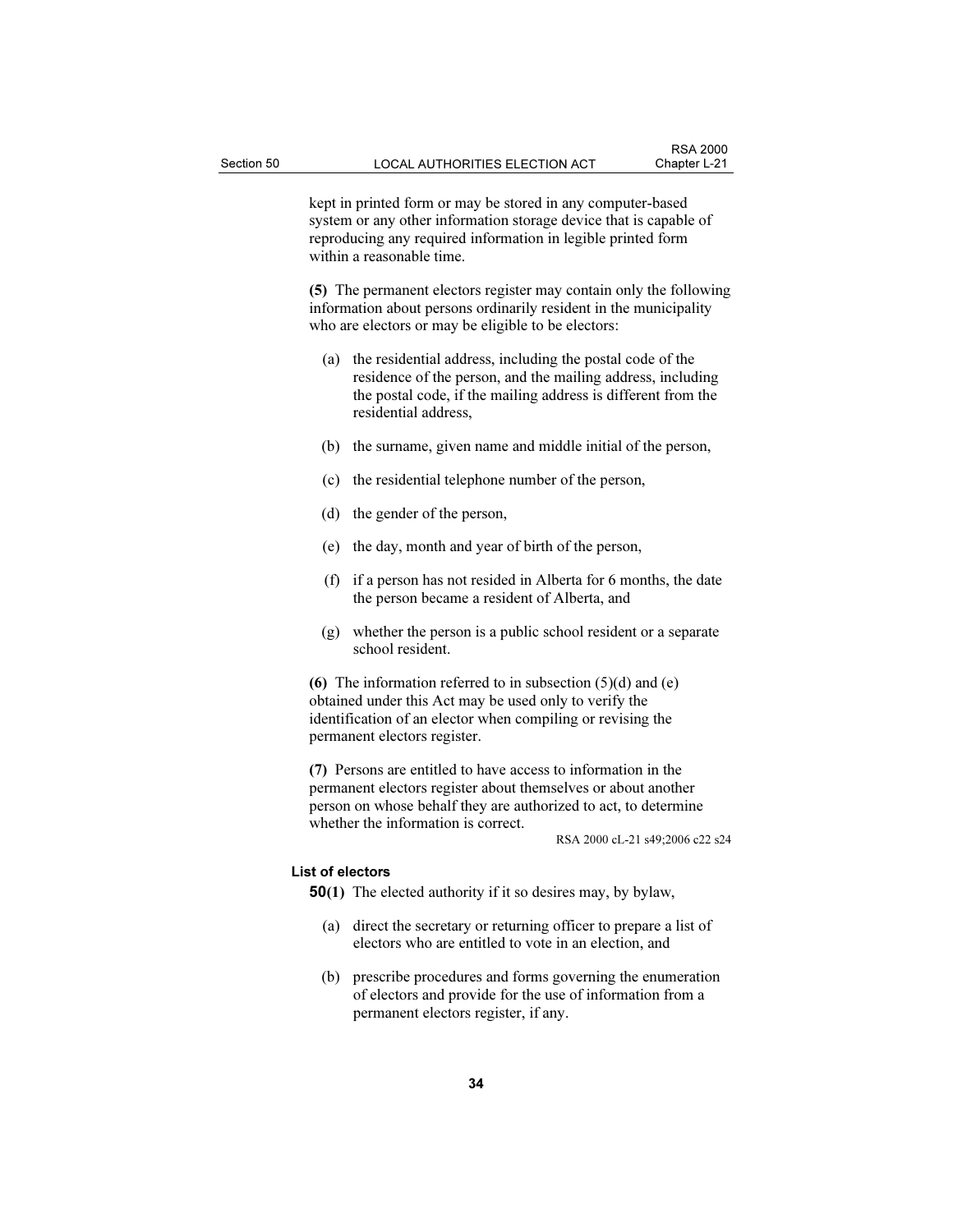(2) When a candidate files a nomination paper the returning officer shall, on the request of the candidate, provide the candidate the day after nominations may be withdrawn under section 32, if the candidate has not withdrawn, with a copy of the list of electors prepared pursuant to subsection (1), if any.

(3) The list of electors may be used only by

- (a) candidates for the purposes of campaigning for election, and
- (b) officers for the purposes of carrying out their duties under this Act.

RSA 2000 cL-21 s50;2003 c27 s17;2006 c22 s25

## Enumerators' appointment and identification

51 If an elected authority passes a bylaw described in section 50, the elected authority shall

- (a) appoint, or authorize the secretary or returning officer to appoint, a sufficient number of enumerators to complete an enumeration of the electors residing in each voting subdivision or ward where an election is required, and
- (b) provide each enumerator with an identification badge. 1983 cL-27.5 s50

#### Access for enumerators and campaigners

52 A person to whom an enumerator, a candidate, an official agent or a campaign worker on behalf of a candidate has produced identification that meets the requirements of the regulations, indicating that the person is an enumerator, a candidate, an official agent or a campaign worker shall not

- (a) obstruct or interfere with, or
- (b) cause or permit the obstruction or interference with,

the free access of the enumerator, candidate, official agent or campaign worker to each residence in a building containing 2 or more residences or to each residence in a mobile home park. RSA 2000 cL-21 s52;2003 c27 s18;2006 c22 s26

#### Proof of elector eligibility

53(1) Every person who attends at a voting station for the purpose of voting must be permitted to vote

- (a) if the person's name appears on the list of electors, if any, or
- (b) if the person makes a statement in the presence of an officer at the voting station, in the prescribed form, that the person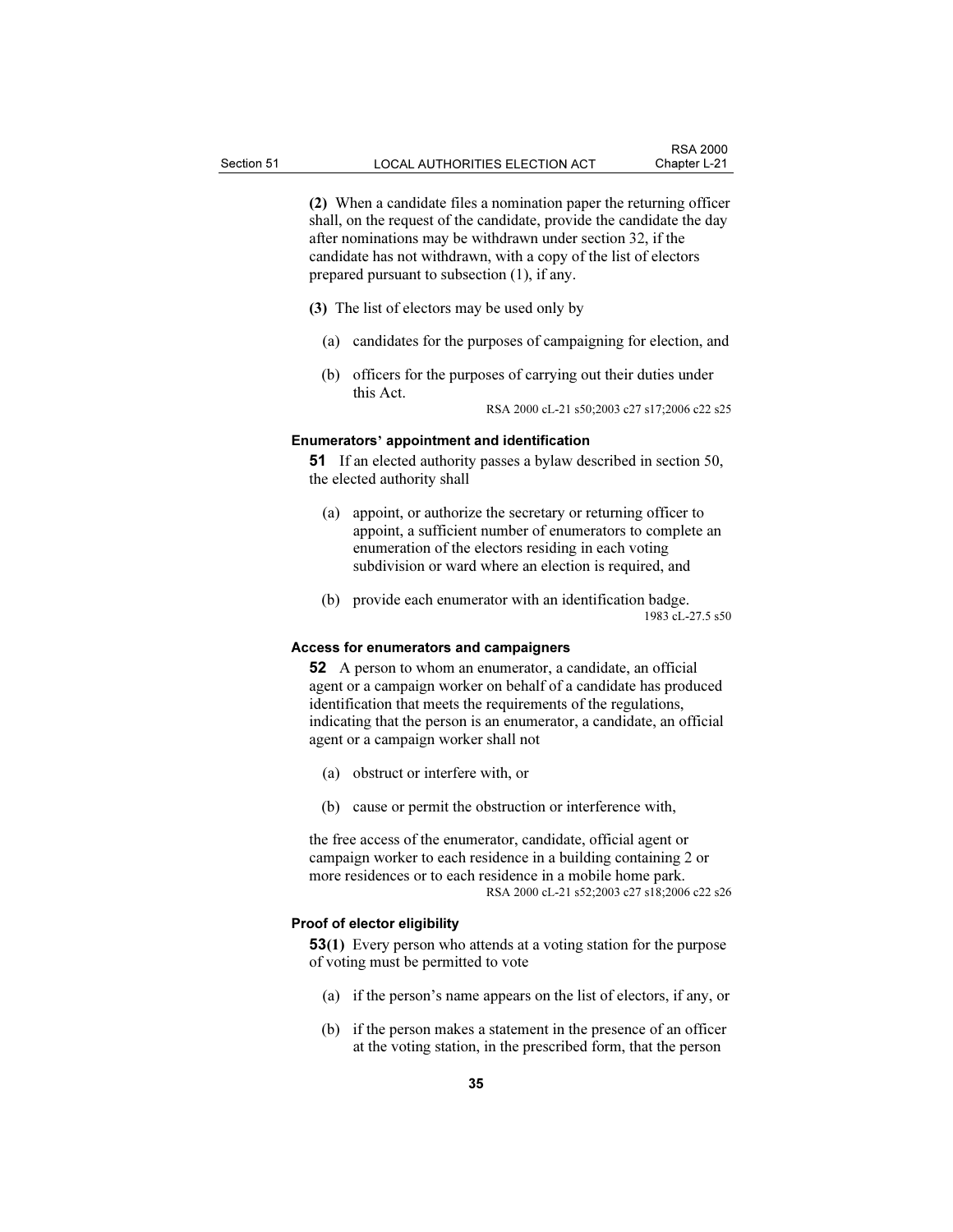is eligible to vote as an elector and produces for inspection the following proof of the person's identity and current residence and, where required by a bylaw passed under subsection (3), age:

- (i) if a bylaw has not been passed under subsection (3),
	- (A) one piece of identification issued by a Canadian government, whether federal, provincial or local, or an agency of that government, that contains a photograph of the elector and his or her name and current address, or
	- (B) one piece of identification authorized by the Chief Electoral Officer under the Election Act for the purposes of section  $95(1)(a)(ii)$  of that Act that establishes the elector's name and current address;
- (ii) if a bylaw has been passed under subsection (3), the number and types of identification required by the bylaw to verify the person's name and current address and, if applicable, age.

(2) Notwithstanding subsection (1), if there is a list of electors, a person may instead prove that the person is eligible to vote as an elector and his or her identity and current residence and, if applicable, age by making a statement in the presence of an officer at the voting station, in the prescribed form, if he or she is accompanied by another person whose name appears on the list of electors for the same voting station at which that other person is entitled to vote and that other person

- (a) produces for inspection
	- (i) if subsection  $(1)(b)(i)$  applies, a piece of identification referred to in subsection  $(1)(b)(i)$ , or
	- (ii) if subsection  $(1)(b)(ii)$  applies, the number and types of identification required by the bylaw,

and

 (b) vouches for him or her by making a statement in the presence of an officer at the voting station in the prescribed form.

(3) An elected authority may, by a bylaw passed no later than 6 months prior to nomination day of a year in which an election is to be held, provide for the number and types of identification that are required to be produced by a person to verify the person's name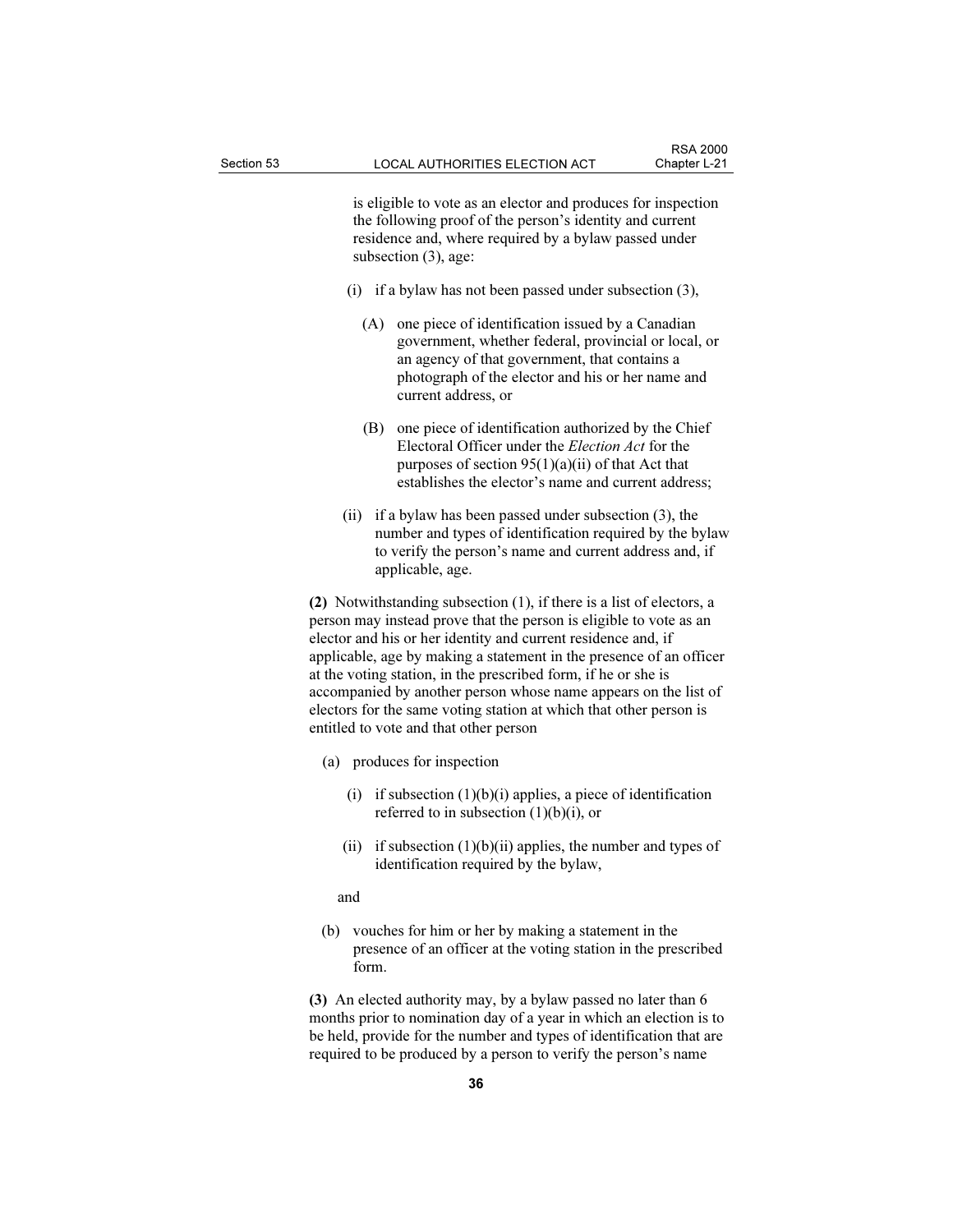and current address for the purpose of determining whether the person is eligible to vote.

(4) An elected authority may, by a bylaw passed no later than 6 months prior to nomination day of a year in which an election is to be held, provide for the number and types of identification that are required to be produced by a person who wishes to vote by a special ballot to verify the person's name and current address for the purpose of determining whether the person is eligible to vote.

- (5) A bylaw under subsection (3) or (4)
	- (a) may specify identification in addition to that referred to in subsection  $(1)(b)(i)$ , and
	- (b) may provide for the number and types of identification that are required to be produced to also verify the person's age.

(6) Any bylaw passed under subsection (3) or (4) providing for the number and types of identification that are required to be produced to verify the person's name and current address for the purpose of determining whether the person is eligible to vote must provide that a returning officer shall accept one piece of identification referred to in subsection  $(1)(b)(i)(A)$  or  $(B)$  for that purpose.

(7) When an elected authority intends to pass a bylaw under subsection  $(3)$  or  $(4)$  it must

- (a) advertise the proposed bylaw in accordance with section 53.1, and
- (b) include in the notice of election day under section 35 the proposed number and types of identification to be required.
- (8) A scrutineer may not vouch for a person under subsection (2).

(9) A person who attends a voting station for the purpose of voting may not vote unless the requirements of subsection (1) or (2) are met.

RSA 2000 cL-21 s53;2006 c22 s27;2012 c5 s109

#### Advertising a section 53 bylaw

53.1(1) Notice of a bylaw to be passed under section 53 must

- (a) be published at least once a week for 2 consecutive weeks in at least one newspaper or other publication circulating in the area to which the proposed bylaw relates, or
- (b) be mailed or delivered to every residence in the area to which the proposed bylaw relates.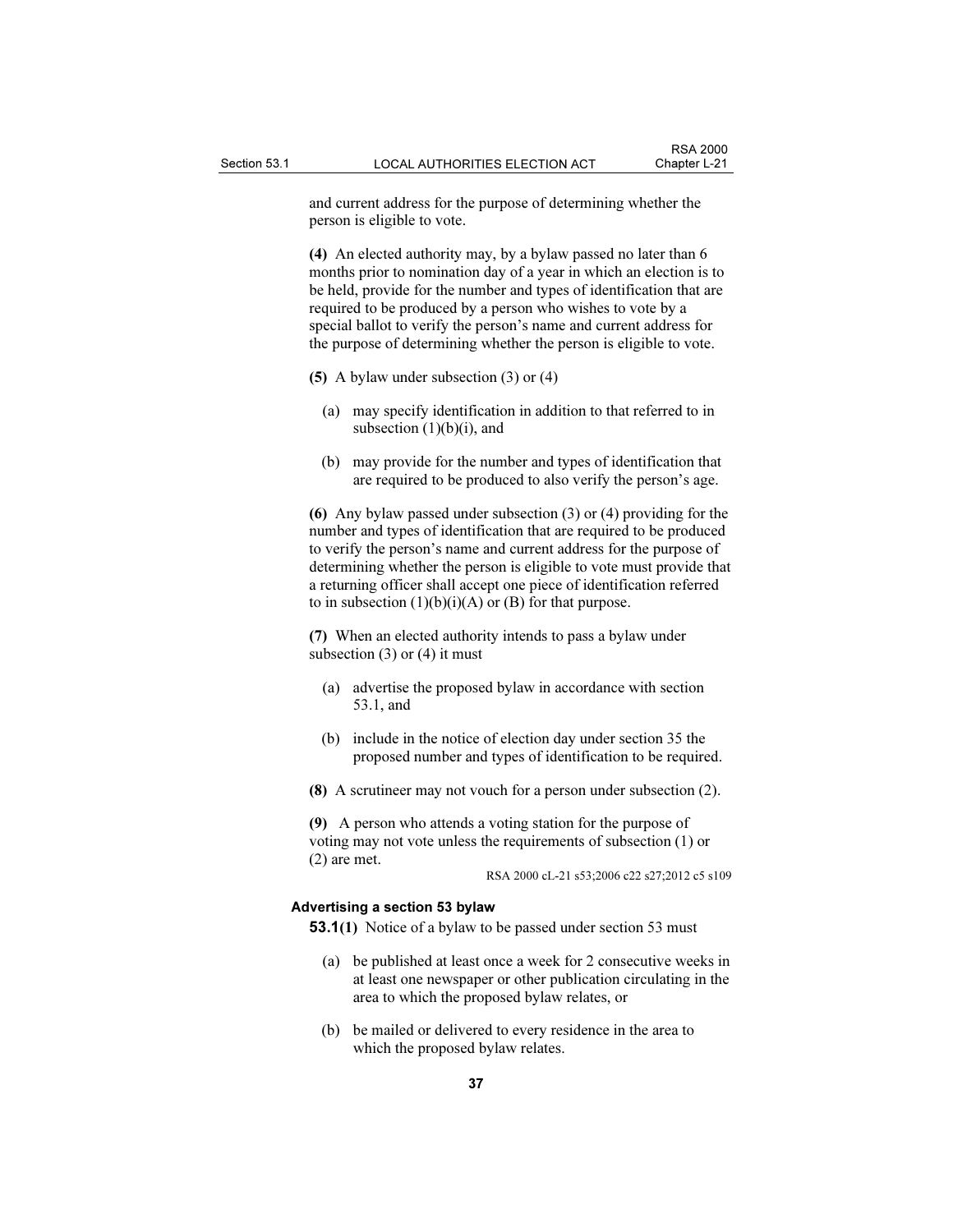(2) A notice under subsection (1) must be advertised before second reading of the proposed bylaw.

- (3) A notice under subsection (1) must contain
	- (a) a statement of the general purpose of the proposed bylaw and the proposed requirements for the number and types of identification that must be produced to verify elector name and current address and, if applicable, age,
	- (b) the address where a copy of the proposed bylaw may be inspected, and
	- (c) an outline of the procedure to be followed by anyone wishing to file a petition in respect of the proposed bylaw, as provided for in the Municipal Government Act.

(4) A certificate of a designated officer as defined in the Municipal Government Act certifying that something has been advertised in accordance with this section is proof, in the absence of evidence to the contrary, of the matters set out in the certificate.

(5) The certificate is admissible in evidence without proof of the appointment or signature of the person who signed the certificate. 2006 c22 s28;2012 c5 s110

## Person objected to

54(1) If a candidate or the candidate's official agent or scrutineer objects to a person who makes a statement, a deputy shall note in the voting register the reason for the objection and the name of the candidate or official agent or scrutineer making the objection and shall initial the objection.

(1.1) A candidate, official agent or scrutineer may only make an objection under subsection (1) at the time the person makes the statement under section  $53(1)(b)$  or  $(2)$ , 77 or 78.

(2) If a returning officer on reasonable and probable grounds believes that a person is not eligible to be an elector, the returning officer must note in the voting register the reason for the belief and initial it.

RSA 2000 cL-21 s54;2003 c27 s19;2006 c22 s29;2012 c5 s111

#### Secrecy of vote

**55(1)** Voting shall be by secret ballot.

(2) While an elector is in a voting compartment for the purpose of marking the elector's ballot, no other person may, except as permitted in section 78, enter the voting compartment or be in a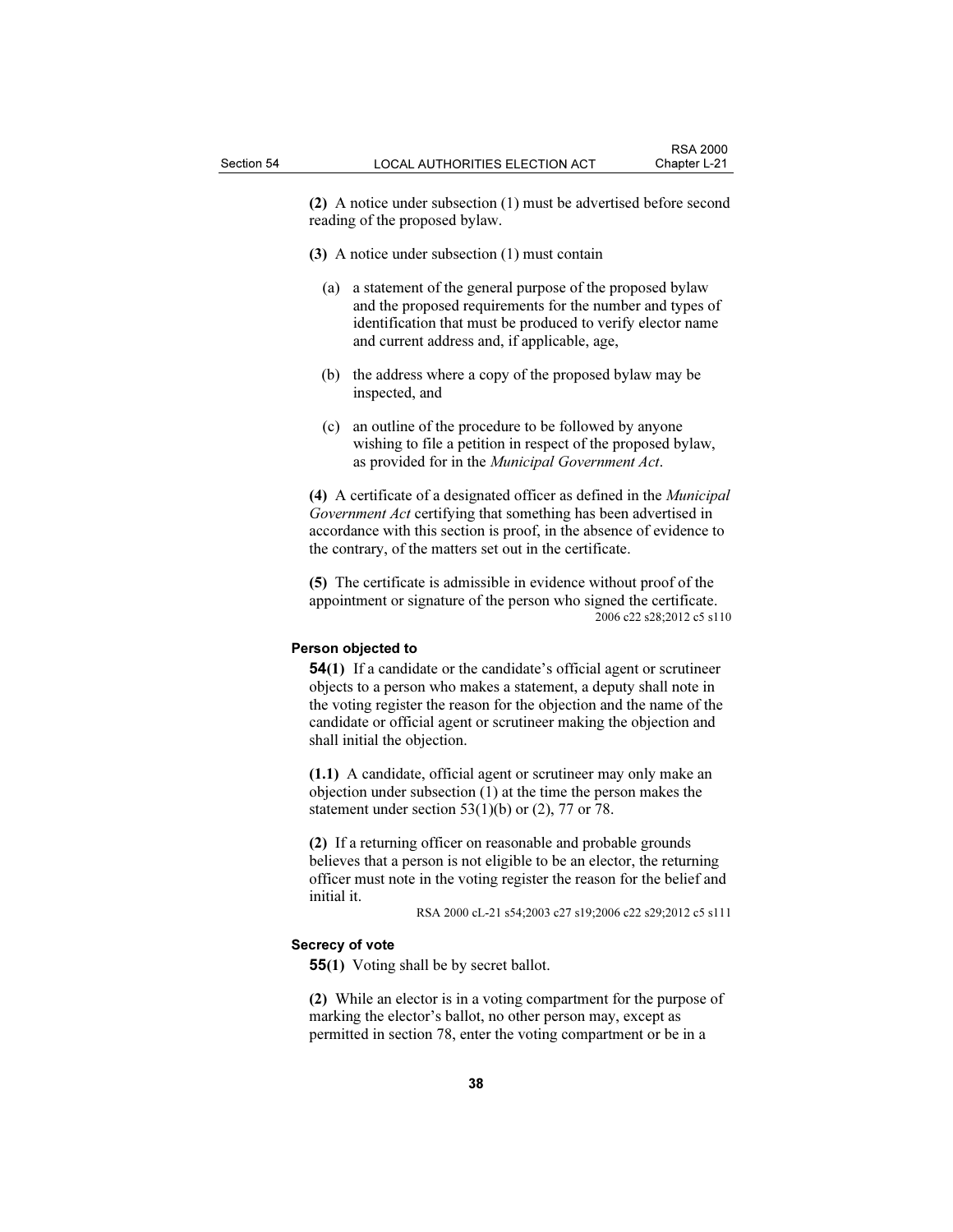position from which the person can see how the elector marks the elector's ballot.

(3) Except as provided in section 78, it is an offence for an elector to show the elector's ballot to any person so as to allow the elector's vote to be known.

(4) Notwithstanding subsections (2) and (3), an elector may be accompanied in a voting compartment by a minor if the deputy consents.

RSA 2000 cL-21 s55;2003 c27 s20

## Maintenance of secrecy

56 No person shall be required to disclose in any legal proceedings whether the person has voted for a particular candidate or voted for or against a particular bylaw or question.

1983 cL-27.5 s56

# Number of votes

57(1) Subject to subsection (2), an elector in an election may vote once for each of the persons the elector chooses to vote for.

(2) An elector may not vote for more than the number of persons to be elected to the office.

(3) In an election an elector may vote once on each bylaw or question.

1983 cL-27.5 s57;1997 c15 s17

#### Voting time for employees

58(1) An employee who is an elector shall, while the voting stations are open on election day, have 3 consecutive hours for the purpose of casting the employee's vote.

(2) If the hours of the employee's employment do not allow for 3 consecutive hours, the employee's employer shall allow the employee any additional time for voting that is necessary to provide the employee the 3 consecutive hours, but the additional time for voting is to be granted at the convenience of the employer.

(3) No employer shall make any deduction from the pay of an employee nor impose on the employee or exact from the employee any penalty by reason of the employee's absence from the employee's work during the 3 consecutive hours or part of it.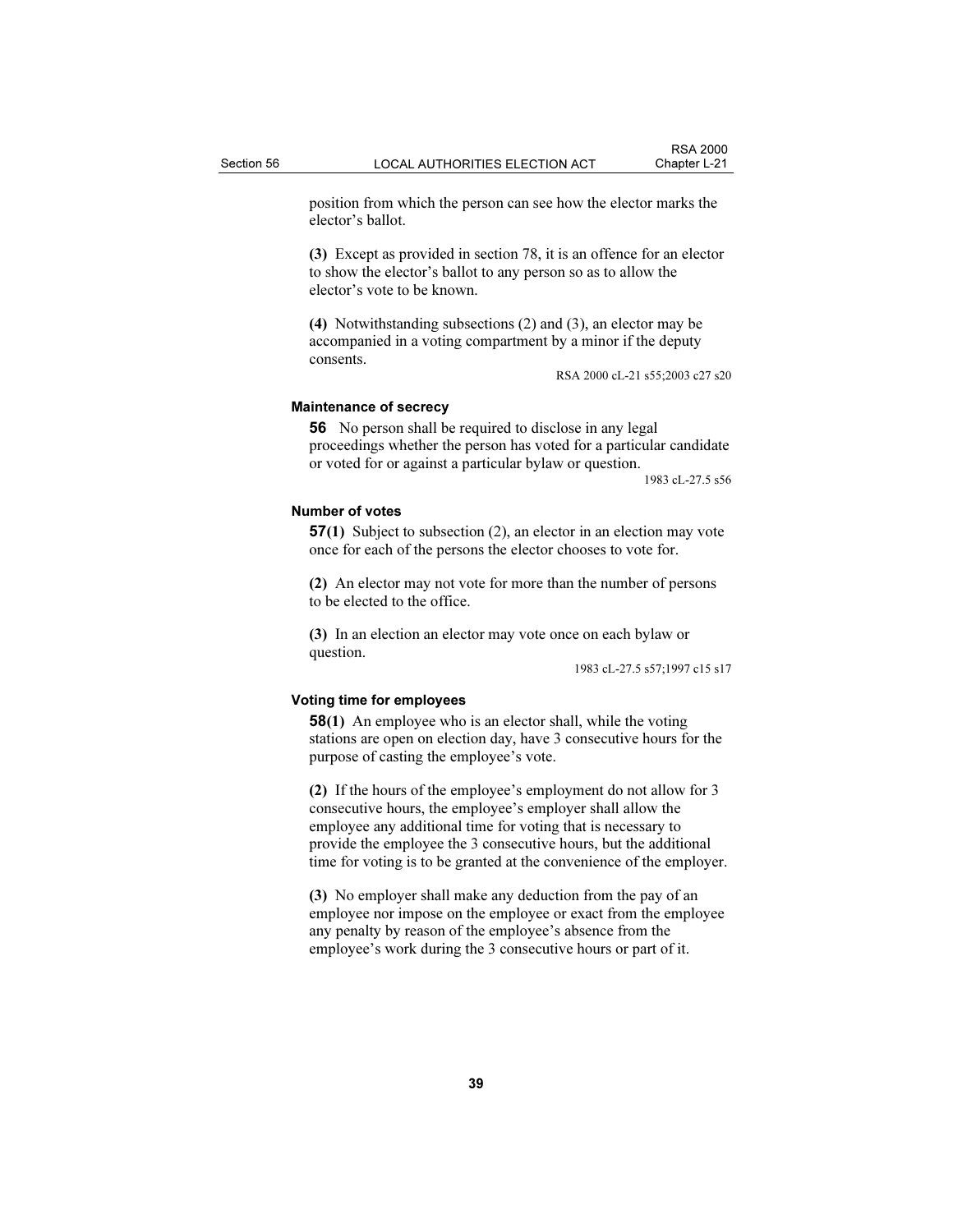(4) Subsections (1), (2) and (3) do not apply if the employer provides for the attendance of an employee who is an elector at a voting station while it is open during the hours of the employee's

employment with no deduction from the employee's pay and

1983 cL-27.5 s58

## Entries in voting register

59 The deputy shall record on the voting register that an elector has received a ballot for any one or more of the following that are applicable to the election:

(a) chief elected official;

without exacting any penalty.

- (b) councillors;
- (c) public school trustees or representatives;
- (d) separate school trustees or representatives;
- (e) bylaw or question.

1983 cL-27.5 s59;1989 c17 s17;1991 c23 s2(25); 1994 cM-26.1 s642(42);1997 c15 s18

# Initialling of ballot

60 When a deputy issues a ballot to an elector, it must be folded and initialled by the deputy so that the initials are visible without opening the ballot.

1983 cL-27.5 s60;1991 c23 s2(26)

#### Explanation of manner of voting

61 A deputy may, and on request shall, explain to an elector as concisely as possible the proper method of voting in accordance with the instructions to electors.

1983 cL-27.5 s61;1991 c23 s2(27)

#### Marking of ballots

62 On receiving the ballots that an elector is entitled to receive from a deputy, the elector shall forthwith proceed into the voting compartment provided and shall mark each of the elector's ballots

- (a) by placing an "X" on the right hand side opposite the name of the candidate of the elector's choice, or within the division on the paper containing the name of the candidate of the elector's choice, and
- (b) in the case of a ballot for a bylaw or question, by placing an "X" within the division of the paper marked "for" or "against", or within the division of the paper marked "yes" or "no",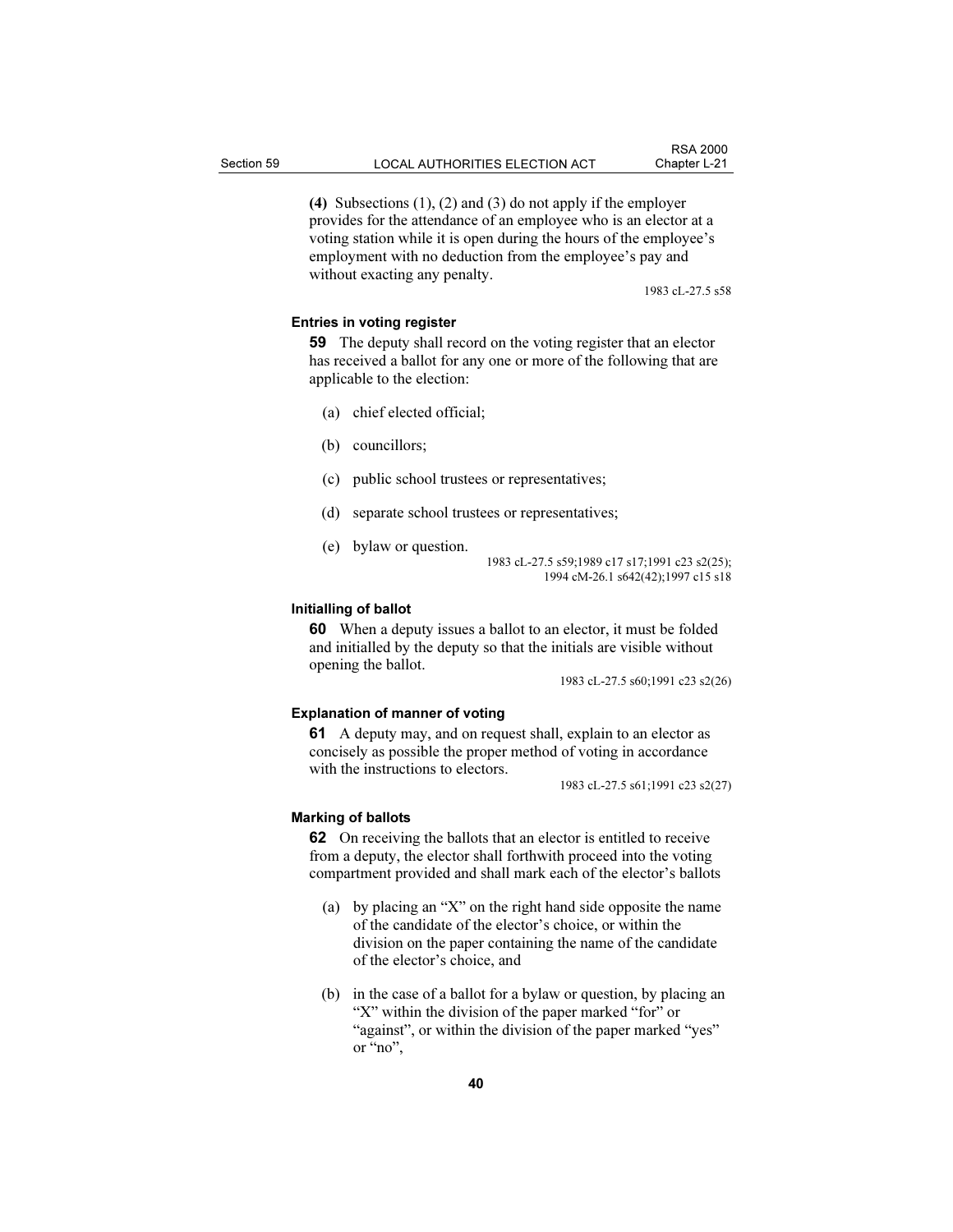whichever way the elector desires to vote.

1983 cL-27.5 s62;1991 c23 s2(28)

#### Disposal of marked ballot

**63(1)** After marking a ballot, the elector shall fold the ballot so as

- (a) to conceal the names of the candidates or the bylaw or question, and the marks on the face of the ballot, and
- (b) to expose the initials of the deputy issuing the ballot at the voting station,

and immediately after leaving the voting compartment shall, without delay and without showing the front to anyone, deliver the ballot so folded to the deputy who is supervising at the ballot box.

(2) The deputy supervising at the ballot box shall, without unfolding a ballot or in any way disclosing the marks made by the elector on the ballot, verify the initials on the ballot and deposit the ballot at once in the ballot box.

(2.1) Notwithstanding subsection (2), the deputy supervising at the ballot box may permit an elector to deposit the elector's ballot into the ballot box.

(3) After the elector's ballots are deposited in the ballot box, the elector shall forthwith leave the voting station.

RSA 2000 cL-21 s63;2003 c27 s21

## Person deemed to have voted

64 A person whose ballot is deposited in a ballot box is deemed to have voted.

RSA 2000 cL-21 s64;2006 c22 s30

#### Replacement of spoiled ballot

65(1) An elector who has inadvertently dealt with the elector's ballot in a manner that it cannot be conveniently used as a ballot may,

- (a) on returning it to the deputy, and
- (b) on establishing the fact of the inadvertence to the satisfaction of the deputy,

receive another ballot in the place of the ballot so returned.

(2) The deputy shall immediately write the word "spoiled" on the returned ballot and shall preserve it.

1983 cL-27.5 s65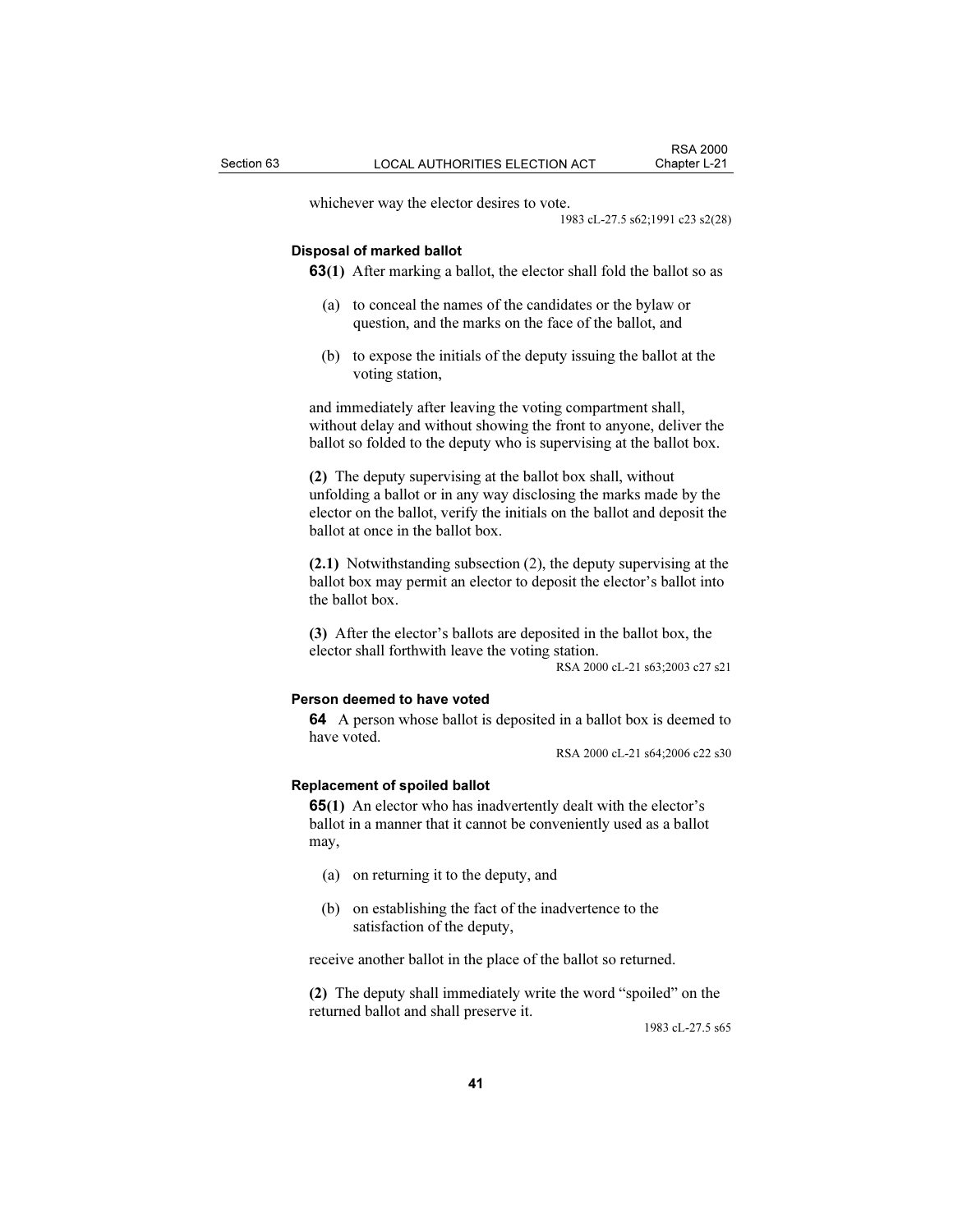# Elector declining to vote

66 If an elector returns a ballot and states that the elector is declining to vote, the elector is not entitled to another ballot for that office, and the deputy who is supervising at the ballot box shall deposit the declined ballot in the ballot box.

1983 cL-27.5 s66;1989 c17 s17;1991 c23 s2(30)

## Persons at voting station

67(1) Except for the returning officer, deputy, constable, candidates, official agents or scrutineers authorized to attend at the voting station and the electors who are for the time being actually engaged in voting, no other person is entitled to be present, nor shall any other person be permitted to be present, in the voting station during the time appointed for voting.

(2) Notwithstanding subsection (1), the presiding deputy at the voting station may authorize a person temporarily to observe the voting procedures from a location within the voting station designated by the presiding deputy.

(3) The presiding deputy shall not designate a location under subsection (2) that would allow the observer to see how electors mark their ballots.

(4) A person permitted to be present in the voting station pursuant to subsection (2) shall leave the voting station on the request of the presiding deputy.

RSA 2000 cL-21 s67;2006 c22 s31

#### Prohibited removal of ballots

**68(1)** No person who has received a ballot from the deputy shall take the ballot out of the voting station.

(2) Any person who, having received a ballot from the deputy, leaves the voting station without first delivering it to the deputy in the manner provided by this Act, forfeits the person's right to vote at that election and the deputy shall record in the voting register an entry to the effect that the person left the voting station without first delivering the ballot.

1983 cL-27.5 s68;1989 c17 s17

# Official agent

68.1(1) Each person nominated as a candidate may, on the nomination form, appoint an elector to be the candidate's official agent.

(1.1) If it becomes necessary to appoint a new official agent, the candidate shall immediately notify the returning officer in writing of the contact information of the new official agent.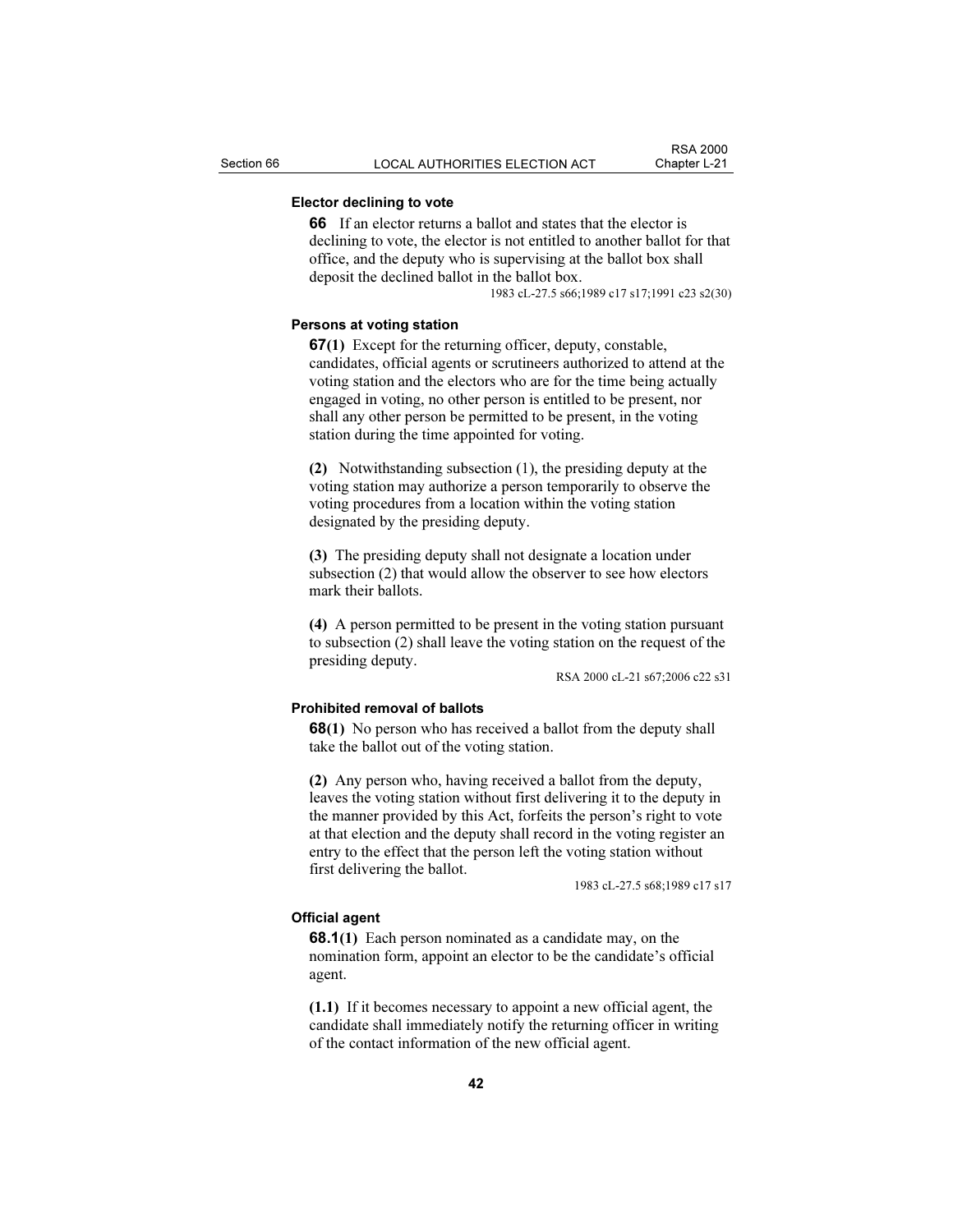(2) A person who has, within the previous 10 years, been convicted of an offence under this Act, the Election Act or the Canada Elections Act (Canada) is not eligible to be appointed as an official agent.

(3) No candidate shall act as an official agent for any other candidate.

(4) The duties of an official agent are those assigned to the official agent by the candidate.

2006 c22 s32;2012 c5 s112

#### Candidate's scrutineer

69(1) If, at any time during voting hours, a person who is at least 18 years old presents to the presiding deputy a written notice, in a form acceptable to the returning officer,

- (a) signed by a candidate, and
- (b) stating that the person presenting the notice is to represent that candidate as the candidate's scrutineer at the voting station,

the person presenting the notice shall be recognized by the presiding deputy as the scrutineer of the candidate.

(1.1) A person who has, within the previous 10 years, been convicted of an offence under this Act, the Election Act or the Canada Elections Act (Canada) is not eligible to be recognized as a scrutineer.

(2) Before a person is recognized as a scrutineer, the person shall make and subscribe before the presiding deputy at the voting station a statement in the prescribed form.

(3) The presiding deputy shall not permit a candidate to have an official agent or a scrutineer present while the candidate is present in a voting station during voting hours.

(3.1) The presiding deputy shall not permit a candidate to have both an official agent and a scrutineer present at the same time in a voting station during voting hours.

(4) A candidate or official agent personally may

- (a) undertake the duties that the candidate's scrutineer may undertake, and
- (b) attend any place that the candidate's scrutineer is authorized by this Act to attend.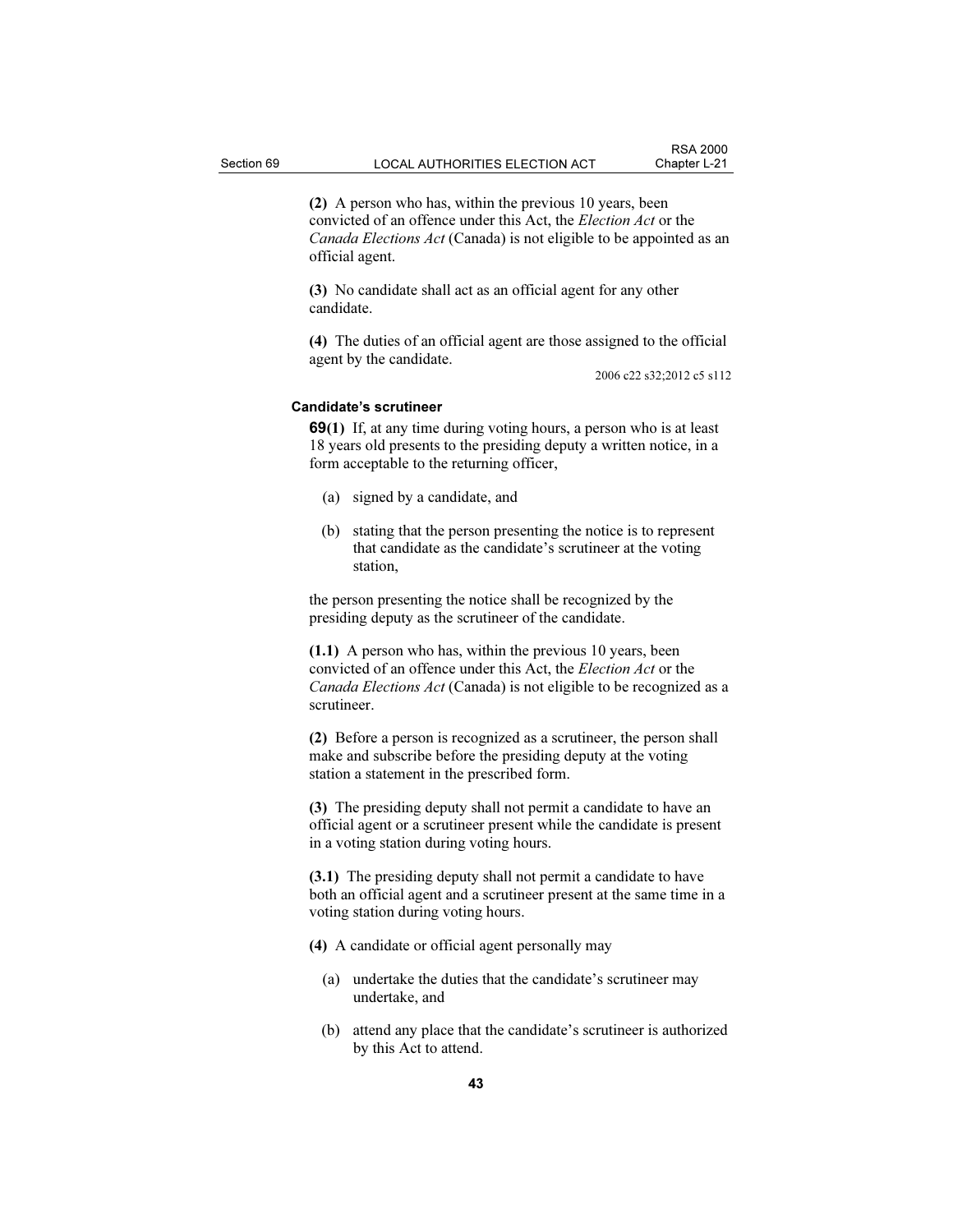(5) The presiding deputy may designate the place or places at a voting station where a candidate, an official agent or a scrutineer of a candidate may observe the election procedure, and in designating the place or places, the presiding deputy shall ensure that the candidate, official agent or scrutineer can observe any person making a statement under section 53(1)(b) or (2), 77 or 78.

(6) When, in the provisions of this Act that relate to the election of a member of an elected authority, expressions are used requiring or authorizing an act or thing to be done or implying that an act or thing is to be done in the presence of an official agent, a scrutineer or a candidate, the expression is deemed to refer to the presence of those an official agents and scrutineers

- (a) that are authorized to attend, and
- (b) that have in fact attended at the time and place where that act or thing is being done,

and if the act or thing is otherwise properly done, the non-attendance of an official agent or a scrutineer at that time and place does not invalidate it.

RSA 2000 cL-21 s69;2006 c22 s33;2012 c5 s113

# Bylaw scrutineers

70(1) At any time fixed for a vote on a bylaw or question under this Act, the returning officer, if requested in writing by 2 or more electors, shall appoint, in writing, those persons named in the request as scrutineers to attend at the voting stations on behalf of the persons interested in promoting the passing of the bylaw or voting in the affirmative on the question and, if so requested by 2 or more electors, shall appoint, in writing, those persons named in the request to attend as scrutineers on behalf of the persons interested in opposing the passage of the bylaw or voting in the negative on the question.

(2) A person named in a request under subsection (1) shall not be appointed unless the person is at least 18 years old.

(2.1) A person who has, within the previous 10 years, been convicted of an offence under this Act, the Election Act or the Canada Elections Act (Canada) is not eligible to be appointed under subsection (1).

(3) The presiding deputy shall not permit more than one scrutineer for each side of a bylaw or question to be present at the same time at a voting station or at a counting of the votes.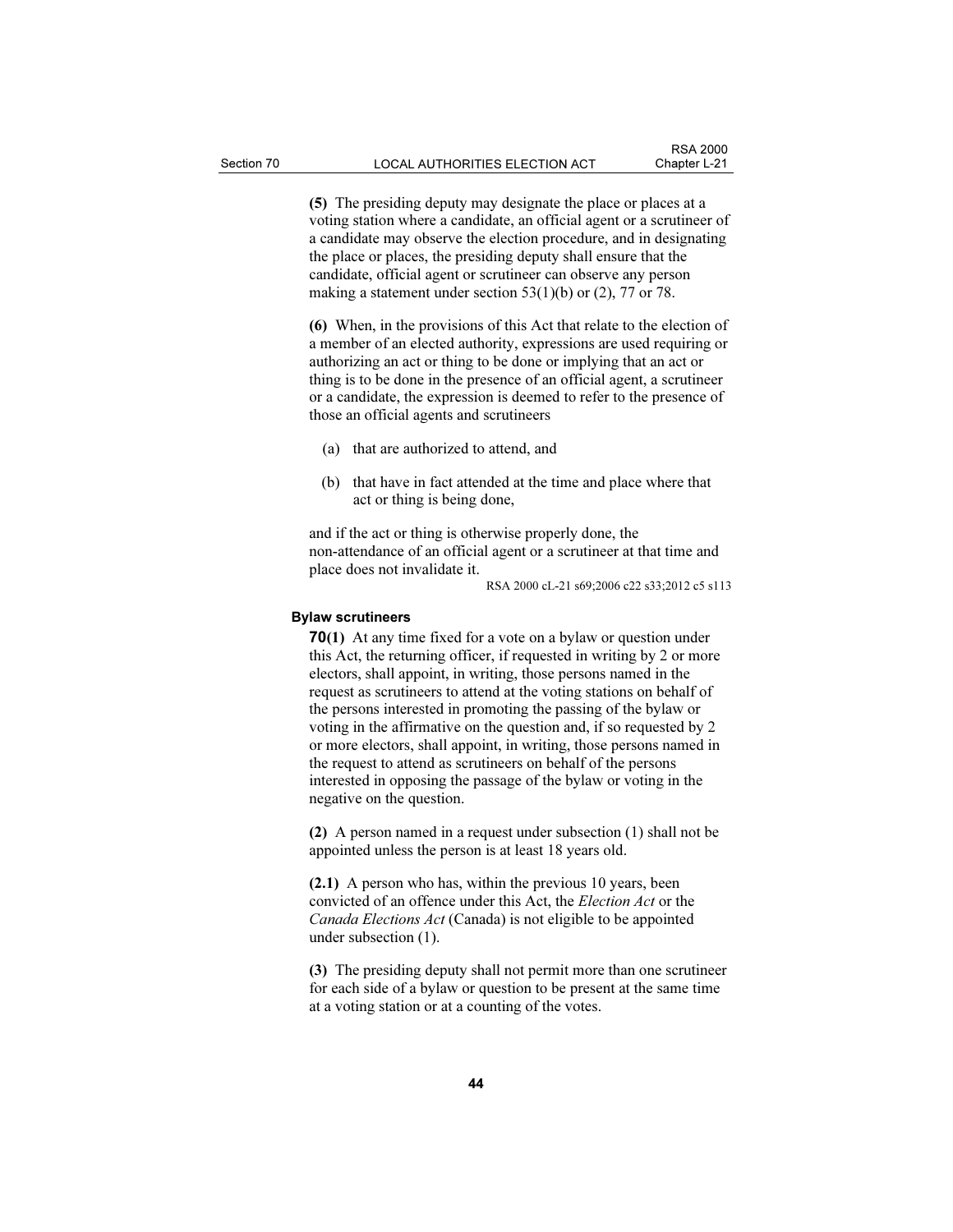(4) The presiding deputy may designate the place or places at a voting station where a scrutineer may observe the conduct of the election.

(5) Before any scrutineer is appointed, the scrutineer shall make and subscribe before the presiding deputy a statement in the prescribed form.

RSA 2000 cL-21 s70;2003 c27 s22;2006 c22 s34

## Proof of appointment

71 If a person is appointed as a scrutineer under section 70, the person shall

- (a) before being admitted as a scrutineer to the voting station during voting hours, or
- (b) before being permitted to attend at the voting station for the counting of votes,

produce to the person in charge of the voting station the person's appointment as a scrutineer and take and subscribe to the statement under section 16 in the prescribed form.

RSA 2000 cL-21 s71;2003 c27 s23;2006 c22 s35

## Interpreter

72(1) If an elector is unable to read or does not understand the English language, the deputy may allow an interpreter to read or to translate the statement as well as any question necessary for the proper purposes of the election put to the elector, and the elector's answers.

(2) Before acting as an interpreter, the interpreter shall make a statement in the prescribed form.

RSA 2000 cL-21 s72;2003 c27 s24

# Advance vote

73(1) An elected authority may by resolution provide for holding an advance vote on any vote to be held in an election.

(2) No advance vote shall be held within 24 hours of election day.

(3) If a resolution is enacted under subsection (1), the returning officer must determine the days and hours when the advance vote is to be held.

1983 cL-27.5 s73;1985 c38 s17;1997 c15 s20

# Notice of advance vote

74(1) Notice of the days, the locations of the voting stations and the hours fixed for an advance vote shall be given in the form prescribed for use under section 35 by publishing a notice at least

45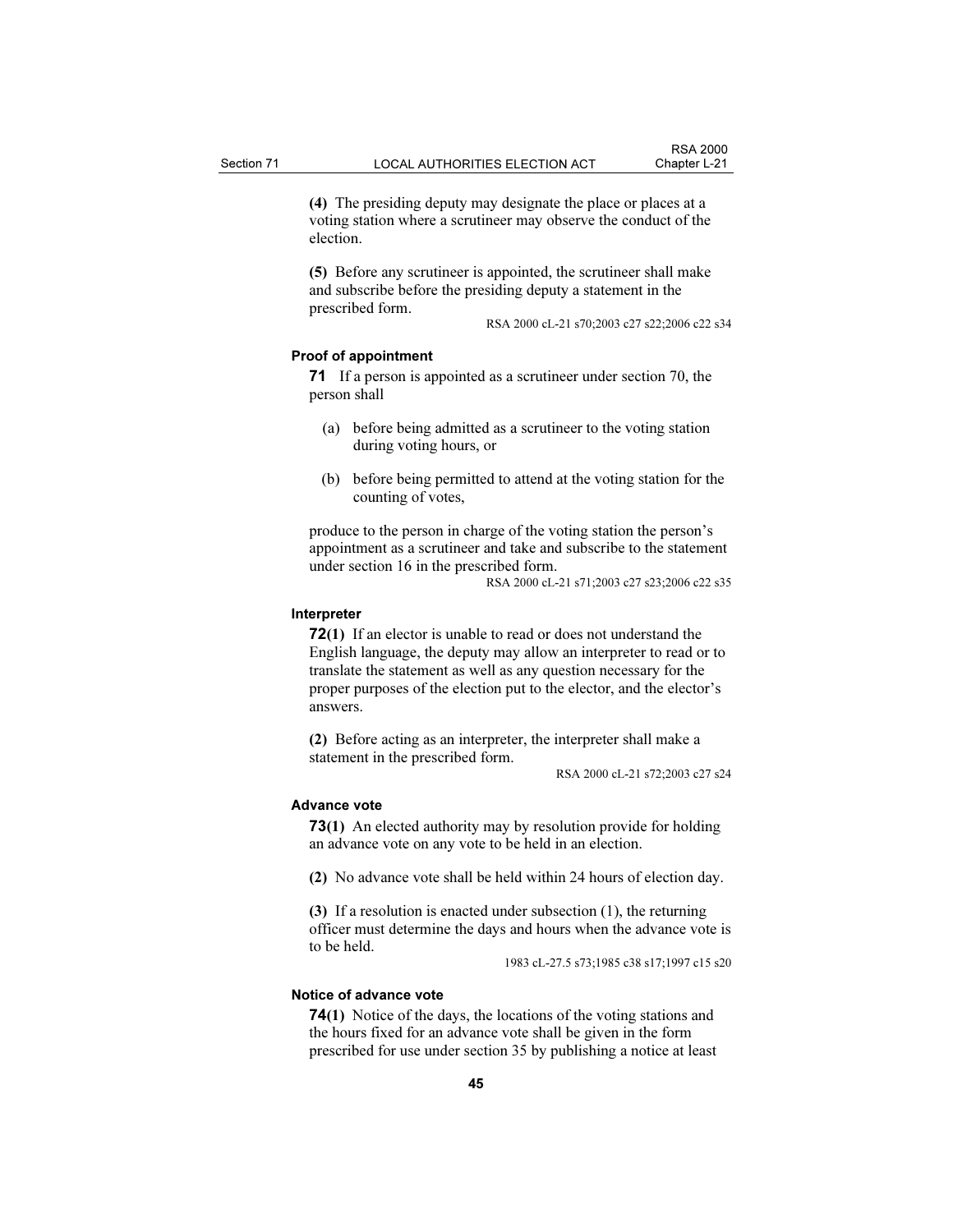one week before the date set for the advance vote in a newspaper or other publication circulating in the area, or by mailing or delivering a notice to every residence in the local jurisdiction at least one week before the date set for the advance vote.

(2) On complying with subsection (1), the returning officer may publish, mail and deliver additional notices and give notice by any other method as many times as the returning officer considers appropriate.

1983 cL-27.5 s74;1985 c38 s18;1992 c24 s1

## Advance vote stations

75(1) When an advance vote is authorized, the returning officer shall establish the number of advance voting stations the returning officer considers necessary.

(2) If there are wards in a local jurisdiction, the presiding deputy shall maintain separate ballot boxes for each elected authority.

(3) A vote held at an advance voting station must be conducted in the same manner as a vote on election day except that

- (a) a fresh ballot box must be used on each day of the advance vote, and
- (b) on the completion of each day of the advance vote, the ballot box used that day must be sealed so that no ballots can be deposited in it without breaking the seal, and the ballot box must remain like that and be stored in a secure place until it is opened for the counting of ballots at the close of the voting stations on election day. RSA 2000 cL-21 s75;2003 c27 s25

76 Repealed 2006 c22 s36.

#### Elector's statement

77 Subject to section 83(3) or (4), every person applying to vote at an advance voting station, before being permitted to vote, shall be required by a deputy to make a statement in the prescribed form, which shall be kept by the deputy with the other records of the voting station.

1983 cL-27.5 s77;1985 c38 s21;1991 c23 s2(37)

# Vote by special ballot

77.1(1) An elector who is unable to vote at an advance vote or at the voting station on election day because of

(a) physical incapacity,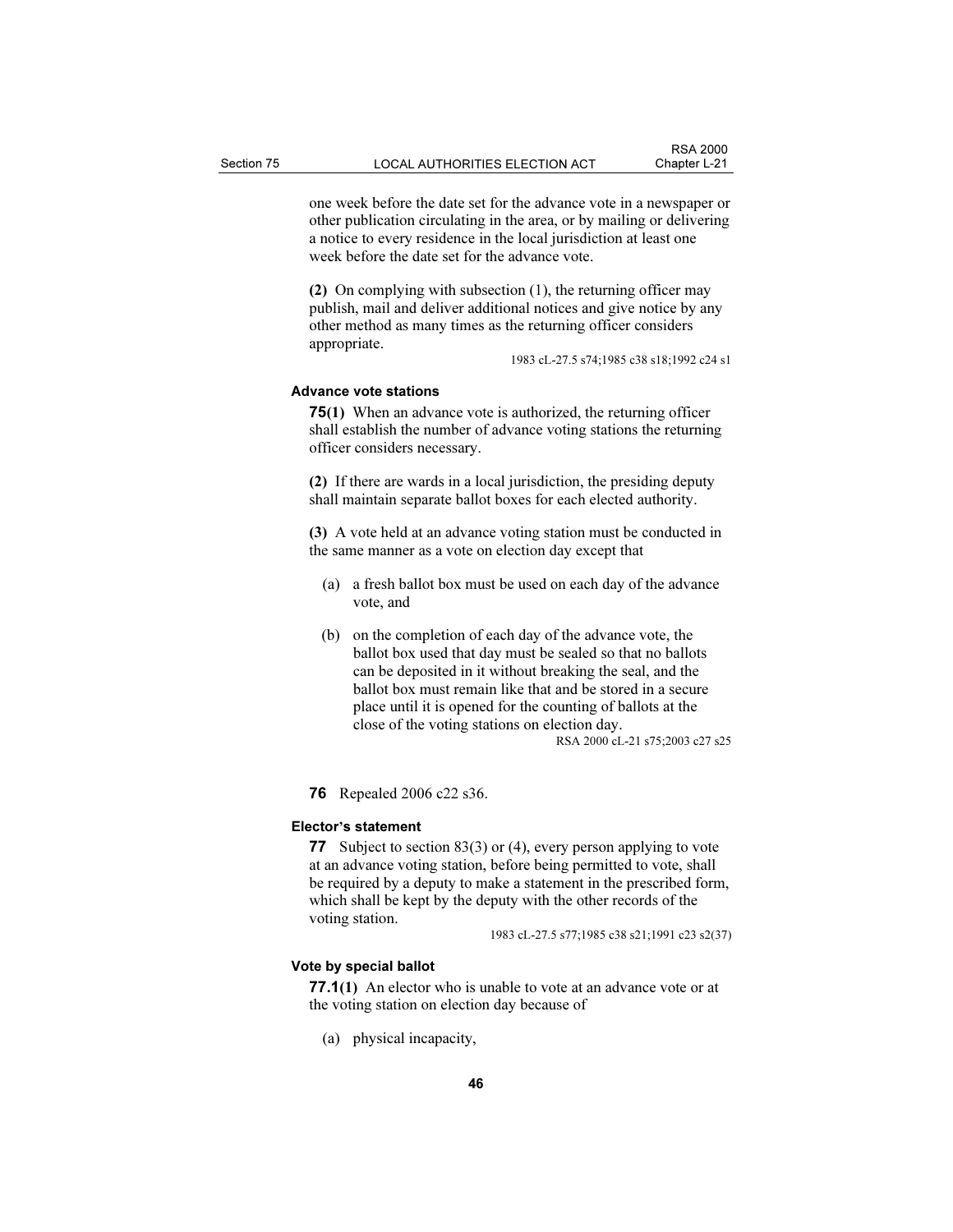- (b) absence from the local jurisdiction, or
- (c) being a returning officer, deputy returning officer, constable, candidate, official agent or scrutineer who may be located on election day at a voting station other than that for the elector's place of residence

may apply to vote by special ballot.

(2) An elected authority may, by resolution passed prior to nomination day, provide for special ballots and provide that the application for special ballots may be made by any one or more of the following methods:

- (a) in writing;
- (b) by telephone;
- (c) by telecopier;
- (d) in person;
- (e) by e-mail.

(2.1) If an elected authority has made a resolution described in subsection (2), an elector may apply to the returning officer of the elector's local jurisdiction for a special ballot, by a method provided for in the resolution, at any time between the day after the day when the resolution is passed to provide for special ballots and the closing of voting stations on election day.

(2.2) Repealed 2012 c5 s114.

(2.3) If an elected authority passes a resolution described in subsection (2), the elected authority must notify the Minister of the resolution by nomination day.

(2.4) An application for a special ballot must include the following:

- (a) first and last name of the elector;
- (b) municipal address of the residence of the elector;
- (c) school elector status, if the elector is voting for a school board trustee;
- (d) mailing address to which the special ballot is to be sent;
- (e) contact telephone number;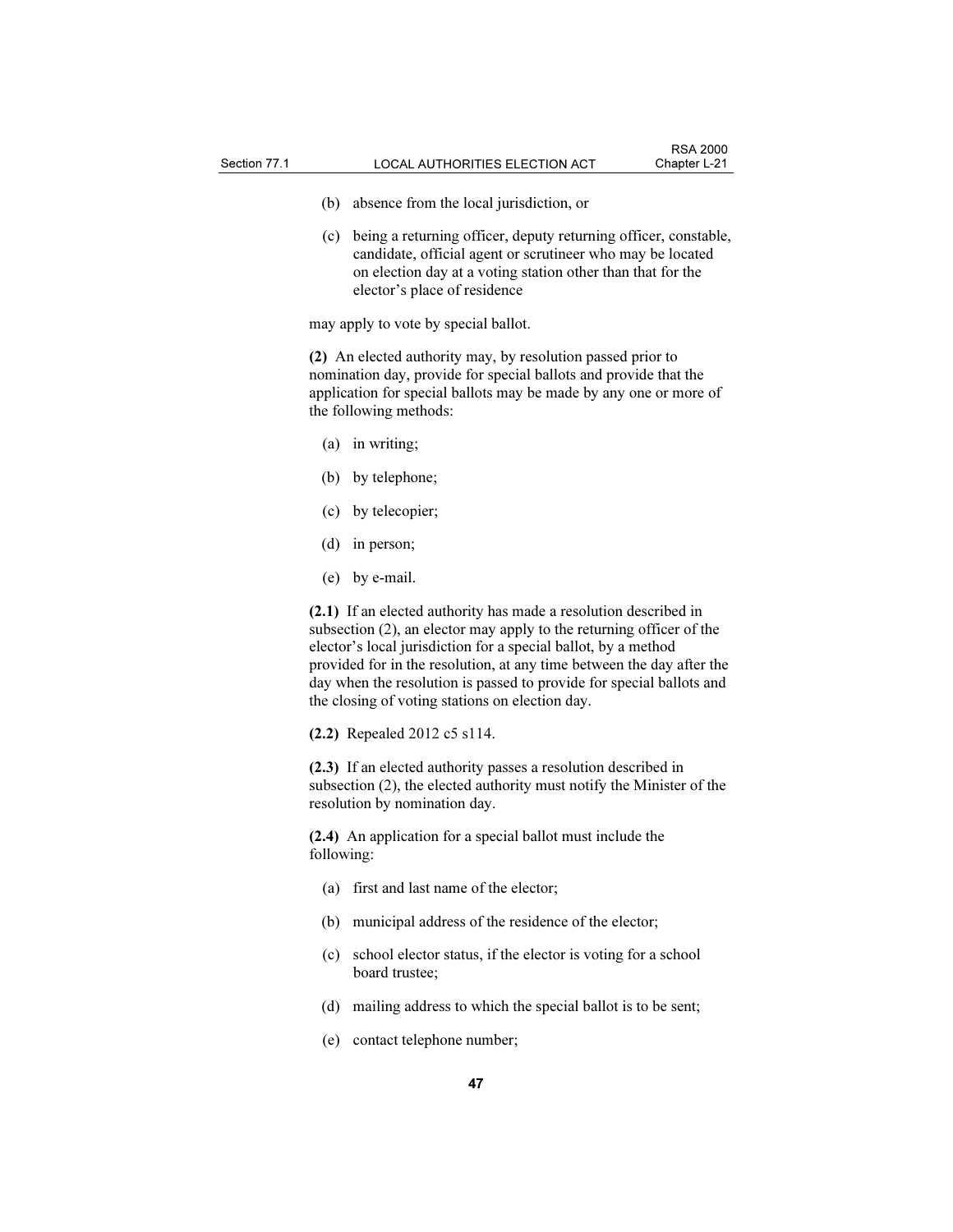- (f) contact e-mail address, if the elector is unavailable by telephone;
- (g) reason why a special ballot is requested.

(3) On receipt of an application under this section, if the elected authority by resolution before nomination day provides for special ballots, the returning officer or deputy must

- (a) enter in the special ballot elector register
	- (i) the elector's name and the elector's place of residence, and
	- (ii) the name and number of the voting subdivision for the elector's place of residence,

and

(b) cause the appropriate forms to be provided to the applicant.

(4) The returning officer must, on request, make available to any candidate or a candidate's official agent or scrutineer in the voting station the names and addresses of those electors in the voting station who have applied for and been provided with the appropriate forms under this section.

2003 c27 s27;2006 c22 s37;2012 c5 s114

#### Voting by special ballot

77.2(1) On receipt of the appropriate forms pursuant to section 77.1(3), the elector must vote by either writing or printing, in a legible manner, the names of the candidates of the elector's choice, or by any other method provided for by the elected authority but if there is to be a vote on a bylaw or question, the wording must be determined in accordance with section 44 and be supplied as part of the appropriate forms.

(2) After marking the appropriate forms, the elector must

- (a) place them in the ballot envelope,
- (b) seal the ballot envelope,
- (c) place the ballot envelope in the certificate envelope,
- (d) complete and sign Part 1 of the certificate and seal the certificate envelope,
- (d.1) attach a copy of the elector's identification that meets the requirements of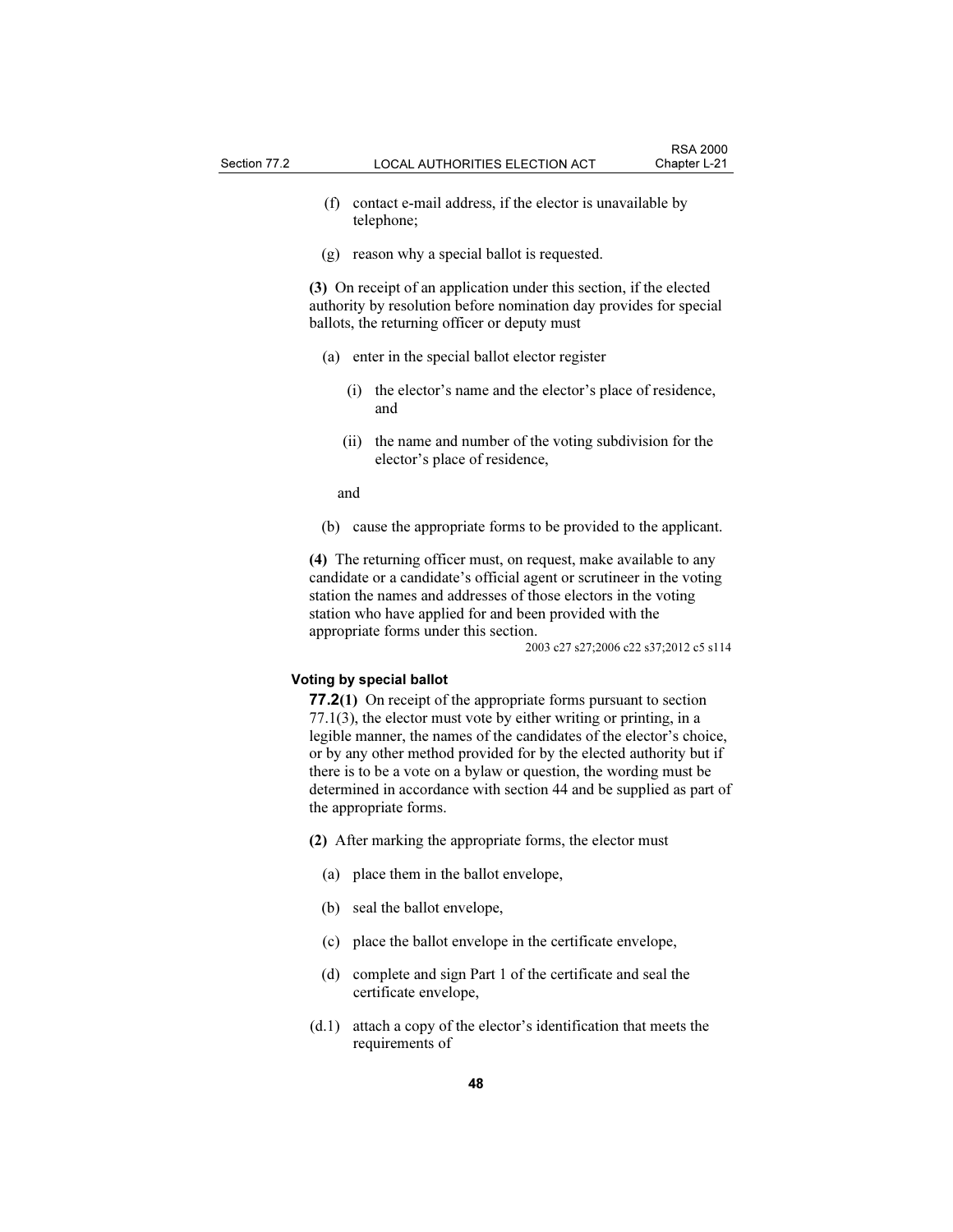- (i) section  $53(1)(b)(i)$  if the elected authority has not passed a bylaw under section 53(3) or (4), or
- (ii) the bylaw if the elected authority has passed a bylaw under section  $53(3)$  or  $(4)$ ,
- (e) place the certificate envelope in the outer envelope, and
- (f) seal the outer envelope.

(2.1) A copy of the elector's identification, as described in subsection  $(2)(d.1)$ , may be used only

- (a) if subsection  $(2)(d.1)(i)$  applies, to verify the elector's name and current address for the purpose of determining whether the elector is eligible to vote, or
- (b) if subsection  $(2)(d.1)(ii)$  applies, to verify the elector's name and current address and, if applicable, age for the purpose of determining whether the elector is eligible to vote,

and the returning officer must ensure that the copy and the information it contains are not disclosed or used for any other purpose.

(3) The outer envelope, when sealed, must be forwarded so that it reaches the returning officer not later than the close of the voting station on election day or by the time and date set out in a resolution under subsection (3.1).

(3.1) An elected authority may, by resolution, set a time and date earlier than the closing of the voting station on election day for when an outer envelope must be received by a returning officer.

(4) On receipt of the outer envelope, the returning officer must open the outer envelope, remove from it the certificate envelope and determine

- (a) whether the name on the certificate envelope is the same as that of an individual already recorded in the special ballot elector register under this section,
- (b) whether Part 1 of the certificate is properly completed, and
- (c) whether the elector has attached a copy of the elector's identification that meets the requirements of
	- (i) section  $53(1)(b)(i)$  if subsection  $(2)(d.1)(i)$  applies, or
	- (ii) the bylaw if subsection  $(2)(d.1)(ii)$  applies.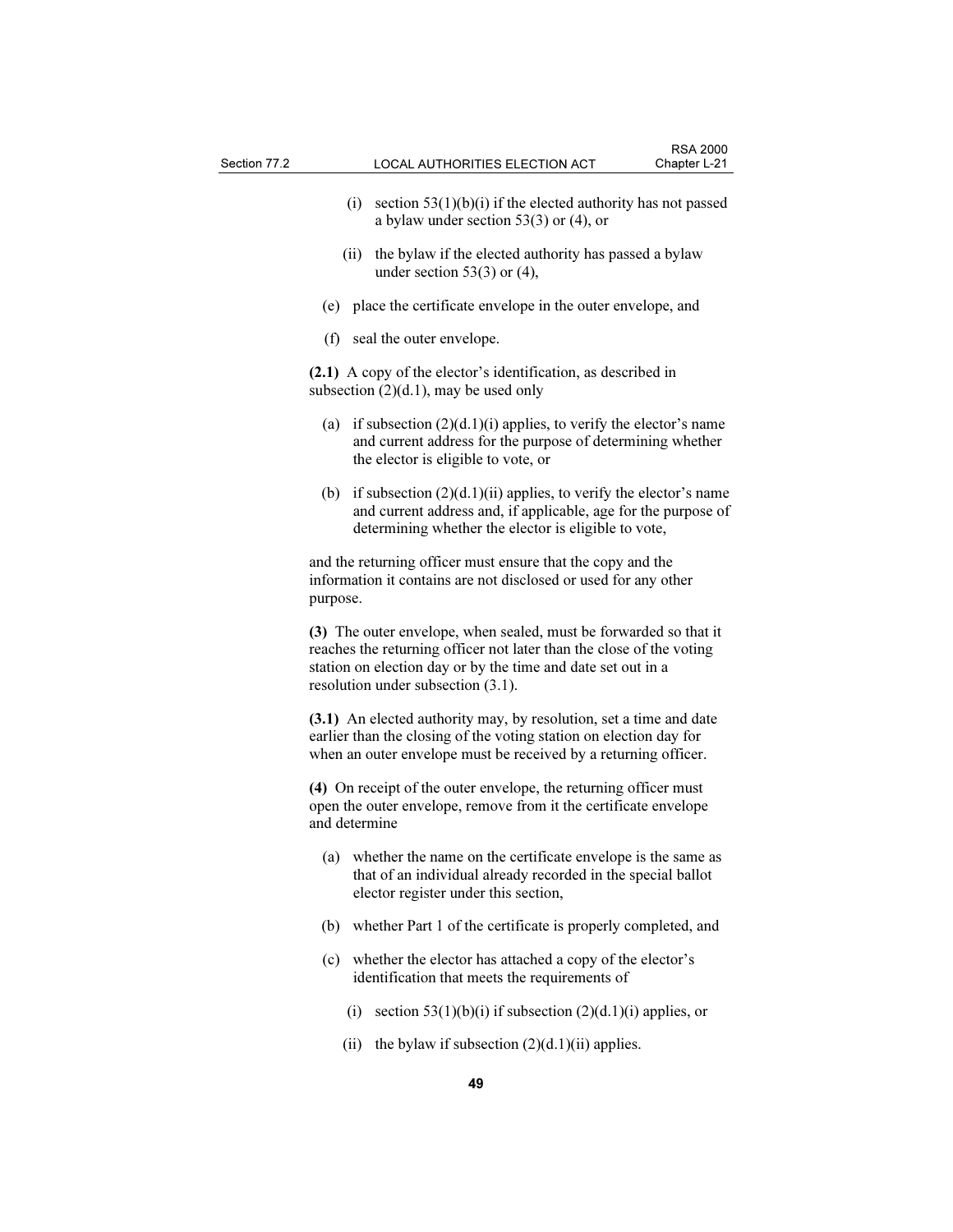(5) On determining that the elector is recorded in the special ballot elector register, that Part 1 of the certificate is properly completed and that the copy of the elector's identification meets the requirements of

- (a.01) section  $53(1)(b)(i)$  if subsection  $(2)(d.1)(i)$  applies, or
- $(a.02)$  the bylaw if subsection  $(2)(d.1)(ii)$  applies,

the returning officer must

- (a) sign Part 2 of the certificate,
- (b) if the elector's name appears on the list of electors, if any, for the voting station in which the elector is entitled to vote, enter opposite the name of that person on the list of electors the word "special",
- (c) if the elector's name does not appear on the list of electors, if any, for the voting station in which the elector is entitled to vote, enter the elector's name on the list of electors and, opposite the name, the word "special",
- (d) record in the special ballot elector register in the appropriate column the date and time the returning officer received the certificate envelope,
- (e) open the certificate envelope, remove from it the sealed ballot envelope and place the sealed ballot envelope in a sealed ballot box marked "special ballot", and
- (f) enter in the special ballot elector register, in the appropriate column, the word "voted" and the reason for using the special ballot, that is, physical incapacity, absence, election officer, candidate, official agent or scrutineer.
- (5.1) If the returning officer is not satisfied
	- (a) that Part 1 of the certificate is properly completed,
	- (b) that the copy of the elector's identification meets the requirements of
		- (i) section 53(1)(b)(i) if subsection  $(2)(d.1)(i)$  applies, or
		- (ii) the bylaw if subsection  $(2)(d.1)(ii)$  applies,
	- (c) that the elector has not already been entered on the special ballot elector register, or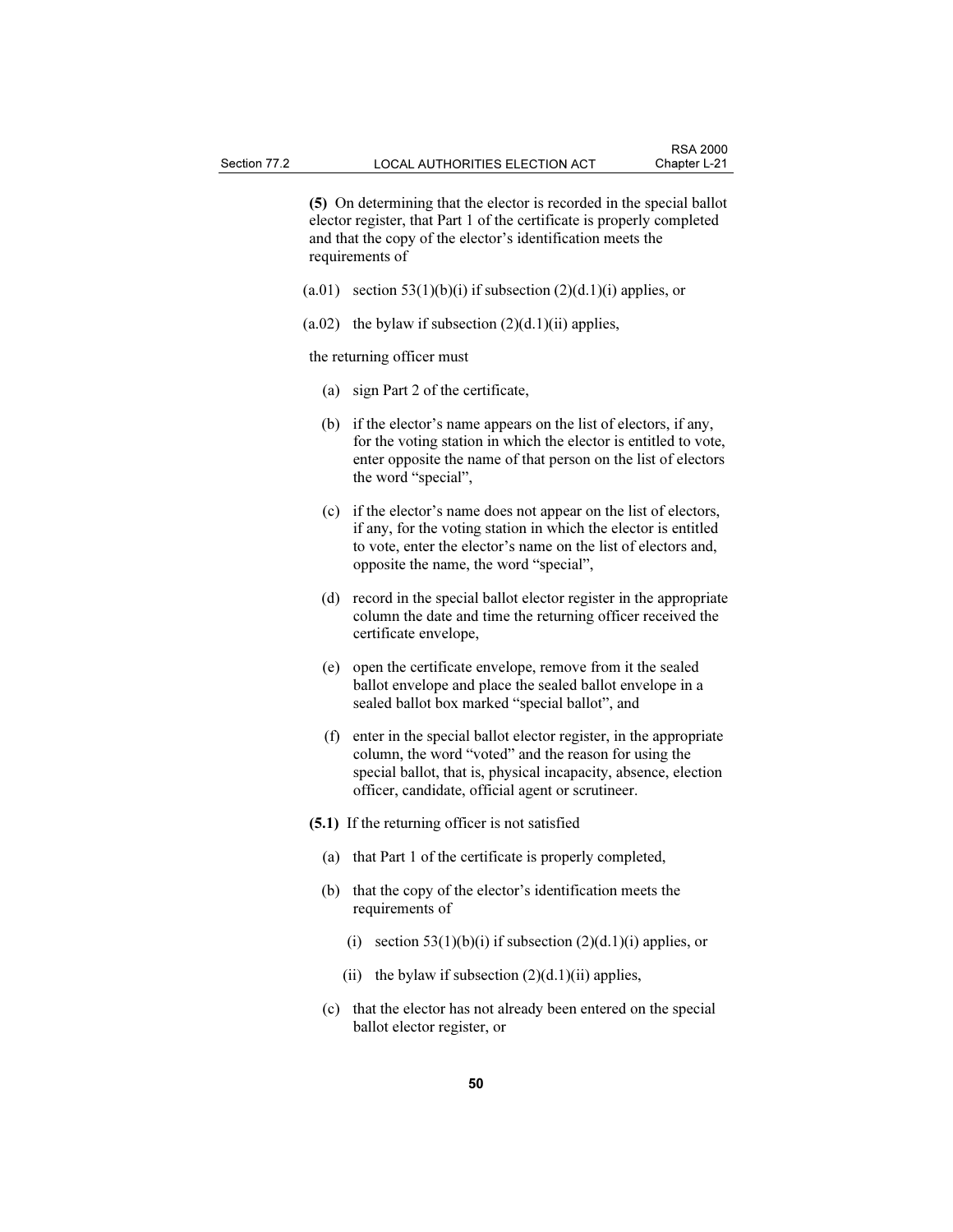(d) that the elector has not already returned a special ballot,

the returning officer must retain the certificate envelope unopened, attach the copy of the elector's identification, if any, to the certificate envelope, treat the ballot in the envelope as a rejected ballot and mark the certificate envelope accordingly.

(5.2) If the returning officer cannot determine whether a certificate is valid under subsection (5) or rejected under subsection (5.1) or the returning officer is of the opinion that the special ballot does not meet the requirements of this Act, the returning officer must forthwith notify a person appointed by the Minister under subsection (5.3) and set the unopened certificate envelope aside in a secure ballot box to be reviewed by that person.

(5.3) The Minister must, by order, appoint one or more persons to be available to review questionable certificates under subsection (5.2) and declare them either valid or rejected.

(5.4) On being notified under subsection (5.2), a person appointed under subsection (5.3) must review the questionable certificate, complete the prescribed form declaring the certificate either valid or rejected, submit the form to the returning officer and submit a copy of the form to the local jurisdiction and the Minister.

(5.5) If the certificate is declared valid under subsection (5.4), the returning officer must treat the ballot as a ballot to which subsection (5) applies.

(5.6) If the certificate is declared rejected under subsection (5.4), the returning officer must treat the ballot as a ballot to which subsection  $(5.1)$  applies.

(6) At the close of the voting station on election day, the returning officer must deliver the special ballot box to the deputy of the voting station of the electors who have voted under this section in the local jurisdiction and advise the deputy of the names of the electors who have so voted, and the deputy must proceed in accordance with section 85 as if the ballot box were from an advance poll.

(7) After completing the count of the ballots, the deputy must record the results on the prescribed form.

(8) Subject to this section and section 77.1, the voting procedures for a special ballot must as nearly as possible follow the provisions of this Act except that the returning officer may use one special ballot box for the local jurisdiction, ward or subdivision.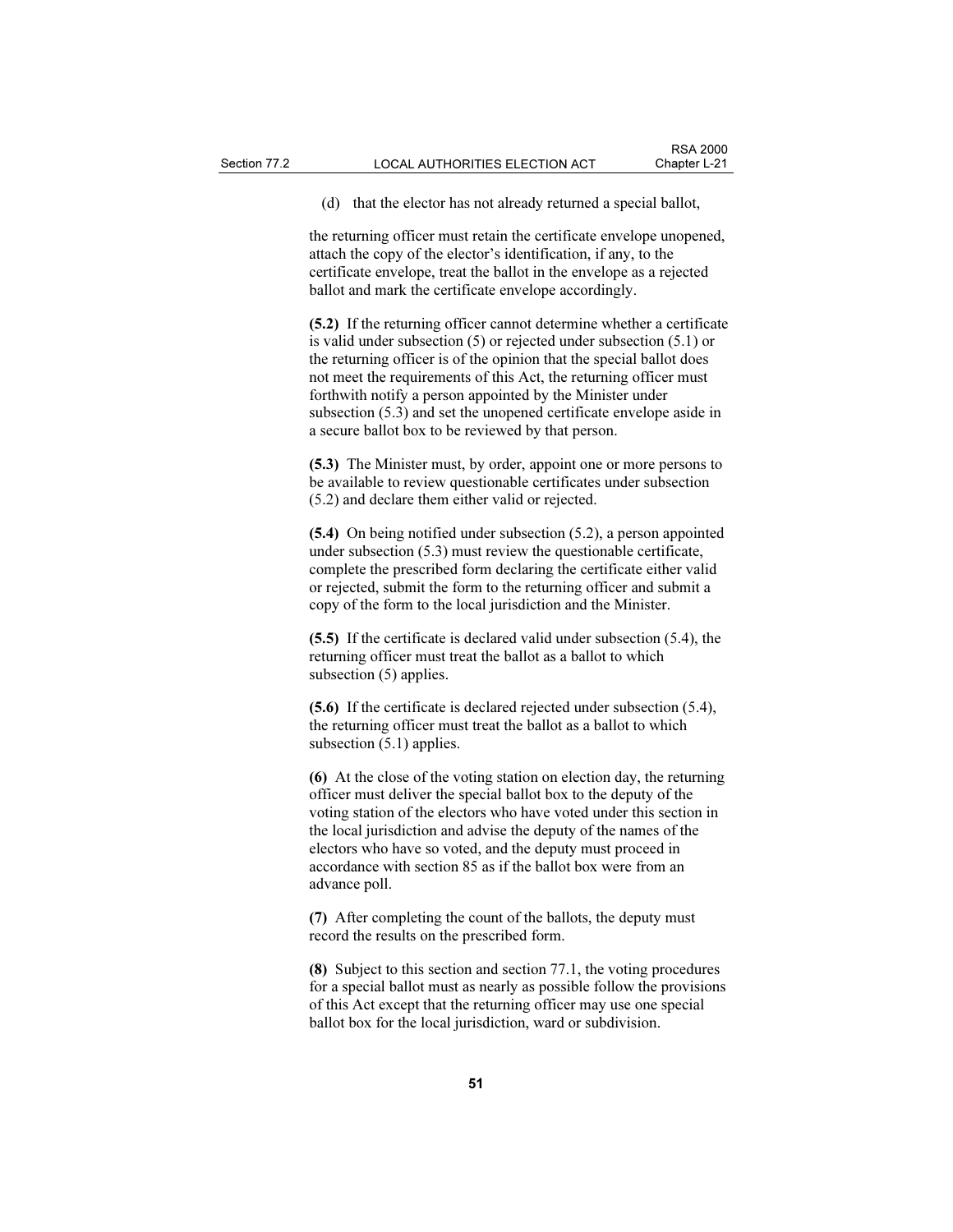(9) If the appropriate forms for voting by special ballot have been provided under section 77.1 to an elector but the special ballot is not returned to a returning officer under this section before the close of voting on election day or before the time and date set out in a resolution under subsection (3.1), the returning officer must record the special ballots on the ballot account referred to in section 88(1) as not returned.

2003 c27 s27;2006 c22 s38;2012 c5 s115

# Late receipt of special ballot

77.3 If an outer envelope is received by a returning officer after the close of the voting station on election day or by the time and date set out in a resolution under section 77.2(3.1), the ballot it contains must be considered a rejected ballot and the outer envelope must be retained unopened by the returning officer, who must record on it the reason for its rejection.

2003 c27 s27;2006 c22 s39

#### Incapacitated elector at voting station

78(1) The deputy, at the request of an elector who is incapacitated by blindness or another physical condition from marking the elector's ballot in the usual manner, shall mark the vote of that elector on the elector's ballot in the manner directed by that elector, and shall immediately deposit the ballot in the ballot box.

(2) The deputy shall not act under subsection (1) until the elector has made the prescribed statement.

(3) The deputy, if requested by an elector described in subsection (1) who is accompanied by a friend or relative who is at least 18 years of age, shall permit that friend or relative, on making the prescribed statement, to accompany the elector into a voting compartment for the purpose of marking the elector's ballot and the ballot when marked shall be delivered by the elector or the friend or relative to the deputy to be deposited in the ballot box.

(4) The deputy shall not permit an elector to vote under subsection (3) until the elector and the elector's friend have made the prescribed statements.

(5) If an elector who is blind is not accompanied by a friend into a voting compartment under subsection (3), the deputy must, if requested by the elector at least 3 months before election day,

- (a) provide the elector with a blind voter template in the prescribed form, and
- (b) instruct the elector in its use.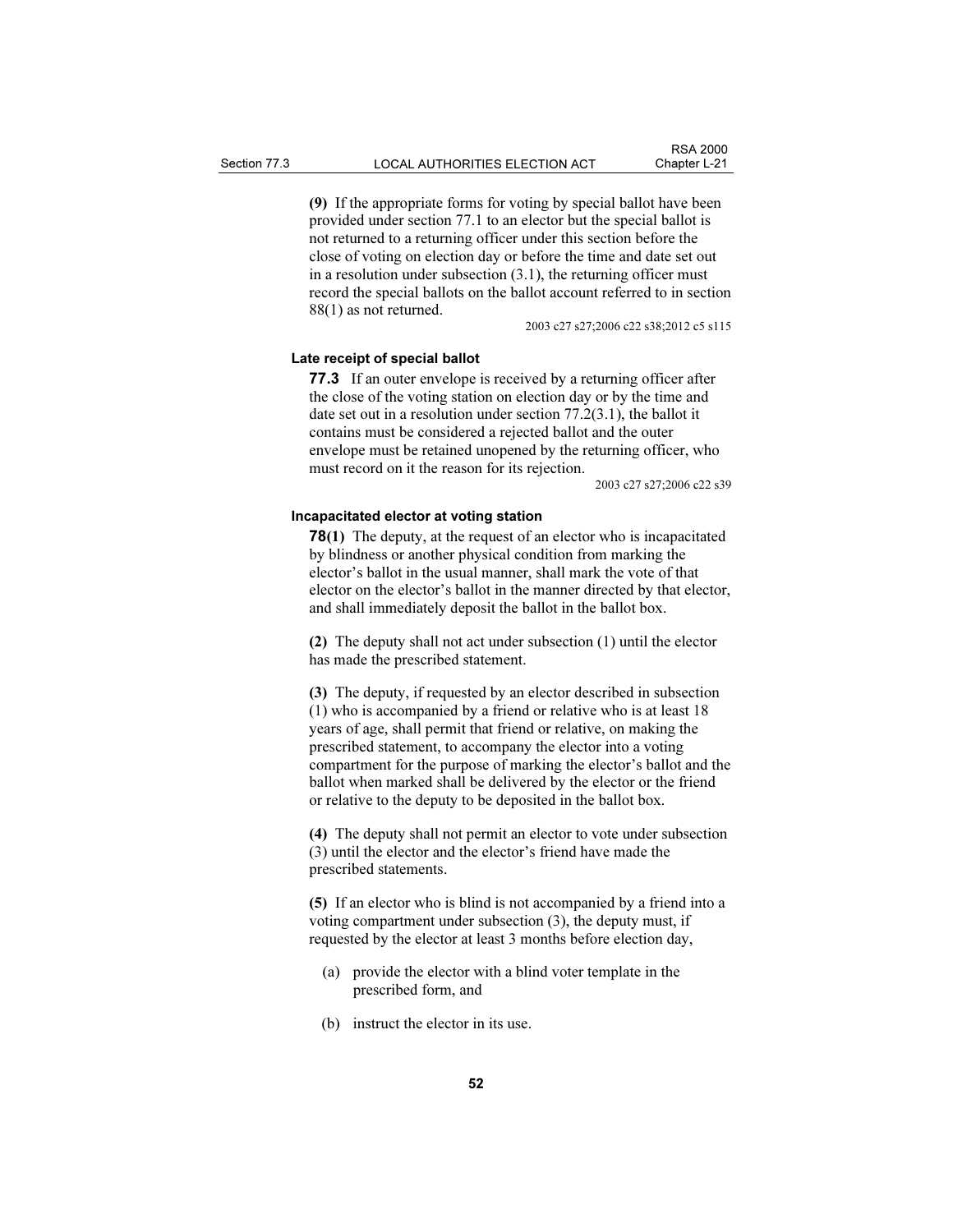(5.1) If an elector is physically unable to enter a voting compartment, the deputy may set up a voting compartment for the elector elsewhere in the voting station or at the closest point of access to the voting station that the elector is able to attend.

(6) No candidate, official agent or scrutineer shall be present in the voting compartment at the marking of a ballot under this section.

(7) When a ballot has been marked pursuant to this section, the deputy shall enter in the voting register opposite the name of the voter and in the appropriate column either "voter assistance" or "template".

RSA 2000 cL-21 s78;2003 c27 s28;2006 c22 s40

## Incapacitated elector at home

79(1) An elected authority may by resolution provide for the attendance of 2 deputies at the residence of an elector, during the hours an advance voting station is open or other times as may be fixed by the resolution, in order to take the votes of an elector who, because of physical incapacity, is unable to attend a voting station or an advance voting station to vote.

(2) When a resolution has been passed under subsection (1), an elector described in subsection (1) may request the returning officer to have 2 deputies attend at the elector's residence to take the elector's vote within the time fixed by the resolution.

(3) If the returning officer is satisfied that an elector is unable to attend a voting station or an advance voting station because of physical incapacity, the returning officer shall include that elector's name and address on a list.

(4) When the returning officer has completed the list in accordance with this section, the returning officer shall

- (a) advise each applicant that the applicant's application has been accepted or rejected, as the case may be, and in the event of rejection, give reasons for it,
- (b) inform each elector whose application has been accepted of the date and the approximate time at which 2 deputies will attend at the elector's residence, and
- (c) appoint sufficient deputies to give full effect to this section.

(5) All attendances by deputies under this section shall be made during the hours fixed by the resolution and no vote shall be taken at any other time.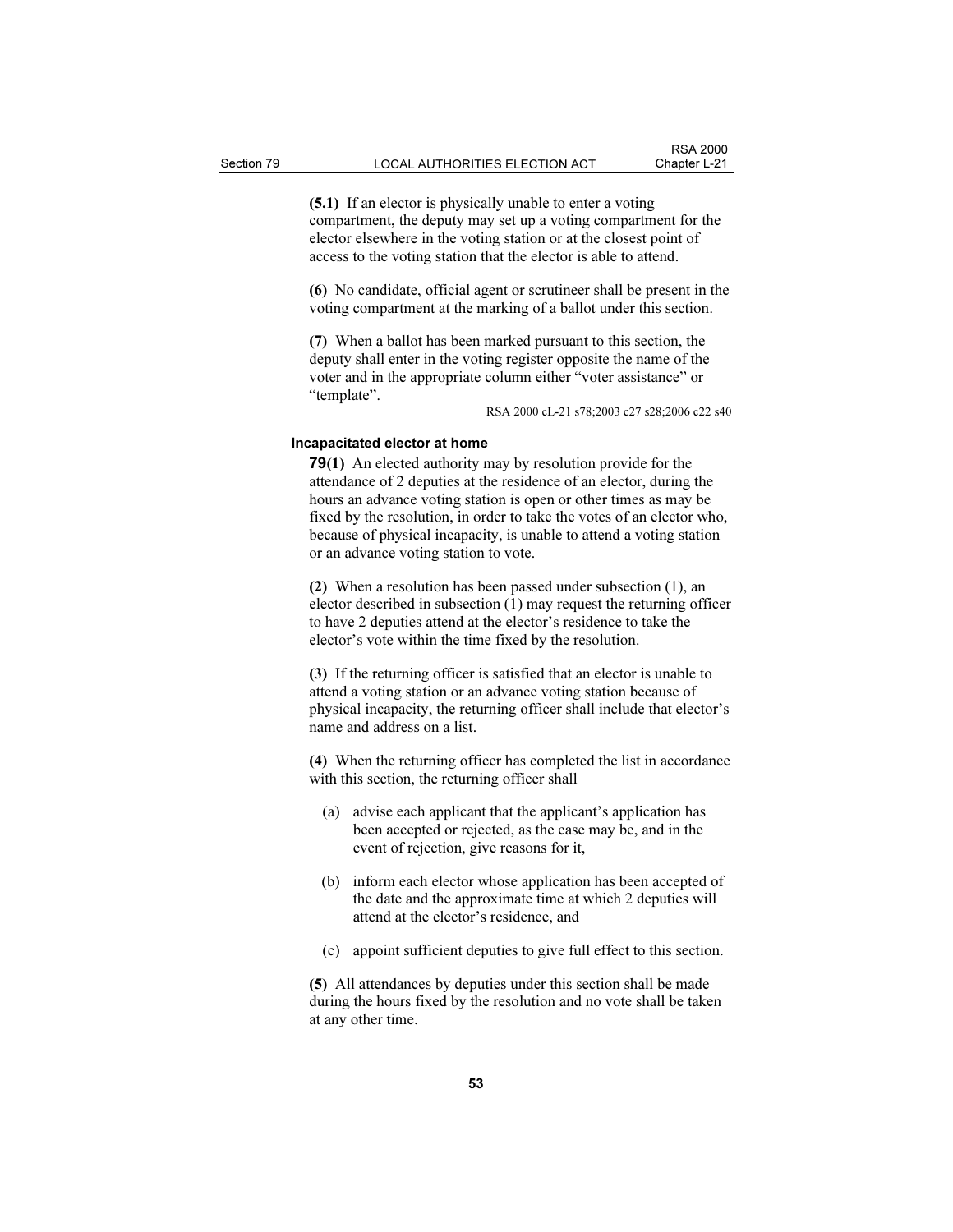(6) A ballot box used in an election under this section must be sealed on completion of the voting so that no ballots can be deposited in it without breaking the seal and it shall remain sealed until opened to allow the deposit of ballots in each subsequent residence that is attended for the taking of votes or until opened for the counting of ballots at the close of the voting stations on election day.

(7) Every residence where a vote is taken under this section is a voting station and the voting procedures shall as nearly as possible follow the provisions of this Act.

RSA 2000 cL-21 s79;2003 c27 s29

#### Institutional vote eligibility and staff

80(1) The elected authority by resolution or the returning officer, if authorized by resolution of the elected authority, may designate the location of one or more institutional voting stations for an election in addition to voting stations designated under section 37.

(2) An elector who on election day

- (a) is confined to a hospital, auxiliary hospital or nursing home in the local jurisdiction, or
- (b) is a resident in the local jurisdiction in a seniors' accommodation facility,

that is established as an institutional voting station for the election is eligible to vote at that institutional voting station.

(3) The returning officer may appoint at least 2 deputies to take the votes of the electors referred to in subsection (2).

(4) If an elected authority provides for the holding of an advance vote, the returning officer may appoint the number of deputies that the returning officer considers necessary to take the votes on the day the advance vote is held of any residents of seniors' accommodation facilities that are located in the local jurisdiction. RSA 2000 cL-21 s80;2003 c27 s30

#### Attendance at an institutional vote

81(1) If an institutional vote is provided for, the returning officer shall fix the times on election day at which the votes in the institutions shall be taken, and the presiding deputies, accompanied by candidates, official agents and scrutineers, if present, and by an official of the institution, if available, shall take the votes of any of those patients and residents who express a desire to vote.

(2) Despite subsection (1), candidates and a candidate's official agent and scrutineer may attend an institutional vote only if the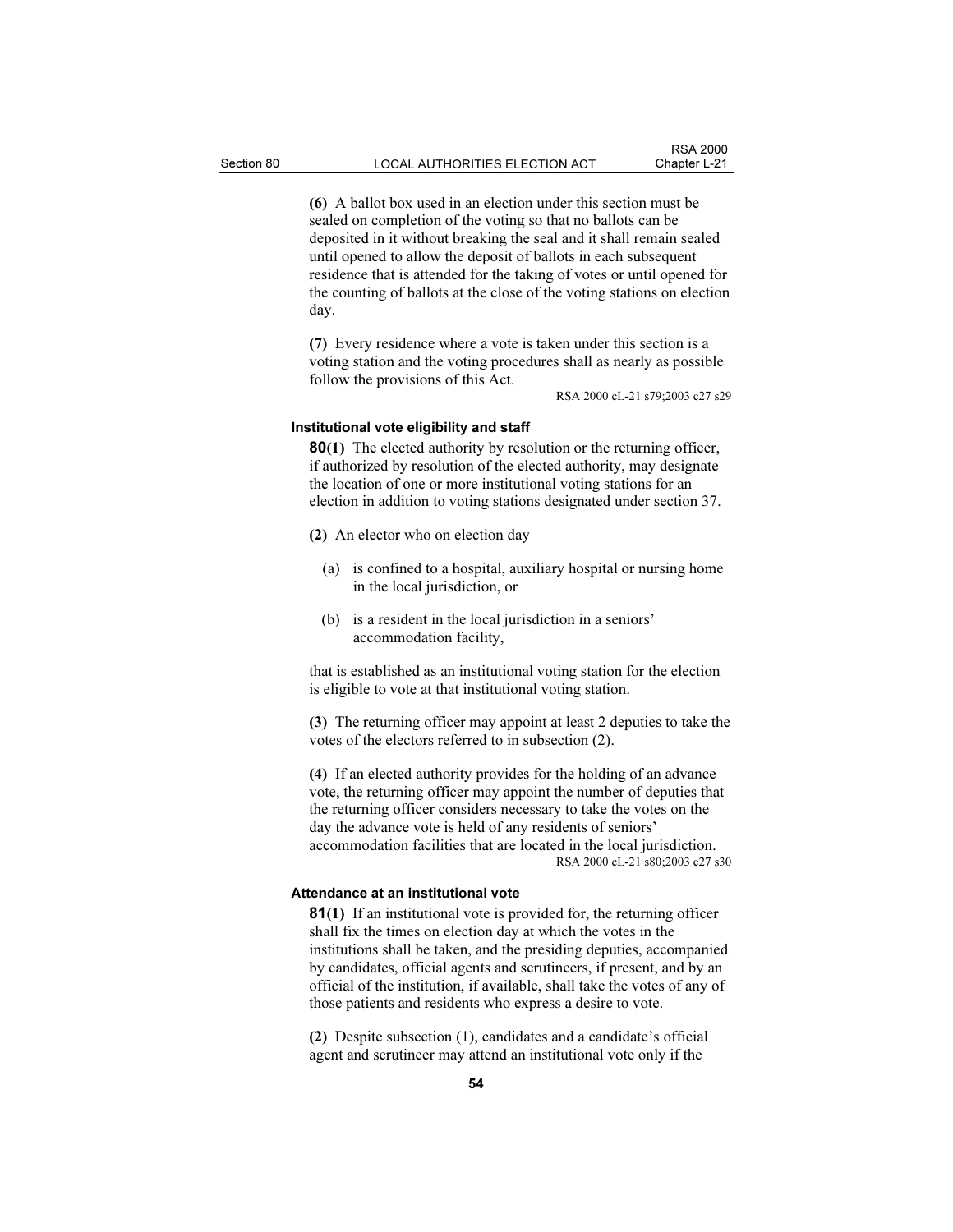vote is conducted at a fixed location in a public area of the institution and may not attend voting conducted in the room of a resident of the institution.

(3) Despite subsection (1), the presiding deputy shall not permit a candidate to have an official agent or a scrutineer present while the candidate is present at an institutional vote.

(4) Despite subsection (1), a candidate may not have both an official agent and a scrutineer attend an institutional vote at the same time.

RSA 2000 cL-21 s81;2003 c27 s31;2006 c22 s41

## Institutional vote procedure

82(1) Every institution at which a vote is taken is a voting station and the voting procedures shall as nearly as possible follow the provisions of this Act, except that

- (a) repealed 2003 c27 s32,
- (b) the ballot boxes shall not be opened until the close of the voting stations on election day.

(2) The deputy shall post a copy of the notice prescribed under section 35 in at least one conspicuous place in the institution, not fewer than 2 days before the day on which the vote is to be taken. RSA 2000 cL-21 s82;2003 c27 s32

#### Deputy's and constable's votes

83(1) Subject to subsection (3), the returning officer, on the request of an elector who has been appointed deputy or constable to attend at a voting station during the whole of election day other than where that elector is entitled to vote, shall provide the elector with a certificate stating that the elector is eligible to vote at the voting station where the elector is to be stationed during election day.

(2) On the production of the certificate, the deputy or constable may vote at the voting station where the deputy or constable is stationed, instead of the voting station where the deputy or constable would otherwise have been eligible to vote, and a deputy shall attach the certificate to the voting register.

(3) If, in a local jurisdiction where a ward system is in effect, an elector is appointed a deputy or constable to attend at a voting station in a ward other than the one in which that elector is eligible to vote, the returning officer may provide the elector with a certificate making the elector eligible to vote at an advance voting station, and the elector may vote at the advance voting station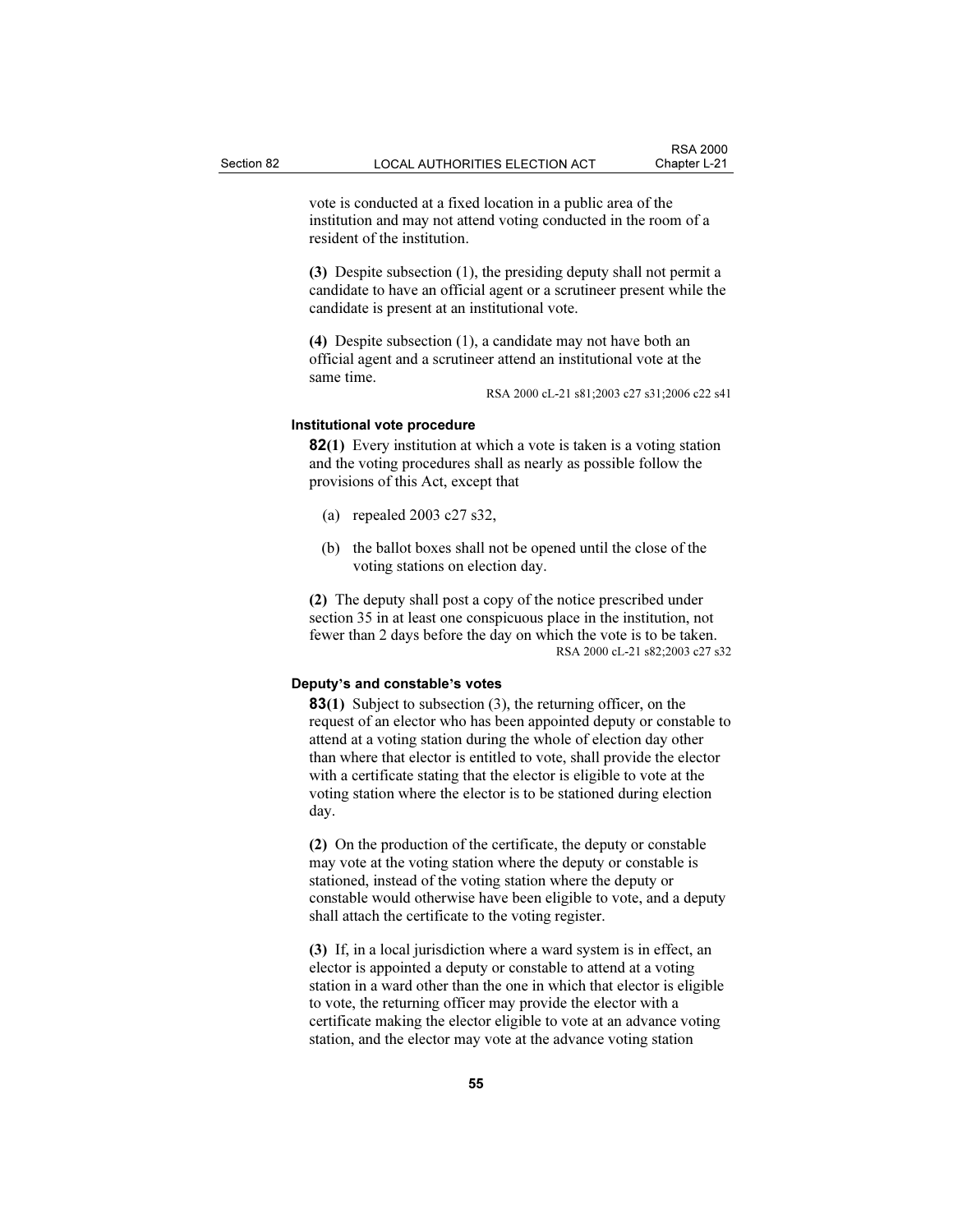without the necessity of making the statement required by section 77.

(4) If an elector is appointed as an officer in a local jurisdiction other than the one in which that elector is eligible to vote, the returning officer of the local jurisdiction that appointed the elector as an officer shall provide the elector with a certificate making the elector eligible to vote at an advance vote and the elector may vote at an advance voting station for the local jurisdiction of which the elector is an elector without the necessity of making the statement required by section 77.

(5) Section 58 does not apply to an officer.

RSA 2000 cL-21 s83;2003 c27 s33

# Voting machines

84(1) An elected authority may by bylaw provide for the taking of the votes of the electors by means of voting machines, vote recorders or automated voting systems.

(2) Notwithstanding any other provision of this Act, the bylaw referred to in subsection (1) shall prescribe

- (a) the form of the ballot,
- (b) directions for the marking of a ballot by an elector, and
- (c) directions for the voting procedures to be used including the procedures to be followed
	- (i) in the taking of the votes by any of the means provided for in subsection (1),
	- (ii) in the examination of the ballots, by machine or otherwise, to determine which votes should be declared void,
	- (iii) in the counting, by machine or otherwise, of the votes taken by any of the means provided for in subsection (1), and
	- (iv) if a returning officer makes a recount pursuant to section 98, in the recounting, by machine or otherwise, of the votes taken by any of the means provided for in subsection  $(1)$ ,

and the bylaw shall as nearly as possible follow the provisions of this Act.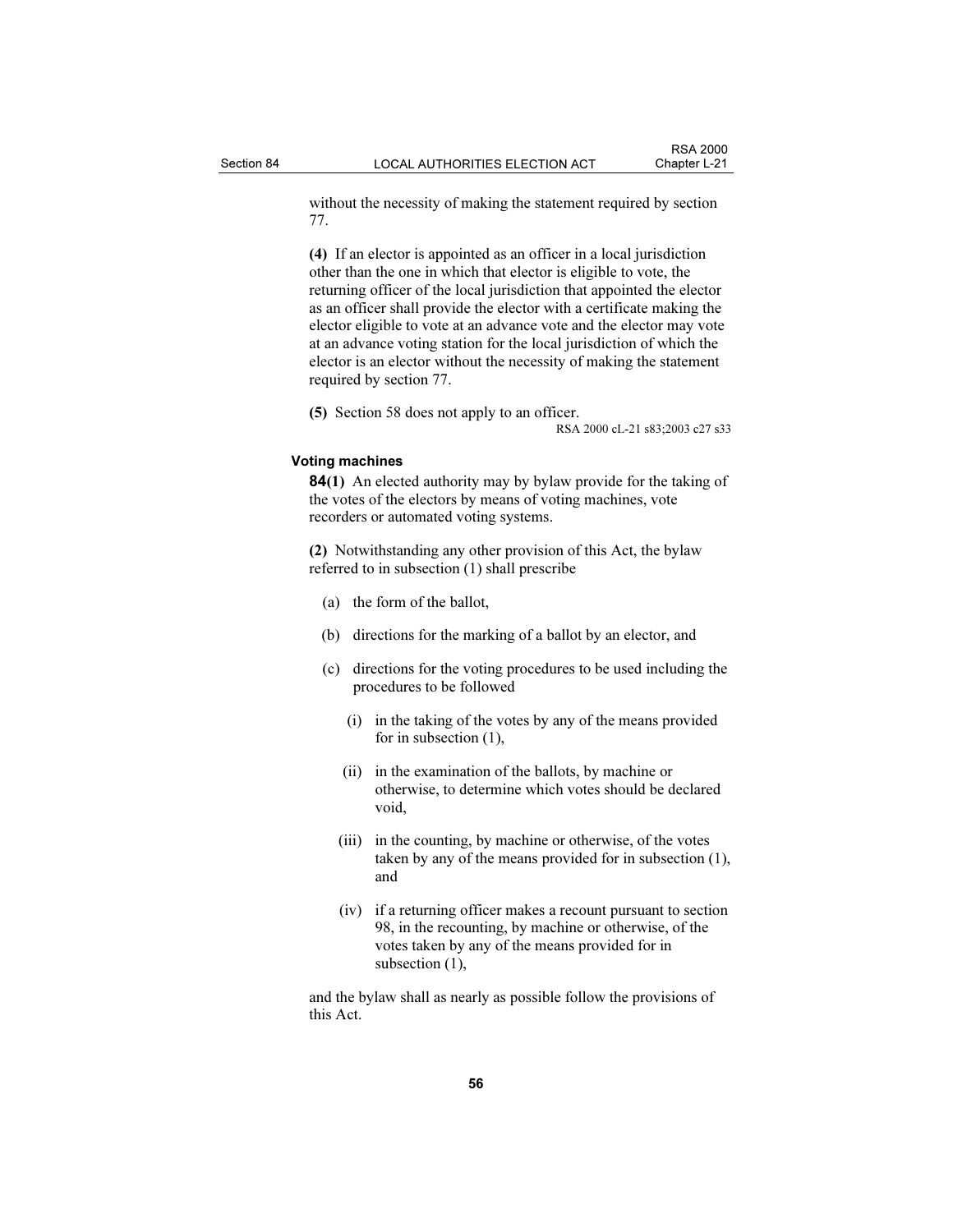(3) Sections 75, 85 and 103 to 115 do not apply when the votes of the electors are taken by any of the means provided for in subsection  $(1)$ .

RSA 2000 cL-21 s84;2006 c22 s42

# Part 3 Post-vote Procedure

# Counting of votes

85(1) Immediately after the close of the voting station, the presiding deputy shall in the presence of

- (a) at least one and any additional officers that the deputy considers necessary, and
- (b) the candidates, official agents or scrutineers, if any,

ensure that each ballot box is opened and that the votes are counted.

(2) A deputy shall not permit more than the candidate or the candidate's official agent or scrutineer, or more than one official agent or scrutineer of either side of a vote on any bylaw or question to be present at the same time in a voting station during the counting of the votes.

RSA 2000 cL-21 s85;2006 c22 s43

## Void ballots

86(1) A deputy shall examine the ballots and reject any ballot

- (a) that does not bear the initials of the officer,
- (b) on which more votes are cast than an elector is entitled to cast,
- (c) on which anything is written or marked by which an elector can be identified,
- (d) that has been torn, defaced or otherwise dealt with by an elector so that the elector can be identified,
- (e) that is not marked by an "X", or
- (f) on which no vote has been cast by an elector,

and the rejected ballots shall not be counted.

- (2) On the back of a ballot a deputy shall
	- (a) endorse "rejected" if the deputy rejects it as void, and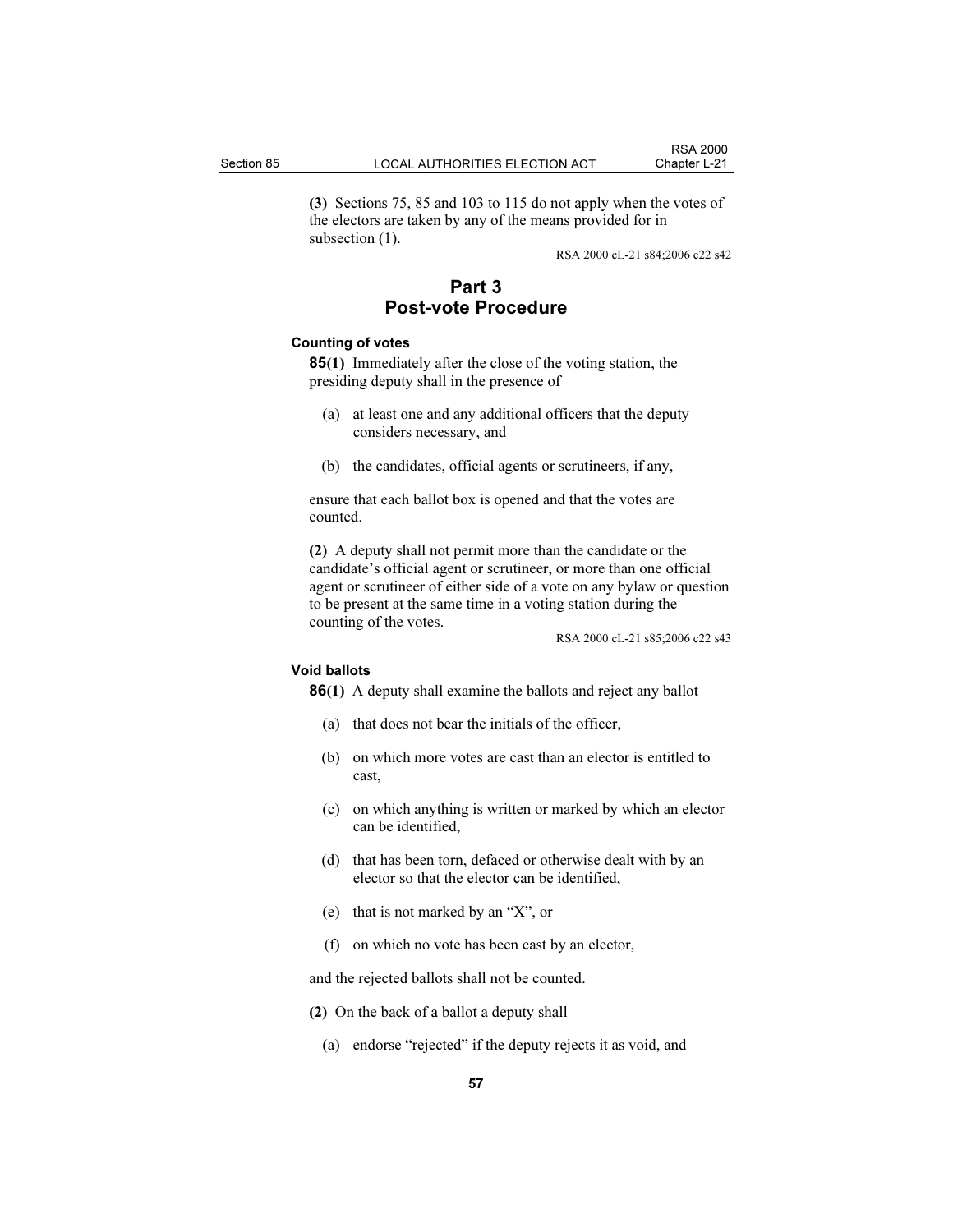(b) endorse "rejection objected to" if any objection is made to the deputy's decision,

and shall initial each endorsement.

(3) Notwithstanding subsection  $(1)(e)$ , if a vote, though incorrectly marked on a ballot, clearly indicates for whom or what the elector intended to vote, the deputy may count that ballot.

RSA 2000 cL-21 s86;2006 c22 s44

#### Note of objection

87(1) A deputy shall in the prescribed form make note of any objection made by a candidate or the candidate's official agent or scrutineer or in the case of a bylaw or question by any person authorized to attend, to any ballot found in the ballot box and shall decide any question arising out of the objection.

(2) Every objection shall be numbered and a corresponding number shall be placed on the back of the ballot and initialled by a deputy.

RSA 2000 cL-21 s87;2006 c22 s45

# Ballot account

88(1) A deputy shall count the ballots marked for each candidate on the ballots not rejected and the presiding deputy shall prepare a ballot account in the prescribed form with the following information:

- (a) the name of the local jurisdiction;
- (b) the name or number of the voting subdivision and voting station;
- (c) the date of the election;
- (d) the name of each candidate and the number of valid ballots marked for each;
- (e) the number of ballots supplied;
- (f) the number of valid ballots;
- (g) the number of valid ballots objected to;
- (h) the number of rejected ballots;
- (i) the number of ballots rejected because no vote was cast by an elector;
- (i.1) the number of special ballots not returned;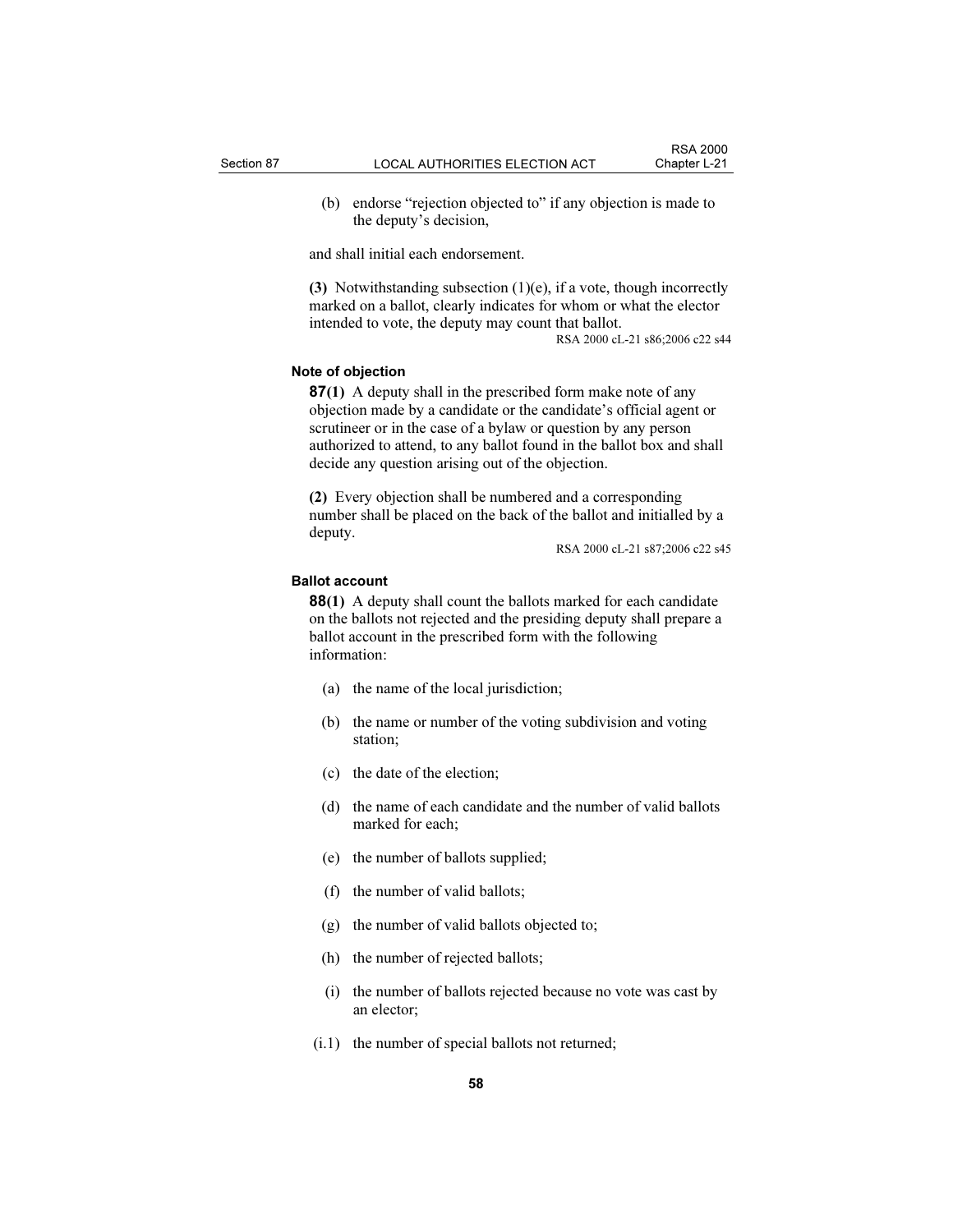- (j) the number of unused ballots;
- (k) the number of spoiled ballots;
- (l) the number of ballots not accounted for;
- (m) the number of persons objected to under section 54.

(2) In the case of a vote on a bylaw or question, a deputy shall count the number of ballots marked for and against the bylaw, or in the affirmative and negative on the question, and the presiding deputy shall prepare a ballot account in the prescribed form with the following information:

- (a) the name of the local jurisdiction;
- (b) the name or number of the voting subdivision and voting station;
- (c) the date of the election;
- (d) the number of ballots supplied;
- (e) the question or a description of the bylaw and the number of valid ballots marked for the bylaw or in the affirmative on the question;
- (f) the question or a description of the bylaw and the number of valid ballots marked against the bylaw or in the negative on the question;
- (g) the number of valid ballots objected to;
- (h) the number of rejected ballots;
- (i) the number of ballots rejected because no vote was cast by an elector;
- (j) the number of unused ballots;
- (k) the number of spoiled ballots;
- (l) the number of ballots not accounted for.

RSA 2000 cL-21 s88;2006 c22 s46

## Signatures to ballot account

89(1) The ballot account shall be signed by at least 2 deputies involved in the count and may be signed by those of the candidates or their official agents or scrutineers present who desire to sign it.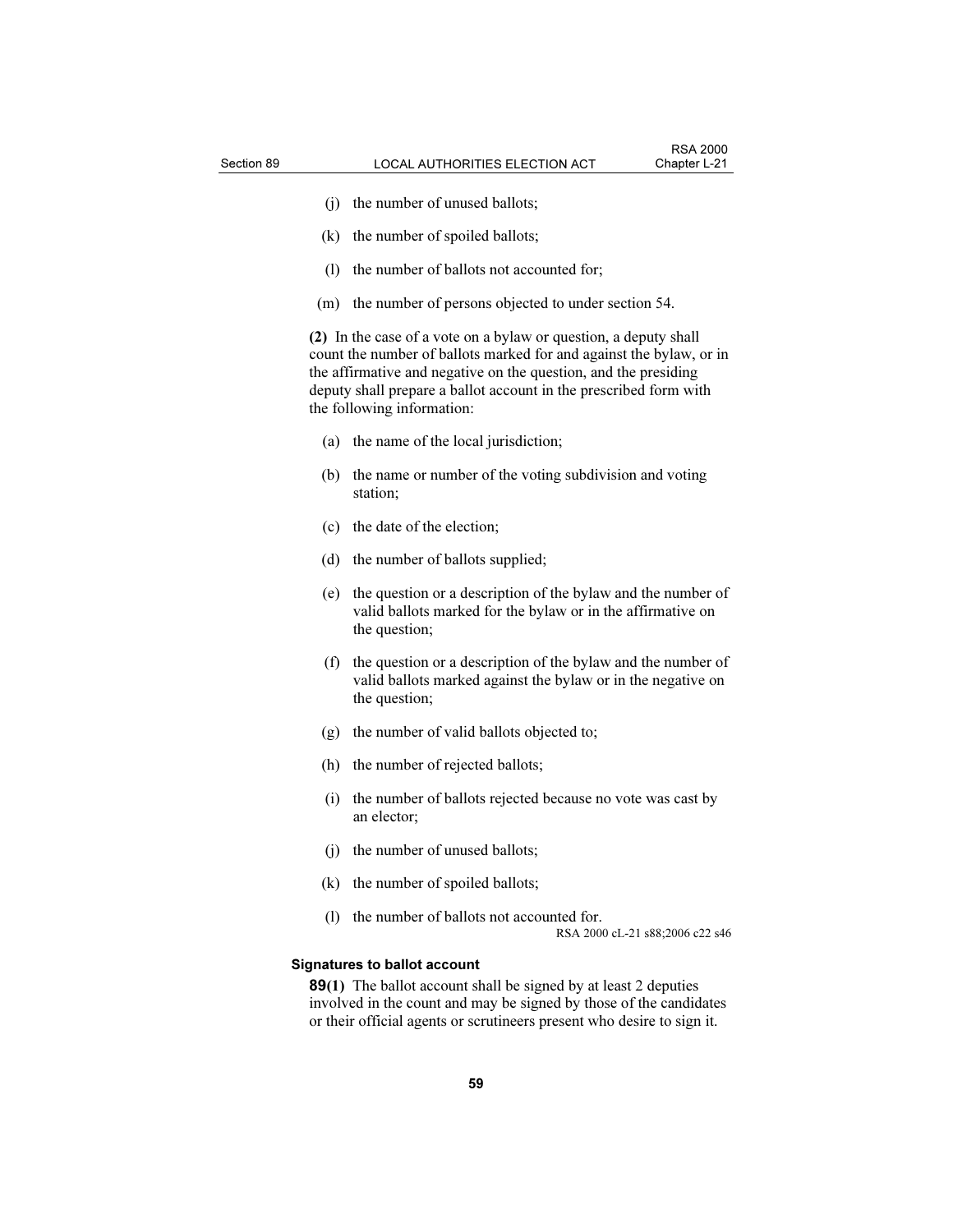(2) A deputy, on being requested to do so, shall as soon as practicable provide a copy of the ballot account to persons authorized to sign the ballot account.

RSA 2000 cL-21 s89;2006 c22 s47

#### Certificate in voting register

**90(1)** Every presiding deputy at the close of the voting station shall certify in words, in the prescribed form, the number of persons who registered to vote at the voting station at which the deputy was designated to preside.

(2) Every presiding deputy at the close of the voting station on election day must make a copy of each voter register on which an objection has been noted under section 54.

(3) After the close of voting stations on election day and prior to the disposition of election materials under section 101, any person who may object under section 54 may, in the presence of the secretary or returning officer during regular business hours, view the copy of the voter register on which objections have been noted. RSA 2000 cL-21 s90;2006 c22 s48

## Packets of ballots

91(1) At the completion of the counting of the ballots, the presiding deputy shall make up into separate packets

- (a) the valid ballots;
- (b) the valid ballots objected to together with the notes of objections made to the ballots found in the ballot box;
- (c) the rejected ballots, including those on which no vote has been cast by an elector;
- (d) the spoiled ballots;
- (e) the unused ballots;
- (f) the voting register together with the prescribed form referred to in section 90;
- (g) the list of electors, if any.
- (2) Repealed 2003 c27 s34.

RSA 2000 cL-21 s91;2003 c27 s34

## Sealing ballot packets

92 Each packet of ballots shall be sealed and each packet must be marked on the outside with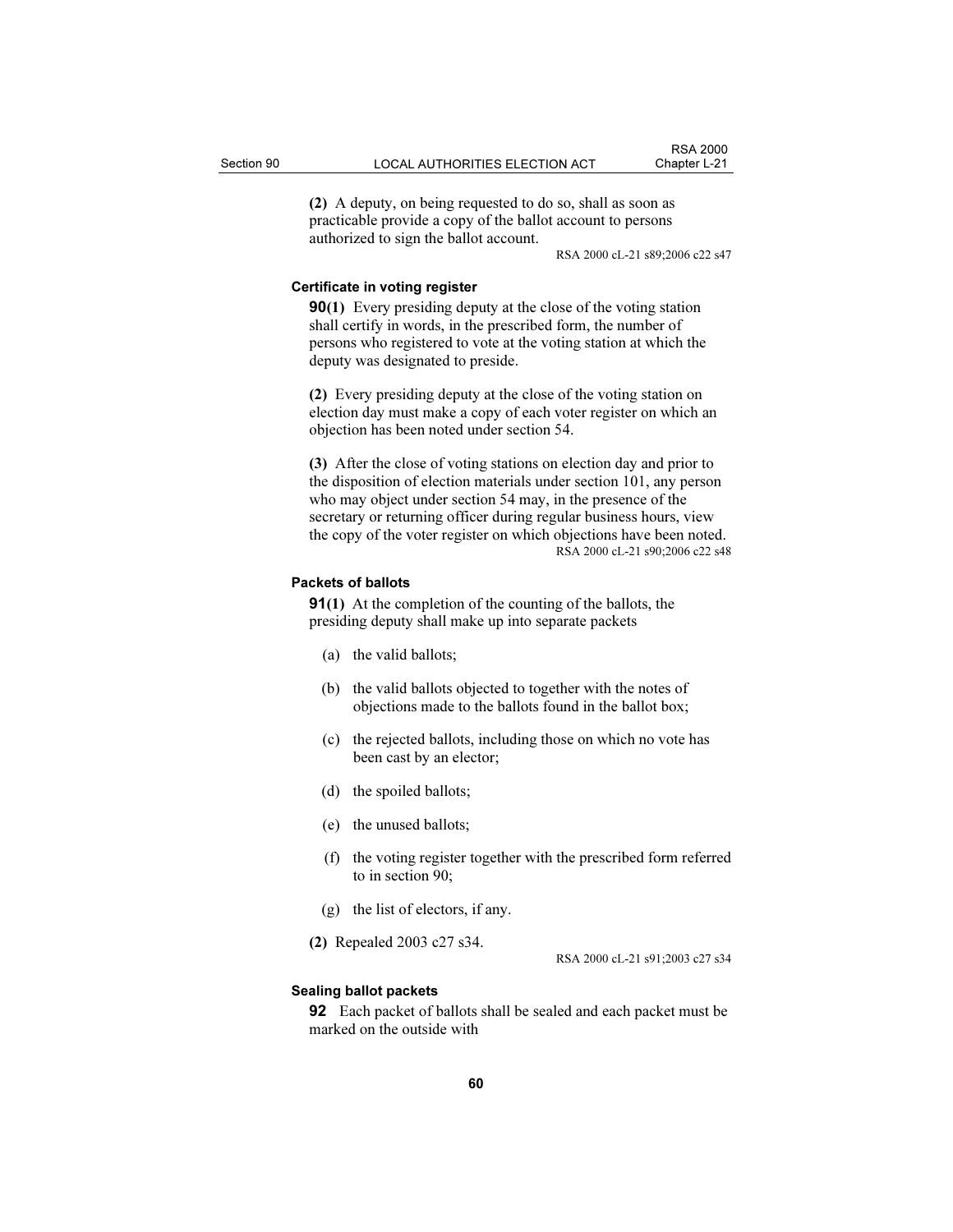- (a) a short statement of the contents of the packet,
- (b) the date of the election,
- (c) the name of the deputy, and
- (d) the voting subdivision name or number. 1983 cL-27.5 s92;1991 c23 s2(51);1997 c15 s27

## Securing election documents

**93** The presiding deputy shall then place all the packets containing ballots, the voting register, the special ballot certificate envelopes and copies of special electors' identification, if any, all statements made on voting day and the list of electors, if any, in the ballot box and the ballot box shall be closed and sealed with a deputy's seal so that it cannot be opened without breaking the seal and marked on the outside with the voting station name or number. RSA 2000 cL-21 s93;2003 c27 s35;2006 c22 s49;2012 c5 s116

#### Delivery of ballot box and ballot account

94(1) The presiding deputy personally shall as soon as practicable deliver to the returning officer the sealed ballot box, the ballot account and the copies made under section 90 of the voter registers on which objections have been noted.

(2) Notwithstanding subsection (1), if the presiding deputy is unable to deliver the items personally to the returning officer, the presiding deputy shall deliver them to a person chosen by the presiding deputy for the purpose, and shall obtain a receipt for them.

(3) The person chosen under subsection (2) shall personally deliver the items to the returning officer as soon as practicable and obtain a receipt for them.

RSA 2000 cL-21 s94;2006 c22 s50

#### Election results

**95(1)** At any general election or by-election the candidate or candidates receiving the highest number of votes shall be declared to be elected and in the event of an equality of votes, section 99 applies.

(2) Unless another enactment provides otherwise, if more than 50% of the persons voting vote in favour of the bylaw or affirmatively on the question, then the bylaw or question is deemed to be assented to by the electors.

1983 cL-27.5 s95;1985 c38 s29;1994 cM-26.1 s642(42)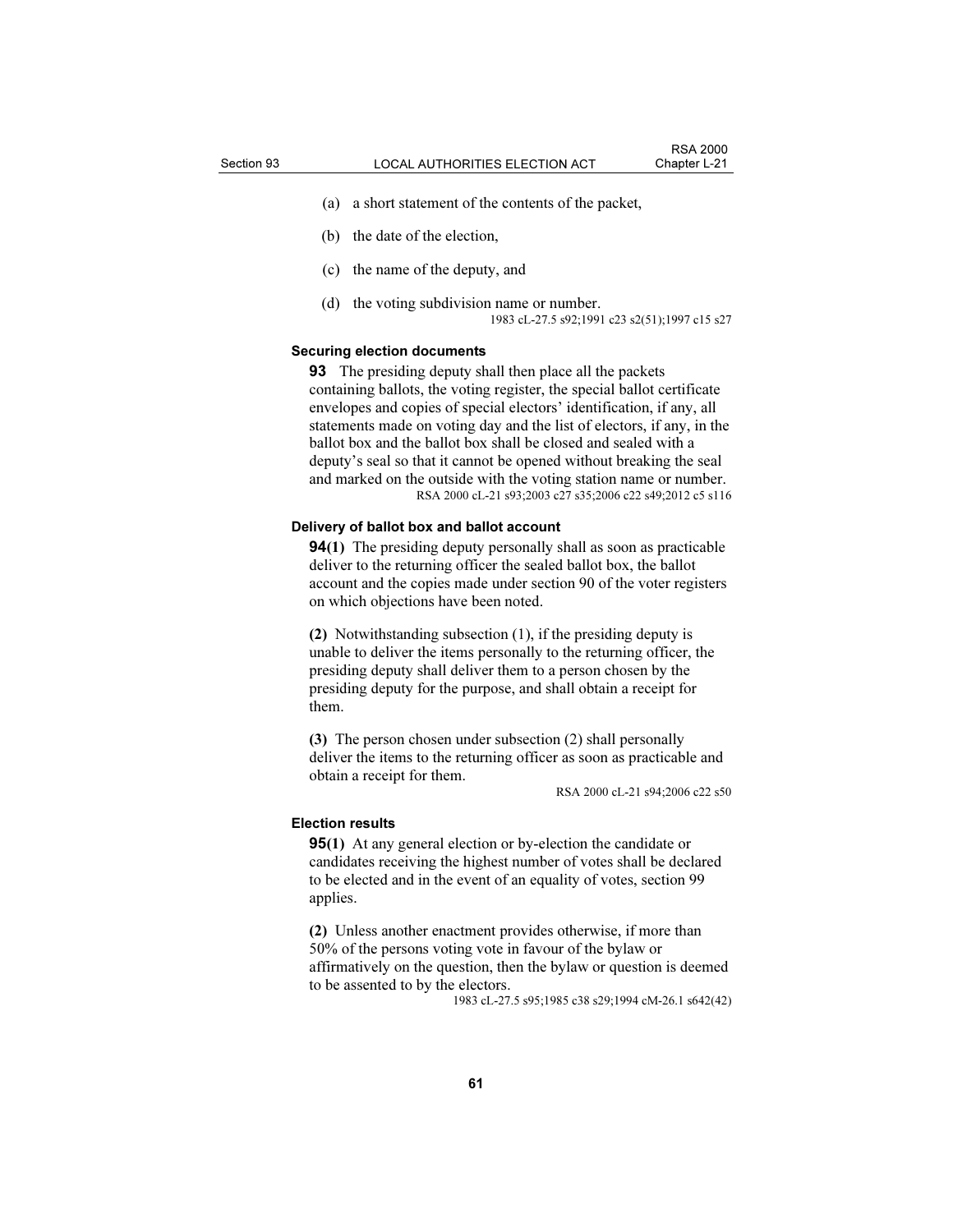# Declaration of vote result

**96(1)** In the case of a vote on a bylaw or question, when there is only one voting station, the returning officer shall declare the result of the vote immediately after the returning officer completes the counting of the ballots.

(2) In the case of a vote on a bylaw or question, if there is more than one voting station, the returning officer, after the returning officer has received the ballot boxes from all the voting stations and without opening any of the sealed packets of ballots, shall calculate the number of ballots marked for and against the bylaw or question from the ballot account of the number of ballots given and shall declare the result in accordance with section 97(2).

(3) The returning officer shall, on declaring the result, certify the percentage of persons who have voted in the affirmative and exclude from the total number of ballots all ballots that have not been counted.

(4) On complying with subsections (1) to (3), the returning officer shall forward a signed statement showing the number of votes for and against a bylaw or question to the secretary and the relevant Minister's Deputy Minister.

1983 cL-27.5 s96;1991 c23 s2(54)

# Declaration of election result

97(1) The returning officer may publish unofficial results of the counting of ballots after an election as the results are received from voting stations.

(2) The returning officer shall, at 12 noon on the 4th day after election day, at the office of each local jurisdiction for which an election was held,

- (a) announce or cause to be announced, or
- (b) post or cause to be posted

a statement of the results of the voting for candidates, including a declaration that the candidate receiving the highest number of votes for each office to be filled is elected.

(3) The returning officer shall, if the result was announced, post in some conspicuous place a statement signed by the returning officer showing the number of votes for each candidate.

(4) On complying with subsection (2), the returning officer shall forward a signed statement showing the number of votes for each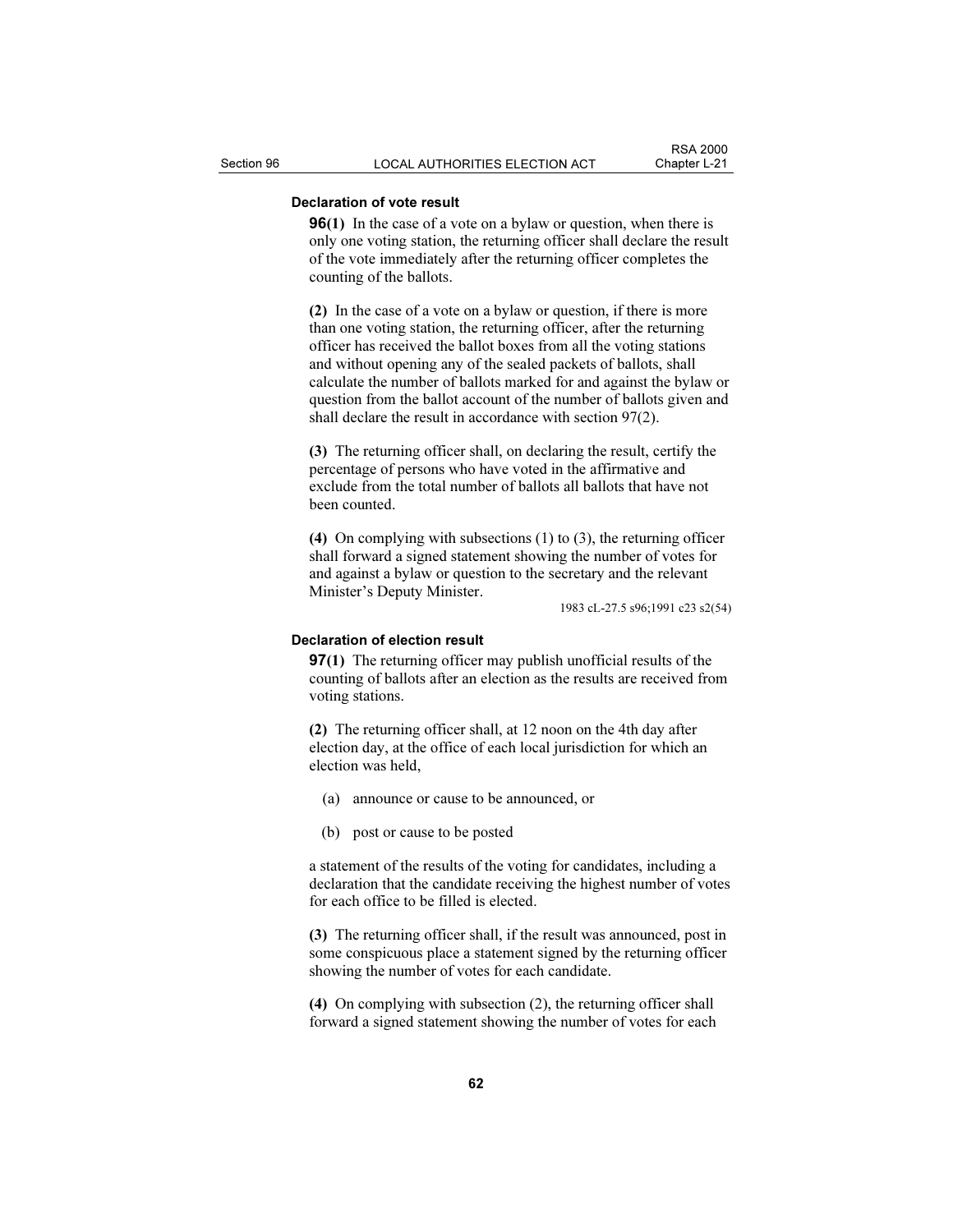candidate and indicate each candidate declared to be elected to the secretary and the relevant Minister's Deputy Minister. 1983 cL-27.5 s97;1985 c38 s30;1991 c23 s2(55)

#### Recount

**98(1)** The returning officer may make a recount of the votes cast at one or more voting stations if

- (a) a candidate or an official agent or a scrutineer of a candidate recognized pursuant to section 69 or, in the case of a vote on a bylaw or question, a scrutineer appointed pursuant to section 70(1) shows grounds that the returning officer considers reasonable for alleging that the record of the result of the count of votes at any voting station is inaccurate,
- (b) the returning officer considers that the number of
	- (i) valid ballots objected to, or
	- (ii) rejected ballots other than those on which no vote has been cast by an elector,

 was sufficient to affect the result of the election if they had not been counted or rejected, as the case may be, or

 (c) the returning officer is of the opinion that there may have been an administrative or technical error that may cause an error in the count of votes.

(2) If the returning officer makes a recount, the returning officer shall

- (a) 12 hours before the recount, notify
	- (i) any candidates who may be affected by the recount or, in the case of a vote on a bylaw or question, one scrutineer in support of the passage of the bylaw or voting in the affirmative on the question and one scrutineer in opposition to the passage of the bylaw or voting in the negative on the question, and
	- (ii) those officers that the returning officer considers necessary to assist in the recount,
- (b) break the seal of the ballot box, and
- (c) proceed to count the ballots contained in it in the same manner as the deputy presiding at the voting station is directed to do.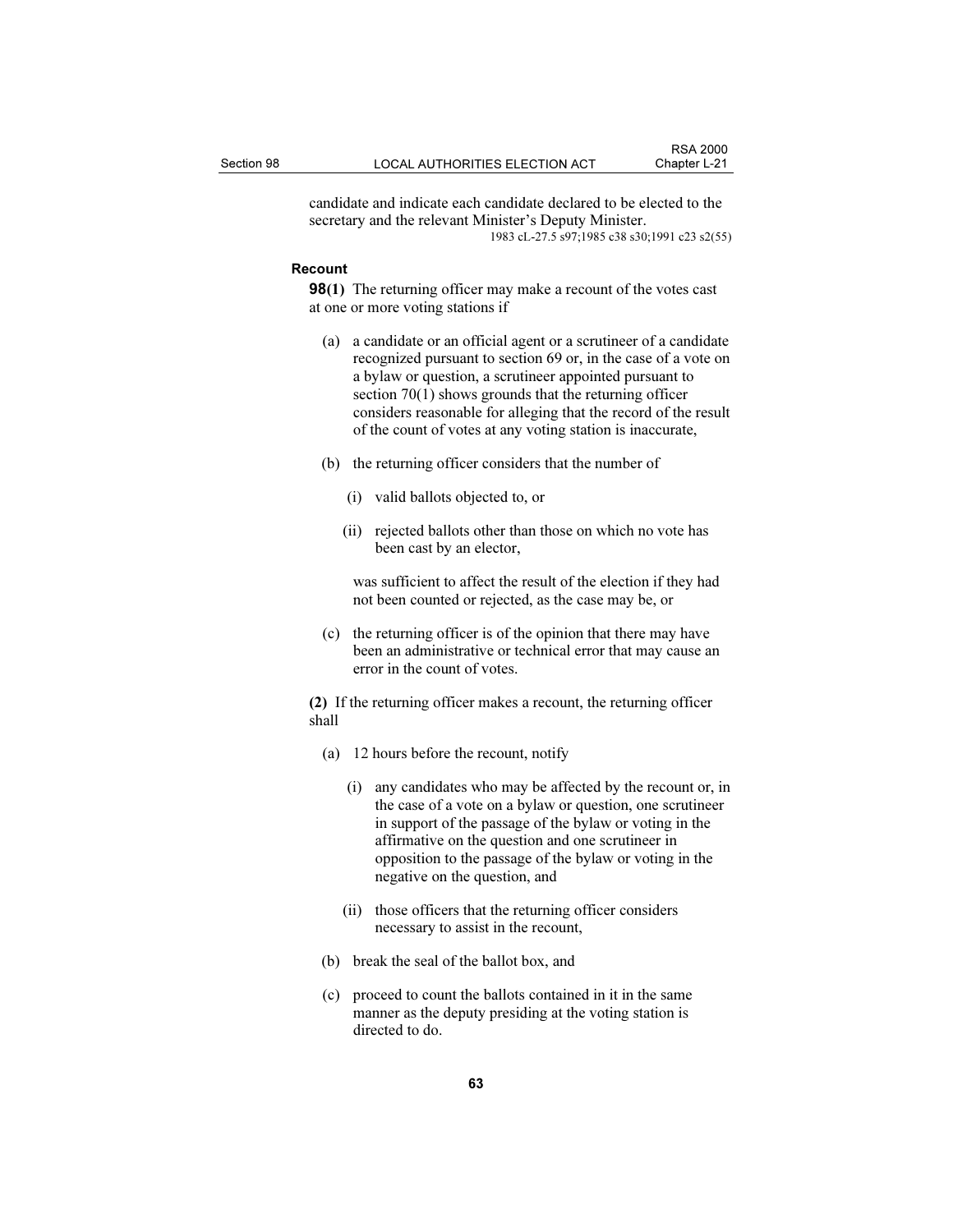(3) After the recount, the returning officer shall

- (a) correct the ballot account if necessary,
- (b) place in the ballot box all the documents contained in it at the time the returning officer broke the seal, and
- (c) close the ballot box and seal it with the returning officer's seal.

(4) An application under this section may be made during the 44 hours immediately following the closing of the voting stations but may not be made afterwards.

- (5) The returning officer shall complete the recount
	- (a) in the case of an election other than a vote on a bylaw or question, prior to the time set for the declaration of the results under section 97(2), or
	- (b) in the case of a vote on a bylaw or question, within 96 hours of the close of the voting stations on election day.

(6) A declared vote under section 99 at the original count of ballots shall be counted at the recount of ballots only if the recount confirms the equality of votes among the same candidates as at the original count.

(7) If the recount results in an equality of votes different from the result of the original count and it is necessary to determine which candidate is elected, section 99 applies.

(8) If votes have been taken and counted under section 84, a reference in this section to a voting station is deemed to include the place where the votes were counted.

RSA 2000 cL-21 s98;2006 c22 s51;2012 c5 s117

## Equality of votes

99 If it appears on the calculation of the votes that 2 or more candidates for any office have received the same number of votes, and if it is necessary for determining which candidate is elected, the returning officer shall write the names of those candidates separately on blank sheets of paper of equal size and of the same colour and texture, and after folding the sheets of paper in a uniform manner and so that the names are concealed, shall deposit them in a receptacle and direct some person to withdraw one of the sheets, and the returning officer shall declare the candidate whose name appears on the withdrawn sheet to have one more vote than the other candidate.

1983 cL-27.5 s99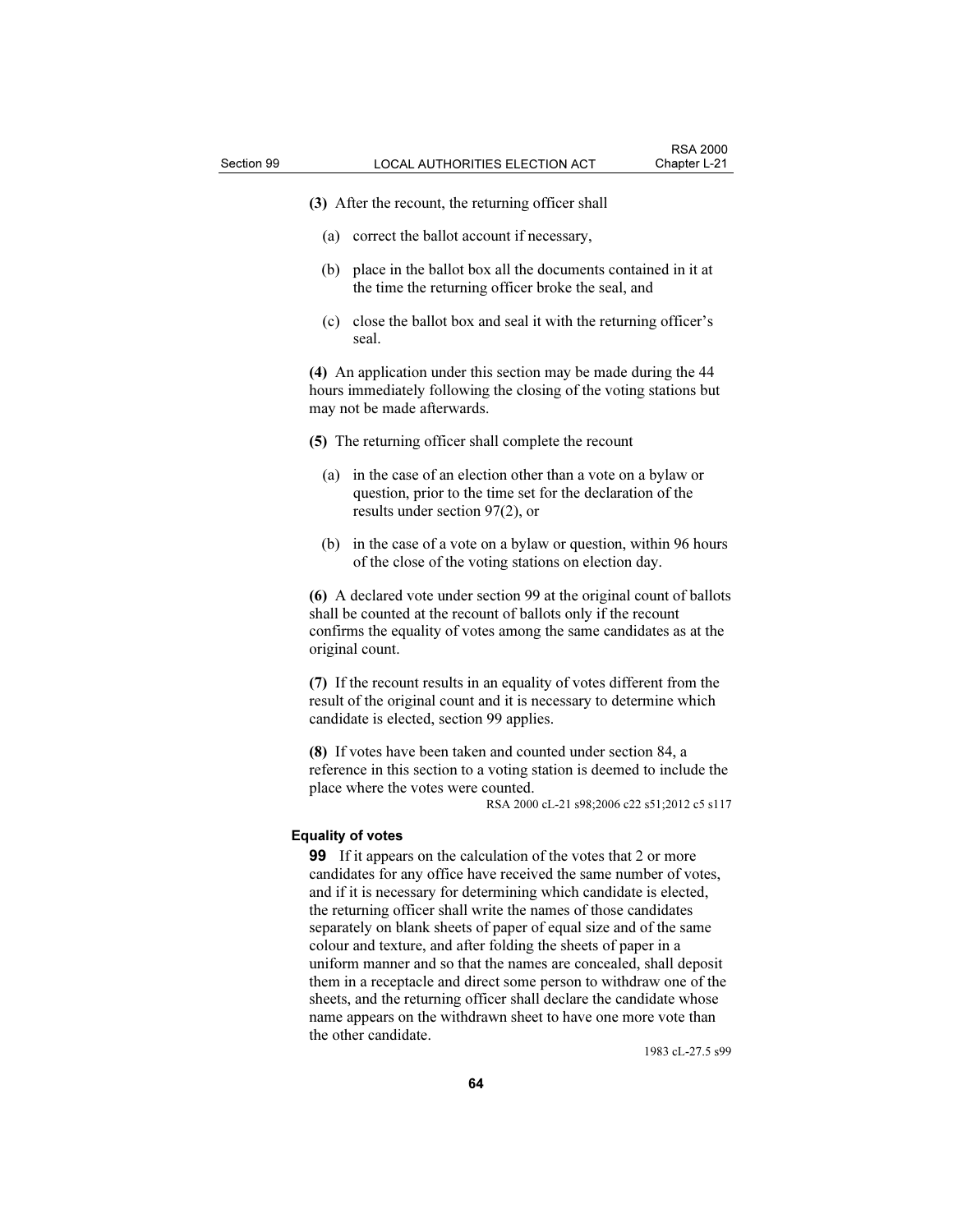# Delivery of election material

100(1) As soon as practicable after the election, the returning officer shall deliver to the secretary the sealed ballot boxes, the ballot account and the nomination papers, and the secretary is subsequently responsible for their delivery when required.

(1.1) The secretary must retain the ballot account and the nomination papers until the term of office to which they relate has expired.

(2) The nomination papers and ballot account may be inspected by an elector during regular business hours in the presence of the secretary.

RSA 2000 cL-21 s100;2003 c27 s36

## Disposition of election material

101 The secretary, unless otherwise ordered by a judge, shall retain copies of voter registers, if any, made under section 90 and the ballot boxes with their seals unbroken for 6 weeks from the date of voting and then shall cause the ballot boxes to be opened and their contents destroyed, and cause copies of voter registers, if any, to be destroyed, in the presence of 2 witnesses and each of the 2 witnesses shall take an affidavit that the witness has witnessed the destruction of the contents of the ballot boxes.

RSA 2000 cL-21 s101;2006 c22 s52

## Order for inspection of ballots

102(1) No person may inspect the contents of a ballot box in the custody of the secretary except on order of a judge.

(2) An order referred to in subsection (1) may be granted on evidence on oath, satisfactory to the judge, that the inspection or production of the contents of a ballot box is required for the purpose of

- (a) maintaining a prosecution for an offence in relation to the election,
- (b) taking proceedings under this Act to contest an election return, or
- (c) preparing an application for a recount.
- (3) The order shall
	- (a) state the time and place for inspection of the papers,
	- (b) name the persons to be present at the inspection, and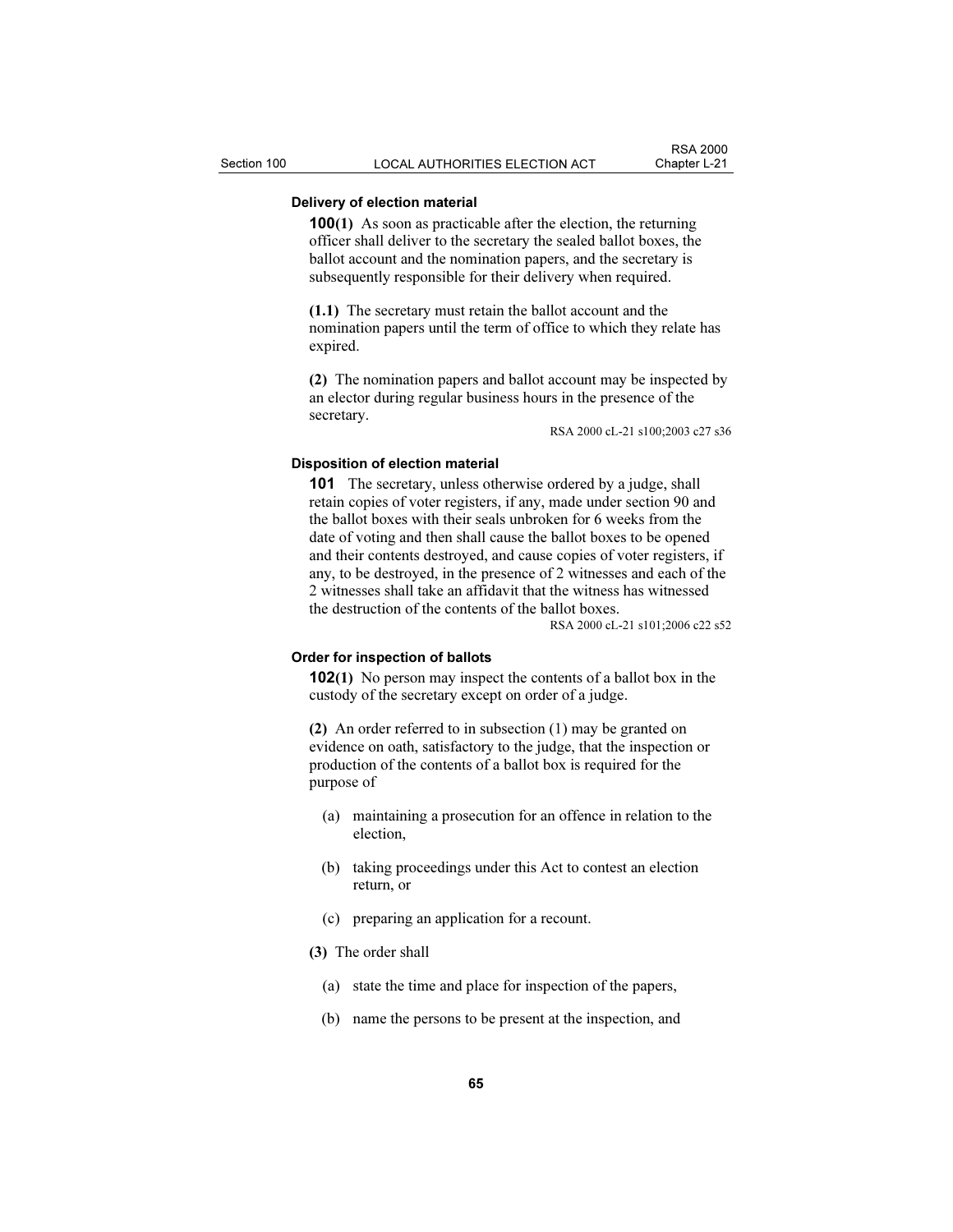(c) name the other persons entitled to be present at the inspection,

and may prescribe any conditions the judge considers advisable. 1983 cL-27.5 s102;1985 c38 s32

# Part 4 Recount Procedure

## Judicial recount application

103(1) At any time within 19 days after the close of the voting stations on election day, any elector may apply to the Court for a recount, after the elector has

- (a) filed an affidavit with the clerk of the Court alleging reasonable grounds for believing that the returning officer or a deputy or other officer presiding at the voting station, in counting the ballots given at the election, improperly counted or rejected ballots, and
- (b) deposited with the clerk of the Court \$300 in cash, or by certified cheque or by money order, as security for the payment of costs and expenses.

(2) The deposit of \$300 shall not be paid out by the clerk without the order of a judge.

RSA 2000 cL-21 s103;2003 c27 s37;2009 c53 s104

## Notice of application

104 At least 3 days prior to the application for a recount, a copy of the application and the affidavit filed shall be served by the applicant on the secretary, the returning officer and all candidates for the affected office.

RSA 2000 cL-21 s104;2009 c53 s104

## Recount appointment

105 On the hearing of the application for a recount, a judge may appoint a time and place to recount the ballots and cause a notice in writing to be given to the secretary, to all candidates for the affected office and to any other person the judge may direct, of the time and place where the ballots will be recounted.

1983 cL-27.5 s105

#### Persons permitted at recount

106(1) The judge, the clerk of the Court, the secretary, the returning officer, each candidate notified to attend the recount, each notified candidate's official agent, scrutineer and solicitor and persons permitted by the judge may be present at the recount.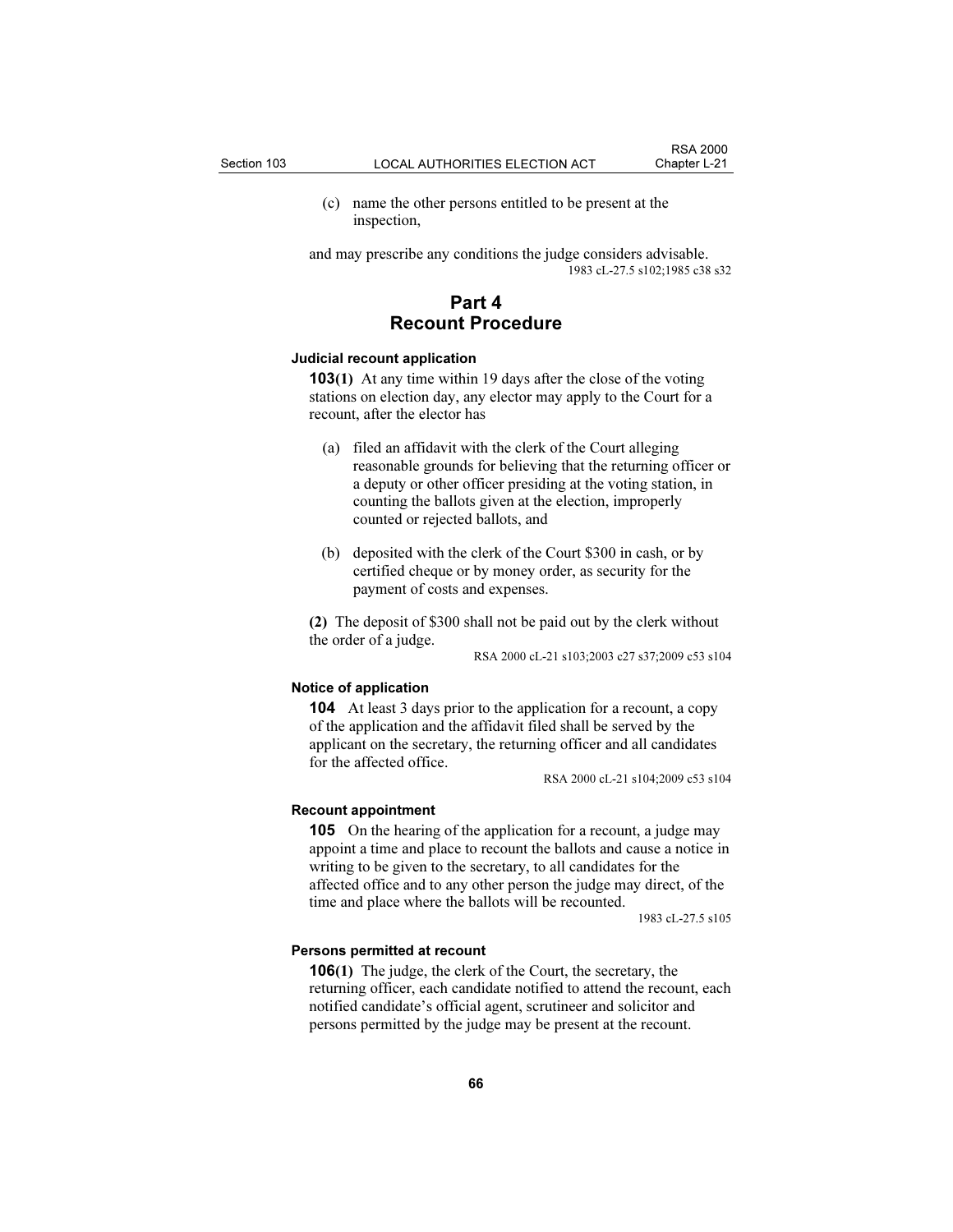(2) The secretary shall be present at the recount with the sealed ballot boxes and the ballot account used at the election. RSA 2000 cL-21 s106;2006 c22 s53

#### Recount

107(1) At the time and place appointed, the judge shall, in the presence of the parties in attendance, proceed to open all the seals of the packets containing the ballots and count or cause to be counted all the ballots received by the secretary from the returning officer as having been cast in the election complained of.

(2) In counting the ballots, care shall be taken not to disclose how any elector has voted.

1983 cL-27.5 s107

# Examination of ballots

108(1) The judge shall examine the ballots that are objected to and recount the ballots.

(2) Any ballot

- (a) that lacks the initials of an officer,
- (b) on which votes are cast for more candidates than are to be elected to the office,
- (c) on which anything is written or marked by which the elector could be identified, or
- (d) that has been torn, defaced or otherwise dealt with, with the result that an elector could be identified,

is void and shall not be counted.

(3) The judge shall take a note of any objection made by a candidate or by the candidate's official agent or scrutineer to a ballot, and shall decide any question arising out of the objection, and the decision of the judge is final.

RSA 2000 cL-21 s108;2006 c22 s54

#### Recess during recount

109(1) The judge shall, as far as practicable, proceed continuously with the recount except during any hours excluded by the judge.

(2) During the excluded time, the judge shall take precautions for the security of the ballots and documents.

1983 cL-27.5 s109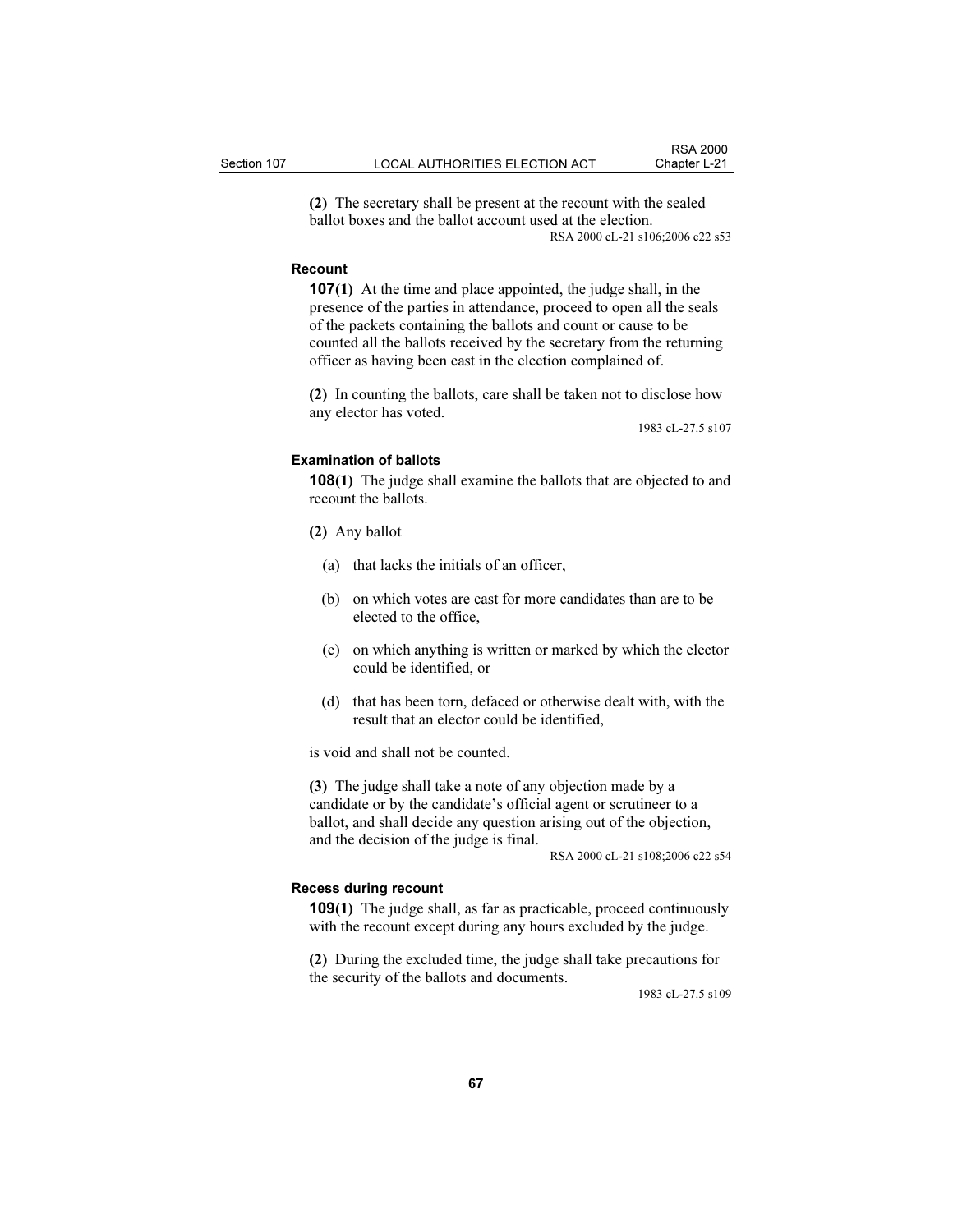# Statement after recount

110(1) The judge shall, after counting the votes marked for each candidate on the ballots not rejected, prepare a written statement that includes the number of ballots marked for each candidate and the number of ballots rejected and not counted by the judge.

- (2) The statement shall be made under the following headings:
	- (a) names of candidates;
	- (b) number of ballots for each candidate;
	- (c) ballots that lack initials of deputy;
	- (d) ballots on which votes are cast for more candidates than are to be elected to the office;
	- (e) ballots on which anything is written or marked by which an elector could be identified;
	- (f) ballots that have been torn, defaced or otherwise dealt with, with the result that an elector could be identified;
	- (g) ballots rejected as unmarked or void.

(3) If the ballot box for a voting station has been lost or destroyed, the judge shall use the ballot account and allow the candidates named in it the number of votes shown by it as given for those candidates.

1983 cL-27.5 s110

## Equality of recount votes

111(1) If the judge has counted an equality of ballots for 2 or more candidates for the same office, and if it is necessary for determining which candidate is elected, the judge shall write the names of those candidates separately on blank sheets of paper of equal size and of the same colour and texture, and after folding the sheets of paper in a uniform manner and so that the names are concealed, shall deposit them in a receptacle and direct the clerk of the Court or some other person to withdraw one of the sheets, and the judge shall declare the candidate whose name appears on the withdrawn sheet to have one more vote than the other candidate or candidates.

(2) Subsection (1) does not apply if the candidates having received an equality of ballots also had an equality of ballots at the time of the calculating of ballots by the returning officer, in which case the judge shall declare the candidate who previously has been declared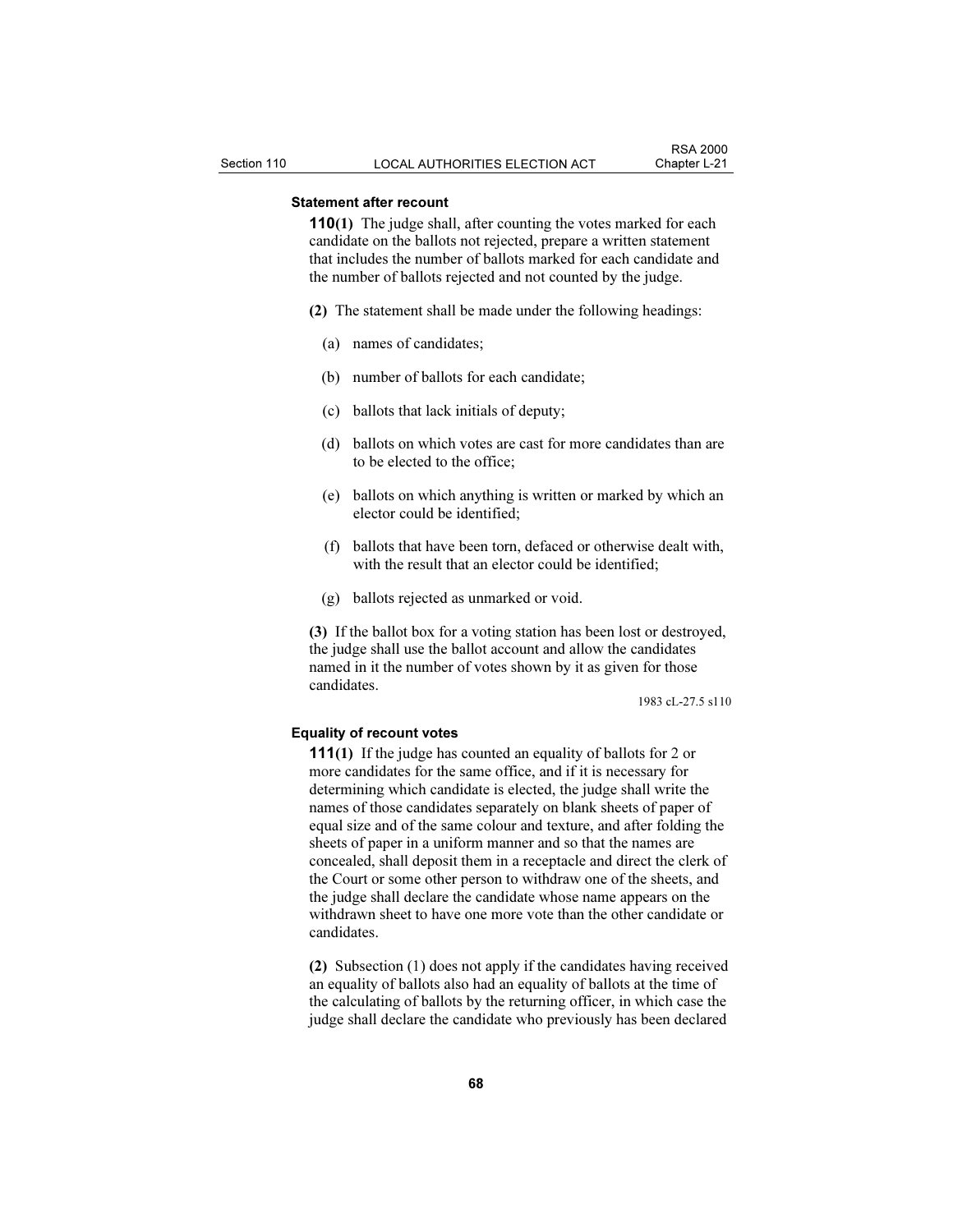to have received one more ballot still to have one more ballot than the other candidate.

1983 cL-27.5 s111

### Certification of recount

112 On the completion of the recount or as soon as the judge has ascertained the result of the voting, the judge shall replace the ballots in the respective ballot boxes and return the boxes to the secretary and shall forthwith certify the result to the secretary, who shall forthwith post a statement in the secretary's office declaring the result.

1983 cL-27.5 s112

#### Costs of recount

113(1) All costs, charges and expenses of and incidental to an application for a recount, and to the proceedings consequent on it, shall be defrayed by the local jurisdiction, applicant, persons served with a notice, or any of them, in the manner and in the proportion that the judge determines, having regard to any costs, charges or expenses that, in the opinion of the judge, have been caused by vexatious conduct, unfounded allegations or unfounded objections on the part of the applicant or any person served with a notice.

(2) The costs may, if the judge so orders, be assessed and reviewed in the same manner and according to the same principles as costs are assessed and reviewed under the Alberta Rules of Court. RSA 2000 cL-21 s113;2009 c53 s104

#### Payment of costs

114 The payment of any costs ordered by the judge may, on the filing of the order of the judge and a certificate showing the amount at which the costs were assessed and an affidavit of non-payment, be enforced by writ proceedings taken pursuant to a writ of enforcement issued in respect of that order.

RSA 2000 cL-21 s114;2009 c53 s104

#### Bylaw vote recount

115 Sections 103 to 114 apply to a recount of the votes for and against a bylaw or question.

1983 cL-27.5 s115

# Part 5 Controverted Elections

#### **Bribery**

116 A person commits the offence of bribery

 (a) who directly or indirectly by himself or herself or by any other person on his or her behalf,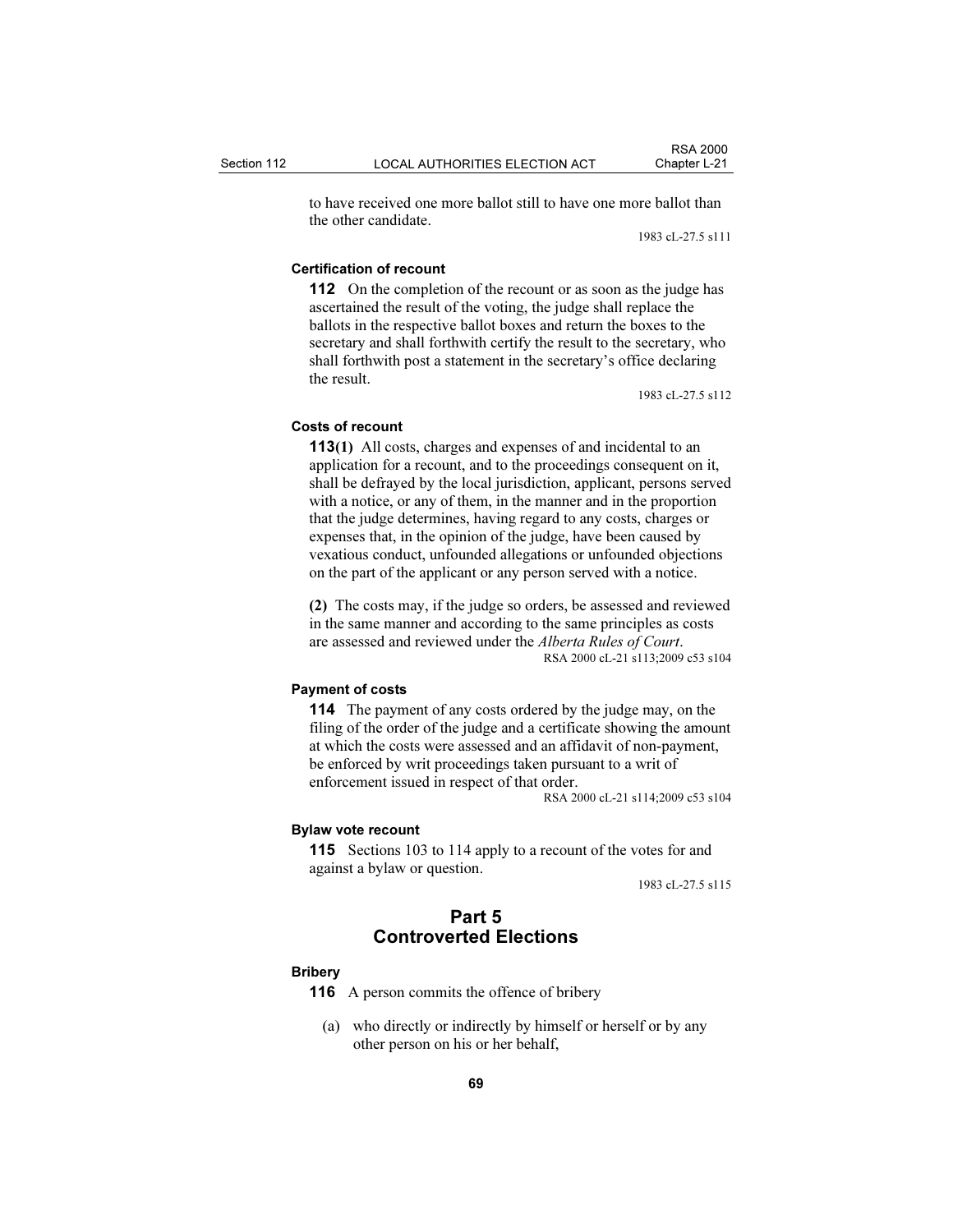- (i) gives, lends or agrees to give or lend or offers or promises money or valuable consideration, or gives or procures or agrees to give or procure or offers or promises an office, place or employment to or for an elector or to or for a person on behalf of an elector or any person, in order to induce an elector or a person to vote or to refrain from voting at an election, or
- (ii) corruptly does an act described in subclause (i) because a person has voted or has refrained from voting at an election,
- (b) who directly or indirectly by himself or herself or by any other person on his or her behalf, makes a gift, loan, offer, promise or agreement described in clause (a) to or for a person in order to induce that person to procure or defeat or endeavour to procure or defeat
	- (i) the election of a candidate,
	- (ii) the passing of a bylaw,
	- (iii) the result of a vote on a question, or
	- (iv) the vote of an elector at an election,
- (c) who in return for a gift, loan, offer, promise or agreement procures or defeats or engages or promises or endeavours to procure or defeat
	- (i) the election of a candidate,
	- (ii) the passing of a bylaw,
	- (iii) the result of a vote on a question, or
	- (iv) the vote of an elector at an election,
- (d) who
	- (i) advances or pays or causes to be paid money to or for the use of any other person with the intent that the money or part of it be expended in bribery at an election, or
	- (ii) knowingly pays or causes to be paid any money to a person in discharge or repayment of any money wholly or in part expended in bribery at an election,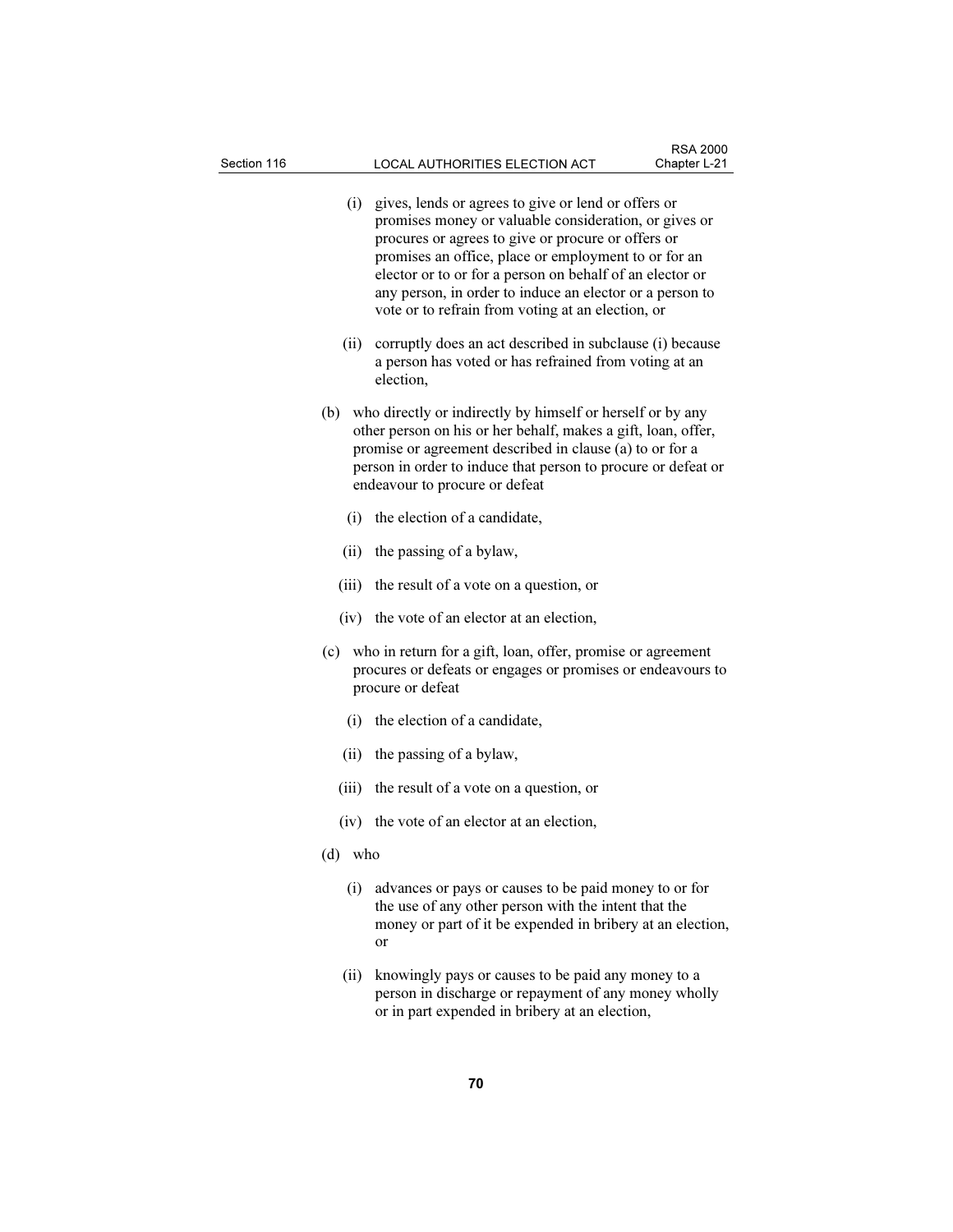- (e) who, being an elector, before or during an election directly or indirectly by himself or herself or by any other person on his or her behalf receives, agrees to, accepts or contracts for any money, gift, loan or valuable consideration, office, place or employment for the elector or any other person for
	- (i) voting or agreeing to vote,
	- (ii) refraining or agreeing to refrain from voting, or
	- (iii) voting or agreeing to vote for or against a particular candidate, bylaw or question,

at an election, or

- (f) who after an election directly or indirectly by himself or herself or by any other person on his or her behalf receives any money or valuable consideration because some person
	- (i) has voted or refrained from voting,
	- (ii) has induced any other person to vote or refrain from voting, or
	- (iii) has voted for or against or has induced any other person to vote for or against a candidate, bylaw or question,

at an election.

1983 cL-27.5 s116

### Undue influence

- 117 A person commits the offence of undue influence who
- (a) directly or indirectly by himself or herself or by any other person on his or her behalf,
	- (i) makes use of or threatens to make use of any force, violence or restraint,
	- (ii) inflicts or threatens the infliction personally or by or through any other person of any injury, damage, harm or loss, or
	- (iii) in any manner practises intimidation,

 on or against any person in order to induce or compel any person to vote or refrain from voting, or to vote for or against a particular candidate, bylaw or question, at an election, or on account of an elector having voted or refrained from voting at an election, or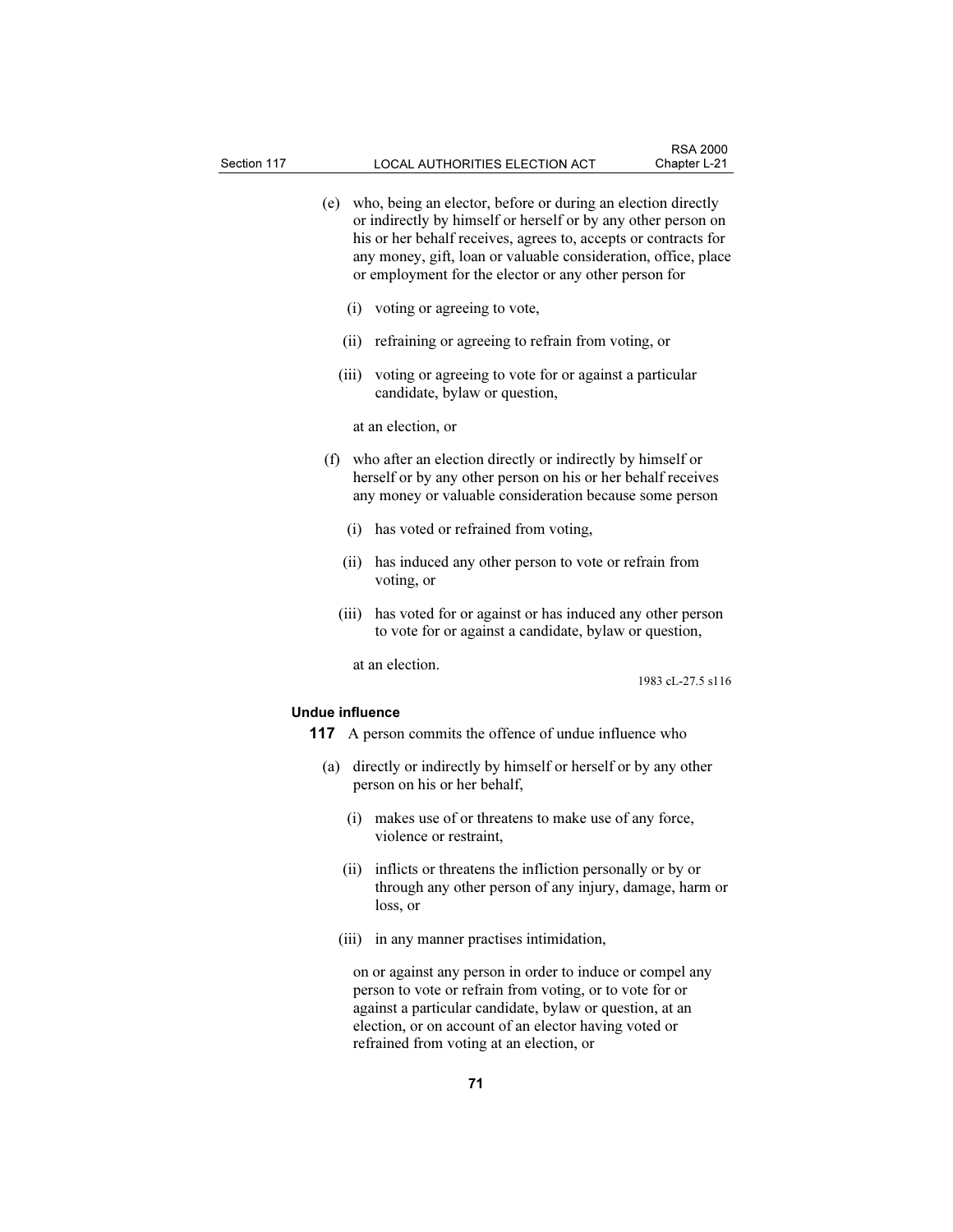- (b) by abduction, duress or any fraudulent device or contrivance
	- (i) impedes, prevents or otherwise interferes with the free exercise of the franchise of an elector, or
	- (ii) compels, induces or prevails on an elector to give or refrain from giving the elector's vote, or to vote for or against a candidate, bylaw or question, at an election. 1983 cL-27.5 s117

#### Allowable election expenses

118(1) In any election under this Act, the following expenses shall be held to be lawfully incurred and the payment of them is not a contravention of this Act:

- (a) the actual personal expenses of the candidate;
- (b) the cost of acquiring premises, accommodation, goods or services used for proper election campaign purposes;
- (c) bona fide payments for the fair cost of printing and advertising;
- (d) reasonable and ordinary payment to any person for the hire of transportation used
	- (i) by a candidate or speakers in travelling to and from public meetings, or
	- (ii) by any person in connection with and for the proper purposes of an election.

(2) With respect to an election of a school board trustee under this Act, an elected authority may, by a bylaw passed prior to April 15 of a year in which a general election is held require that candidates prepare and disclose to the public statements of all their campaign contributions and campaign expenses and may prescribe how campaign contributions not used for campaign expenses must be used.

(2.1) If a bylaw is passed under subsection (2), the elected authority may require that the statements of campaign contributions and campaign expenses be audited in accordance with generally accepted auditing standards.

(2.2) If a bylaw is passed under subsection (2), a person eligible to vote in the election may request to examine the statements of campaign contributions and campaign expenses during regular business hours and in the presence of the returning officer, deputy or secretary.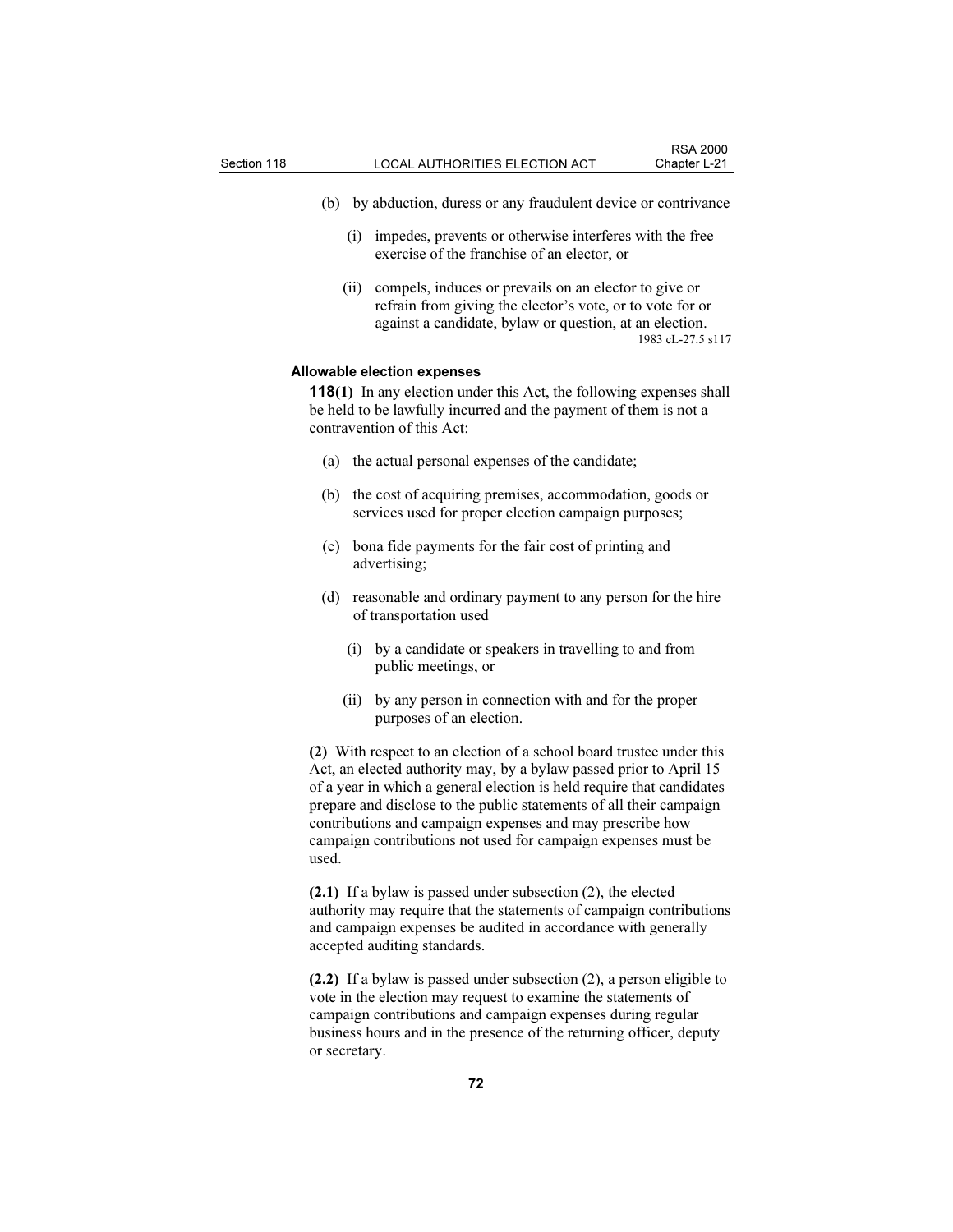(3) A bylaw passed under subsection (2)

- (a) shall define "campaign contributions" and "campaign expenses", and
- (b) may prescribe forms

for purposes of the bylaw.

(4) A person who contravenes a bylaw passed under this section is guilty of an offence and liable to a penalty of not more than \$1000, and on conviction the penalty enures to the benefit of the local jurisdiction in respect of which the election was conducted.

RSA 2000 cL-21 s118;2006 c22 s55;2009 c10 s2

#### Oral evidence

119 When on an application in the nature of a quo warranto a question is raised relating to whether the candidate, elector or other person has been guilty of bribery or undue influence, oral evidence shall be used to prove the offence, and evidence by affidavit may not be used to prove the offence.

RSA 2000 cL-21 s119;2011 c14 s17

#### Forfeiture of seat

120 A candidate elected at an election who is found guilty, on the hearing of a motion in the nature of a quo warranto, of bribery or of using undue influence

- (a) forfeits the elected office, and
- (b) is ineligible to be nominated as a candidate until after 2 general elections have taken place following the candidate's conviction.

1983 cL-27.5 s120

#### Penalty for bribery or undue influence

121(1) A person adjudged guilty of bribery or undue influence is liable to a fine of not more than \$5000 or to imprisonment for not more than 2 years or to both a fine and imprisonment and the fine must be paid to the local jurisdiction on behalf of which the election was conducted.

(2) The judge shall direct that, in default of payment of the penalty within the time fixed by the judge, the person adjudged guilty of bribery or undue influence be imprisoned for the period the judge directs, not exceeding 30 days, or until the penalty is sooner paid.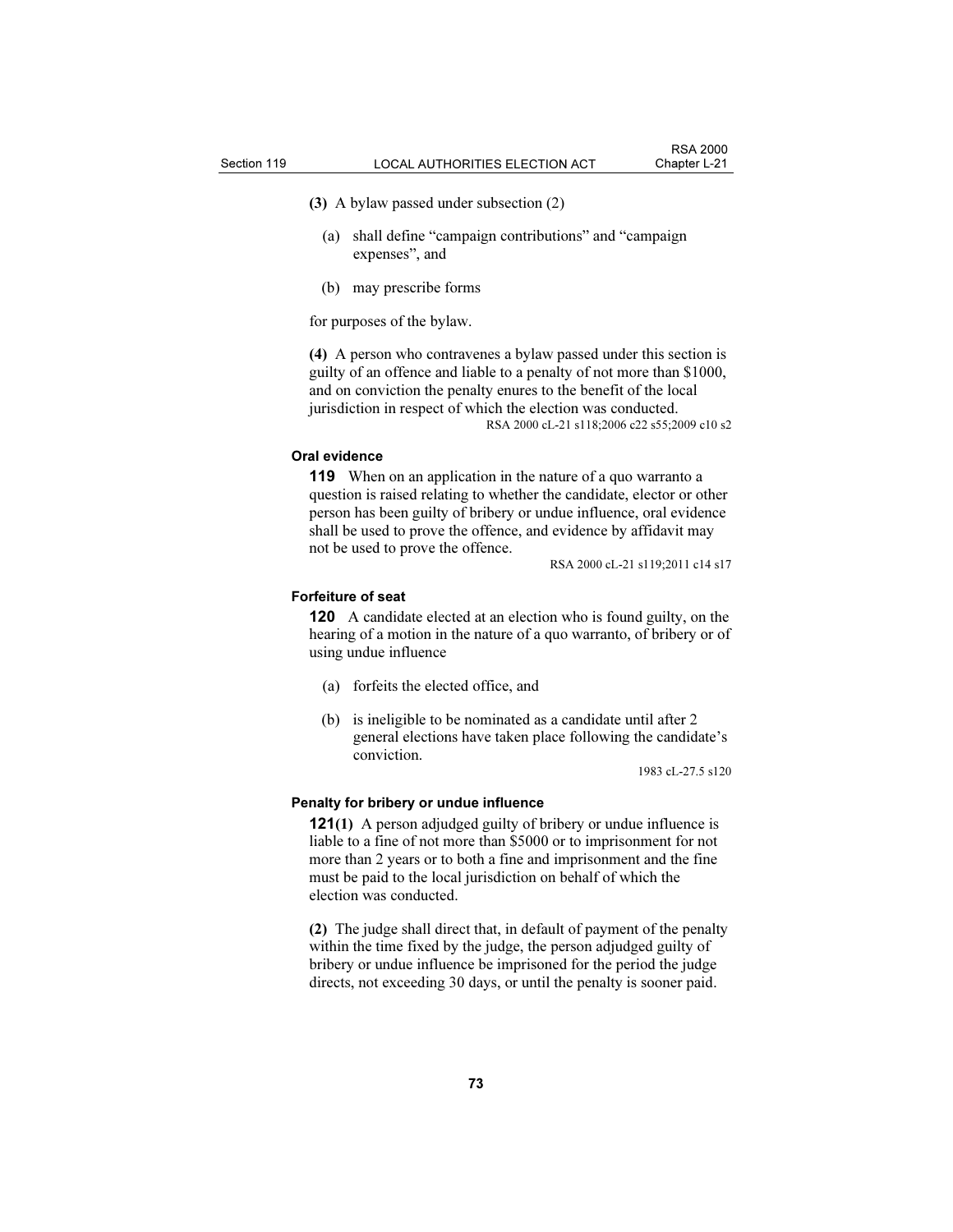(3) If the person adjudged guilty of bribery or undue influence fails to pay the penalty within the time fixed by the judge, the judge shall issue a warrant for the person's arrest and imprisonment. 1983 cL-27.5 s121;1997 c15 s29

#### Report of bribery or undue influence convictions

122(1) A judge who finds a person guilty of bribery or undue influence shall report that finding forthwith to the secretary.

(2) The secretary shall enter in a book to be kept for that purpose the names of all persons who have been reported to the secretary by the judge pursuant to subsection (1).

1983 cL-27.5 s122

#### **Witnesses**

**123(1)** A witness is bound to attend before a judge

- (a) on being served with a notice signed by the judge or by the solicitor of either party directing the witness's attendance, and
- (b) on payment of the proper fees, expenses and allowances in accordance with the Alberta Rules of Court,

and in default of attendance the witness may be punished for contempt of court.

(2) No person shall be excused from answering any questions put to the person

- (a) on the hearing of an application in the nature of a quo warranto, or
- (b) in a proceeding touching or concerning an election or the conduct of a person in relation to an election,

on the ground that the answer to the question will tend to incriminate the person.

(3) No incriminating answer given to any question in proceedings under this Act shall be used against the person who gave the answer in proceedings, under this or any other Act, except in a prosecution for perjury or for the giving of contradictory evidence.

(4) No person who has voted at an election shall be required to state in evidence in any legal proceedings whether the person has voted for or against a particular candidate, bylaw or question. RSA 2000 cL-21 s123;2009 c53 s104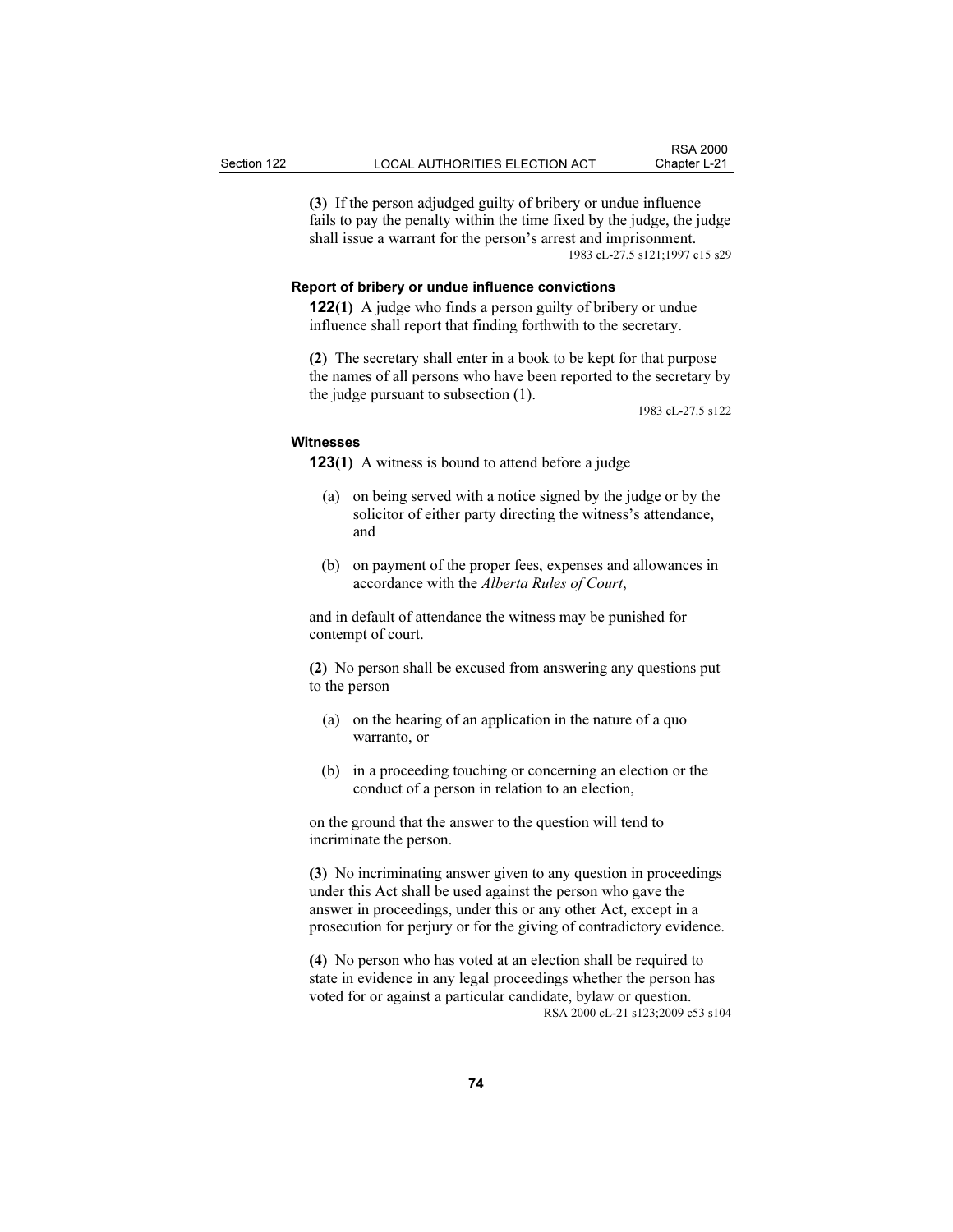### Limitation of action

124 No proceedings against a person for bribery or undue influence may be commenced after 6 weeks from the election day in respect of which the offence is alleged to have been committed. 1983 cL-27.5 s124

#### Recovery of penalties

125(1) No pecuniary penalty or forfeiture imposed by this Act for an act of bribery or undue influence at an election is recoverable if it appears

- (a) that the person charged and another person or other persons were together guilty of the act charged either as giver or receiver or as accomplices, or otherwise, and
- (b) that the person charged has previously prosecuted in good faith the other person or persons or any of them for that act.

(2) Subsection (1) does not apply if the judge certifies that it clearly appears to the judge that the person charged took the first step toward the commission of the offence charged and was in fact the principal offender.

1983 cL-27.5 s125

#### Trial of an election

126(1) If the validity of an election of a member of an elected authority or the member's right to hold the seat is contested, or if the validity of a vote on a bylaw or question is contested, the issue may be tried by the Court.

- (2) The issue may be raised before the Court by
	- (a) a candidate at the election,
- (a.1) the elected authority,
	- (b) any elector
		- (i) if the right to sit is by acclamation, or
		- (ii) if the right to sit is contested on the grounds that a member of the elected authority is ineligible, disqualified or has forfeited the member's seat since the member's election,
- or
	- (c) an elector who gave or tendered the elector's vote at the election.

RSA 2000 cL-21 s126;2006 c22 s56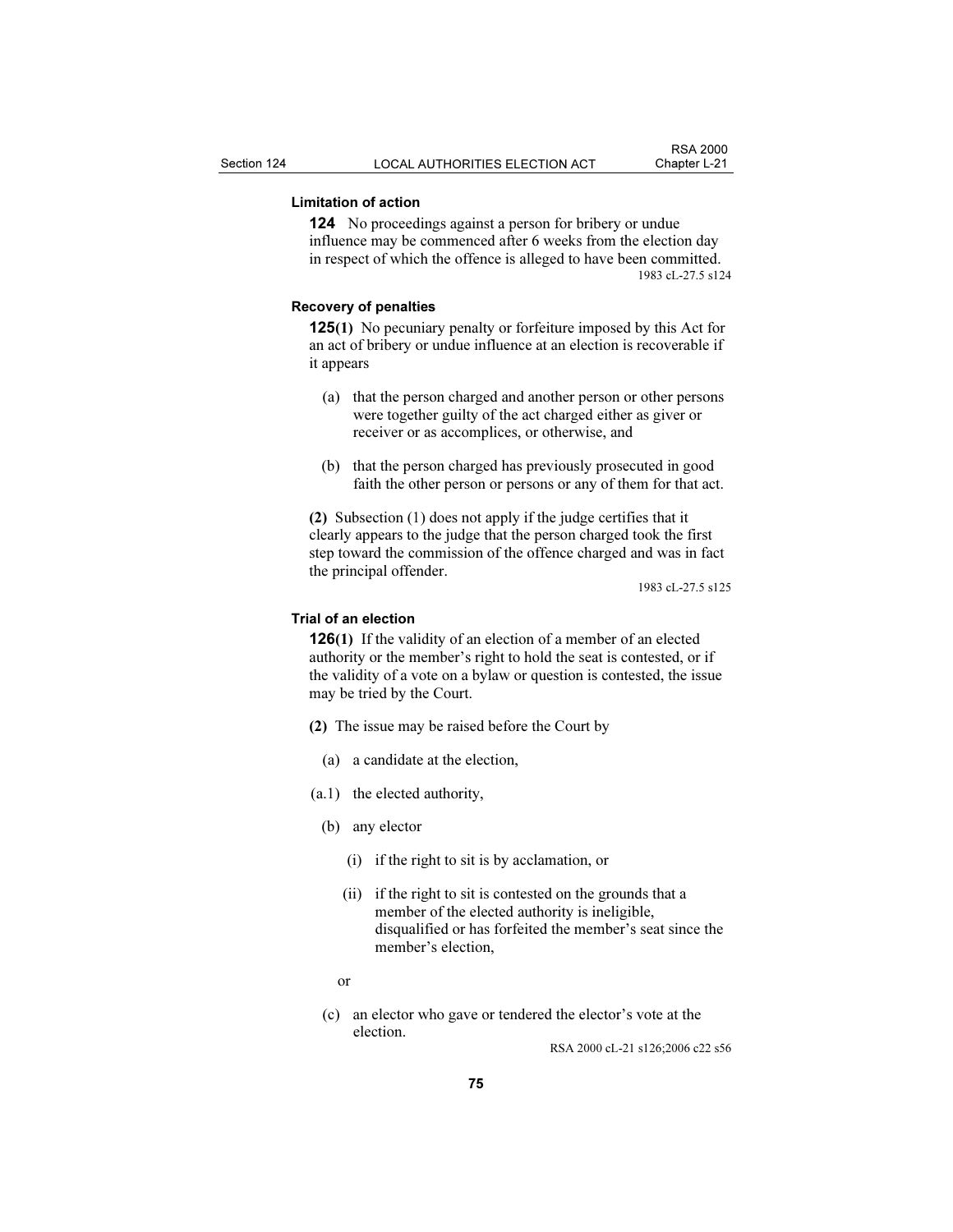### Fiat for application

127(1) For the purposes of this section and sections 128 to 138, "respondent" means the party against whom an application is made.

(2) If within 6 weeks after an election the person raising an issue shows by affidavit to a judge reasonable grounds

- (a) for supposing that the election was not legal or was not conducted according to law,
- (b) for supposing that an unsuccessful candidate was not eligible for nomination and that the results of the election would have been different had that candidate not run,
- (c) for contesting the validity of the election of a member of the elected authority, or
- (d) for contesting the validity of the result of a vote on a bylaw or question,

the judge may grant a fiat authorizing the person raising the issue, on entering into a sufficient recognizance as provided by subsection (4), to apply for judicial review for an order in the nature of a quo warranto to determine the matter.

(3) If at any time the person raising the issue shows to a judge by affidavit reasonable grounds for supposing that a member of an elected authority other than a member of council has become disqualified since the member's election and has not resigned the member's seat, the judge may grant a fiat authorizing the person raising the issue, on entering into a sufficient recognizance as provided by subsection (4), to apply for judicial review for an order in the nature of a quo warranto to determine the matter.

(4) The recognizance to be allowed as sufficient by the judge shall be entered into before the judge or before a commissioner for oaths by

- (a) the person raising the issue, in the sum of \$300, and
- (b) 2 sureties on affidavits of justification, each in the sum of \$100,

and shall be conditioned to prosecute the application with effect to pay to the respondent any costs that may be adjudged to the respondent against the person raising the issue.

(5) When the sufficiency of the sureties has been determined and the recognizance has been allowed as sufficient by the judge, the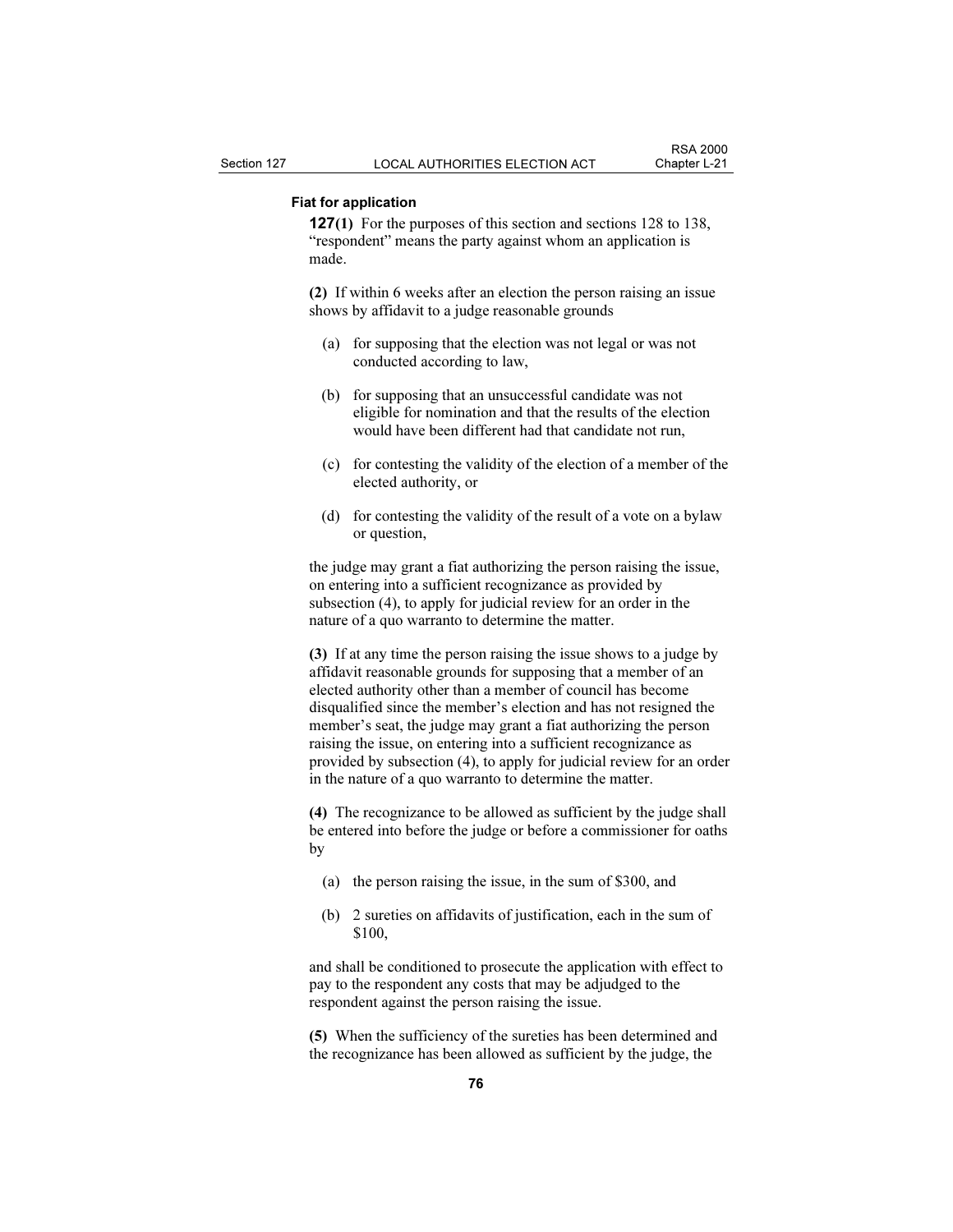judge shall note or endorse on it and on the fiat allowing service of the application the words "recognizance allowed" and shall initial it.

RSA 2000 cL-21 s127;2009 c53 s104

#### Application requirements

128(1) An application may either state

- (a) the return day of the application, being not fewer than 7 clear days after the day of the service of it, or
- (b) that the application will be made on the 8th day after the day of service of the copy of the application.

(2) The person raising the issue shall in the person's application set out the person's name in full, the person's place of residence and the interest, as a candidate, elector or otherwise, that the person has in the election and shall also state specifically under distinct heads

- (a) all the grounds of objection to the validity of the election complained against,
- (b) if the person raising the issue claims that the person or any other person or persons should have been declared elected, the grounds in favour of the validity of the election of the person raising the issue or of the other person or persons,
- (c) the grounds of forfeiture or disqualification of the respondent,
- (d) if the person raising the issue claims that the result of the voting on the bylaw should be reversed, the grounds in support of that contention, and
- (e) if the person raising the issue makes any other claim, the grounds in support of that claim. RSA 2000 cL-21 s128;2009 c53 s104;2011 c14 s17

# Filing of documents

129 Before serving the application, the person raising the issue shall file all affidavits and material on which the person intends to rely, except where oral evidence is to be taken, in which case the person shall name in the application the witnesses whom the person proposes to examine.

RSA 2000 cL-21 s129;2009 c53 s104

#### Service of application

130(1) The application shall be served on the persons and in the manner that the judge directs.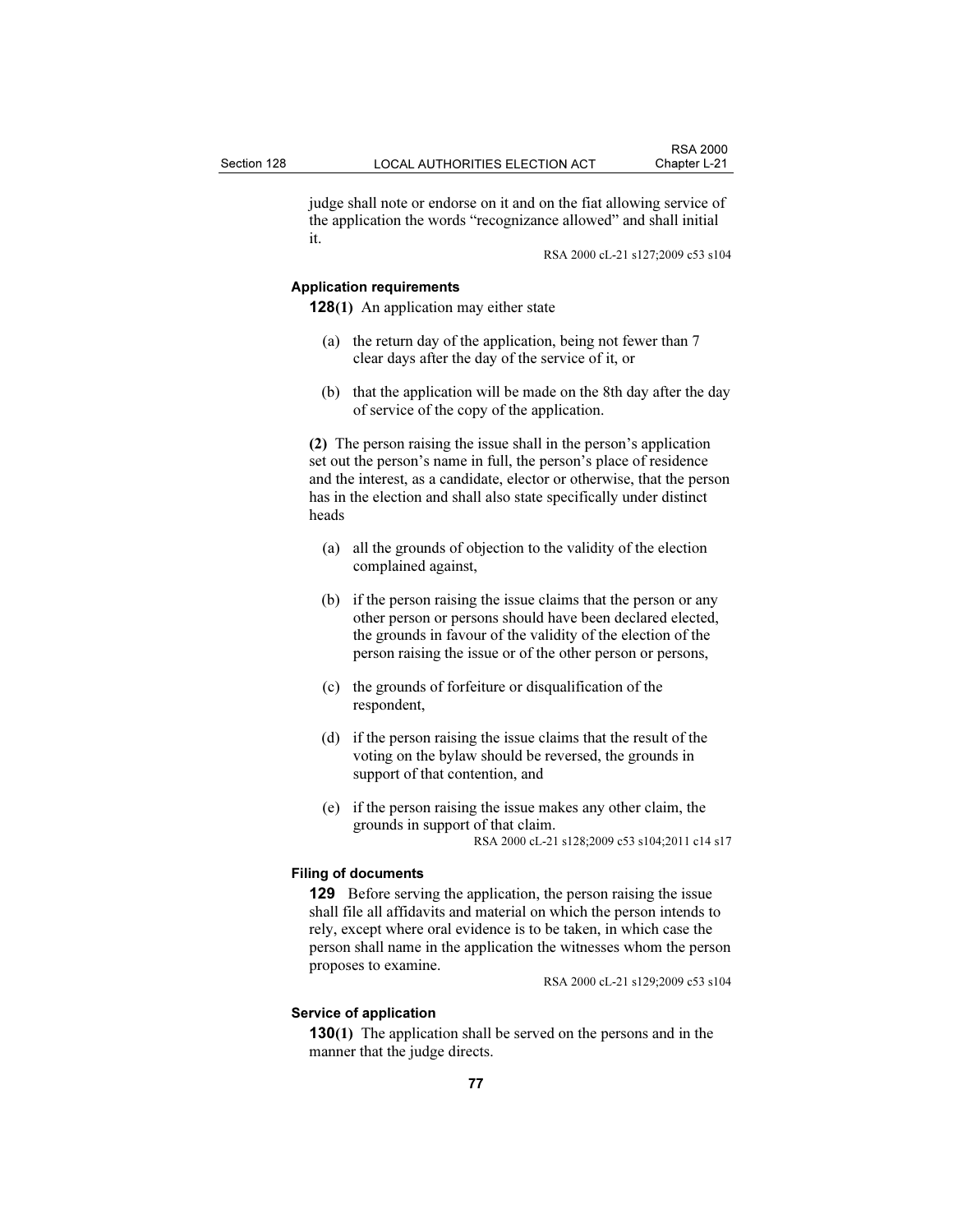(2) Service of the application shall be made within 2 weeks from the date of the fiat granted by the judge unless otherwise ordered by the judge.

RSA 2000 cL-21 s130;2009 c53 s104

### Application to try validity of election

131 When the person raising the issue alleges that the person personally or some other person or persons have been elected, the application shall be to try the validity both of the election complained of and of the alleged election of the person raising the issue or of the other person or persons.

RSA 2000 cL-21 s131;2009 c53 s104

#### Combination of applications

132 If any of the grounds of objection apply equally to 2 or more persons declared elected, the person raising the issue may proceed by one application against all those persons.

RSA 2000 cL-21 s132;2009 c53 s104

#### Grounds not allowed

133(1) On the hearing of the application, the person raising the issue shall not be allowed

- (a) to object to the voting on the bylaw or question,
- (b) to object to the election of the respondent,
- (c) to attack the respondent's right to sit, or
- (d) to support the election of any person alleged to have been elected,

on any ground not specified in the application.

(2) Notwithstanding subsection (1), the judge in the judge's discretion may entertain any substantial ground of objection to or any substantial contention in support of

- (a) the voting on a bylaw or question, or
- (b) the validity of the election or of the right to sit of either or any of the parties who may appear in evidence before the judge.

RSA 2000 cL-21 s133;2009 c53 s104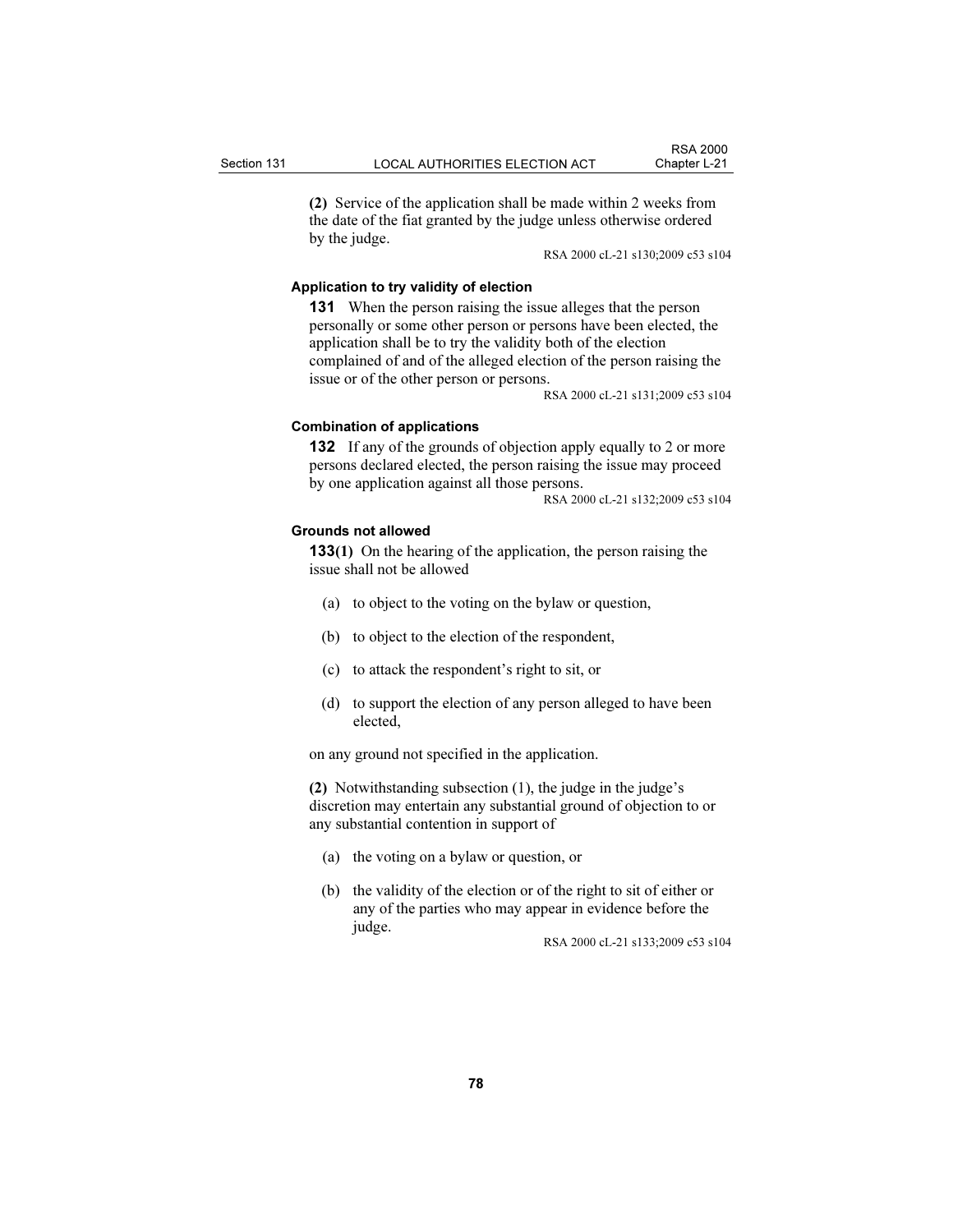### Production of election material

134 The judge may require the secretary to produce any ballots, books, lists of electors and other lists and any other records of the election and documents in the secretary's possession and connected with the election that the judge considers necessary.

1983 cL-27.5 s134

#### Adding parties

135 The judge may, if the judge thinks proper at any stage of the proceedings, make an order adding the returning officer, deputy or any other person as a party.

1983 cL-27.5 s135

#### Intervention

136 The judge may allow any person described in section 126(2) to intervene in the proceedings and to prosecute or defend and may grant a reasonable time for that purpose, and an intervening party is as liable to pay and as entitled to receive costs as any other party to the proceedings.

1983 cL-27.5 s136

#### **Hearing**

137(1) The judge shall without formal pleadings hear and determine

- (a) the validity of the voting on the bylaw or question or in the election, or
- (b) the right of the respondent to sit,

and may inquire into the facts on affidavit or affirmation or by oral testimony.

(2) If the validity of an election is contested before a judge on the grounds of

- (a) a contravention of this Act or of any other Act applicable to
	- (i) the election,
	- (ii) the procedure at the voting station, or
	- (iii) the counting of the votes,
- (b) a mistake in the use of any of the forms required in connection with the election, or
- (c) any other irregularity,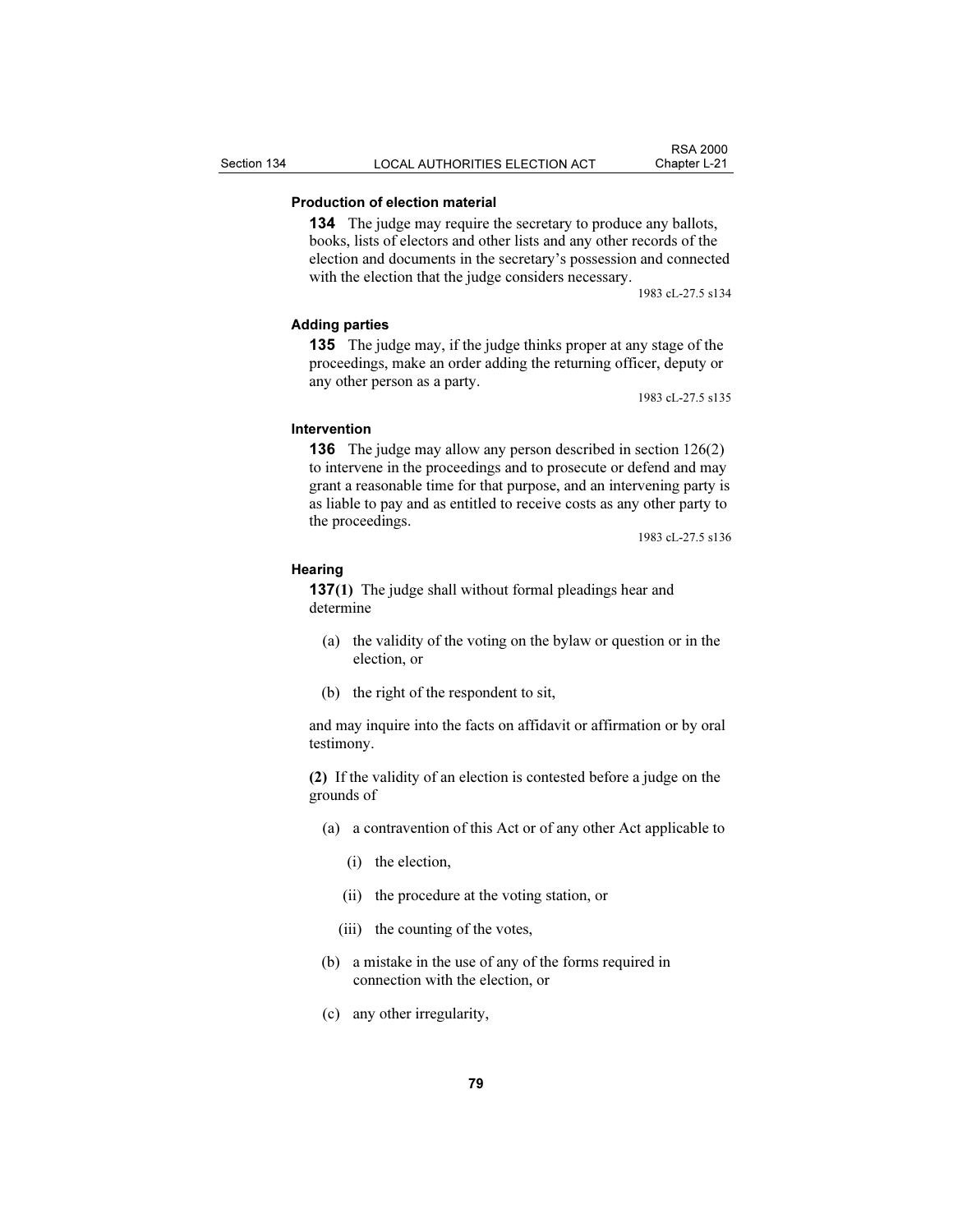the judge, in the judge's discretion, may adjudge the election invalid.

(3) If the validity of an election is contested before a judge on the grounds mentioned in subsection (2) and it appears to the judge that the election was conducted substantially in accordance with the requirements of this Act and that the contravention, mistake or irregularity did not materially affect the result of the election, the judge may adjudge the election valid.

RSA 2000 cL-21 s137;2009 c53 s104

### Invalid election

138(1) If the election of a candidate complained of is adjudged invalid, the judge shall, by the judgment, order the respondent to be removed and the respondent's office vacated, and if the judge determines that any other person was elected the judge shall forthwith order the other person to be admitted to the office.

(2) If the voting on a bylaw or question complained of is adjudged invalid, the judge shall, by the judgment, declare the voting on the bylaw or question invalid and may order a new election to be held or make any order the judge considers just having regard to all the circumstances.

#### (3) If the judge determines

- (a) that the election of all members of an elected authority is invalid, or
- (b) that all members of an elected authority have become disqualified,

the judge shall forthwith order a new election to be held and the order shall be directed to the secretary, who on receipt of the order has all powers in connection with the holding of the election that are conferred by law on the elected authority for filling vacancies on the elected authority.

(4) Notwithstanding subsection (3), the relevant Minister may make any regulations for the conduct of the election not inconsistent with any Act that the relevant Minister considers proper and the secretary shall conform in all respects to those regulations.

(5) The Regulations Act does not apply to regulations made under subsection (4).

1983 cL-27.5 s138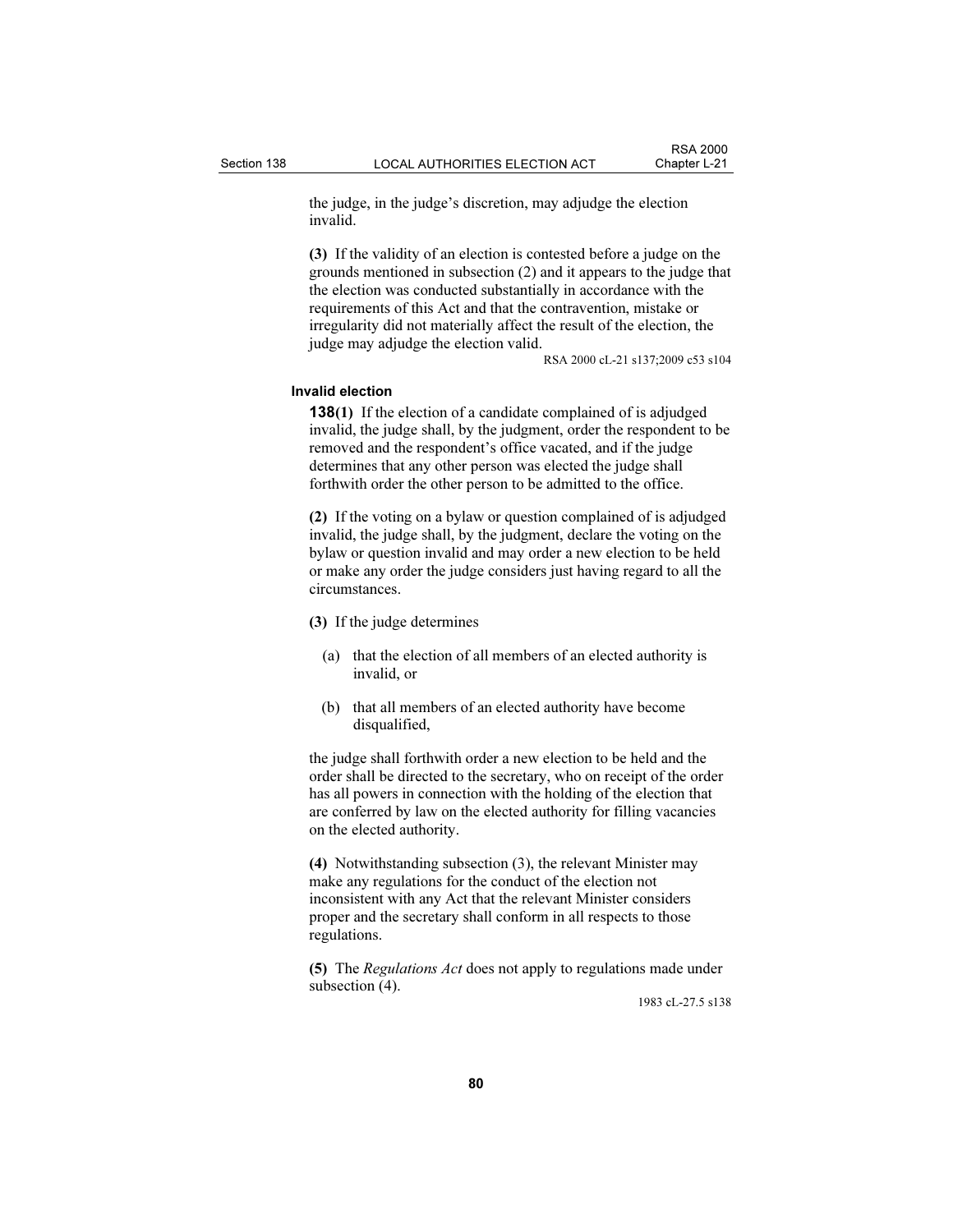### Liability for costs

139(1) If an election has been held invalid owing to the improper refusal of a returning officer or deputy to receive ballots tendered by electors or to give ballot papers to electors, the judge may in the judge's discretion order that the costs of the proceedings to unseat the candidate declared elected, or to declare the bylaw or any part of it or a vote on a question invalid, or any other costs, be paid by the returning officer or deputy.

(2) Nothing in subsection (1) affects any right of action against a returning officer or deputy or relieves the returning officer or deputy from any other penalty or punishment to which the returning officer or deputy may be liable.

1983 cL-27.5 s139

#### Liability for costs

140 If it appears to the judge that an election is invalid by reason of any act of non-feasance or misfeasance on the part of

- (a) the returning officer, or
- (b) a deputy,

the judge may in the judge's discretion order that the costs of the proceedings to unseat the person declared elected, or to declare the voting on the bylaw or question, or any part of it, invalid, or any other costs, be paid by the local jurisdiction in and for which the election was held.

1983 cL-27.5 s140;1991 c23 s2(59)

#### Form and effect of order

141 After the adjudication of the case, an order shall be drawn up in the usual manner that shall state concisely the ground and effect of the decision, and the order

- (a) may at any time be amended by the judge in regard to any matter or form, and
- (b) has the same force and effect as a writ of mandamus formerly had in similar cases.

1983 cL-27.5 s141

#### Return of judge's order

142(1) The judge, immediately after the judge's decision, shall return the judge's order to the proper office of the Court to be kept as a record of the judgment of the Court.

(2) The judgment of the Court may be enforced in the same manner as an ordinary order of mandamus of the Court and a writ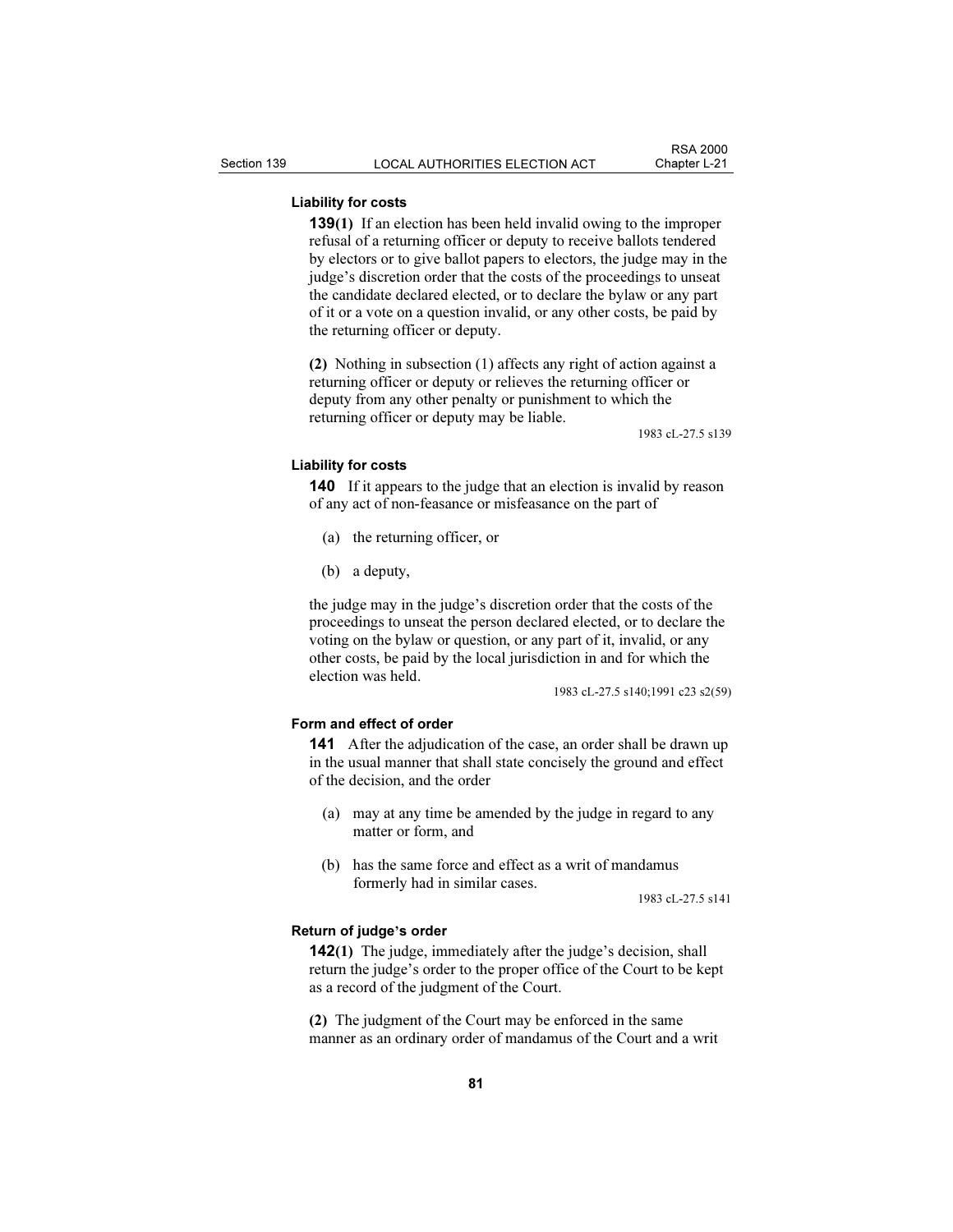of enforcement may be issued under it to recover any costs awarded by the judgment.

1983 cL-27.5 s142;1994 cC-10.5 s140

#### Disclaimer after application

143 A candidate

- (a) whose election is complained of, unless the election is complained of on the ground of bribery or undue influence on the part of that person, or
- (b) other than a member of council, whose seat is attacked on the ground that the candidate has become ineligible or disqualified,

may within 7 days after service on the candidate of an application described in section 128 cause to be delivered to, or may transmit by prepaid registered mail directly to the clerk of the Court and also to the person raising the issue, or that person's solicitor, a disclaimer signed by the candidate in the prescribed form. RSA 2000 cL-21 s143;2009 c53 s104

#### Effect of disclaimer

144(1) A disclaimer delivered

- (a) before the election, or
- (b) before the person disclaiming is complained of,

relieves the person making it from all liability to costs.

(2) A disclaimer delivered or transmitted under this Act operates as a resignation and the vacancy so created shall be filled in the manner provided by this Act.

(3) A disclaimer delivered to the returning officer before election day may be posted by the returning officer in the voting stations. RSA 2000 cL-21 s144;2003 c27 s38

### Delivery of duplicate disclaimer

145 A person disclaiming after service on the person of an application for judicial review for an order in the nature of a quo warranto shall deliver a duplicate of the person's disclaimer to the secretary, and the secretary shall forthwith communicate it to the elected authority.

RSA 2000 cL-21 s145;2009 c53 s104

#### Right of appeal

146 An appeal against the decision of a judge lies to the Court of Appeal and the proceedings appertaining to it shall be as nearly as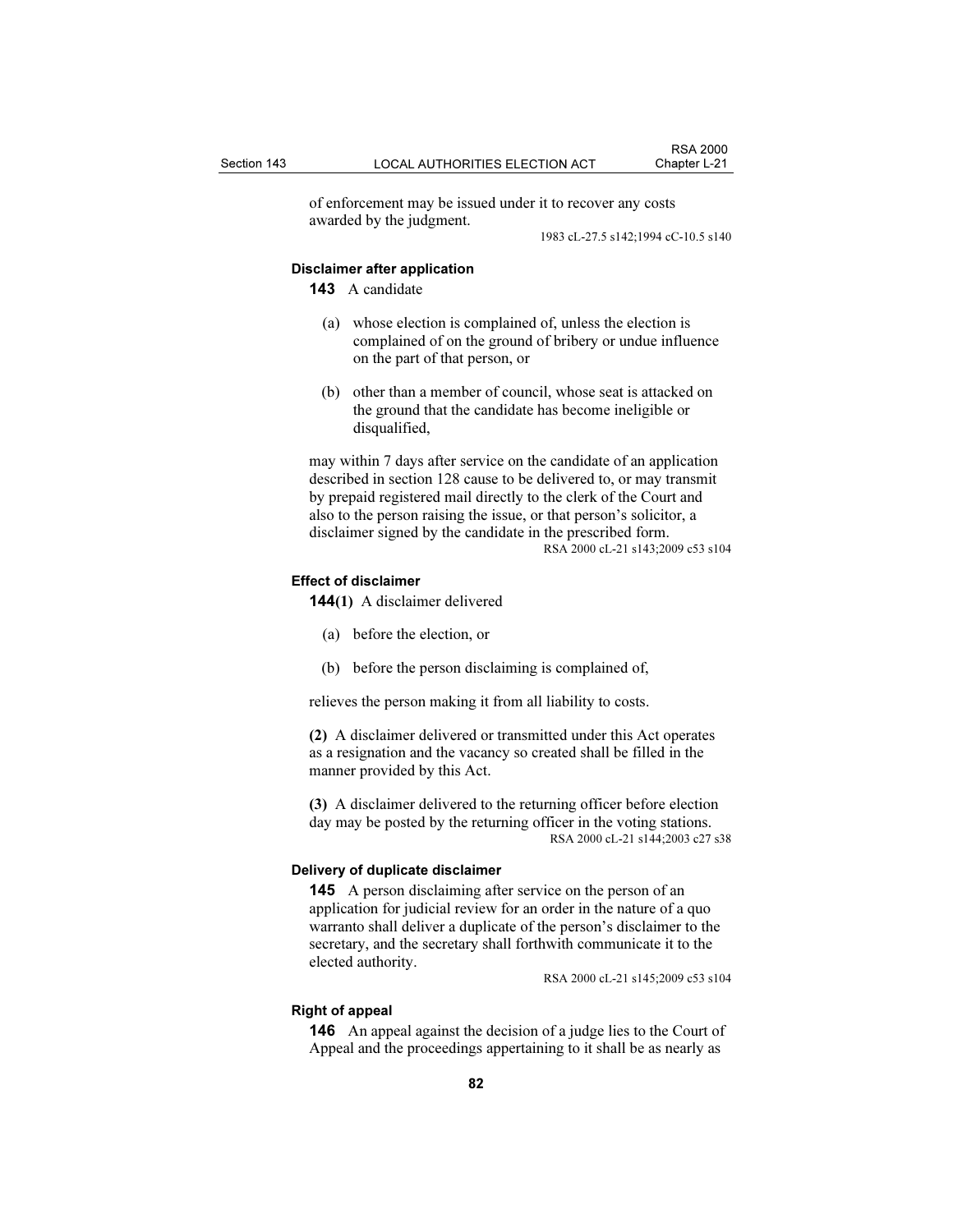possible the same as in an appeal in other cases from a decision of the Court of Queen's Bench.

1983 cL-27.5 s146

### Regulations

147 The Minister may make regulations respecting the form of any notices, orders or other proceedings to be issued, given, made or taken under this Part.

RSA 2000 cL-21 s147;2011 c14 s17

## Part 5.1 Municipal Election Finance and Contribution Disclosure

#### **Definitions**

147.1(1) In this Part,

- (a) "campaign contribution" means any money, personal property, real property or service that is provided to or for the benefit of a candidate or the candidate's election campaign without fair market value compensation from that candidate but does not include services provided by a volunteer who voluntarily performs the services and receives no compensation, directly or indirectly, in relation to the services or time spent providing the services;
- (b) "campaign expense" means any expense referred to in section 118(1);
- (c) "campaign period" means
	- (i) for a candidate in a general election, the period of time from January 1 immediately following a general election to December 31 immediately following the next general election;
	- (ii) for a candidate in a by-election, the period of time from January 1 immediately following a general election to 60 days immediately following the by-election;
- (d) "candidate" means an individual nominated as a candidate for election as a councillor of a municipality under this Act or an individual who intends to be nominated as a candidate for such an election and accepts campaign contributions or incurs campaign expenses;
- (e) "employee organization" means any organization other than a trade union that bargains collectively for any employees in Alberta, and for the purposes of this Part all branches in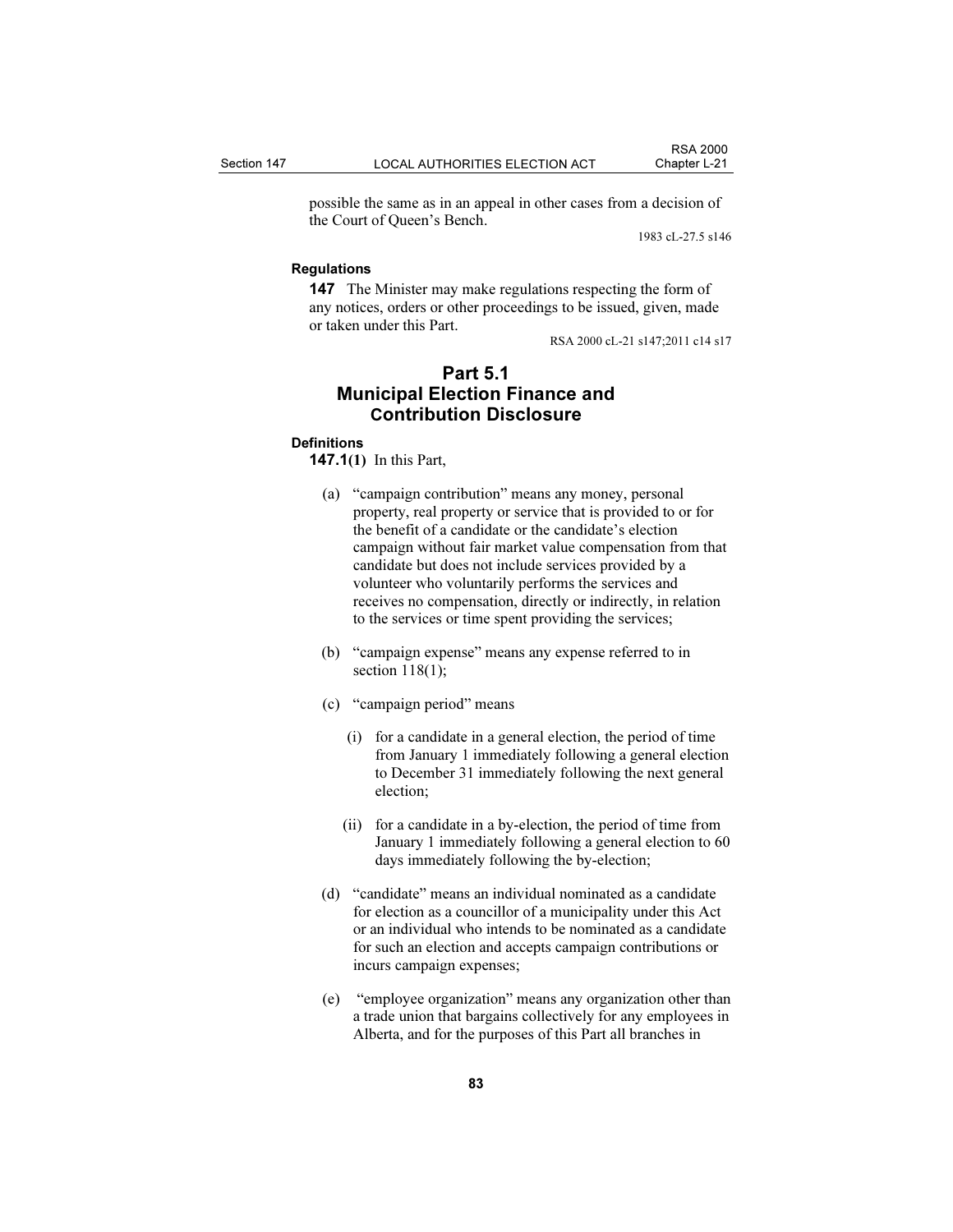Alberta of an employee organization are deemed to be one organization;

- (f) "person" includes any individual other than a candidate, and any organization other than a corporation, employee organization or trade union;
- (g) "prohibited organization" means
	- (i) a municipality,
	- (ii) a corporation that is controlled by a municipality and meets the test set out in section 1(2) of the Municipal Government Act,
	- (iii) a non-profit organization that has received since the last general election any of the following from the municipality in which the election will be held:
		- (A) grants,
		- (B) real property, or
		- (C) personal property,
	- (iv) a Provincial corporation as defined in the Financial Administration Act, and includes a management body within the meaning of the *Alberta Housing Act*,
	- (v) a Metis settlement,
	- (vi) a school board under the School Act,
	- (vii) a public post-secondary institution under the Post-secondary Learning Act,
- (viii) any corporation that does not carry on business in Alberta, or
- (ix) any organization designated by the Lieutenant Governor in Council as a prohibited organization;
- (h) "trade union" means a trade union as defined by the *Labour* Relations Code, the Public Service Employee Relations Act or the Canada Labour Code (Canada) and that holds bargaining rights for employees in Alberta, and for the purposes of this Part all locals in Alberta of a trade union are deemed to be one trade union.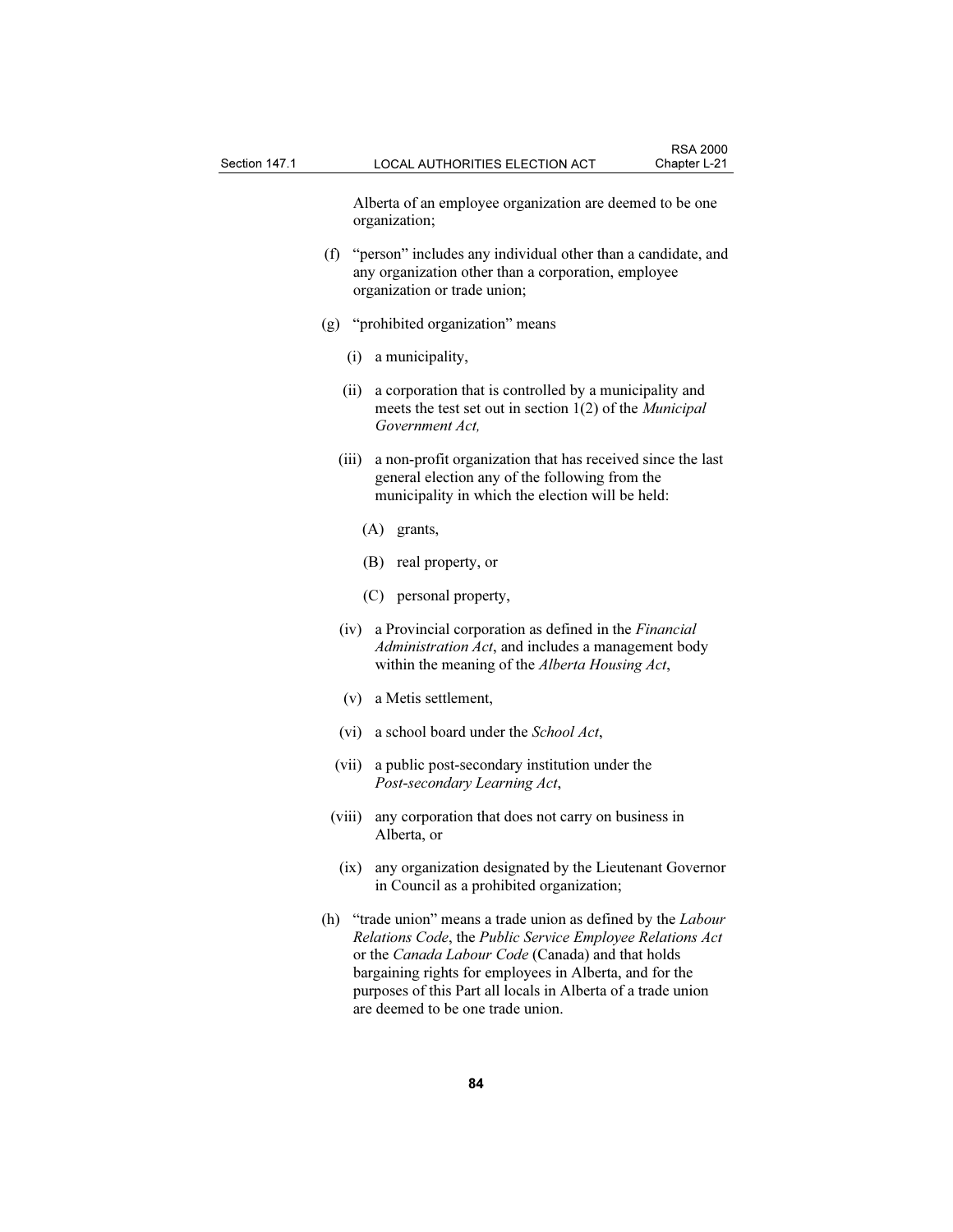(2) Corporations that are associated with one another under section 256 of the *Income Tax Act* (Canada) shall be considered as a single corporation for the purposes of this Part but in determining whether and at what time corporations are associated for the purposes of this Part, subsection 256(1) of the Income Tax Act (Canada) shall be read as though the words "at any time in the year" were struck out.

(3) Nothing done or omitted to be done by a corporation is a contravention of this Part solely because that corporation subsequently becomes associated with any other corporation. 2009 c10 s3;2010 c9 s1

### Candidate self-funded election campaign

147.11(1) Any money up to and including \$10 000 paid by a candidate out of the candidate's own funds for the purposes of the candidate's election campaign is not a campaign contribution for the purposes of this Part.

(2) If a candidate's entire election campaign is funded exclusively out of the candidate's own funds, the candidate is not required to

- (a) open and deposit the funds in a campaign account at a financial institution in the name of the candidate's election campaign or of the candidate,
- (b) file a disclosure statement with the municipality setting out the total amount contributed by the candidate to the candidate's own election campaign, or
- (c) file a disclosure statement with the municipality listing the campaign expenses incurred during the candidate's election campaign.

(3) This section does not apply if the candidate receives or accepts any campaign contribution from any other person, corporation, trade union or employee organization.

2010 c9 s1;2012 c5 s118

#### Limitations on contributions

147.2(1) Campaign contributions by any person, corporation, trade union or employee organization to a candidate shall not exceed \$5000 in any year.

(1.1) Money paid by a candidate out of the candidate's own funds to the candidate's election campaign shall not exceed \$10 000 in any campaign period.

(2) Repealed 2010 c9 s2.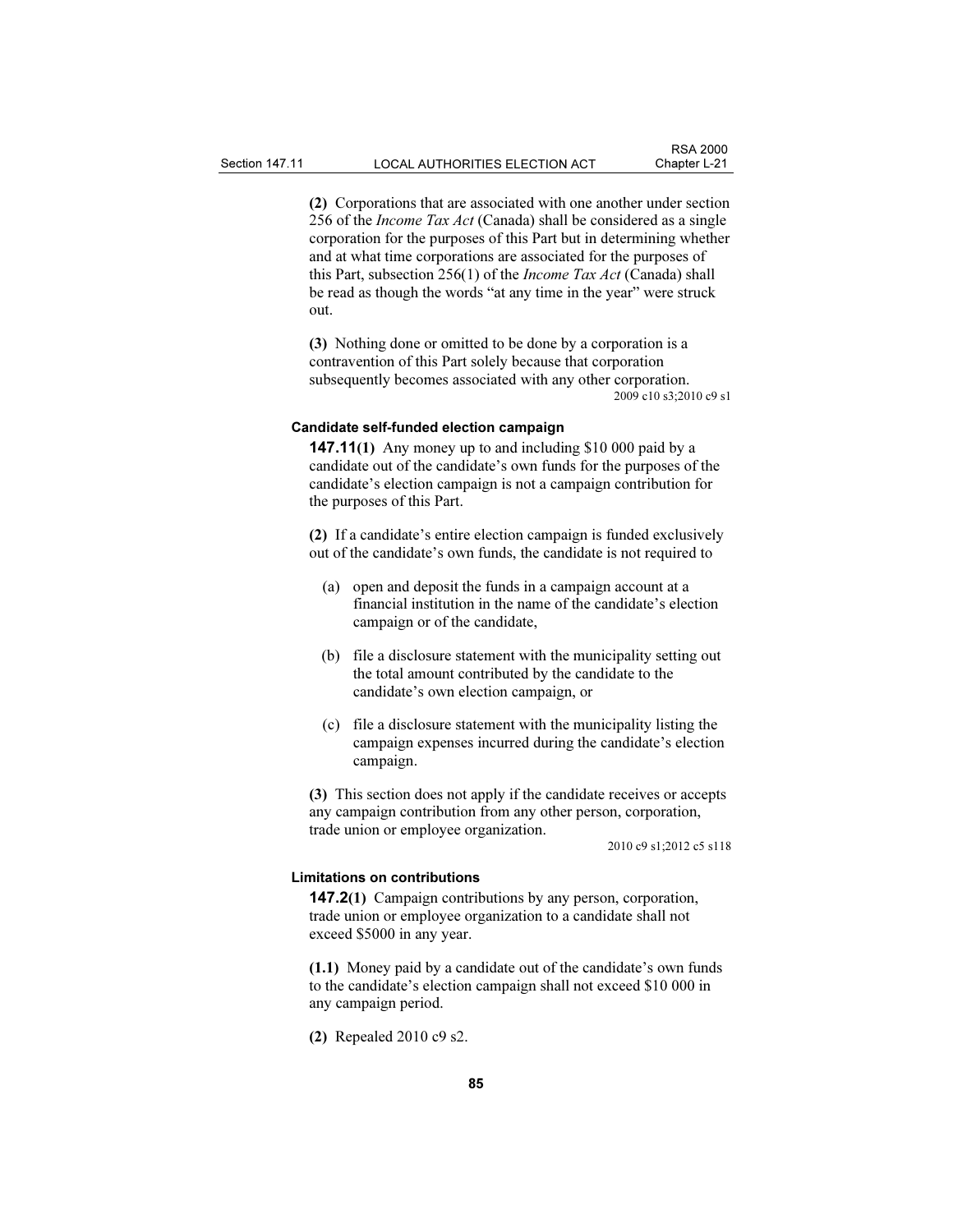(3) No prohibited organization, person normally resident outside Alberta or trade union or employee organization other than a trade union or employee organization as defined in this Part shall make any campaign contributions to a candidate.

(4) A corporation, trade union or employee organization that contravenes this section is guilty of an offence and liable to a fine of not more than \$10 000.

(5) A person or a candidate who contravenes this section is guilty of an offence and liable to a fine of up to \$5000.

2009 c10 s3;2010 c9 ss1,2

#### Registration of candidates

147.21(1) No candidate may accept campaign contributions, including the funds of the candidate, unless the candidate is registered under this Act with the municipality in which the candidate intends to run.

(2) The municipality shall maintain a register of candidates in relation to each election and shall register in it any candidate who is eligible to be nominated at the time of registration and who files with the municipality an application for registration setting out

- (a) the full name and address of the candidate,
- (b) the addresses of the place or places where records of the candidate are maintained and of the place to which communications may be addressed,
- (c) the names and addresses of the financial institutions to be used by or on behalf of the candidate as depositories for campaign contributions made to that candidate, and
- (d) the names of the signing authorities for each depository referred to in clause (c).

(3) When there is any change in the information required to be provided under subsection (2), the registered candidate shall notify the municipality in writing within 48 hours after the change, and on receipt of the notice the municipality shall update the register of candidates accordingly.

(4) Notice under subsection (3) may be sent by fax or electronic mail.

(5) A candidate who contravenes subsection (1) or (3) is guilty of an offence and liable to a fine of not more than \$1000.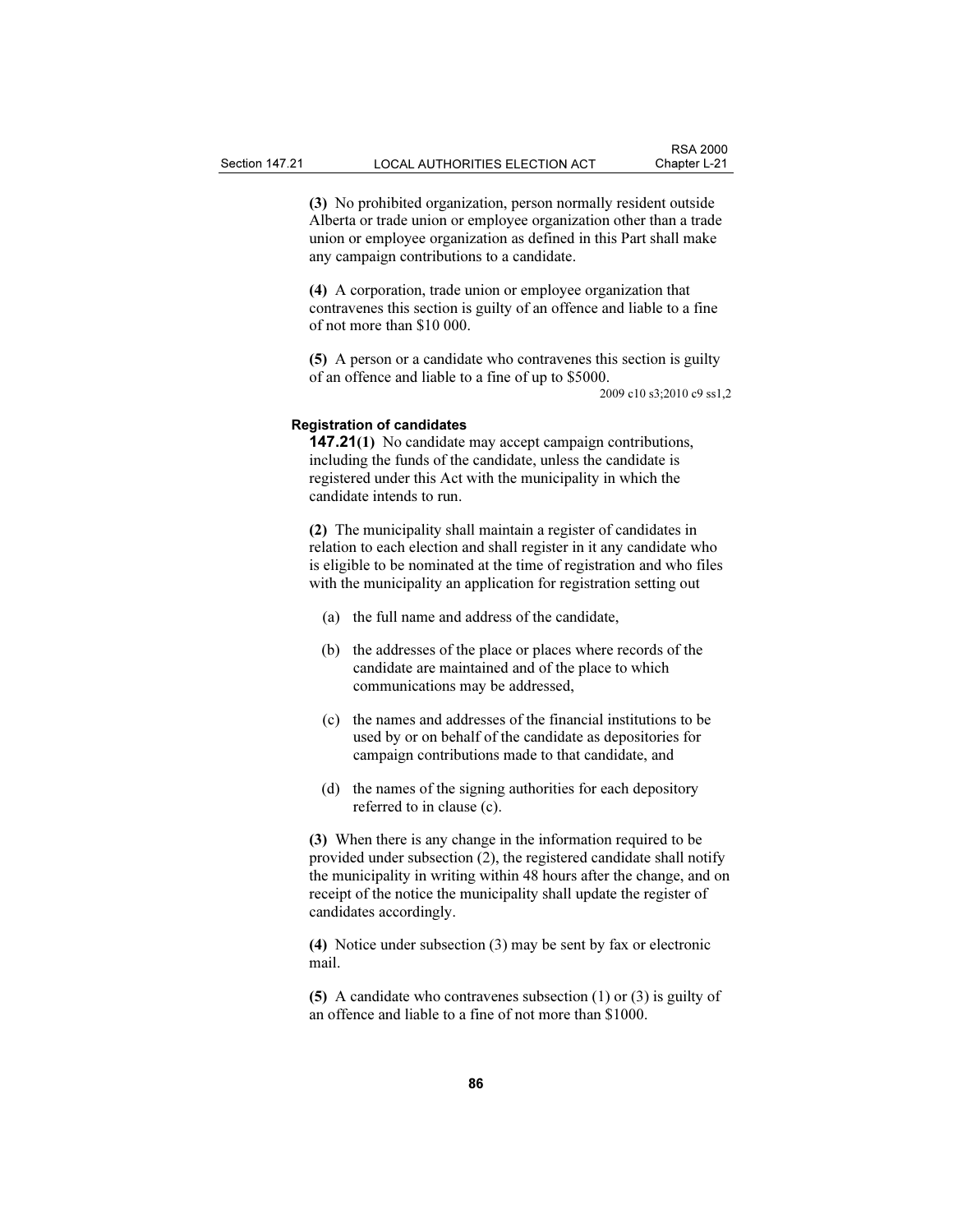(6) This section does not apply to a candidate if the candidate's entire election campaign is funded exclusively out of the candidate's own funds up to a maximum of \$10 000.

(7) This section applies to a campaign period beginning on or after January 1, 2014.

2012 c5 s119

### Duties of candidate

147.3(1) A candidate shall ensure that

- (a) a campaign account in the name of the candidate's election campaign or of the candidate is opened at a financial institution for the purposes of the election campaign as soon as possible after
	- (i) the total amount of campaign contributions from any person, corporation, trade union or employee organization first exceeds \$5000 in the aggregate, or
	- (ii) the total amount of campaign contributions from any person, corporation, trade union or employee organization in combination with any money paid by the candidate out of the candidate's own funds first exceeds \$5000 in the aggregate;
- (b) if a campaign account has been opened in accordance with clause (a), all contributions of money are deposited into the campaign account;
- (c) money in the campaign account shall only be used for the payment of campaign expenses;
- (d) contributions of real property, personal property and services are valued;
- (e) receipts are issued for every contribution and obtained for every expense;
- (f) disclosure statements are filed in accordance with section 147.4;
- (g) records are kept of campaign contributions and campaign expenses and are retained by the candidate for a period of 2 years following the date on which disclosure statements were required to be filed under section 147.4;
- (h) proper direction is given to the candidate's official agent and any other person who is authorized to incur campaign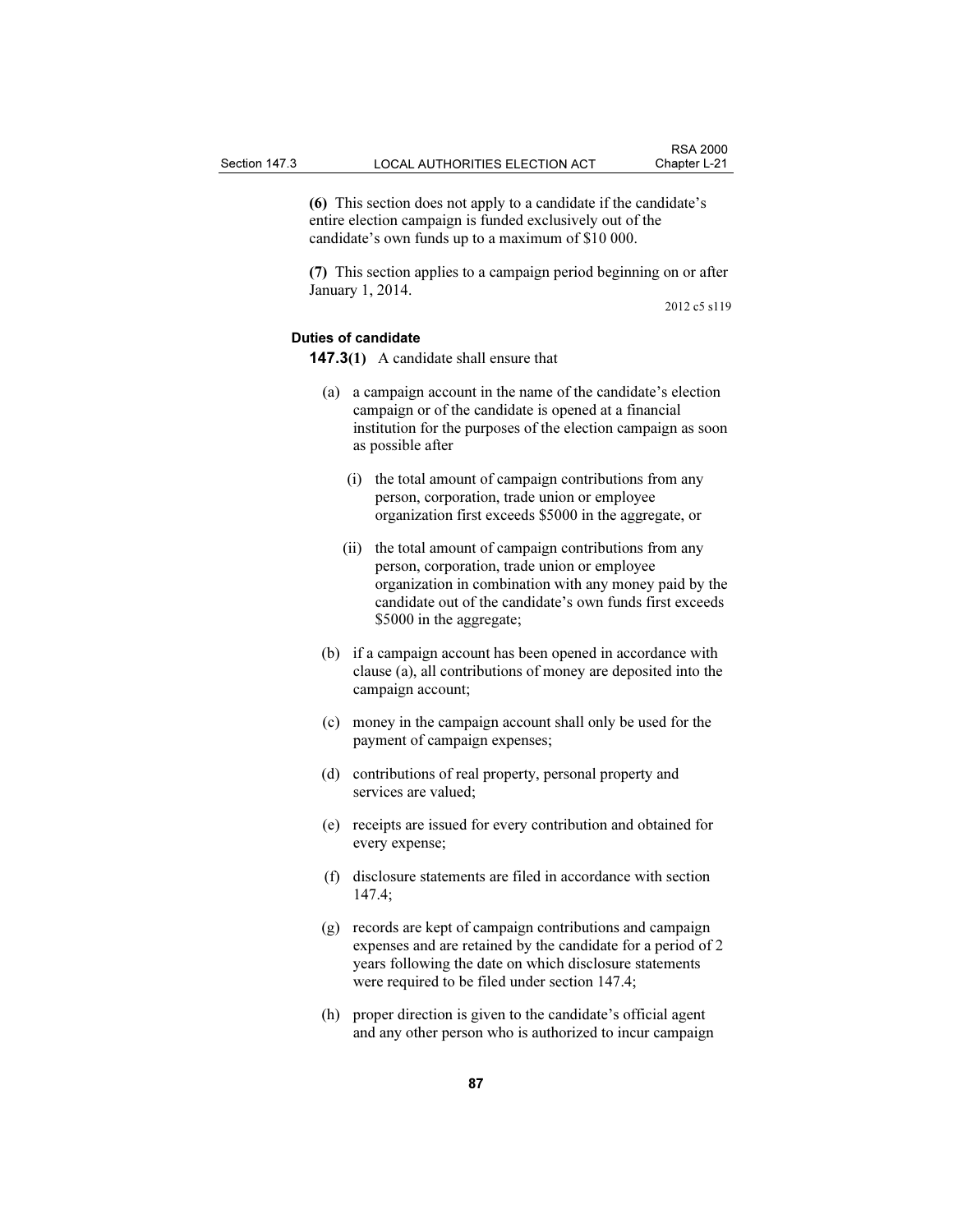expenses and accept or solicit campaign contributions on behalf of the candidate;

- (i) a campaign contribution received in contravention of this Act is returned to the contributor as soon as possible after the candidate becomes aware of the contravention;
- (j) an anonymous campaign contribution or a campaign contribution not returned to the contributor under clause (i) is paid to the secretary for the municipality in which the election is held.

(2) A candidate who contravenes any of the provisions of this section is guilty of an offence and liable to a fine of not more than \$1000.

2009 c10 s3;2010 c9 s2;2012 c5 s120

#### Campaign disclosure statements

147.4(1) If a candidate's election campaign is funded exclusively from campaign contributions from any person, corporation, trade union or employee organization or is funded from a combination of money paid by the candidate out of the candidate's own funds and campaign contributions from any person, corporation, trade union or employee organization, then, on or before March 1 immediately following a general election or, in the case of a by-election, within 120 days after the by-election, a candidate shall file with the municipality a disclosure statement in the prescribed form, which must include

- (a) the total amount of all campaign contributions received during the campaign period that did not exceed \$100 in the aggregate from any single contributor,
- (b) the total amount contributed, together with the contributor's name and address, for each contributor whose contributions during the campaign period exceeded \$100 in the aggregate,
- (c) the total amount of money paid by the candidate out of the candidate's own funds,
- (d) the total amount of any campaign surplus, including any surplus from previous campaigns, and
- (e) a financial statement setting out the total amount of revenue and expenses.

(1.1) If a candidate does not file nomination papers before the next general election, the candidate shall, within 6 months after the date of the next general election,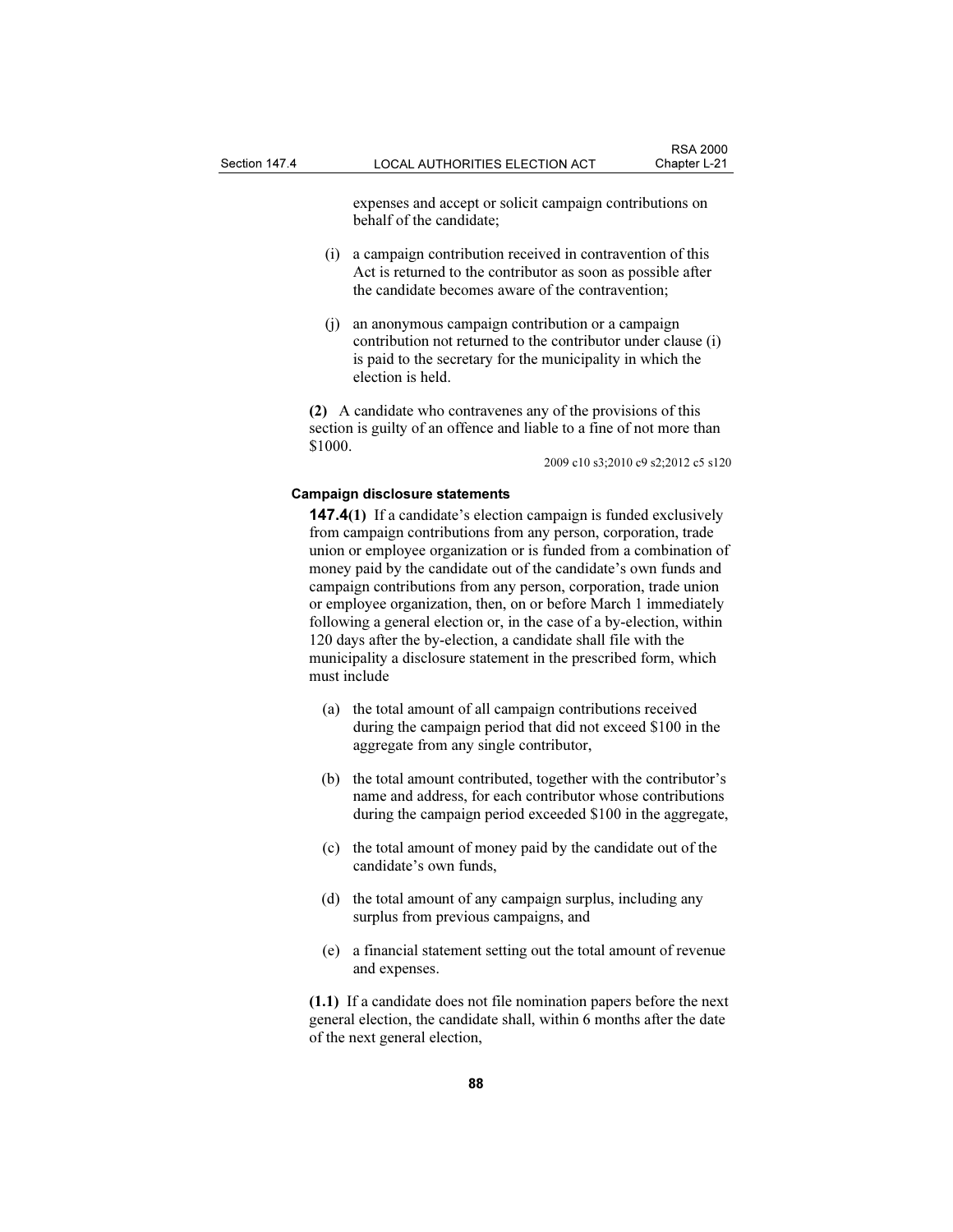- (a) if there is a surplus, donate the amount of money disclosed under subsection  $(1)(d)$  to a registered charity within the meaning of subsection 248(1) of the Income Tax Act (Canada) or to the municipality where the candidate was declared elected in a previous general election, or
- (b) if there is a deficit, eliminate the deficit.

(1.2) A candidate who has a deficit referred to in subsection (1.1)(b) shall, within 30 days after the expiration of the 6-month period referred to in subsection (1.1), file an amended disclosure statement showing any campaign contributions accepted and any other funds received to eliminate the deficit.

(2) If a candidate becomes aware that any of the information reported in the disclosure statement required under subsection (1) has changed or has not been completely or accurately disclosed, the candidate shall, within 30 days, submit a supplementary statement in the prescribed form to the municipality.

(3) The municipality must ensure that all documents filed under this section are available to the public during regular business hours.

(4), (5) Repealed 2010 c9 s1.

2009 c10 s3;2010 c9 s1;2012 c5 s121

#### Campaign surplus

147.5(1) On or before March 1 immediately following a general election or, in the case of a by-election, within 120 days after the by-election, if a candidate's disclosure statement shows a surplus, the candidate shall pay the surplus to the municipality.

(2) The municipality shall hold any money received under subsection (1) in trust for the candidate at a financial institution.

(3) If the candidate in respect of whom the money is held under subsection (2) files nomination papers to be a candidate in the next general election or in a by-election called before that time, the municipality shall pay the money and interest calculated at the rate prescribed by the Lieutenant Governor in Council to the candidate for use in that election.

(4) If the candidate in respect of whom money is held in trust under subsection (2) does not file nomination papers before the next general election, the candidate shall, within 6 months of the date of the election, direct the municipality to donate the money and interest on that money calculated at the rate prescribed by the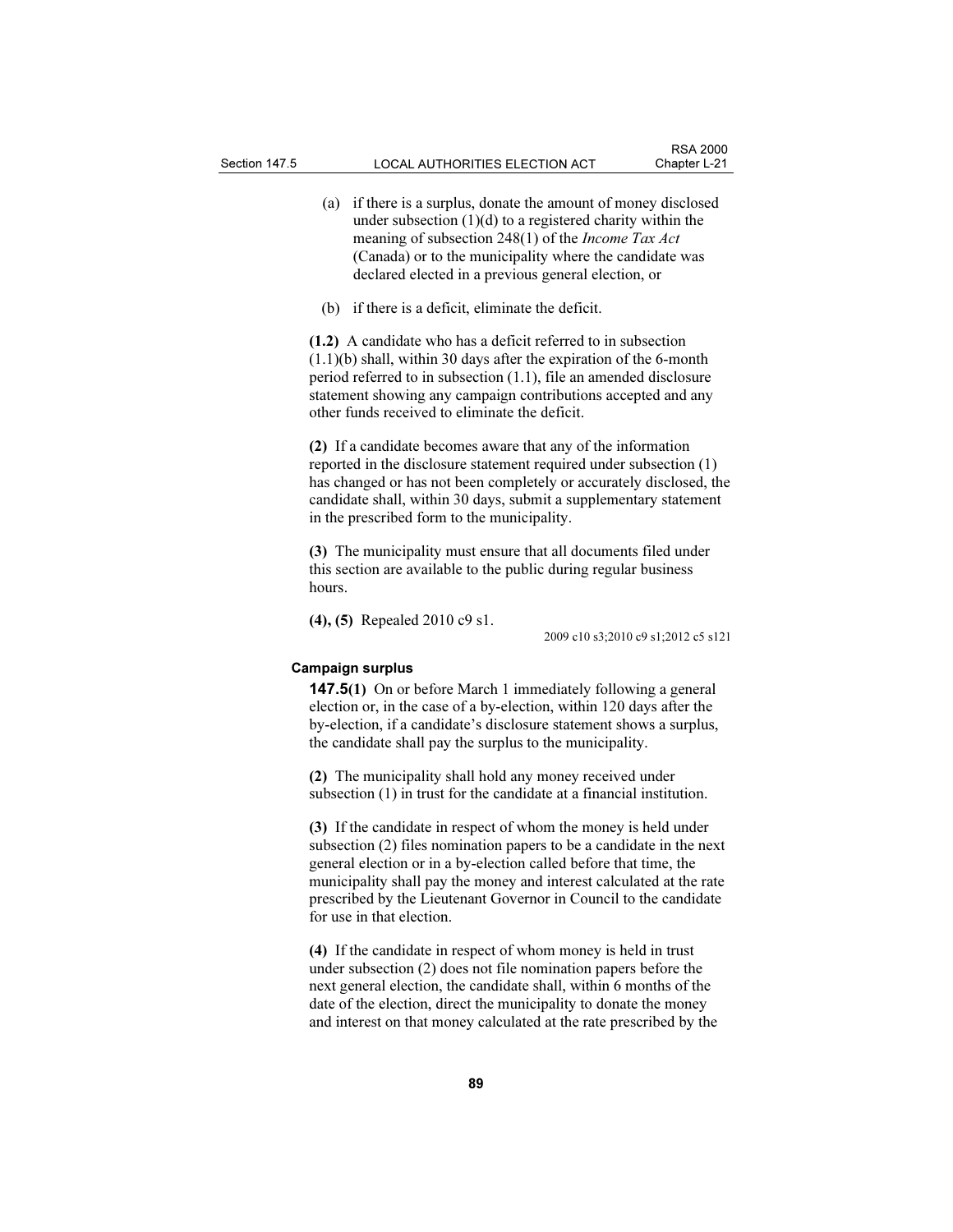Lieutenant Governor in Council to a registered charity within the meaning of subsection 248(1) of the *Income Tax Act* (Canada).

(5) If the municipality does not receive a direction under subsection (4), the money and interest on that money calculated at the rate prescribed by the Lieutenant Governor in Council become the property of the municipality.

2009 c10 s3;2010 c9 s1;2012 c5 s122

147.6 Repealed 2012 c5 s123.

#### Late filing period/penalties

147.7(1) A candidate who contravenes section 147.4 or 147.5 and who fails to

- (a) comply with that section within 30 days after the time period provided for in that section, and
- (b) pay the municipality a late filing fee of \$500,

is guilty of an offence and liable to a fine of not more than \$5000.

(2) If a candidate is found guilty of contravening section 147.5, the Court may, in addition to the penalty provided for in subsection (1), order the candidate to pay any surplus to the municipality as soon as possible.

(3) Section 147.5(2) to (5) apply to money paid to a municipality pursuant to a court order under this section.

2009 c10 s3;2012 c5 s124

#### Effect of non-compliance in relation to disclosure statements

147.8(1) If a candidate fails to file a disclosure statement as required by section 147.4 before the end of the late filing period provided under section 147.7, the secretary shall transmit a report to that effect to council, which shall on its receipt make the report public.

(2) A candidate under subsection (1) may, within the 60-day period following the date on which the report under subsection (1) is made public, apply to the Court for relief.

(3) On hearing the application, the Court may

 (a) dispense with compliance with section 147.4, or any provision of it, if it considers that the non-compliance is due to circumstances beyond the control of the candidate and that it is not reasonably possible to comply with the section,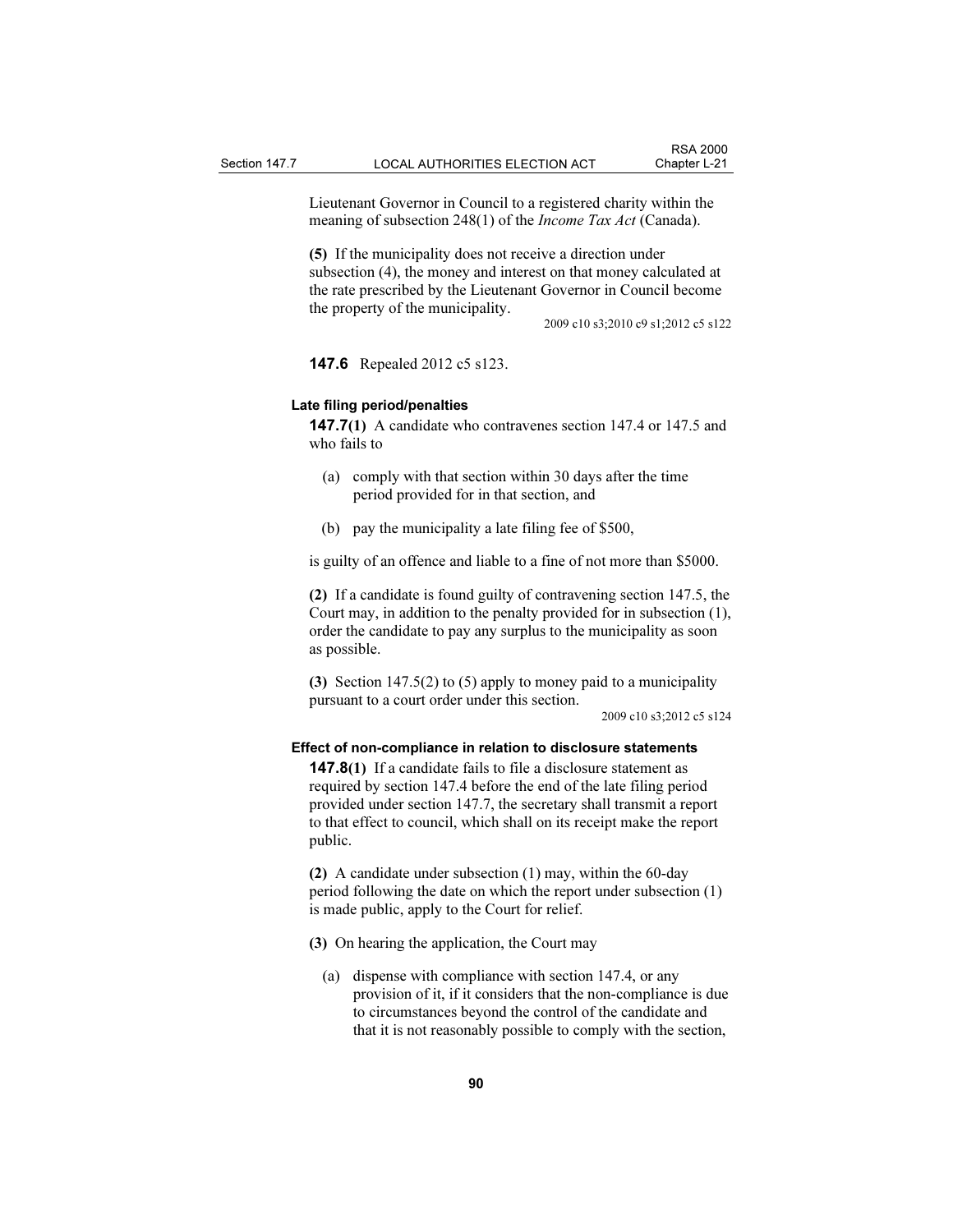- (b) extend the time for compliance with section 147.4, or any provision of it, if it finds mitigating reasons for non-compliance with the section,
- (c) make any order that it considers appropriate to secure compliance with as much of section 147.4 as it considers reasonable in the circumstances, or
- (d) refuse the application.

(4) A candidate may apply to the Court under this section and name the municipality as the respondent.

(5) The decision of the Court is final and not subject to appeal. 2009 c10 s3;2010 c9 s1

147.9 Repealed 2010 c9 s2.

#### Regulations

147.91 The Lieutenant Governor in Council may make regulations

- (a) designating organizations to be prohibited organizations for the purposes of this Part;
- (b) prescribing the interest rate for the purposes of section 147.5.

2009 c10 s3

### Application

147.92(1) Sections 147.5, 147.7(2) and (3) and 147.91(b) apply to campaign funds on or after December 1, 2015.

(2) Subsection (1) is deemed to have come into force on February 3, 2010.

2010 c 9 s1;2012 c5 s125

### Part 6 **Offences**

#### Prohibitions

**148(1)** No person shall

- (a) without authority supply a ballot to any person,
- (b) fraudulently put into a ballot box any paper other than a ballot that the person is authorized by this Act to deposit,
- (c) fraudulently take a ballot out of the voting station,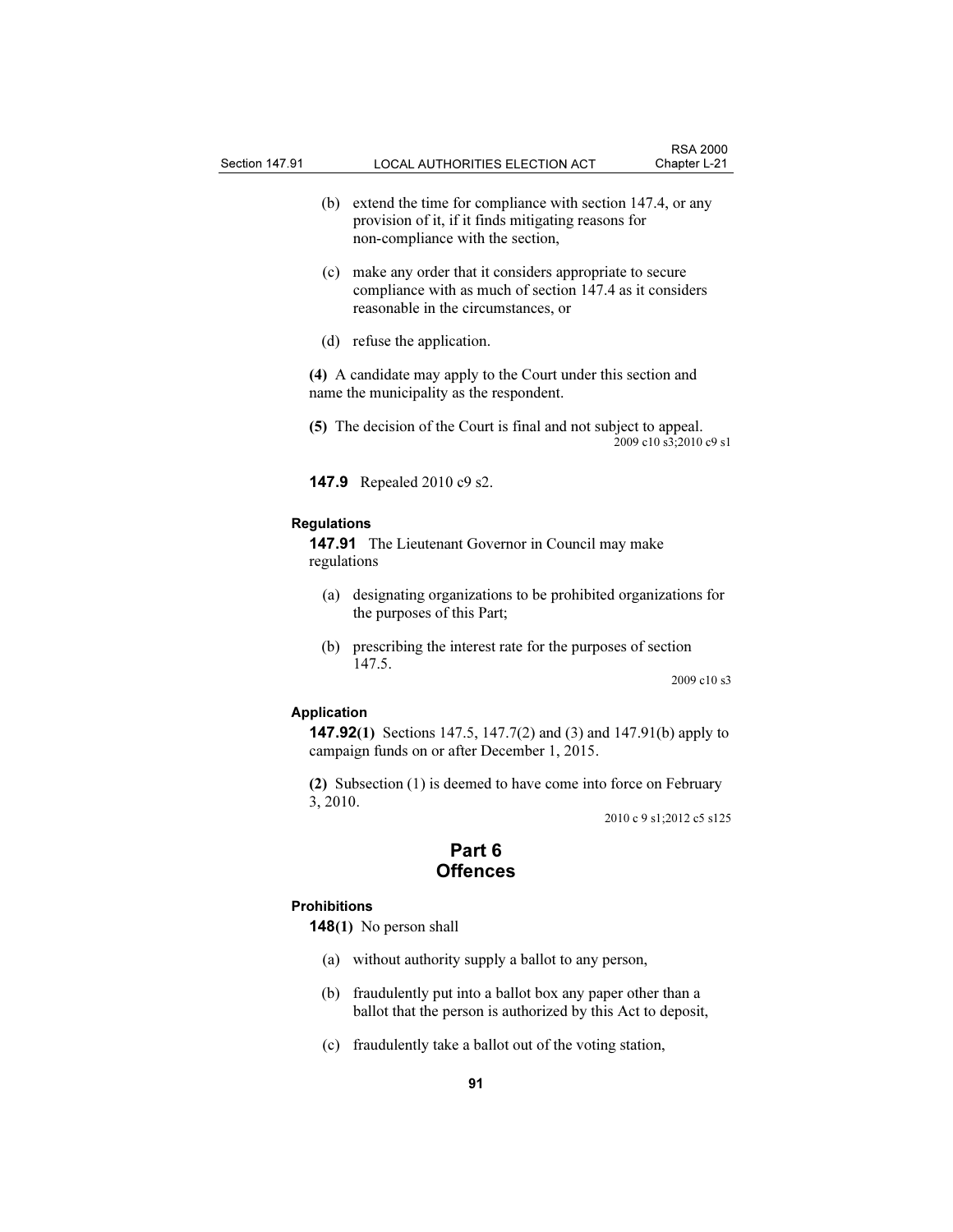(d) without authority destroy, take, open or otherwise interfere with any ballot box or packet of ballots then in use for the purpose of an election.

#### (2) No person shall

- (a) request a ballot in the name of some other person, whether the name is that of a person living or dead or of a fictitious person, or
- (b) having voted once, request at the same election a ballot in the person's own name.

(3) No person shall vote knowing that the person has no right to do so.

(4) No person shall make or sign a false statement for any purpose related to an election or vote held or to be held under this Act.

(5) No person shall print or distribute or cause to be printed or distributed in any advertisement, handbill, placard, poster, circular, pamphlet, newspaper or other paper a form of ballot printed by the returning officer, indicating or showing it to be marked for any candidate or candidates.

(6) Notwithstanding anything in this section, the returning officer may at any time after nomination day cause a facsimile of the ballot for chief elected official, member of an elected authority, bylaw or question to be published as often as the returning officer considers necessary in a newspaper circulating in the area, for the information of the electors.

(7) A person who contravenes subsection  $(1)$ ,  $(2)$ ,  $(3)$ ,  $(4)$  or  $(5)$  is guilty of an offence and liable to a fine of not more than \$10 000 or to imprisonment for not more than 6 months or to both fine and imprisonment.

1983 cL-27.5 s148;1988 c31 s10;1991 c23 s2(61); 1994 cM-26.1 s642(42);1997 c15 s32

#### **Offence**

149 A returning officer or deputy who

- (a) takes or receives a vote in contravention of this Act,
- (b) refuses or wilfully omits to sign the returning officer's or deputy's initials on any ballot,
- (c) acts wilfully in contravention of this Act, or
- (d) commits a wilful omission,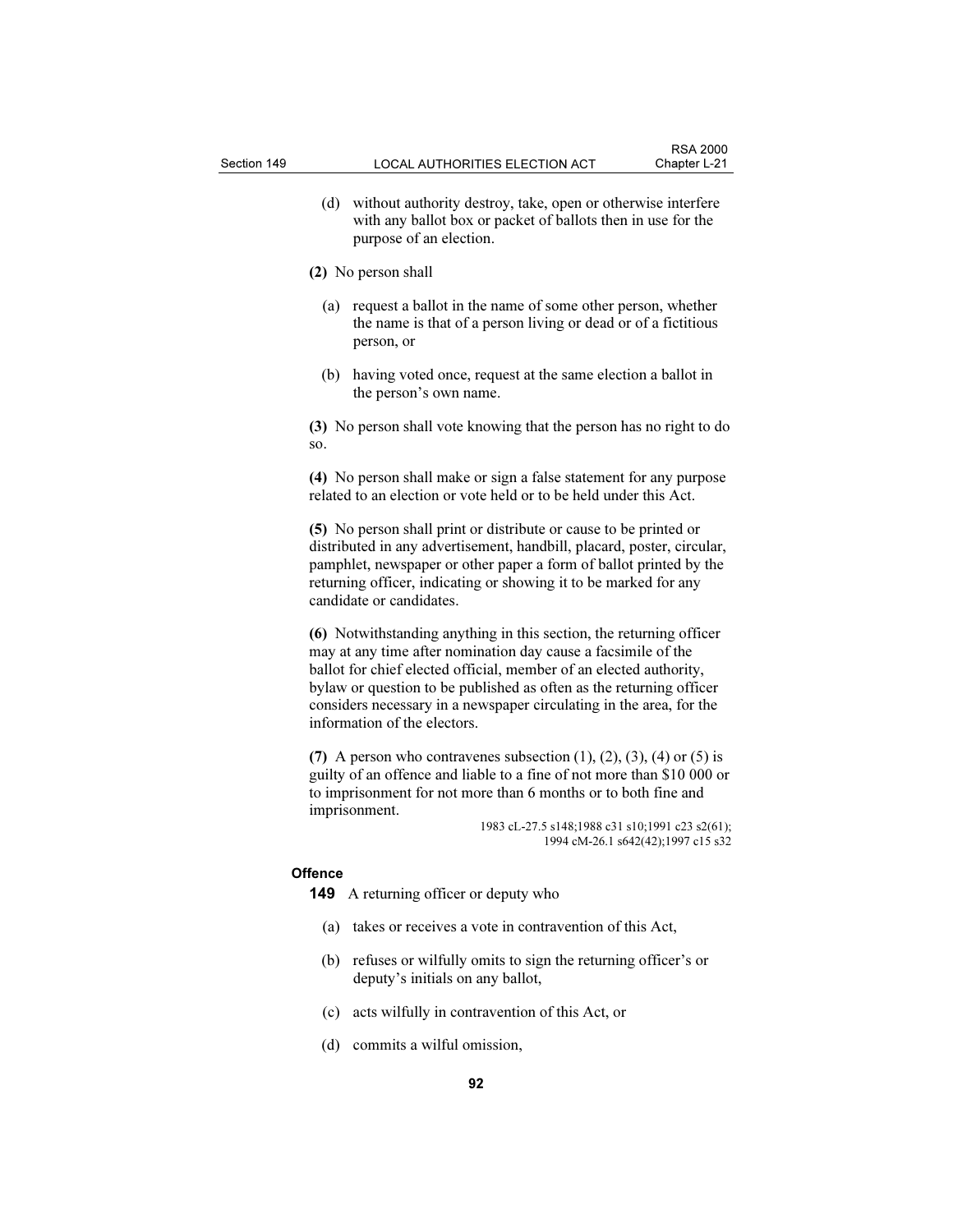is guilty of an offence and liable to a fine of not more than \$5000 or to imprisonment for not more than 2 years or to both fine and imprisonment.

1983 cL-27.5 s149;1991 c23 s2(62);1997 c15 s33

#### **Offence**

150(1) Every returning officer, deputy, candidate, constable, official agent and scrutineer in attendance at a voting station shall maintain and aid in maintaining the secrecy of the voting at the voting station.

(2) No person shall interfere with or attempt to interfere with an elector when the elector is marking the elector's ballot, or shall otherwise attempt to obtain at the voting station information as to which candidate or candidates any elector at that voting station is about to vote or has voted for.

(3) No person shall

- (a) during the hours when a voting station is open, canvass or solicit votes in a building where the voting station is located, or
- (b) make any communication to an elector in a voting station respecting the election otherwise than through the deputy.

(4) When a voting station is located in a building containing a complex of interlocking offices, stores or other facilities, the prohibition in subsection (3) applies only to the store, office or facility comprising the area used as a voting station.

(5) No person shall display at the voting station or distribute or post in it a specimen ballot paper marked for a candidate or any other material purporting to explain to the electors how to vote or leave or post a ballot or other material in a voting compartment other than the material that is required to be posted in accordance with this Act.

(6) No person shall communicate at any time to any person any information obtained at a voting station as to which candidate any elector at that voting station is about to vote or has voted for.

(7) No returning officer, deputy, official agent or scrutineer in attendance at the counting of the votes shall communicate or attempt to communicate any information obtained at that counting as to which candidate or candidates any vote is given for.

(8) No person shall directly or indirectly induce an elector to display the elector's ballot, after the elector has marked it, so as to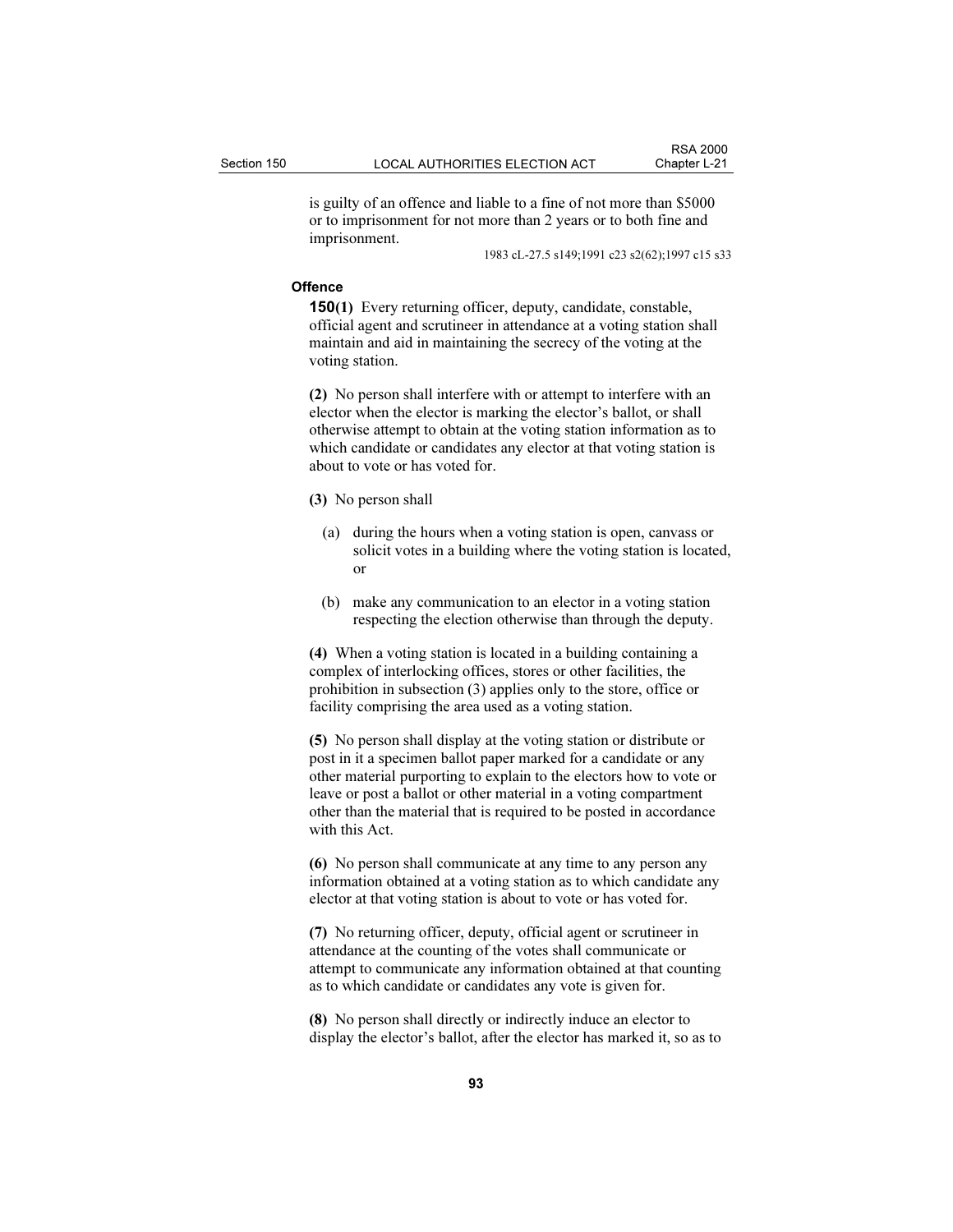make known to any person the name of any candidate for whom the elector has or has not marked the elector's ballot.

(9) A person who contravenes this section is guilty of an offence and liable to a fine of not more than \$5000 or to imprisonment for a term not exceeding 2 years or to both fine and imprisonment. RSA 2000 cL-21 s150;2006 c22 s57

#### **Offence**

151 A candidate for elective office who signs a candidate's acceptance form that contains a false statement is guilty of an offence and liable to a fine of not more than \$1000.

1983 cL-27.5 s151

#### Advertisement distribution

152(1) Subject to subsection (2), a person who, on election day,

- (a) displays inside or on the outside of a building used for a voting station, or
- (b) distributes within a building used for a voting station,

an advertisement, handbill, placard, poster, circular, pamphlet, newspaper or other paper except those posted by the deputy in accordance with this Act is guilty of an offence and liable to a fine of not more than \$500.

(2) When a voting station is located in a building containing a complex of interlocking offices, stores or other facilities, the prohibition in subsection (1) applies only to the store, office or facility comprising the area used as a voting station.

(3) The distribution by or on behalf of a candidate or the candidate's official agent or scrutineer of newspapers, pamphlets or other literature containing articles or reports on matters of public interest is not a contravention of this section.

(4) Where a person displays an advertisement, handbill, placard, poster, circular, pamphlet, newspaper or other paper contrary to subsection (1), the deputy may cause it to be removed, and neither the deputy nor any person acting under the deputy's instructions is liable for trespass or damages resulting from or caused by the removal.

RSA 2000 cL-21 s152;2006 c22 s58

#### Interference with posted documents

153 A person who, without authorization, takes down, covers up, mutilates, defaces or alters any notice or other document required to be posted under this Act is guilty of an offence and liable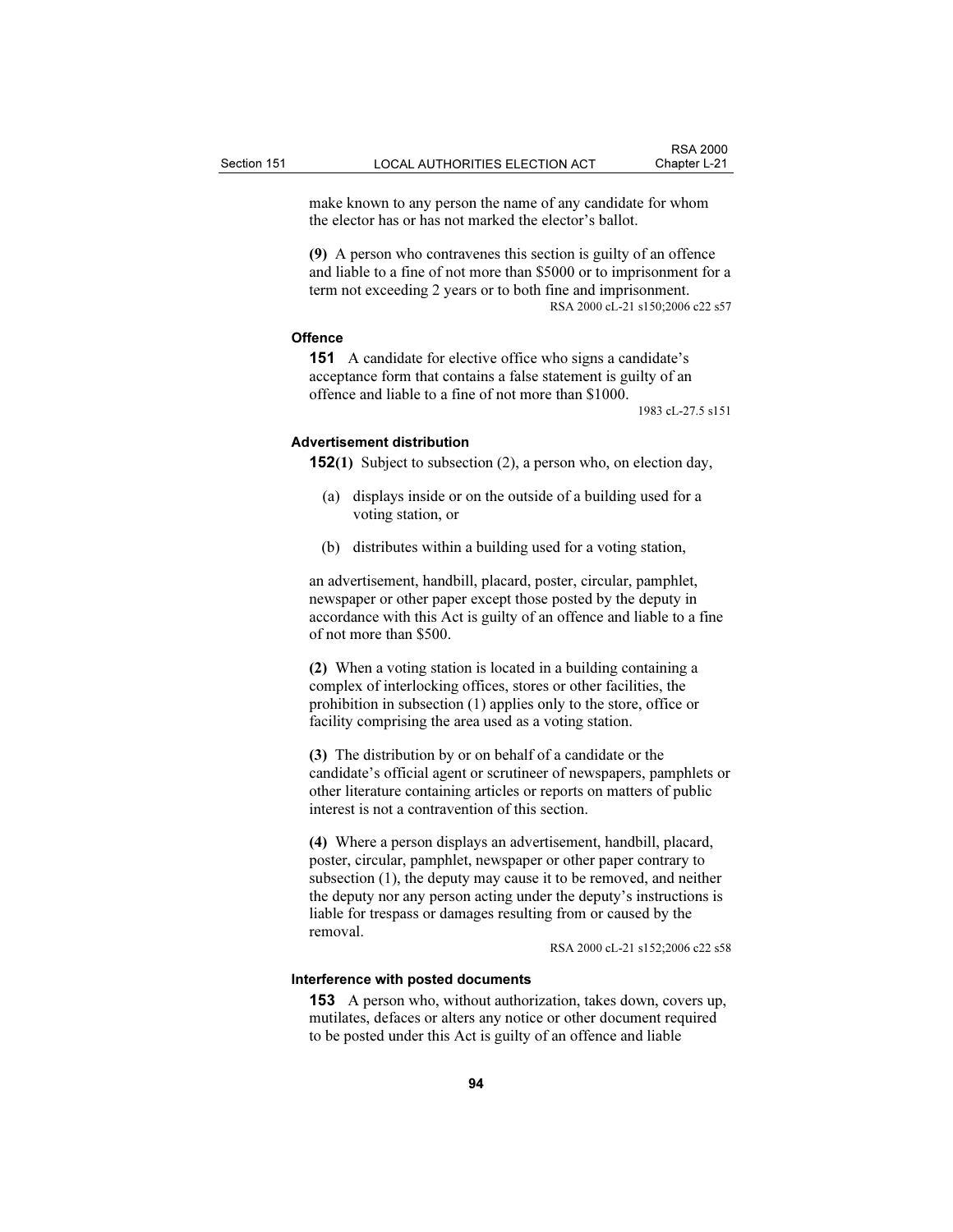- (a) if the person is an officer, to a fine of not more than \$1000, and
- (b) in any other case, to a fine of not more than \$200. 1983 cL-27.5 s155;1997 c15 s36

#### Improper appointment

154 A person who

- (a) procures an appointment as a returning officer, deputy or constable by false pretence, deceit or other improper means, or
- (b) acts as a returning officer, deputy or constable without lawful authority,

is guilty of an offence and liable to a fine of not more than \$1000. 1983 cL-27.5 s156;1991 c23 s2(66)

#### Provision of time to vote

155 An employer who directly or indirectly

- (a) refuses to allow, or
- (b) by intimidation, undue influence or in any other manner interferes with the allowance of,

an employee to have a period of absence for voting provided for under section 58 is guilty of an offence and liable to a fine of not more than \$5000 or to imprisonment for not more than 2 years or to both fine and imprisonment.

1983 cL-27.5 s157;1997 c15 s37

#### **Offence**

156 A person who obstructs or interferes with the free access of

- (a) an enumerator,
- (b) a candidate, or
- (c) a campaign worker on behalf of a candidate

to a residence in a building containing 2 or more residences or to a residence in a mobile home park is, if the enumerator, candidate or campaign worker produces identification of that person's status as an enumerator, candidate or campaign worker, guilty of an offence and liable to a fine of not more than \$1000.

1983 cL-27.5 s158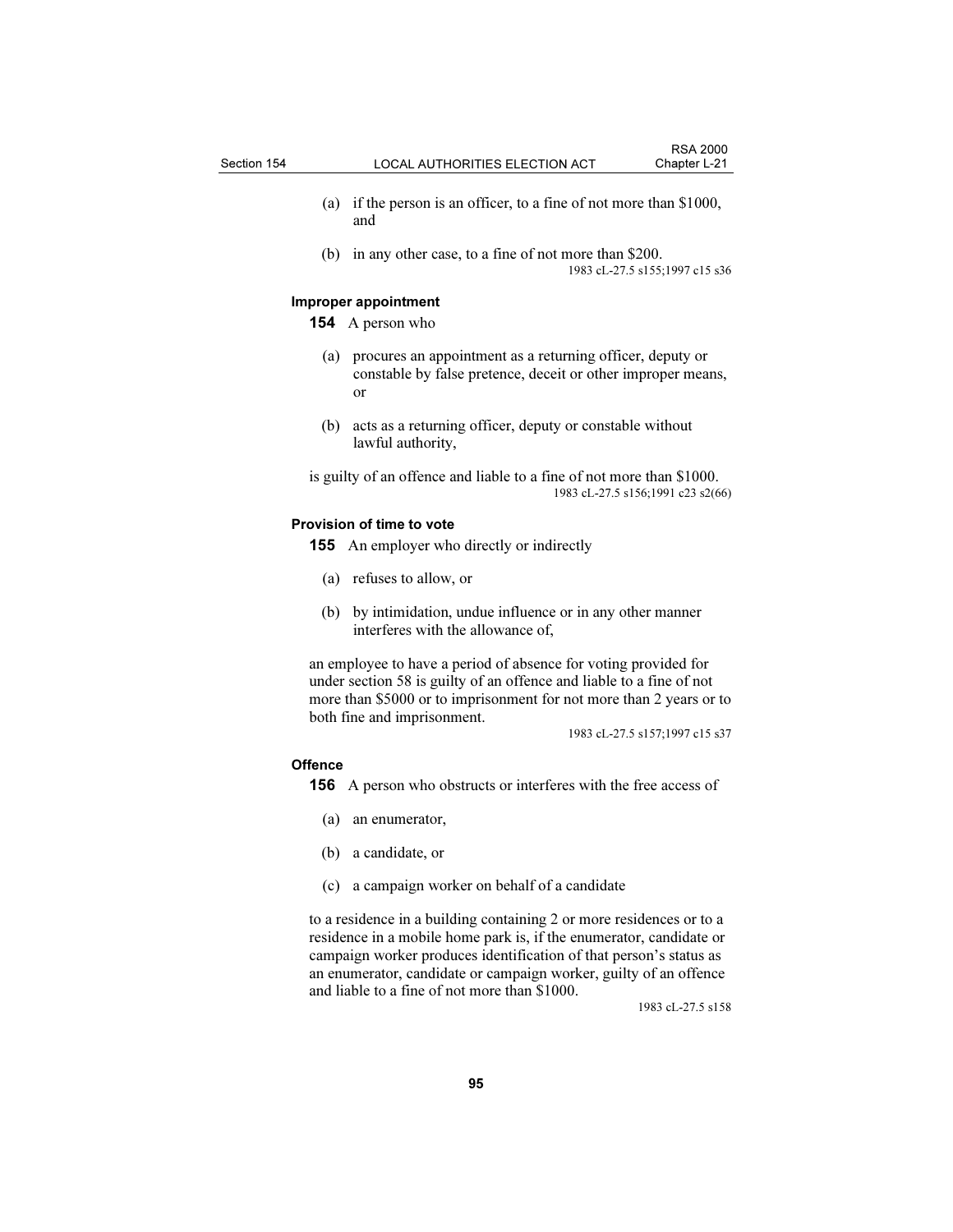#### Penalty

157 A person who is guilty of an offence under this Act for which a penalty is not otherwise provided is liable to a fine of not more than \$500.

1983 cL-27.5 s159

### Offence re use of information

158 Any person who

- (a) uses any information obtained from the permanent electors register for a purpose other than that referred to in section 49 or 50,
- (b) uses any information provided to, or obtained by, a secretary under section 49 other than for the purpose of compiling or revising the permanent electors register or preparing a list of electors under section 50(1),
- (c) contravenes section 50(3), or
- (d) uses any information obtained while carrying out an enumeration pursuant to a bylaw under section 50 other than for the purposes of the enumeration,

is guilty of an offence and liable to a fine of not more than \$100 000 or to imprisonment for not more than one year or to both fine and imprisonment.

1997 c15 s38

# Part 7 General

#### **Regulations**

159(1) The Lieutenant Governor in Council may make regulations providing for any matter not provided for or insufficiently provided for in this Act but any regulation so made ceases to have any effect after the last day of the next session of the Legislature.

- (2) The Minister may make regulations
	- (a) prescribing forms and their contents for use under this Act;
	- (b) respecting standards for ballot boxes;
	- (c) respecting identification indicating that a person is an enumerator, a candidate, an official agent, a scrutineer or a campaign worker.

RSA 2000 cL-21 s159;2003 c27 s39;2006 c22 s59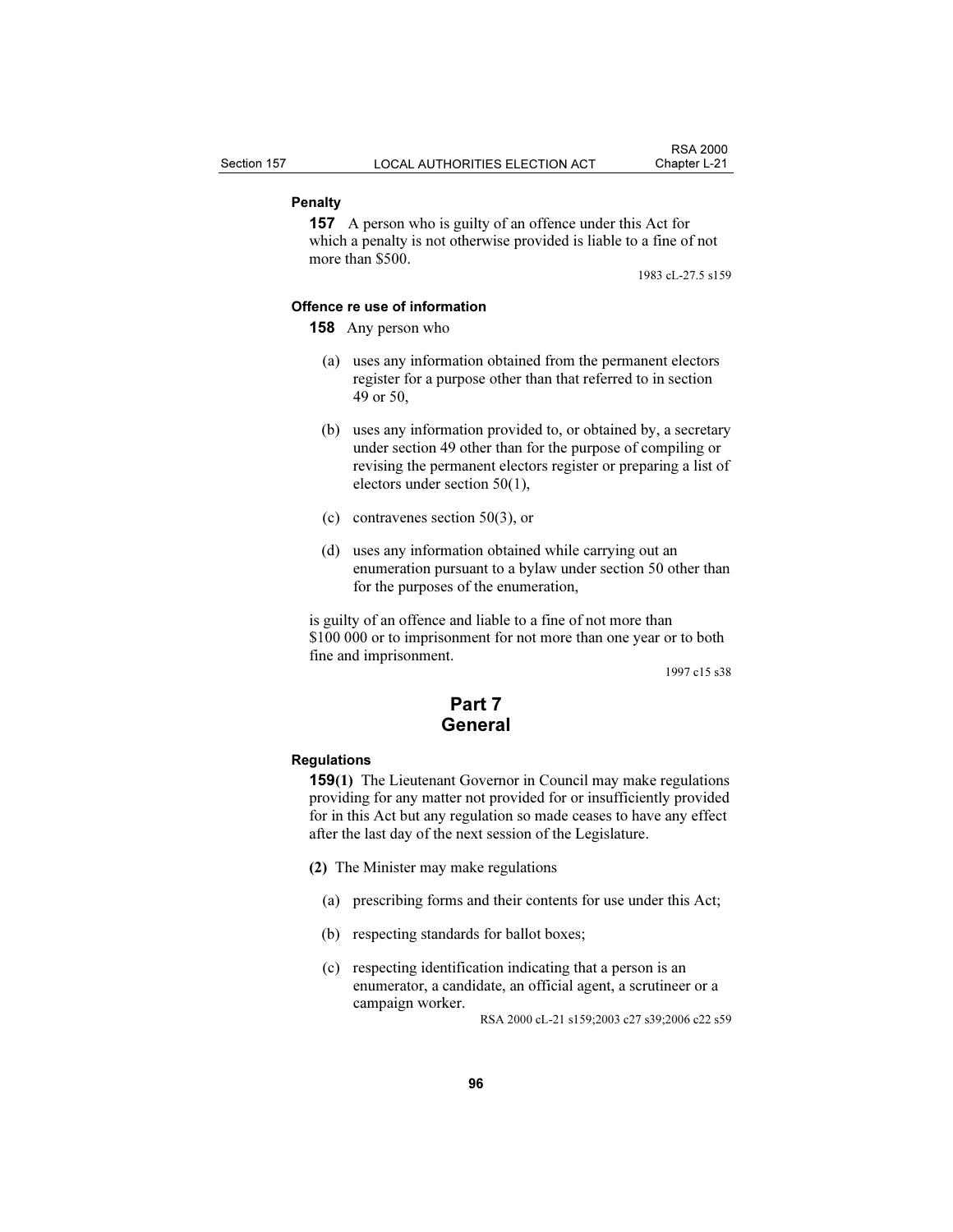#### Regulations

160(1) Notwithstanding anything in this Act, the Lieutenant Governor in Council may make regulations

- (a) prescribing a system for the conduct and procedure of an election or vote that is not provided for in this Act or that is a modification of a system under this Act;
- (a.1) respecting standards for a system described in clause (a) and respecting evidence of compliance with those standards;
	- (b) prescribing forms for use in connection with a system prescribed by regulations under this subsection;
	- (c) with respect to a system prescribed by regulations under this subsection, providing for any matter not provided for or insufficiently provided for in this Act;
	- (d) providing that any person who contravenes any provision of the regulations under this subsection is guilty of an offence and liable to imprisonment for a term not exceeding 6 months or to a fine of not more than \$500 or to both fine and imprisonment.

(1.1) A regulation under subsection  $(1)(a.1)$  may adopt or incorporate in whole or in part, or with modifications, standards, codes or other bodies of rules that relate to any matter in respect of which a regulation may be made under subsection  $(1)(a.1)$  if the standards, codes or other bodies of rules have been published and copies are available.

(2) On the application of an elected authority, the relevant Minister may, by order, on any terms and conditions the relevant Minister may prescribe, authorize the elected authority to pass a bylaw adopting the system for conducting an election prescribed by regulations under subsection (1).

(3) Subject to regulations under subsections (1) and (2), the provisions of this Act apply to an election held under this section.

(4) The Regulations Act does not apply to orders under subsection (2).

RSA 2000 cL-21 s160;2003 c27 s40

### Bylaws valid

161 A bylaw passed pursuant to this Act remains in force until it is repealed.

1991 c23 s2(67)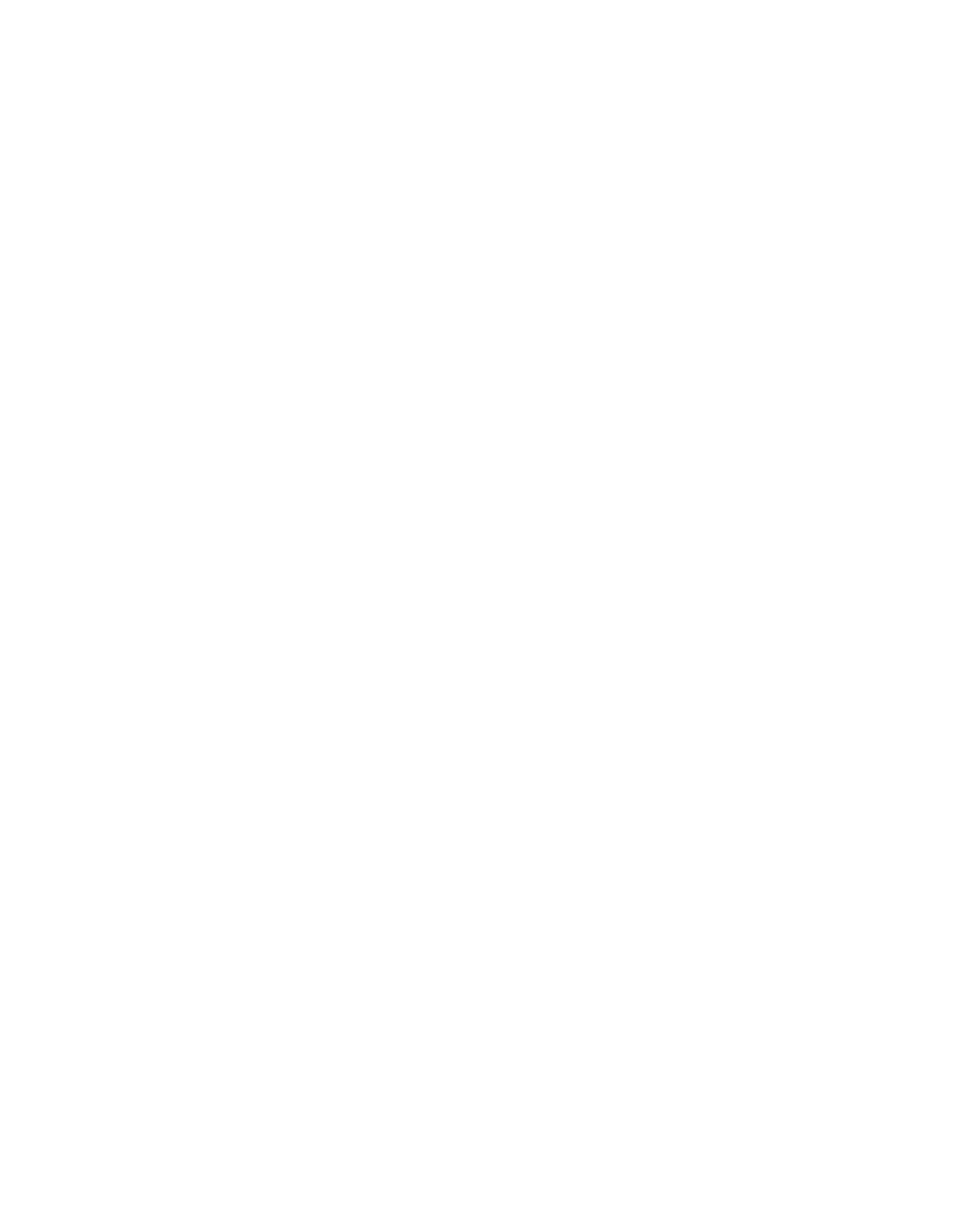absence from voting district residence rules re voter eligibility, 48(1) special ballots for absent voters, 77.1 (See also special ballots) absence from work employee's voting time, 58 employee's voting time, failure to provide, offences and penalties, 155 acclamation, 34 declaration by returning officer, 14(1)(g), 34(1) election by, 34 elector's right to contest election by,  $126(2)(b)$ inspection of nomination papers, 34(3) notice to Minister of persons elected, 34(2) organizational meeting before general election, 10(2) term of office, 10(3) accounts, campaign See campaign contributions Act See Local Authorities Election Act action against returning officer or deputy for invalid election, 139(2) limitation on action for bribery or undue influence, 124 adult interdependent partner See spouse or adult interdependent partner advance vote defined, 1(a) ballot boxes for,  $75(2)-(3)$ by elector who is election official,  $83(3)–(4)$ for incapacitated elector at home, 79(1) institutional voting stations in seniors' accommodations, 80(4) notice of, 74 procedure modifications for, 5 procedures for, 73

resolution to hold, 73(1) statement by elector, 77 time restriction, 73(2) voting machines, not to apply, 84(3) voting stations, 75 advertising allowable election expenses for, 118(1) ballot facsimile, offences and penalties, 148(5) ballot form, prohibition,  $148(5)$ – $(7)$ campaign advertising on election day, offences and penalties, 152 notice of advance vote by, 73 notice of election day by, 35, 53(7) notice of nomination day by, 26 notice of proposed bylaws by, 53.1 public interest materials, not deemed advertising, 152(3) affidavit application to contest election, 127, 129 contested election hearing, 137(1) for judicial recount application, 103(1)(a), 104 for questions of bribery or undue influence, 119 of non-payment of costs for recount, 114 on disposition of election material, 101 affirmation See oaths; statements agents See official agents age requirement documents for proof of, special ballots, 77.1(2.1) for bylaw scrutineers, 70(2) for candidate's scrutineers, 69(1) of elector,  $47(1)(a)$ ,  $53(1)-(2)$ of elector in summer village,  $12(b)(ii-iii)$ of friend or relative with incapacitated elector at voting station, 78(3)

1 May 2014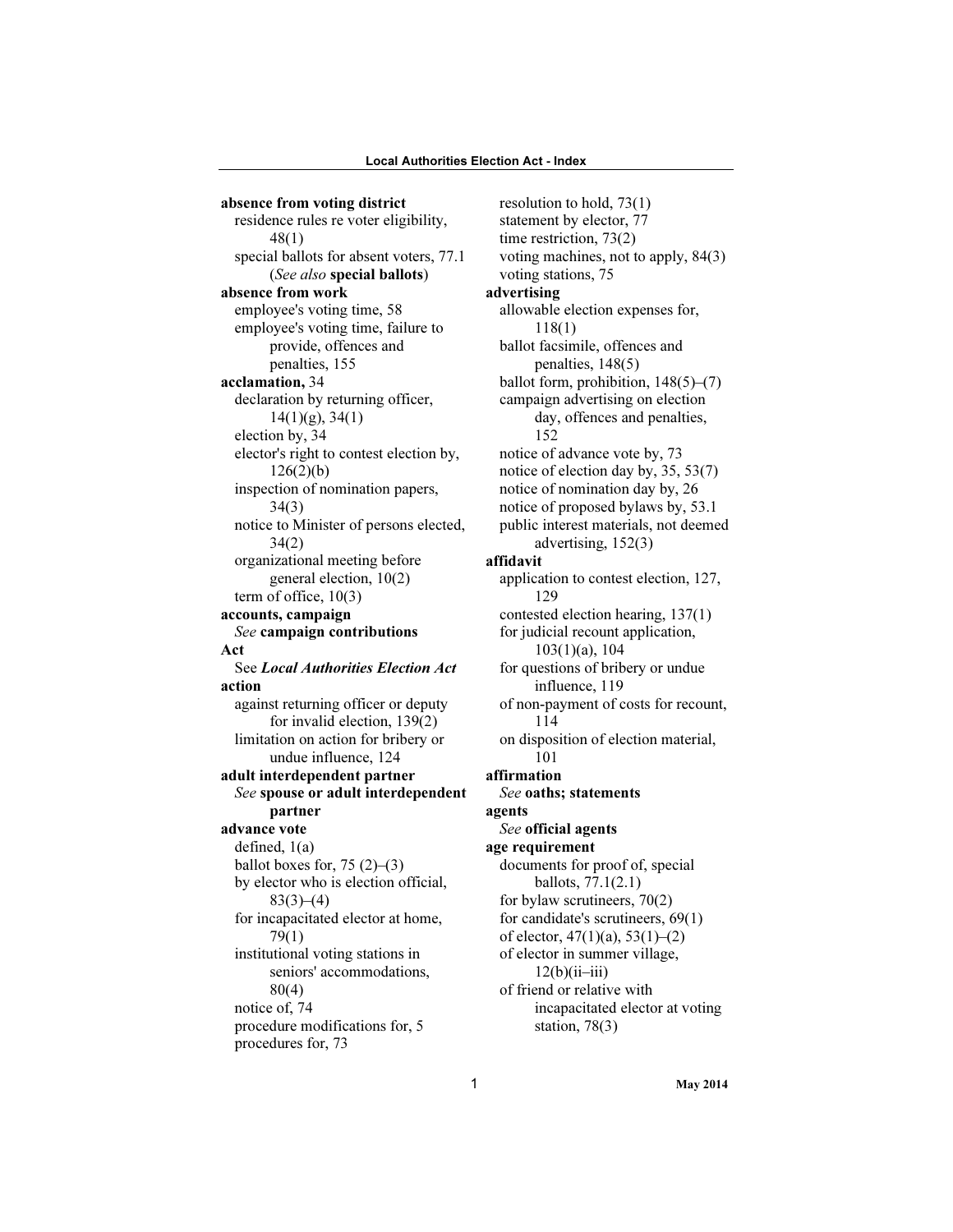agreements bribery offences, 116 Agriculture Financial Services Act,  $22(4)(k)$ Alberta Housing Act, 1(y)(i),  $147.1(1)(g)$ Alberta Rules of Court payment of witness expenses under,  $123(1)(b)$ appeal See Court of Appeal appointment improper appointments, offences and penalties, 154 of bylaw scrutineers, 70(1) of constables, 14(1)(a), 15 of deputy returning officers, 14 of deputy returning officers for institutional voting stations,  $80(3)–(4)$ of enumerators, 51 of official agents, 68.1 of peace officers, 14(1)(a), 15 of presiding deputy returning officers,  $14(1)(a)$ of returning officers, 13 of substitute constables, 18 of substitute returning officers, 17 area defined, 1(b) auditor audit of campaign financial statements, 147.4(4) audit of campaign financial statements of school board trustees, 118(2.1) ineligible as candidate in local jurisdiction, 22(1)(a) automated voting systems See voting machines auxiliary hospital See institutional voting station badge, identification See identification badges for enumerators ballot definition, spoiled ballot, 1(z), 65 ballot packet contents, 91

ballot packet sealing, 92 bylaw vote, form and wording, 44 contents of, 43 contested election, production of ballots at trial, 134 declined ballots, 66 deemed voting, 64 defacement of, void ballots,  $86(1)(c)–(d)$ display of marked, prohibition and penalties, 150(8)–(9) disposal of marked ballot, 63 disposition of election materials, 101 election documents secured in ballot box, 93 elector identified on, void ballots,  $86(1)(c)–(d)$ entry in voting register for ballot, 59 explanation by deputy of voting method to voters, 61 explanatory notes on ballots, 42(3)– (4) facsimile of, prohibition and penalties, 148(5), 148(7), 150(5) form and content of, 43(3) fraudulent removal, prohibition and penalties, 148(1)(c), 148(7) fraudulent request, prohibition and penalties, 148(2)(a), 148(7) incapacitated elector voting at voting station, 78 initialling of ballot by deputy, 60, 63 initials not present, void ballot,  $86(1)(a)$ interpreter for voter in language other than English, 72 marking by voter, 62 names on ballots,  $42, 43(2)$ – $(3)$ objections to, 86(2), 87 order for inspection of, 102 packets of ballots, interference, prohibition and penalties, 148(1)(d), 148(7) printing of, 41 rejected ballots, 86(2) removal of ballots, prohibition, 68 secrecy of vote, 55, 56, 67(3), 107(2)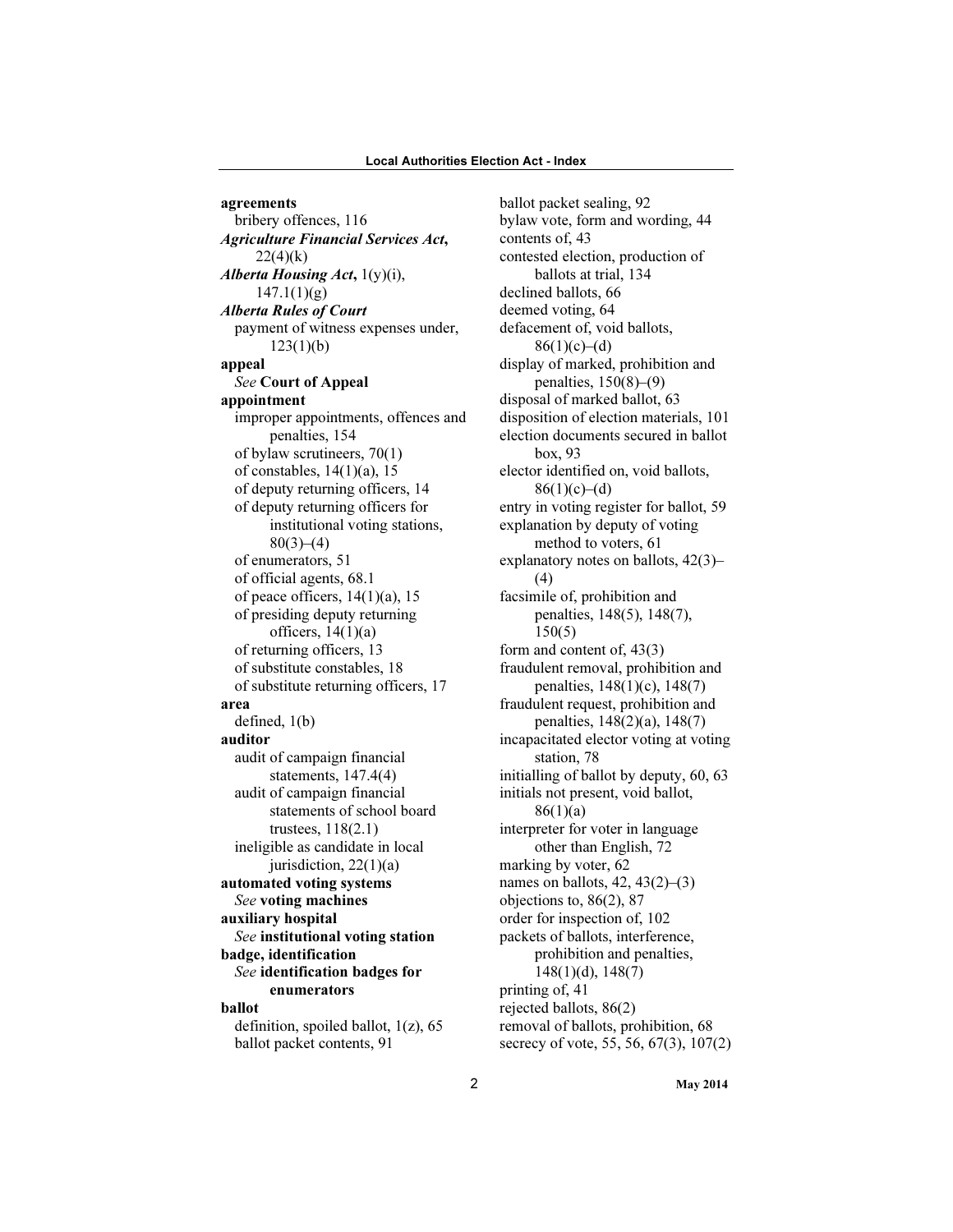spoiled ballot replacement, 65 supply and delivery,  $14(1)(d)$ taking out of voting station, prohibition and penalties, 148(1)(c), 148(7) unauthorized supply, prohibition and penalties, 148(1)(a), 148(7) void ballots, 86 void ballots at judicial recount, 108(2) voting machines, 84(2) See also ballot account; ballot box; ballot packets; special ballots ballot account contents of,  $88(1)$ – $(2)$ correction after recount by returning officer,  $98(3)(a)$ delivery and inspection of, 100(2) delivery to returning officer, 94 lost or destroyed ballot box, use of ballot account for, 110(3) retention of,  $100(1.1)$ signatures, 89 ballot box at advance voting stations, 75(2)–(3) at institutional voting station, opening after close of vote at, 82(1) construction of, 39(2) counting of votes, 85 declined ballots by elector, 66 deemed voting, 64 delivery of, 14(1)(d), 39(1) delivery of sealed box to returning officer, 94 deposit of ballots in,  $63(2)$ – $(2.1)$ display and sealing, 40 disposition of election materials in, 101 election materials secured in ballot box, 93 for incapacitated elector voting at home, 79(6) for special ballots, 77.2(5)(e), 77.2(6), 77.2(8) interference with, prohibition and penalties, 148(1)(b), 148(1)(d), 148(7)

lost or destroyed boxes, 110(3) regulations for standards for, 159(2)(b) seal on, 40, 75(3), 93 supply of,  $14(1)(d)$ See also recount of ballots by judicial order; recount of ballots by returning officer ballot packets contents,  $91(1)$ interference with, prohibition and penalties, 148(1)(d), 148(7) sealing, 92 blindness, elector incapacitated by blind voter template, 78(5), 78(7) voting at home, 79 voting at voting station, 78 voting by special ballot, 77.1 boundaries voting subdivisions, 36 bribery defined, 1(c), 116 action for, limitation, 124 actions constituting offences, 116 evidence of, 119 forfeiture of elected office, 120 judge's report to secretary, 122 penalties for, 121 recovery of penalties, 125 by-election defined, 1(d) defined, campaign period,  $147.1(1)(c)$ campaign disclosure statements, time to file, 147.4(1) campaign surplus, 147.4–147.5 election day for, 11(1)(b) election results, number of votes, 95 in summer villages, 12 Ministerial powers, 6 bylaw scrutineers, 70–71 definition of scrutineer, 1(w.1) advertising on election day, offences and penalties, 152 age requirement for, 70(2) appointment of, 70(1) as persons at voting stations, 67, 70(3)

3 May 2014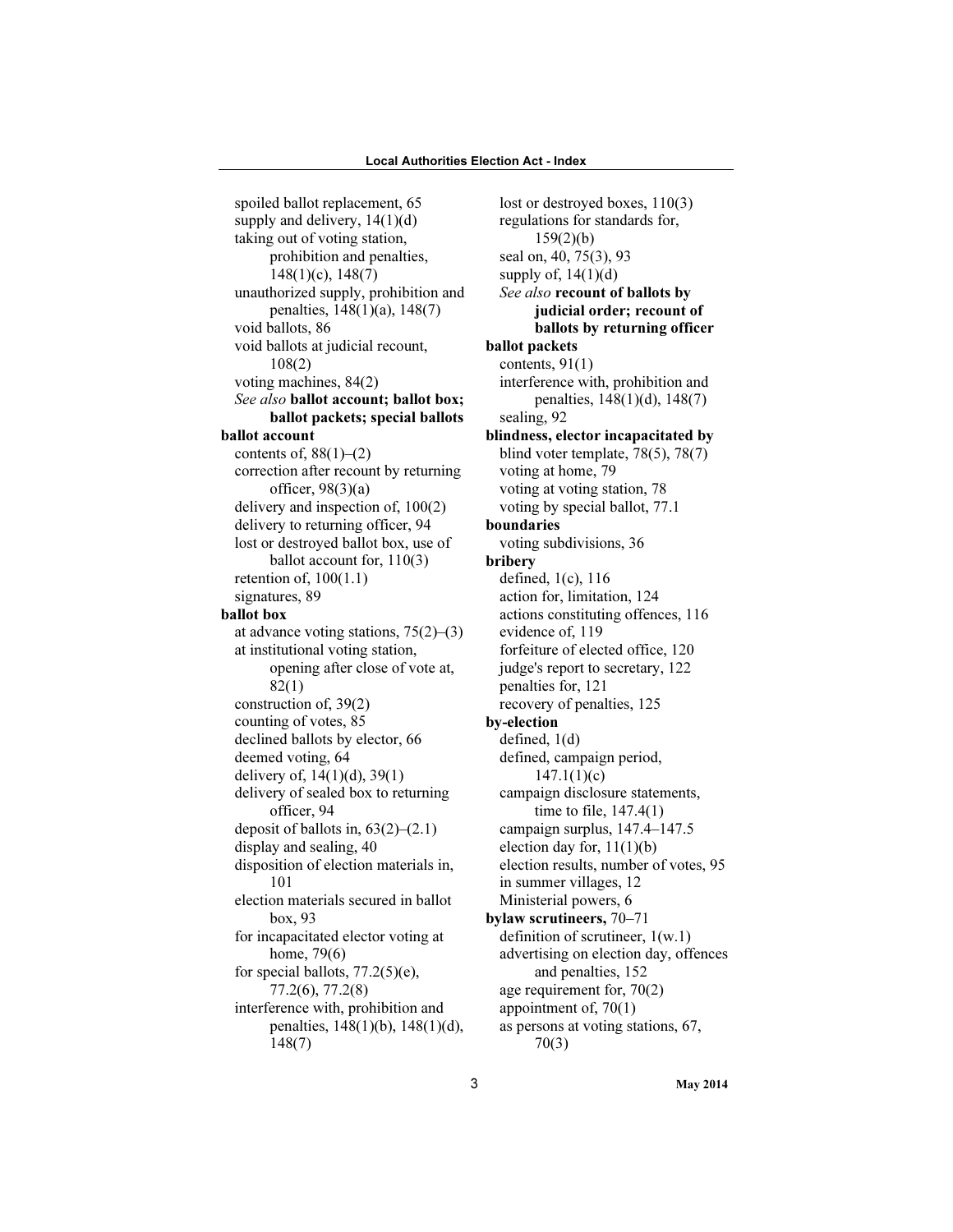ballot account signatures by, 89 ballot objections by, 87 counting of votes, attendance, 85 incapacitated elector, scrutineers not to attend vote by, 78(6) ineligibility for convictions under elections acts, 70(2.1) information on, provision to other candidates, 28.1 institutional vote, attendance, 81 judicial examination of objections to ballots by, 108(3) judicial recount attendance, 106(1) notice of recount to, 98(2) objection to elector eligibility, 54, 90 recount application by, 98(1), 98(4) regulations for identification of, 159(2)(c) secrecy violations, prohibition and penalties, 150 statement of office, requirement, 16(2), 70(5), 71 validity in presence of, 69(6) voting of, by special ballot, 77.1 bylaws on election matters defined, 1(e) bylaw scrutineers, 70 (See also bylaw scrutineers) Ministerial powers, 6, 160(2) notice of vote on, 35(3) on advertising of proposed bylaws, 53.1 on audits of campaign financial statements, 147.4(5) on audits of campaign financial statements of school board trustees, 118 on ballot contents, 43 on deposits with nomination forms, 29 on election days, 11 on election expenses of school board trustees, 118 on elector eligibility, proof, 53 on form of nomination, 27 on list of electors, 50 on nominations, 28, 31(2) on permanent electors register, 49

on procedures after death of candidate, 33 on use of voting machines,  $84(1)$ – $(2)$ resolutions on, in summer villages, 12 resolutions on election days,  $11(1)(b)$ validity of, 161 See also voting on bylaw or question campaign contributions definition of,  $147.1(1)(a)$ definition of, for school trustees, 118(3) disclosure statements, 147.4 duties of candidates re, 147.3(1) limitations on, 147.2 amount not to exceed, 147.2(1) employee organizations, 147.2(3) nonresidents, 147.2(3) offences and penalties, 147.2(4)– (5) prohibited organizations, 147.2(3) trade unions, 147.2(3) offences and penalties, 147.2(4)–(5), 147.3(2), 147.7 return of prohibited contributions,  $147.3(1)(i)–(j)$ surplus funds, 147.4–147.5 campaign expenses bylaw on audit of, 147.4(5) definition of, 118(1), 147.1(1)(b) duties of candidates re, 147.3(1) campaign offices allowable election expenses for, 118(1) campaign period definition of,  $147.1(1)(c)$ campaign surplus offences and penalties, 147.7 procedures for handling, 147.4– 147.5 procedures for handling for school board trustees, 118 campaign workers access to residences, 52 information on, provision to other candidates, 28.1

4 May 2014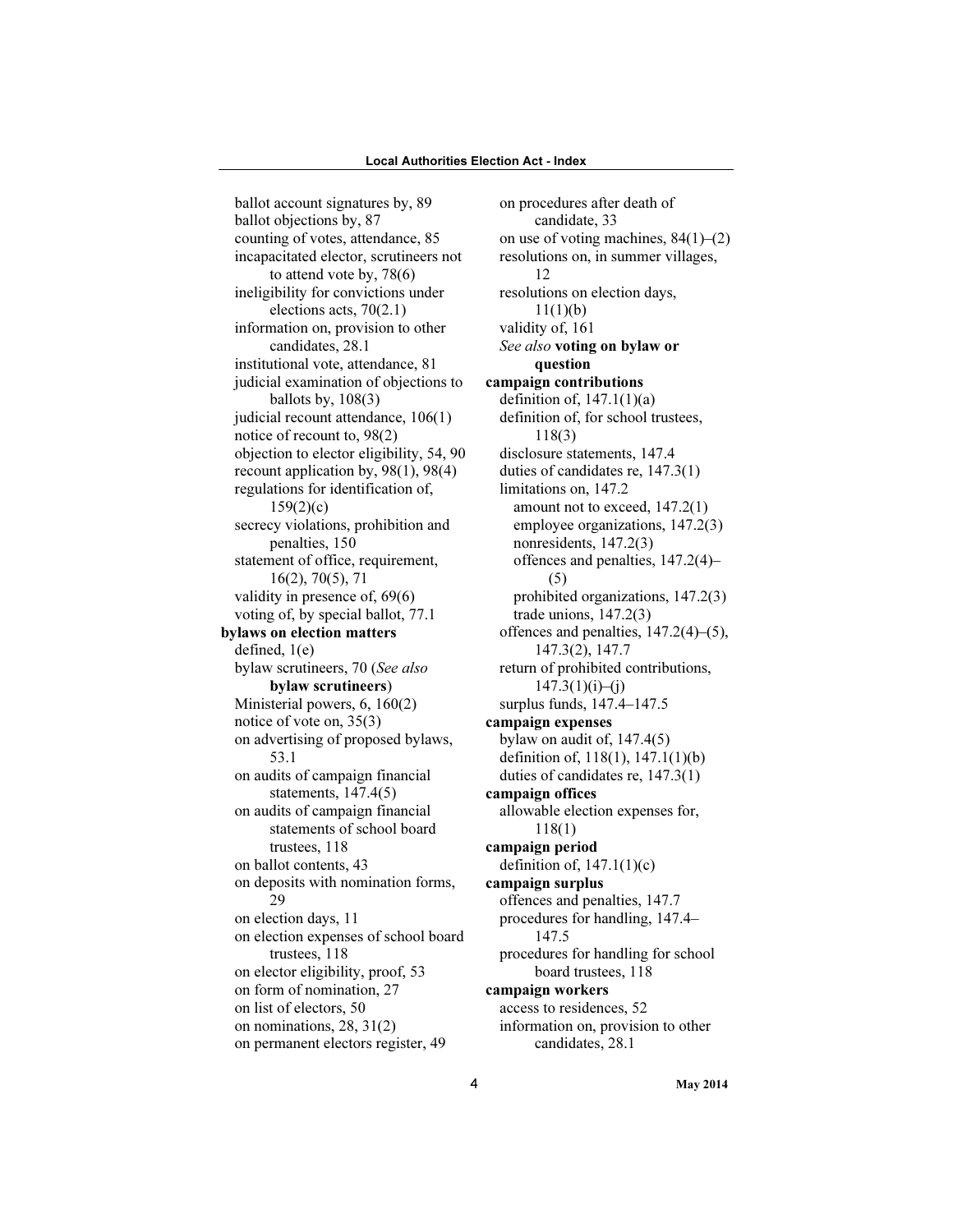interference with, offences and penalties, 156 regulations for identification of, 159(2)(c) Canada Elections Act ineligibility of bylaw scrutineers for convictions under, 70(2.1) ineligibility of candidates for convictions under, 22(1)(d.1) ineligibility of candidate's scrutineers for convictions under, 69(1.1) ineligibility of proposed official agents for convictions under, 68.1(2) Canada Labour Code (Canada), 147.1(1)(h) candidates access to residences by, 52 as agent for self, 69(4) as persons at voting stations, 67 ballot account for candidates, 88(1) ballot account signature by, 89 ballot contents and type, 42–43 ballot objections by, 87 bribery or undue influence, forfeiture of seat for, 120 counting of votes, attendance, 85 death after nomination, 33 definition of,  $147.1(1)(d)$ deposit refund, conditions, 30(2)–(3) disclaimer after application for contested election, 143 disclaimer as resignation, 144 disclaimer duplicate to secretary, 145 duties of, 147.3 election campaign accounts, 147.3 election expenses of, 118 election results, conditions for winning, 95(1) election results, declaration and statements, 97 electors list provided to, 50(2) electors list use, 50(3)(a) eligibility of, 21–23 equality of votes, 99

false statements in candidate's acceptance, offences and penalties, 151 improper use of electors information, offences and penalties, 158 incapacitated elector, candidate not to be present at vote, 78(6) institutional vote attendance, 81 interference with free access, offences and penalties, 156 invalid election, 138(1) lost or destroyed ballot box, effect, 110(3) names on ballots in rotated alphabetical order, 43(3) nomination form responsibilities of, 28(1.1) objection to declaration of elector eligibility, 54, 90 official agent of, appointment and duties, 68.1 registration of candidates, 147.21 regulations for identification of,  $159(2)(c)$ returning officer not eligible, 13(3) special ballot electors list provided to, 77.1(4) surplus campaign funds, procedures, 147.4–147.7 validity in presence of, 69(6) voting of candidate by special ballot, 77.1 withdrawal, 32 withdrawal, deposit refund after,  $30(2)(c)$ See also candidate's scrutineers; contested election; ineligibility or eligibility as candidate; office agents candidates' agents See candidate's scrutineers; official agents candidate's scrutineers, 69 definition of scrutineer, 1(w.1) advertising distribution on election day, offences and penalties, 152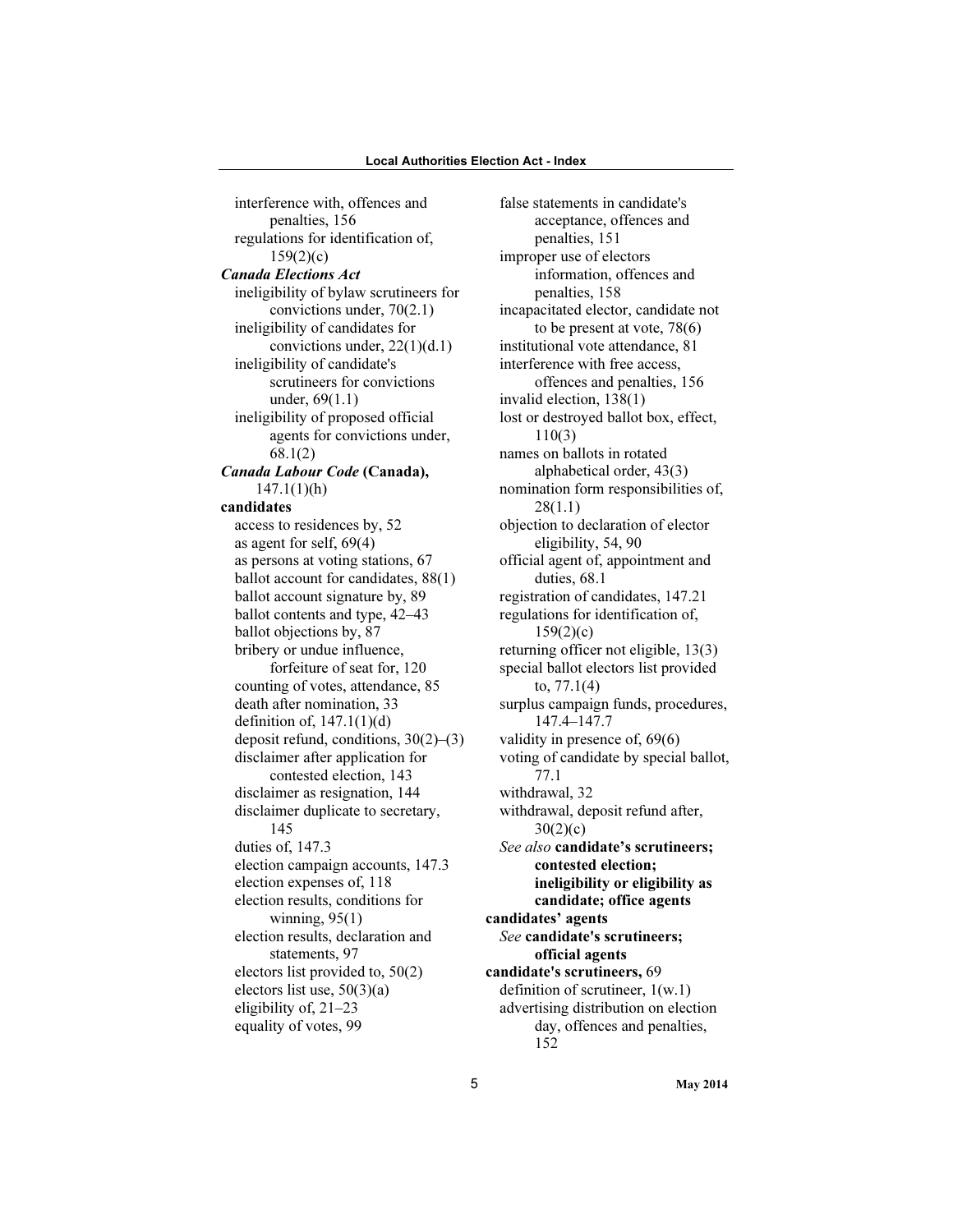as persons at voting stations, 67,  $69(3)–(3.1)$ ballot account signature by, 89 ballot objections by, 87 counting of votes, attendance, 85 elector eligibility not to vouch for, 22(8) objection to, 54, 90 eligibility for, 69(1.1) incapacitated elector, scrutineer not to attend vote by, 78(6) institutional vote, attendance, 81 judicial examination of objections to ballots by,  $108(3)$ judicial recount, attendance, 106(1) notice of recount to, 98(2) observation of the election procedure, 69(5) recognition procedures for, 69(1) recount application by, 98(1), 98(4) regulations for identification of,  $159(2)(c)$ secrecy violations, prohibition and penalties, 150 statement of office requirement, 16(2), 69(2) substitutes for, 69(4) validity in presence of, 69(6) voting of scrutineers by special ballot, 77.1 canvassing at voting station, prohibition and penalties, 150(3)–(4), 150(9) certificate advance vote statement, 77 for recount by judicial order, 112 payment of costs, enforcement, 114 special ballots, procedures, 77.2(2) voting by election officials, 83 voting register, 90 charities/nonprofit organizations as prohibited organization,  $147.1(1)(g)$ donation of campaign surplus to, 147.4–147.5 charter schools eligibility of employees as school trustees, 22(1.1)

leave of absence for school employees as candidates, 22(1.1), 22(5.1), 22(6) chief elected official appointment of substitute returning officer, 17 ballot facsimile, prohibition, 148(6) entry in voting register of elector's receipt of ballot to elect, 59 explanatory note on ballot, 42(4) names on ballot for election of,  $42(2)(a)$ separate ballot for election of, 42(1)(a) Chief Electoral Officer permanent electors register information from, 49(2) citizenship of elector,  $47(1)(b)$ of elector in summer village, 12(b) clerk of the Court disclaimer after application for contested election, 143 equality of votes after recount by judicial order, duties, 111 judicial recount, attendance, 106(1) recount application, filing of, 103(1) commissioner for oaths administration of oaths, 20 recognizance for contested election, 127(4) See also oaths compartments, voting See voting stations compliance with standards regulations for, 160(1)(a.1), 160(1.1) constables definition, 1(f) appointment,  $14(1)(a)$ , 15 as persons at voting stations, 67 delegation of duties to, by returning officer, 14(3) duties of, 15 improper appointment, offences and penalties, 154 secrecy violations, prohibition and penalties, 150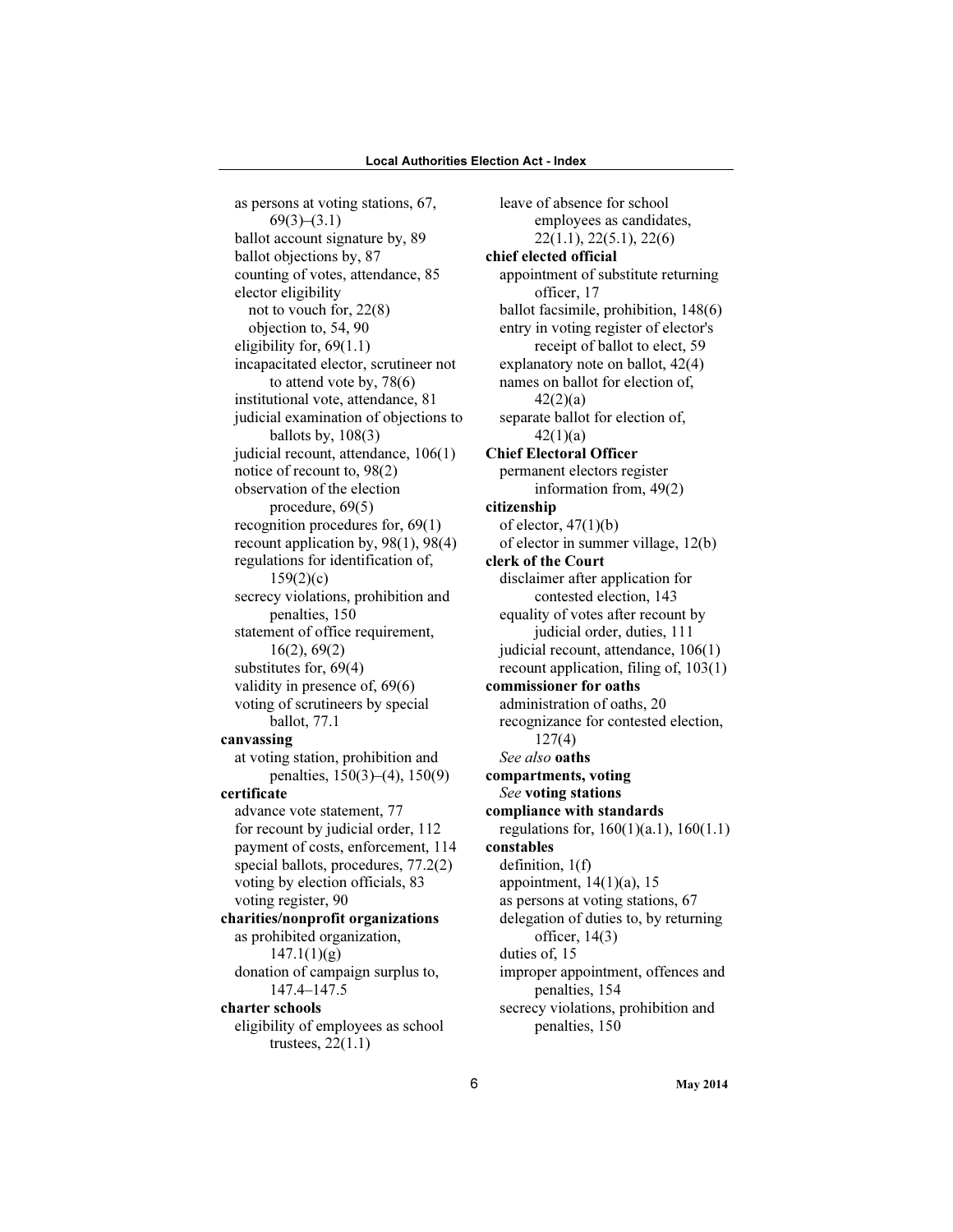statement of office requirement, 16(2) substitute constable appointment, 18 voting by, at voting station, 83 voting by special ballot, 77.1 contested election, 126–147 adding parties to proceedings, 135 application to try validity of election, 131 combination of applications, 132 disclaimer, effect of, 144 disclaimer after application for contested election, 143 disclaimer duplicate delivery to secretary, 145 election material, production of, 134 fiat for application for, 127 filing of documents, 129 form and effect of order, 141 grounds not allowed, 133 hearing on validity, 137 intervention, 136 invalid election, 138 liability for costs, 139–140 mistake in using forms, adjudicated invalid, 137(2)(b) order for inspection of ballot box, 102 persons or authority entitled to raise issue, 126(2) requirements, 128 return of judge's order, 142 right of appeal, 146 rules of court, 147 service of application, 130 trial of, 126 contradictory evidence prosecution for, 123(3) controverted elections See contested election Co-operatives Associations Act,  $22(4)(i)$ corporation as prohibited organization,  $147.1(1)(g)$ associations of, as single corporation,  $147.1(2)–(3)$ 

limitations on campaign contributions, 147.2(1) not in definition of person,  $147.1(1)(f)$ offences and penalties, 147.2(4) costs disclaimer after application for contested election, relief of, 144(1) intervention at contested election, liability for, 136 local jurisdiction for invalid election, liability for, 140 recount by judicial order, due to, 113–114 recovery of costs in contested elections, 142(2) returning officer or deputy for invalid election, liability for, 139–140 rules of court for, setting of, 147 to respondent to contest election, 127(4) council defined,  $1(g)$ councillor defined, 1(h) defined, as candidate, 147.1(1)(d) entry in voting register of elector's receipt of ballot for, 59(6) explanatory note on ballot regarding maximum number, 42(3) names of candidates on ballot, 42(2)(b) residency requirement for councillor,  $21(1)–(2)$ , 48 separate ballot for, 42(1)(b) summer village nominations,  $12(c)$ – (e), 12(h), 31(3) counting ballot accounts, 88 election officials violating secrecy, prohibition and penalties, 150(7), 150(9) votes, 85 voting machines, use of, 84(2)–(3) Court of Appeal appeal of contested election, 146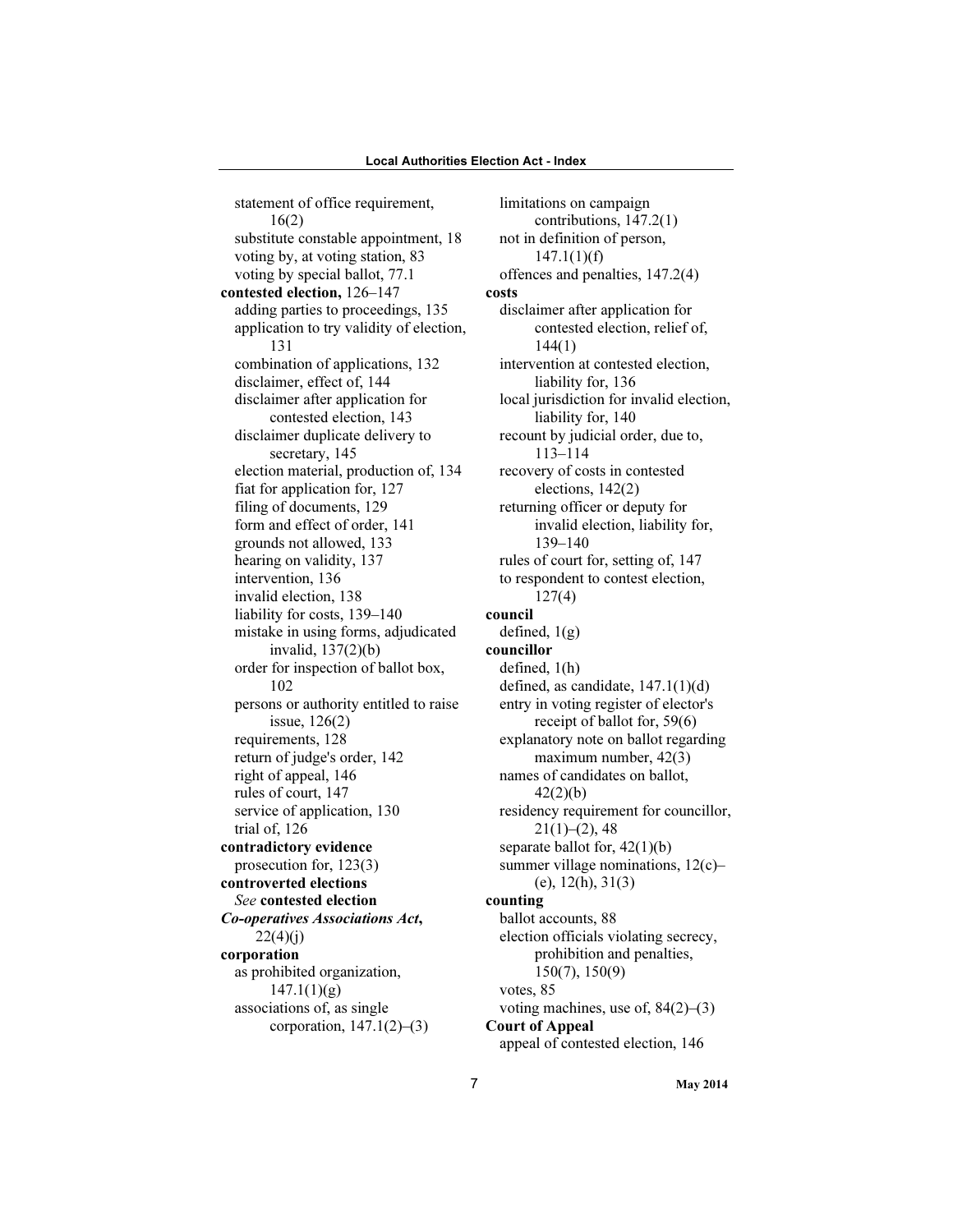appeal of disqualification period for school trustee, 24(4) Court of Queen's Bench defined, court, 1(i) application to, re campaign disclosure statements, 147.8 attendance required before Court, 123 contempt of court, 123(1) See also contested election; judge; recount of ballots by judicial order dates ballot account to include election date, 88(1)(c), 88(2)(c) ballot packets to show election date, 92(b) first elections,  $8(1)$ ,  $8(3)$ general elections, 10–11 Ministerial powers, 6 summer village elections, 12(a), 12(d) death deposit refund after, 30(3) of candidate, 33 declaration after equality of votes after election, 99 after equality of votes after judicial recount, 111 of election by acclamation, 34 of election results, 97 of election results, number of votes, 95 of recount by returning officer, 98(5) of vote results, 96 of voting station closed, 46(3)–(4) declined ballot, 66 defacement judicial recount statement of defaced ballots,  $110(2)(f)$ of ballot, void ballot,  $86(1)(c)$ –(d),  $108(2)(c)–(d)$ of posted documents, offences and penalties, 153 definitions, 1 advance vote, 1(a) area,  $1(b)$ 

bribery, 1(c), 116 by-election, 1(d) bylaw, 1(e) campaign contribution, 147.1(1)(a) campaign expense, 147.1(1)(b) campaign period,  $147.1(1)(c)$ candidate, 147.1(1)(d) constable, 1(f) council,  $1(g)$ councillor, 1(h) Court, 1(i) deputy, 1(j) elected authority, 1(k) election, 1(l) election day, 1(m) elector, 1(n) employee organization, 147.1(1)(e) first election, 1(o) general election, 1(p) influence, undue, 1(aa), 117 judge,  $1(q)$ local jurisdiction,  $1(r)$ Minister, 1(s) officer, 1(t) official agent, 1(t.1) person, 147.1(1)(f) prescribed form, 1(t.2) presiding deputy, 1(t.3) prohibited organization,  $147.1(1)(g)$ relevant Minister, 1(v) respondent, for contested election, 127(1) returning officer, 1(w) scrutineer,  $1(w.1)$ secretary,  $1(x)$ seniors' accommodation facility, 1(y) spoiled ballot,  $1(z)$ , 65 spouse,  $1(z.1)$ trade union, 147.1(1)(h) undue influence, 1(aa), 117 voting register, 1(bb) voting station, 1(cc) voting subdivision, 1(dd) ward, 1(ee) deposits nomination deposits, 27(1), 27(4),  $29$ nomination deposits, disposition, 30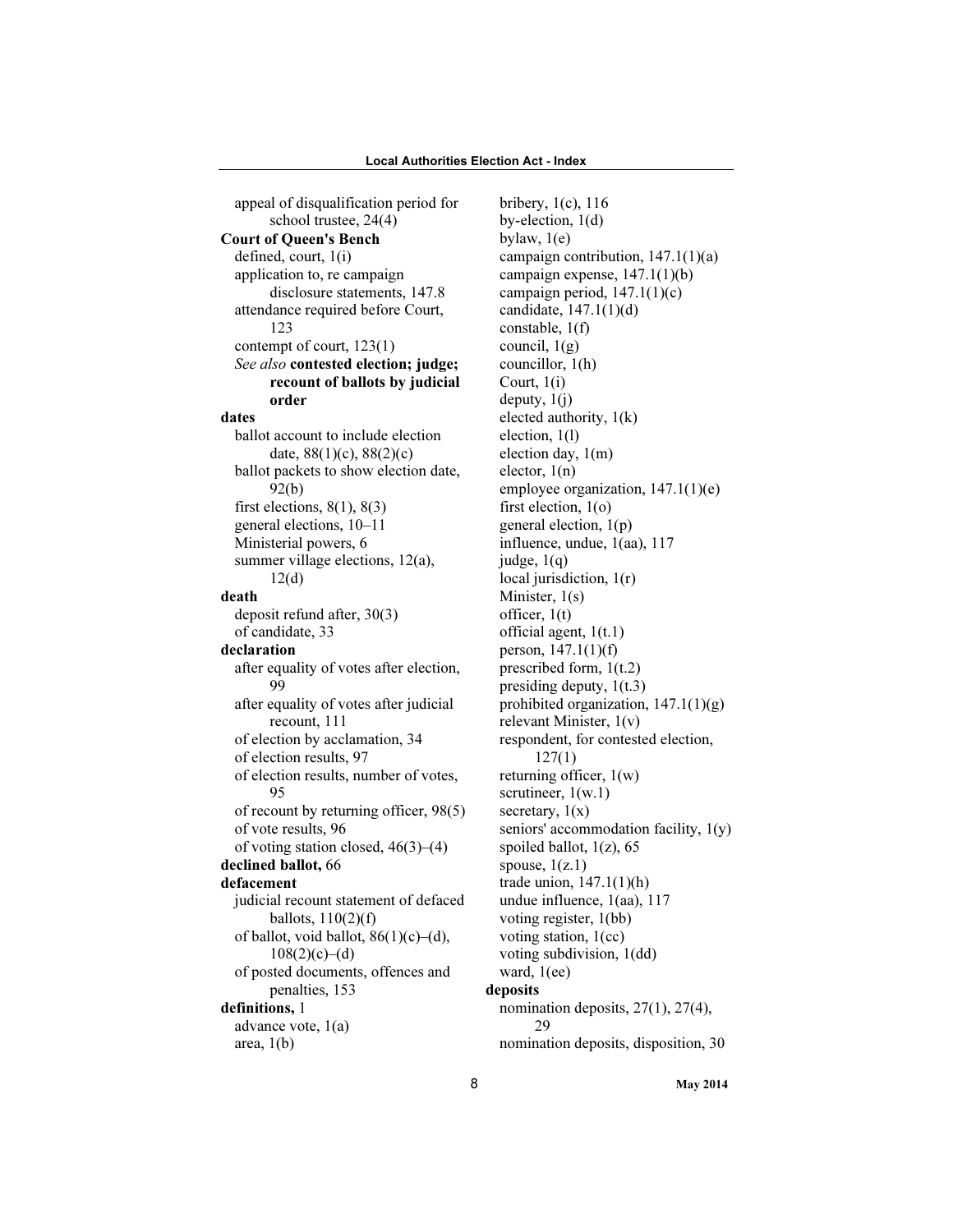nomination deposits, forms, 30(1) recount deposits, 103 deputy returning officer defined, 1(j) advance vote statement, 77 appointment of,  $14(1)(a)$ appointment of constables by, 15(1) appointment of substitute deputies or constables by, 18 as party, contested election, 135 ballot account, duties, 88 ballot account, signature by, 89 ballot box display and sealing, 40 ballot boxes at advance voting stations, duties, 75(2) ballot initialling by deputy, 60 ballot packet contents and sealing, duties, 91–92 ballot packet to show name of, 92(c) costs for invalid election, liability for, 139–140 delegation of duties to, by returning officer, 14(3) delivery of ballot box and ballot account by, 94 election documents secured in ballot box, duties, 93 electors list use by, 50(3) endorsement of void ballots as rejected, 86(2) examination of ballots after vote, 86 examination of campaign financial statements of school board trustee, attendance, 118(2.2) examination of nominations after acclamation, attendance, 28(4) explanation of voting methods to voter by, 61 filing nomination with, 28(2)(b) impartiality of, 13.1 improper appointment of, offences and penalties, 154 improper use of electors information by, offences and penalties, 158 incapacitated elector voting at home, duties, 79 incapacitated elector voting at voting station, duties, 78

institutional votes, duties, 80–82 instructions to voters, 45 minors in voting compartments, consent for, 55(4) note of ballot objection, 87 objection to declaration of elector eligibility, duties, 54, 90, 94(1) offences by, 149–150 penalties for offences, 149 secrecy violations, prohibition and penalties, 150 special ballots, duties, 77.1–77.2 spoiled ballots, duties, 65 statement of office requirement, 16(2) verification of initials on marked ballots,  $63(1)–(2)$ voting by, at voting station, 83 voting by deputy returning officer by special ballot, 77.1 voting station closure declaration by,  $46(3)–(4)$ destruction of election material, 101 directions to voter explanation of voting method to voters, 61 for relocated voting station, 37(2) in languages other than English, 45(3) posting in voting station, 45 supply and delivery by returning officer,  $14(1)(d)$ voting machines, 84 disability of elector at voting station, 78 disclaimer by candidate in contested election, 143 duplicate to secretary, 145 effect as resignation, 144(2) effects on liability to costs, 144(1) posting in voting station, 144(3) disclosure statements application for appeal, 147.8 late filing, effects of, 147.8 of campaign contributions and expenses, 147.4 audit of, 147.4(4)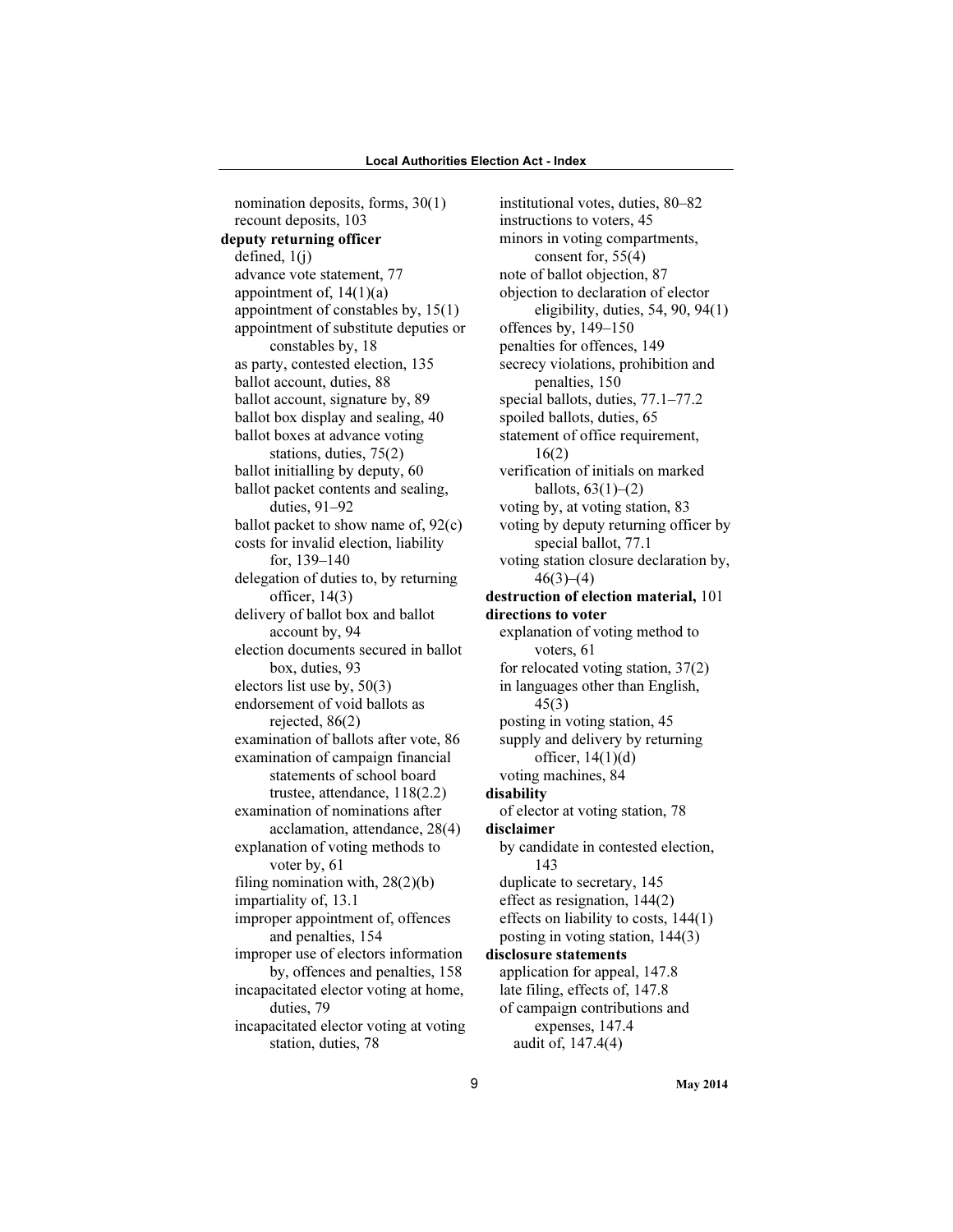audit of, bylaws for, 147.4(5) deficits, 147.4(1.1)–(1.2) errors and omissions, 147.4(2) ineligibility for nomination,  $22(1.2)–(1.3)$ prescribed form, 147.4(1) public disclosure, 147.4(3) surpluses, 147.4(1.1) time to file, 147.3(1)(f), 147.4(1) of campaign contributions and expenses of school board trustees, 118(2)–(4) offences and penalties, 147.7 offences and penalties for school board trustees, 118(4) disposition of election material, 101 disqualification application to contest election,  $127(2)–(4)$ grounds for, contestation of election, 128(2) invalid election, 138(3) plurality of respondents in contested election, 132 re-election after disqualification as school trustee, 24 See also contested election; notice district See local jurisdiction division See local jurisdiction duress on voter as undue influence, 117 elected authority advance vote, resolution for, 73(1) application for trial of an election, 126(2) appointment of returning officers by, 13 defined, 1(k) ineligibility for nomination, 23 in joint elections by authorities in same area, 2 in joint elections by authorities with non-contiguous boundaries, 3 invalid election, 138(3) Lieutenant Governor in Council, request for regulations, 160(2)

special ballot resolutions, 77.1(2), 77.2(3.1) term of office, 9–10 elections defined, 1(l) advertising, ballot form, prohibition and penalties,  $148(5)$ – $(7)$ advertising on election day, offences and penalties, 152 death of candidate, new election, 33 election results, 95 invalid election, new election, 138 joint elections by authorities in same area, 2 joint elections by authorities with non-contiguous boundaries, 3 notice of election, 35 observation by agents, 70(4) term of office, 9, 10 unprovided in Act, regulations,  $160(1)(a)$ validity of election, application to try, 131 See also acclamation; contested election; election official; first election; general election; notice Election Act elector eligibility, identification requirements, 53(1)(b) ineligibility of bylaw scrutineers for convictions under, 70(2.1) ineligibility of candidates for convictions under, 22(1)(d.1) ineligibility of candidate's scrutineers for convictions under, 69(1.1) ineligibility of proposed official agents for convictions under, 68.1(2) election day defined, 1(m) by-election,  $11(1)(b)$ bylaw to change, 11(2) general election, 11(1)(a) summer village, 12 vote on bylaw or question, 11(1)(b)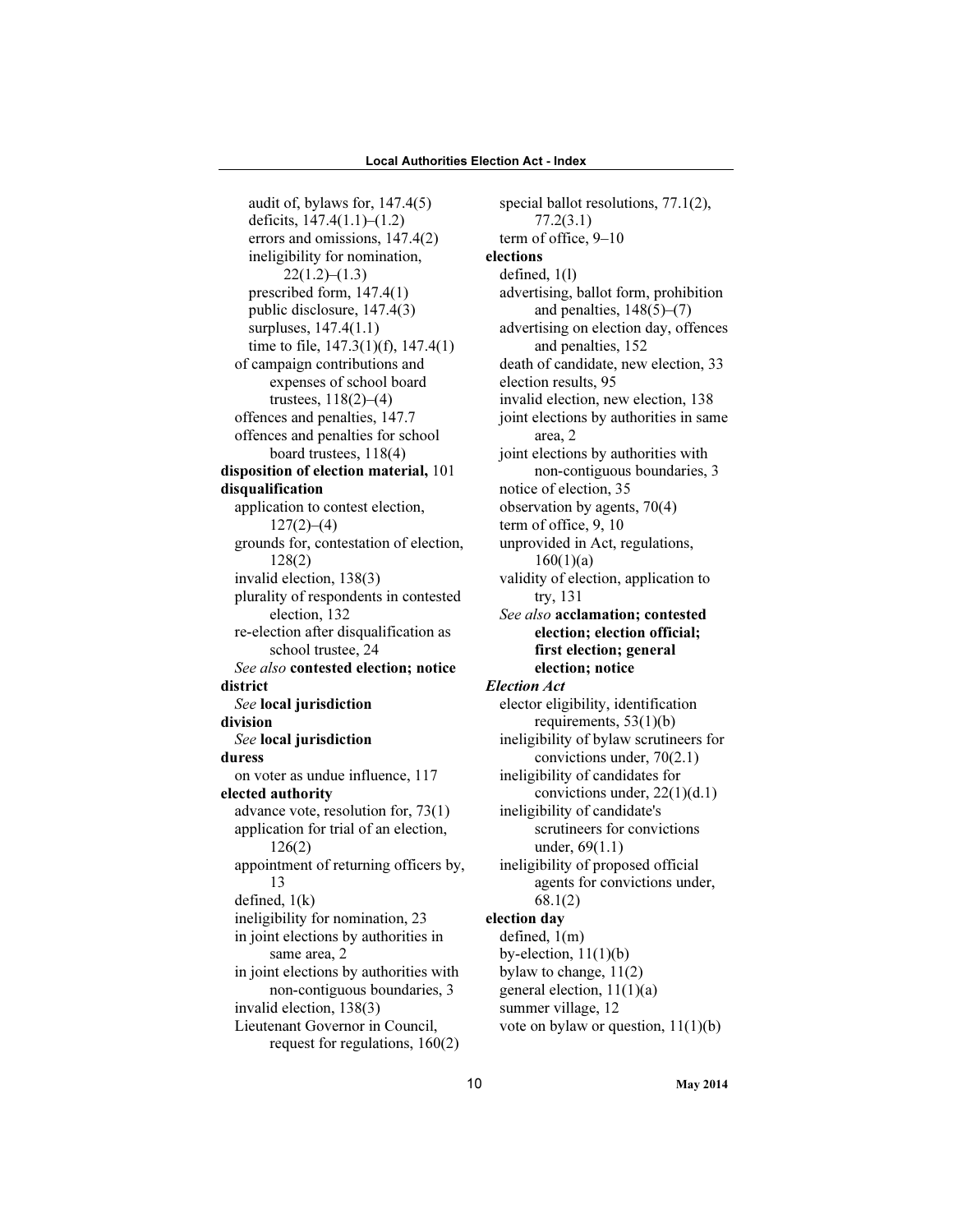election materials affidavit from witnesses at destruction of ballot box contents, 101 custody of election materials,  $19(1)(b)$ delivery of sealed ballot boxes, ballot account, and nomination papers, 100(1) destruction of ballot box contents, 19(1)(b), 101 joint election agreements re, 2(3), 3(5) production of election material in contested election, 134 safekeeping of materials, 77 time for election material retention, 101 election official advance vote, certificate for, 83(3)– (4) improper appointment, offences and penalties, 154 institutional votes, duties, 80–82 interference with posted documents, offences and penalties, 153 penalties for offences, 148(7), 149, 153 secrecy violations, prohibition and penalties, 150 voting by, 83 See also deputy returning officer; returning officer elector defined, 1(n) ballot display, prohibition and penalties, 150(8), 150(8)–(9) declining to vote, 66 deemed voting, 64 eligibility, proof, 53 employee's voting time, 58 employee's voting time, failure to provide, offences and penalties, 155 enumeration of,  $50(1)(b)$ identification documents for special ballots, 77.2(2.1)–(5.1), 93

incapacitated elector voting at home, 79 incapacitated voter at voting station, 78 information about, 49(5)–(6) information about, right to access, 49(7) inspection of nomination papers, acclamation, 34(3) inspection of nomination papers and ballot account, 100(2) institutional voting stations, 80–82 instructions to,  $14(1)(d)$ interference with voting, prohibition and penalties, 150(2), 150(9) interpreter for voter unable to read or understand English, 72 minors with electors in voting compartments, 55(4) nomination form signatures, 27(1)– (3) objection to declaration of elector eligibility, 54, 88(1)(m), 90 procedure modifications for, 5 recount application, 103 right to contest election, 126(2)(b)– (c) secrecy of vote, 55, 56, 67(3) secrecy of vote during recount, 107(2) summer village, 12 void ballot if shows voter's identity,  $86(1)(c)–(d), 108(2)(c)–(d)$ voting machines, 84(1) See also advance vote; list of electors; permanent electors register eligibility as candidate See ineligibility or eligibility as candidate eligibility as voter, 47–48 age,  $47(1)(a)$ citizenship, 47(1)(b) residence of student, 48(1)(d) residence rules, 47(1)(c), 47(2), 48 school districts or divisions, 48(2)– (3) summer villages, 12(b)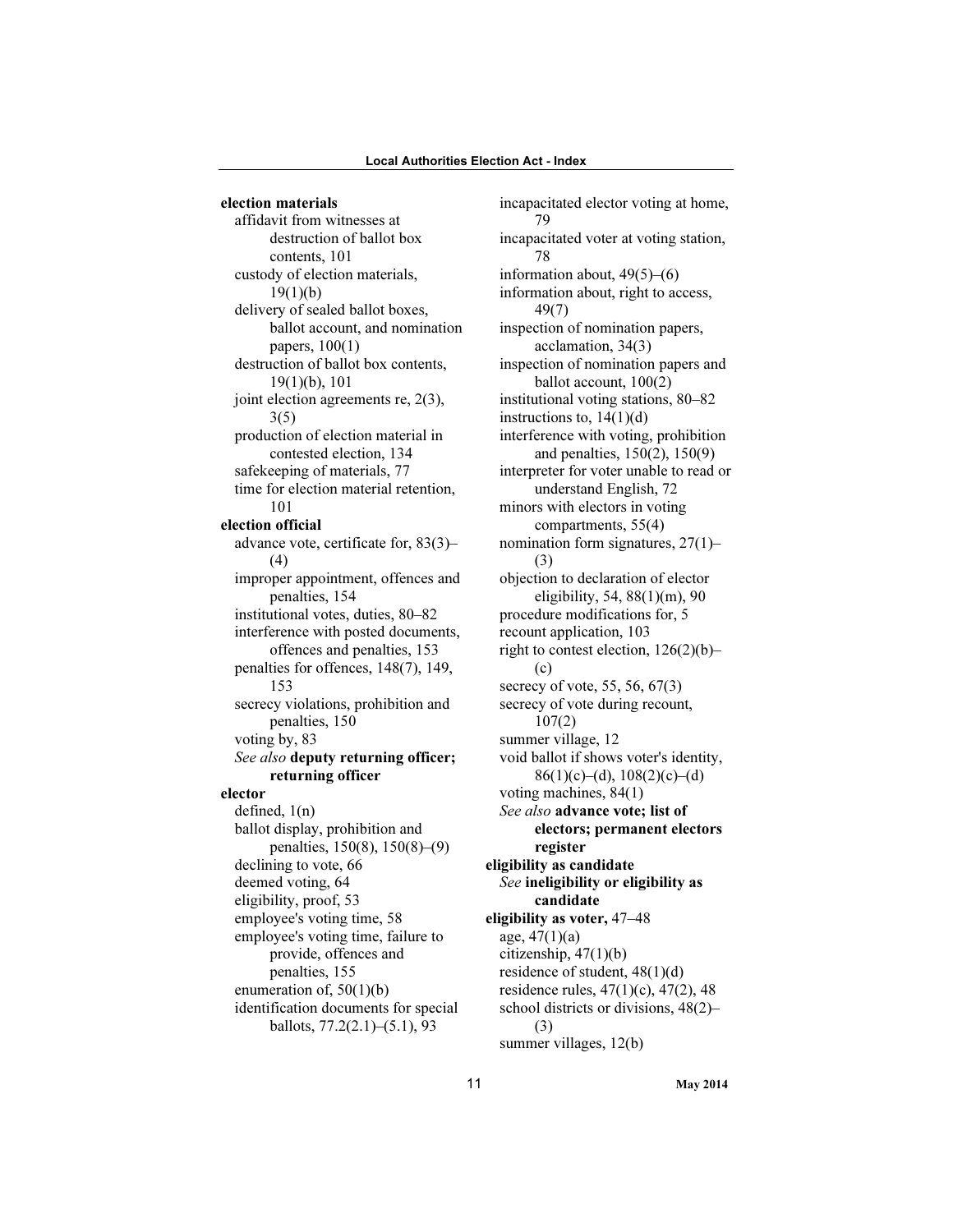time and place of residence, 47(1)(c), 47(2), 47(4) voting station at work site, 47(3) voting station requirement, 47(2) eligibility of elector to nominate, 27 elector as ward resident, 27(3) requirements, 27(1), 27(3) Emergency Management Act,  $22(4)(g)$ employee organization definition of,  $147.1(1)(e)$ limitations on campaign contributions, 147.2(1), 147.2(3) not in definition of person,  $147.1(1)(f)$ offences and penalties, 147.2(4) employees of municipality as candidate,  $22(1)(b)$ ,  $22(5)–(12)$ time for voting, 58 employer employee's voting time, failure to provide, offences and penalties, 155 employment offer of employment, offences, 116(a), 116(e) endorsement recognizance, to contest election,  $127(4)–(5)$ rejected ballots, ballot account to include,  $88(1)(h)$ ,  $88(2)(h)$ void ballots as rejected, 86(2) enforcement costs of recount, payment of, 114 order of judge in contested elections, 142(2) enumeration access of enumerators to residences, 52 appointment of enumerators, 51 identification badges, regulations,  $159(2)(c)$ identification badges for enumerators, 51(b) improper use of electors information, offences and penalties, 158

interference with, offences and penalties, 156 in wards and subdivisions, 51 procedures and forms, 50(1)(b) showing badge for access, 52 statement of office requirement, 16(2) equality of votes after recount by judicial order, 111 drawing by lot, 99 errors and omissions campaign disclosure statements, 147.4(2) recount for, 98(1) wilful omissions, offences and penalties, 149 evidence at hearing on contested election, 137(1) contradictory, 123(3) filing of documents in contested elections, 129 oral evidence, 119 order for inspection of contents of ballot box,  $102(2)$ witness required to give, 119 examinations ballots after vote, 86(1) of ballots at judicial recount, 108 of filed nominations, 28(4) excess void ballots in judicial recount statement,  $110(2)(d)$ votes on ballot, void, 86(1)(b), 108(2)(b) expenses ballots printing, 41 election expenses, allowable, 118 recount by judicial order, 113 explanation by deputy of voting method to voters, 61 voting instructions,  $42(3)$ – $(4)$ ,  $45$ false statement in candidate's acceptance, offences and penalties, 151 prohibition against, 148(4), 148(7)

12 May 2014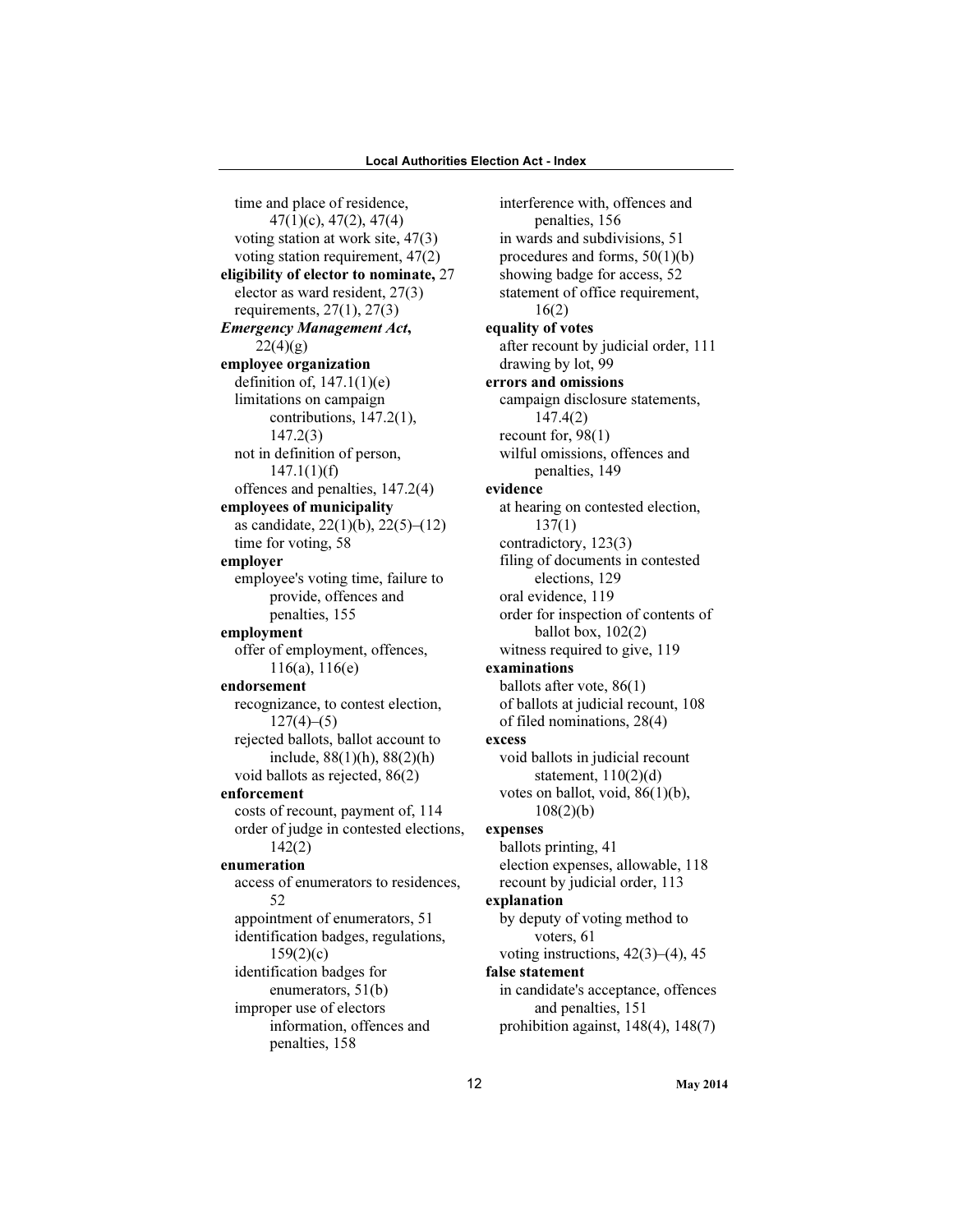family relative assist incapacitated person to vote, 78(3) fiat for application for judicial review to contest election, 127(2)–(3) Financial Administration Act provincial corporations defined under, as prohibited organizations,  $147.1(1)(g)$ fines See offences and penalties first election, 8 defined, 1(o) date of, 8(1), 8(3) Ministerial powers, 6, 8(1)–(2) forfeiture grounds for, contestation of election, 128(2)(c) recovery of penalties for bribery or undue influence, 125 rights on conviction of bribery or undue influence, 120 right to vote for removing ballot, 68(2) forms advance vote statement, 77 ballot account for bylaw or question, 88(2) ballot account for candidates, 88(1) ballot account signatures, 89 ballots, 42–44 ballots, marking of, 62 blind voter template, 78(5) contested election, mistakes in use of forms, 137(2)(b) contested election order, 141 contested elections, rules for forms, 147(a) declaration of elector eligibility, 53(1)(b) disclaimer, 143 disclosure of campaign contributions and expenses, 147.4(1) disclosure of campaign contributions and expenses of school board trustee, 118(3) enumeration, 50(1)(b)

errors and omissions in campaign disclosure statements, 147.4(2) instructions to voters, legible, 45(2) interpreters' statement, 72(2) list of electors,  $50(1)(b)$ nomination day notice, 26 nomination deposit, 30(1) nomination form, 27 note of ballot objection, 87 notice of election, 35(2), 35(4) permanent electors register, 49(1)(b) regulations for, 159(2)(a), 160(1)(b) special ballot applications, 77.1(2.4) voting machine ballot forms, 84(2)(a) voting register, objection on, 54, 90 friend assist incapacitated elector to vote, 78(3) general election defined,  $1(p)$ defined, campaign period,  $147.1(1)(c)$ election day, 11(1) election results, number of votes, 95 Ministerial powers, 6 See also **vacancy** gifts bribery offences, 116 hearing See judicial hearing home incapacitated elector voting at, 79 hospital See institutional voting station hours election day hours, 46 employee's voting time, 58 incapacitated elector voting at home, 79(1), 79(5) inspection of nomination papers and ballot account by electors, 100(2) nomination day hours, 28(1), 28(2) nomination hours extended, insufficient nominations, 31(1) nominations in summer villages,  $12(c)–(d)$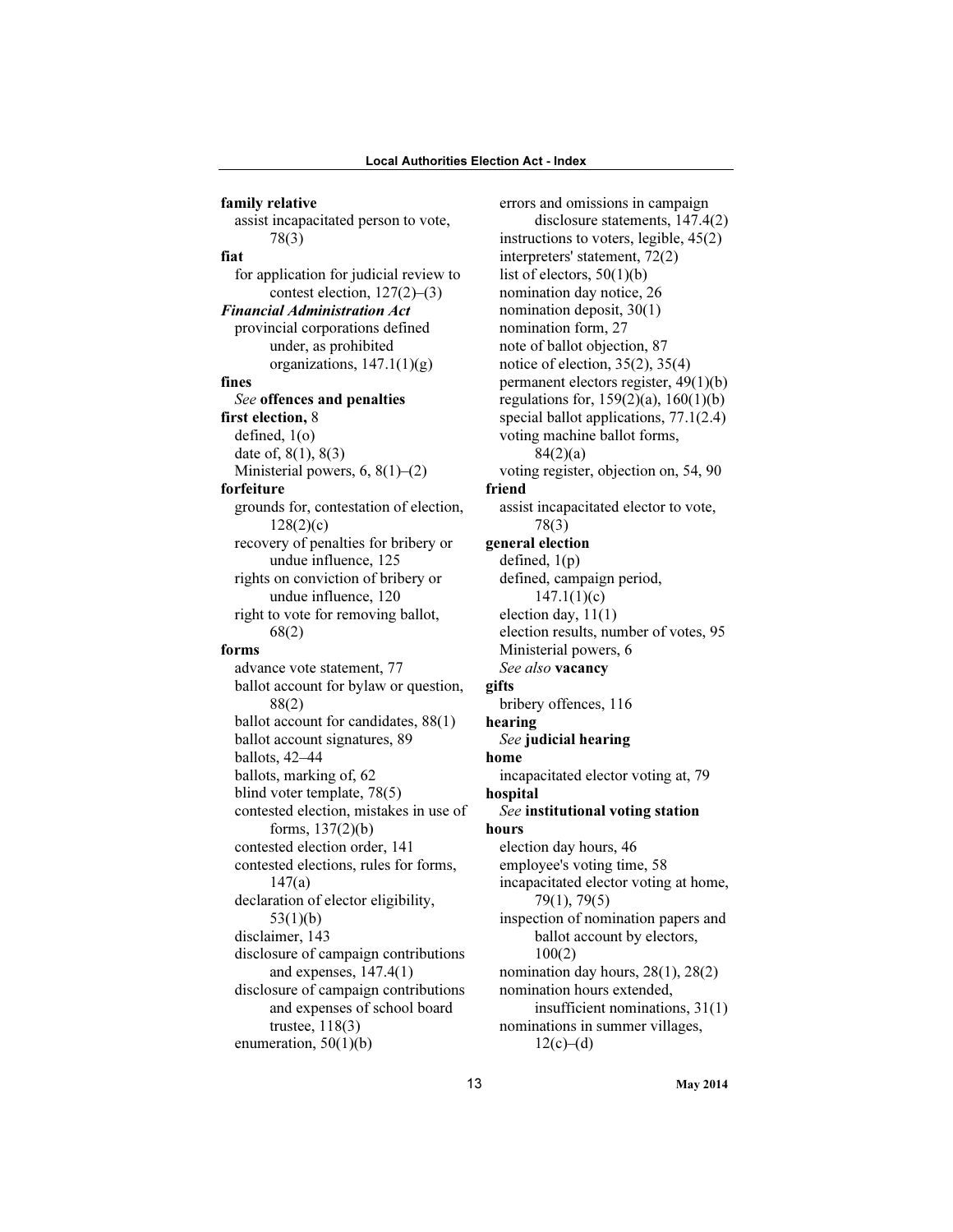recess at judicial recount, 109 voting after closure on election day, 46(4) voting in summer villages, 12(f) withdrawal of nomination, 12(g) See also time identification badges for enumerators for access, 52 provision of, 51(b) regulations for identification,  $159(2)(c)$ identification documents bylaws on requirements, 53–53.1 of electors for eligibility to vote, 53 of electors for special ballots, 77.2(2.1)–(5.1), 93 impartiality of returning officer, 13.1 imprisonment generally, 150(9) for bribery or undue influence, 121 for election offences, 148(7) of election officials, 149 of employer, 155 improvement district election, 4 incapacitated elector procedure modification, 5 voting at home, 79 voting at voting station, 78 voting by special ballot, 77.1 Income Tax Act (Canada), 147.1(2) ineligibility or eligibility as candidate, 22 allowances to candidates, 22(4)(i) auditor of local jurisdiction, 22(1)(a) bribery conviction, 120 conviction for offences under elections acts,  $22(1)(d.1)$ cooperative association member,  $22(4)(i)$ disclosure statements, noncompliance, 22(1.2)–(1.3) elector's right to contest eligibility,  $126(2)(b)$ employee of local jurisdiction, with exceptions, 22(1)(b), 22(5)– (12)

employee's leave of absence for eligibility, 22(6) forfeiture of seat, nomination after, 120 indebtedness to local jurisdiction,  $22(1)(c)–(d)$ land dealings by candidate, 22(4)(d) multiple offices, prohibition, 23 office-holders, 23(2) party to subsisting contracts with local jurisdiction, 22(4)(a)–(b) professional services rendered by candidate, 22(4)(h) publisher of official advertisements,  $22(4)(c)$ school employee as candidate for trustee, 22(1.1), 22(3) school employee's leave of absence for eligibility, 22(1.1), 22(5.1), 22(6) services rendered by candidate,  $22(4)(e)–(f)$ shareholder in corporation holding contract,  $22(4)(a)$ undue influence conviction, 120 See also contested election; disqualification influence See undue influence initialling ballot by deputy, 60 objection to ballot, 87 penalty for offences, 149(b) verification of initials on marked ballots,  $63(1)–(2)$ void ballot if no initials,  $86(1)(a)$ , 108(2)(a) void ballots without initials in judicial recount examination, 108(2)(a), 110(2)(c) inspection ballot account by electors, 100(2) nomination papers, acclamation, 34(3) nomination papers, by electors, 34(3) nomination papers, election, 100(2) order for inspection of ballots, 102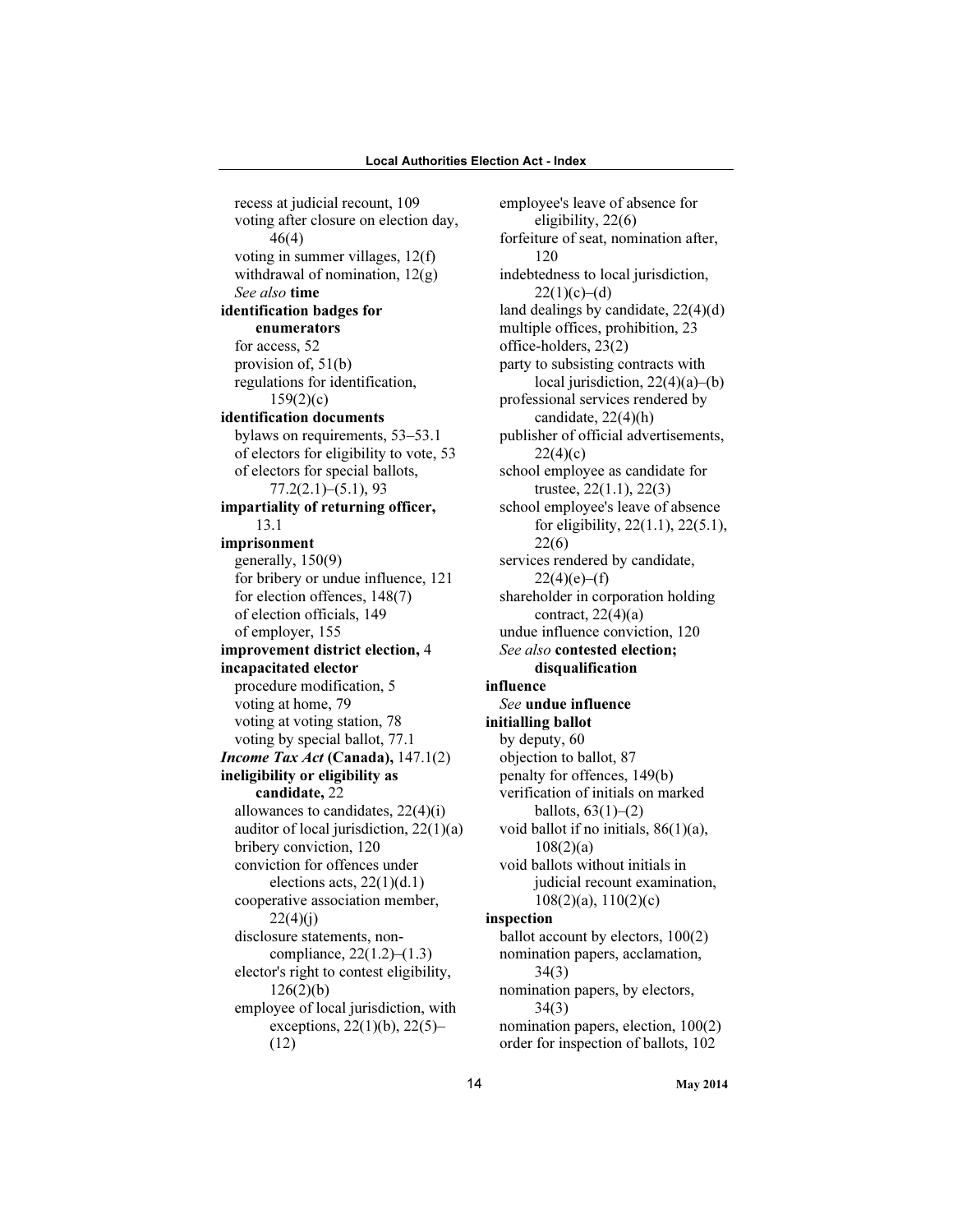institutional voting station, 80–82 advance votes in seniors' accommodations, 80(4) appointment of deputies for, 80(3)– (4) attendance at vote, 81 election day times, 81 eligibility to vote at, 80(2) establishment by elected authority, 80(1) notice of election, 82(2) procedure, 82 procedure modifications, 5 instructions to voter See directions to voter insufficient nominations, 31 interference or obstruction at voting stations, 150(2), 150(9) enumeration, offences and penalties, 156 to access for enumeration and campaigning, 52 undue influence, offences and penalties, 117, 121 with impartiality of returning officer, 13.1 with posted documents, offences and penalties, 153 Interpretation Act, 31(1)(b) interpreter for elector, 72 intervention at trial, contested election, 136 intimidation of voter as undue influence, 117 invalid election See contested election irregularities treatment by judge in contested election,  $137(2)–(3)$ joint elections, 2–3 agreements by authorities in same area, 2 agreements by authorities with noncontiguous boundaries, 3 judge defined, 1(q)

appeal of decision on contested election, 146 application to contest election, 127 attendance at judicial recount, 106(1) certification of recount, 112 contested election hearing, 137 cost of recount, 113 decision on ballots objected to at judicial recount, 108(3) examination of ballots at judicial recount, 108 payment of costs, 114 recess at recount, 109 recovery of penalty, 125 reduction of time period for disqualification as school trustee,  $24(3)–(4)$ report of bribery or undue influence convictions, 122 summons of witnesses by,  $123(1)(a)$ trial of contested election, 133 judicial hearing evidence, 119 reduction of period of time for disqualification as school trustee,  $24(3)–(4)$ witnesses, 123 See also contested election; recount of ballots by judicial order Labour Relations Code,  $147.1(1)(h)$ languages other than English for instructions to voter, 45(3) leave of absence municipal employee as candidate, 22(1)(b), 22(5)–(12), 22(6) school employee as candidate, 22(1.1), 22(5.1), 22(6) Lieutenant Governor in Council regulations by, 147.91, 159(1), 160 setting interest rates on surplus campaign funds, 147.5(4) setting rules of court for contested elections, 147 limitation deposit with nomination, 29(2)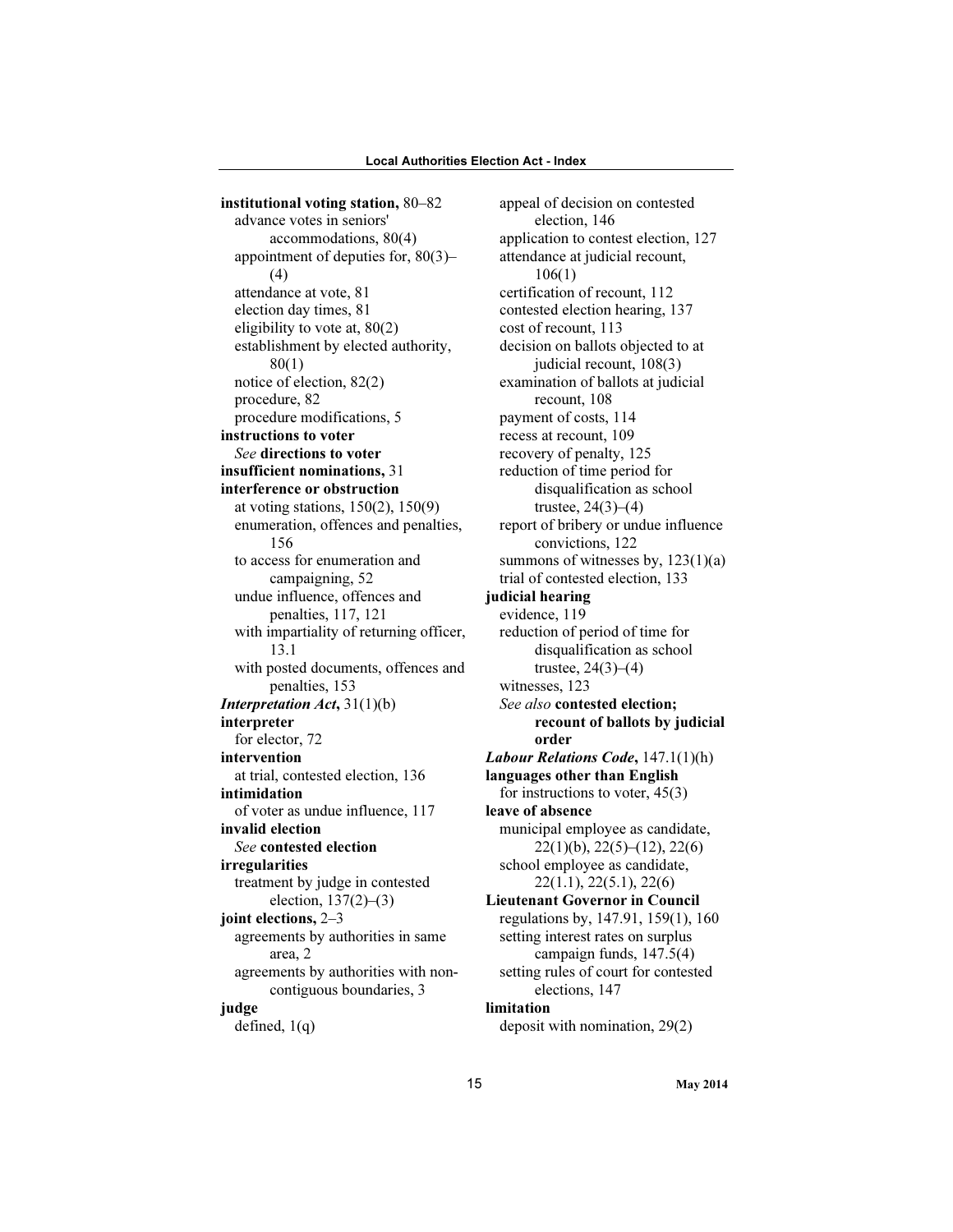of action for bribery or undue influence, 124 list of electors ballot packet to include,  $91(1)(g)$ bylaw for,  $50(1)$ election documents secured in ballot box, 93 elector eligibility, proof, 53 improper use of information, offences and penalties, 158 incapacitated elector voting at home,  $79(2)–(3)$ preparation, 50(1) production at trial in contested election, 134 provision of special ballots list to candidates, 77.1(4) provision to candidates, 50(2) special ballot, entry for, 77.2(5)(a) use of, 50(3) loans bribery offences, 116 Local Authorities Election Act inconsistencies in, 5 ineligibility of bylaw scrutineers for convictions under, 70(2.1) of candidates for convictions under, 22(1)(d.1) of candidate's scrutineers for convictions under, 69(1.1) of proposed official agents for convictions under, 68.1(2) insufficiency of provisions, remedy by Lieutenant Governor in Council, 159(1) insufficiency of provisions, remedy in regulations,  $160(1)(c)$ Ministerial powers, 6 validity in contested election for contravention of, 137(2) local authority See local jurisdiction local jurisdiction defined, 1(r) auditor as ineligible candidate,  $22(1)(a)$ 

ballot account to include,  $88(1)(a)$ , 88(2)(a) campaign surplus funds, procedures, 147.4–147.5 election day, 11 employees as candidates, 22(1)(b) first election in newly formed local jurisdiction, 8 liability for costs for invalid election, 140 municipality in definition of prohibited organization,  $147.1(1)(g)$ register of candidates, 147.21 residency requirements for candidates, 21 term of office, 9–10 voting subdivisions, 36 marking of ballot, 62 Metis settlements as prohibited organizations,  $147.1(1)(g)(v)$ Minister defined, 1(s) bylaws on election matters, authority, 160(2) first election in newly formed local jurisdiction, role in,  $8(1)$ – $(2)$ improvement district elections, role in, 4 insufficient nominations, 31(4) notice of election by acclamation to Minister, 34(2) notice of nominations to Minister, 28(6) notice of special ballots, 77.1(2.3) powers of, 6 regulations for conduct of election after invalid election, 138(4) regulations for form of notices, orders and other proceedings, 147 regulations for forms, ballot boxes, identification badges, 159(2) special area elections, 4 special ballots, review of questionable, 77.2(5.2)–(5.4)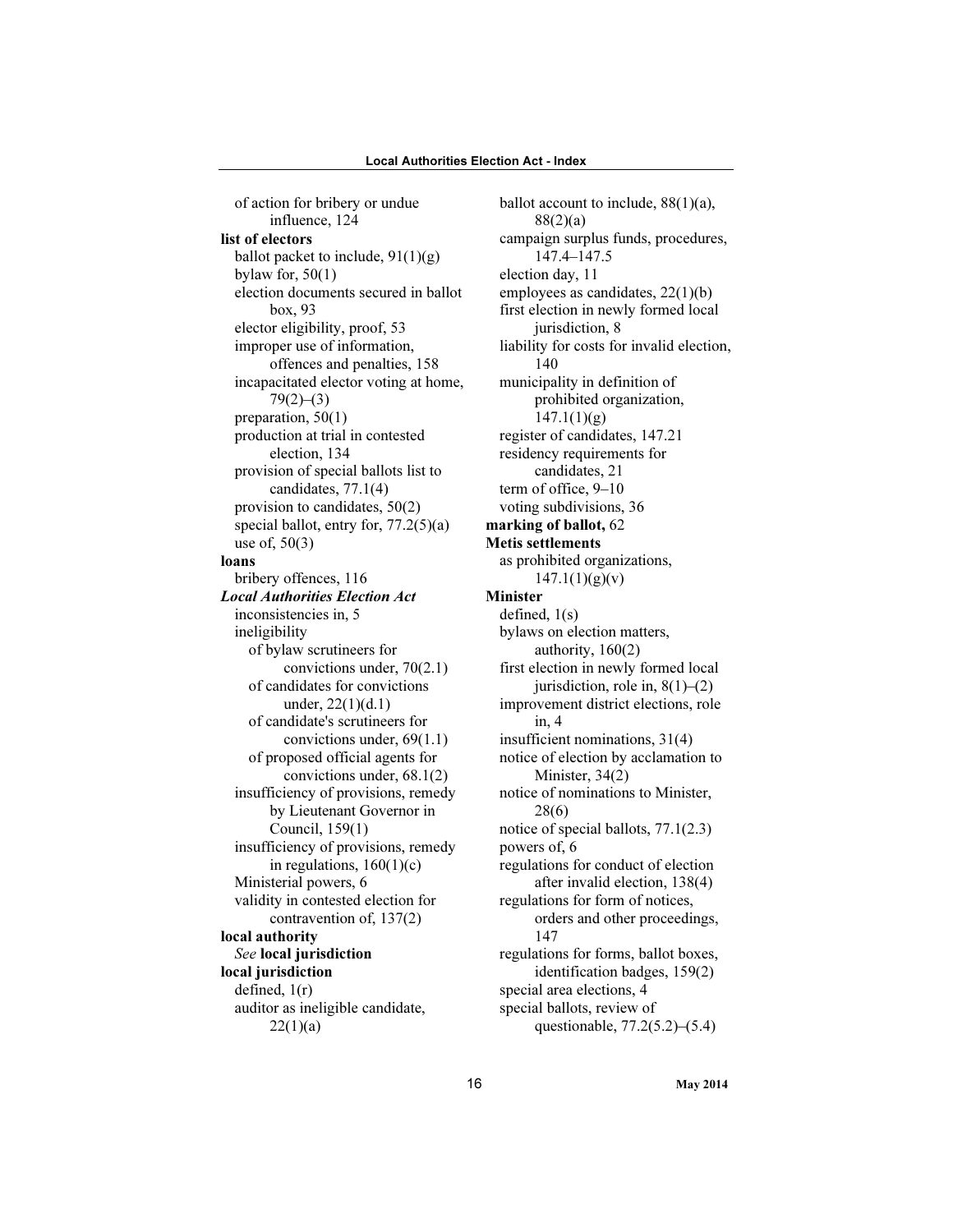statement of bylaw or question vote results to Deputy Minister, 96(4) statement of election results for candidates to Deputy Minister, 97(4) minors in voting compartment, 55(4) mobile home park access for enumeration and campaigning, 52 modifications of procedures, 5 money bribery offences, 116 in definition of campaign contribution,  $147.1(1)(a)$ Municipal Government Act definitions under,  $1(ee)(i)$ ,  $1(g)$ ,  $1(k)(i)$ ,  $1(s)$ ,  $1(v)(i)$ ,  $147.1(1)(g)(ii)$ requirements for advertising of proposed bylaws, 53.1 municipalities See local jurisdiction municipality as prohibited organizations, limitations on campaign contributions, 147.2(3) in definition of prohibited organization,  $147.1(1)(g)$ nominations dates for first elections, 8(1)(a) death of candidate, 33 deposit, 29–30 employee of municipality, 22(5) examination of filed nominations, 28(4) ineligibility for, 22–23 insufficient nominations, 31 one office only, 23 persons to file, 28(3) qualifications of candidates, 21 receipt of,  $14(1)(f)$ ,  $28(1)-(3)$ responsibility to meet requirements, 28(1.1) statement of insufficient nominations to Minister, 31(4) statement of nominations to Minister, 28(6)

summer village,  $12(c)$ –(d),  $12(h)$ , 31(3) withdrawal, deposit refund, 30(2)(c) withdrawal in summer villages,  $12(g)$ withdrawal of candidate, 32 nomination day date, 25 hours extended due to insufficient nominations,  $31(1)–(3)$ hours for receiving nominations, 28(1), 28(2) locations for receiving nominations, 28(1), 28(2) notice of nomination day, 14(1)(e), 26 time for withdrawal after, 32(1) nomination forms, 27 deposit disposition, 30 deposit with form, 27(1), 27(4), 29 eligibility of elector to nominate, 27(1), 27(3) joint elections, restrictions, 2(4), 3(5) number of signatures, 27(2) official agent information, 27(1)(a.1) returning officer to receive, 14(1)(f) validity of form, 27(4) ward system elector as nominator, 27(3) nomination papers delivery and inspection of, 100 inspection of, election by acclamation, 34(3) retention of, 100(1.1) retention of, election by acclamation, 34(4) safekeeping, 28(5) nominator See eligibility of elector to nominate nonprofit organizations as prohibited organization,  $147.1(1)(g)$ nonresident persons not to donate campaign contributions, 147.2(3)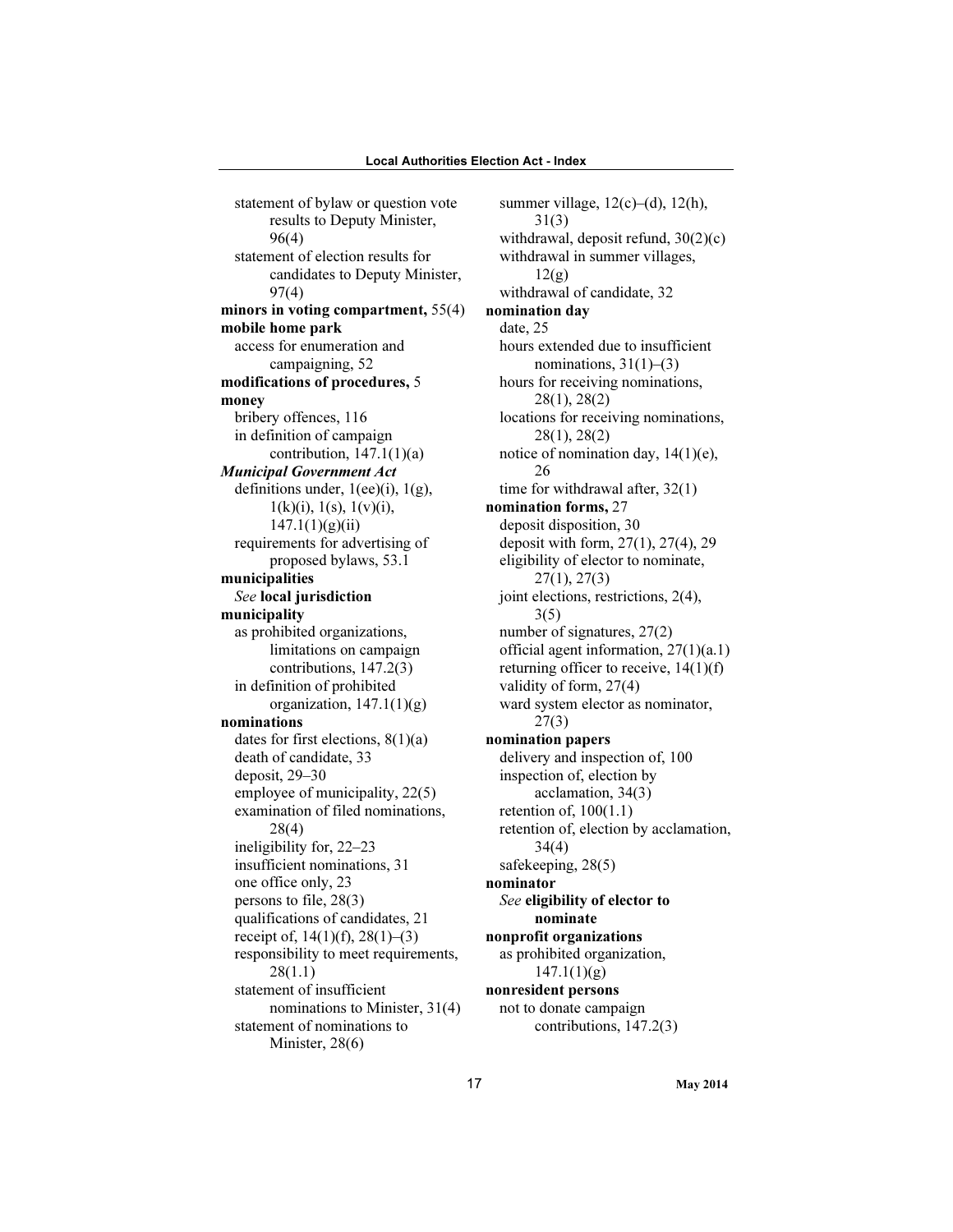notice

addition or rejection of name for list of incapacitated electors voting at home, 79(4) advance vote, 74 application for contested election, 130 application for quo warranto to contest election, 128 death of candidate, 33(2) election by acclamation, 34(2) filing of documents in contested election, 129 insufficient nominations to Minister, 31(4) interference with notices, offences and penalties, 153 nomination day, 26 of appointment for judicial recount, 105 of election day, 14(1)(h), 35(2), 35(4) of election day at institutional voting stations, 82(2) of judicial recount application, 104 of nominations, 14(1)(e) of recount appointment, 98(2) rules for contested elections, 147(a) voting station relocation, 37(2) witness to attend, 123 See also posting in voting stations nursing home See institutional voting station oaths administration of, 20 order for inspection of ballots, 102(2) requirement for returning officer and official agent, 16(1) time of oath after first election, 8(4) See also statements objection contestation of election, to show grounds for, 128(2) contested election, grounds for, 133 disposition of ballot box contents, 101

to ballot, 87

to ballot at judicial recount, 108(3) to rejection of void ballot, 86(2) to statement of elector eligibility, 54, 88(1)(m), 90, 94(1) obstruction See interference or obstruction offences and penalties ballot box, interference, 148(1)(b), 148(1)(d), 148(7) ballot packets, interference, 148(1)(d), 148(7) ballots, fraudulent removal from voting station, 148(1)(c), 148(7) ballots, printing marked ballot, 148(5), 148(7) ballots, unauthorized supply, 148(1)(a), 148(7) by election officials, 150(1), 150(7), 150(9) campaign contributions, 147.2(4)– (5), 147.3 campaign disclosure statements, 147.7 contravention of regulations,  $160(1)(d)$ election expenses of school board trustee, 118(4) employee's voting time, failure to provide, 155 enumeration interference, 156 false statements in candidate's acceptance, 151 fines and imprisonment, 148(7) fines and imprisonment, election officials, 149 general penalties, 157 improper appointment, 154 improper communication, 55(3) improper use of electors information, 158 interference with posted documents, 153 order for inspection of ballots for evidence of offence, 102 perjury, 123(3) registration of candidates, 147.21(5)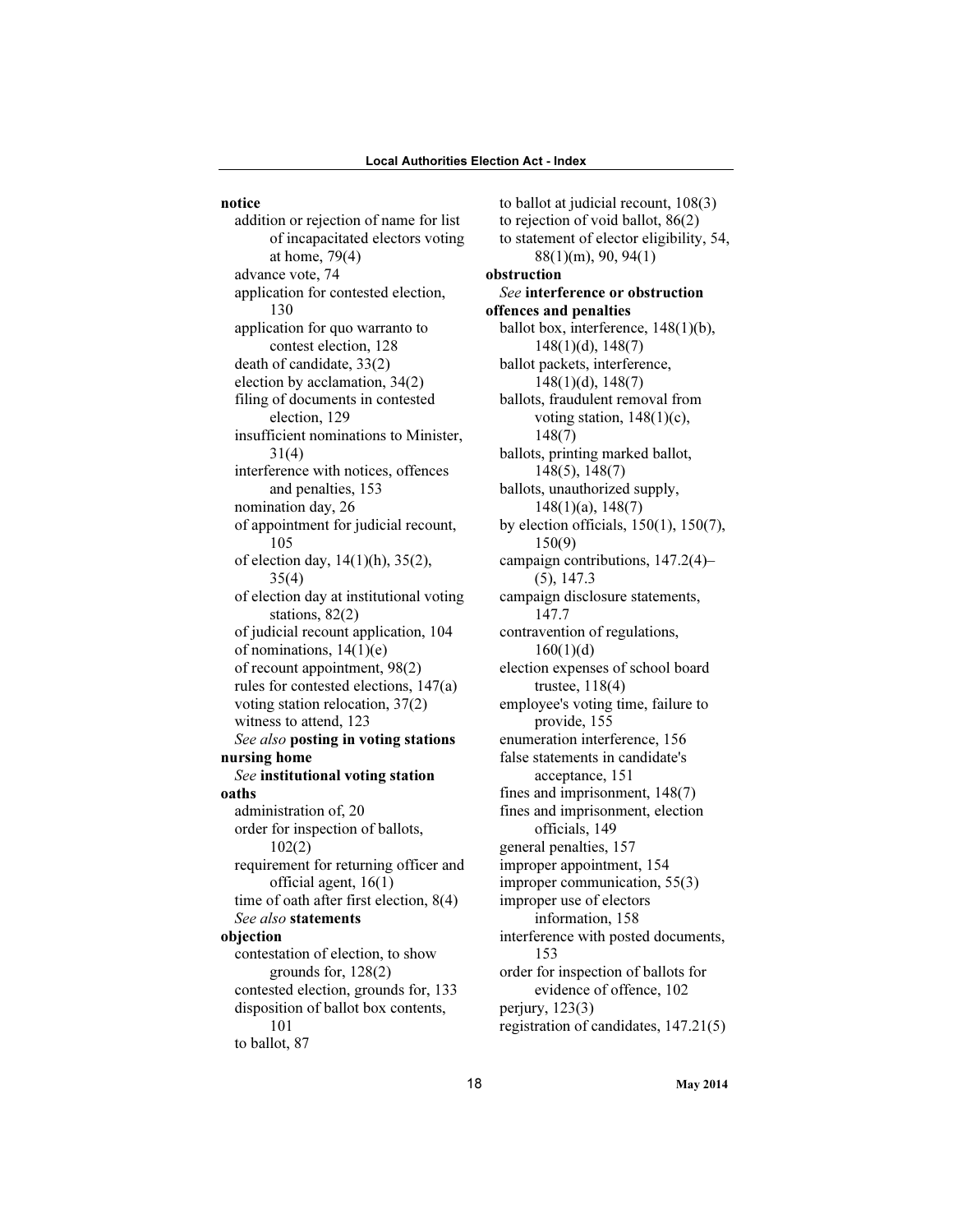unauthorized distribution of advertising on election day, 152 See also bribery; undue influence offers bribery offences, 116 officer defined, 1(t) See also deputy returning officer; returning officer official agents definition, 1(t.1) access to residences for campaigning, 52 advertising distribution on election day, offences and penalties, 152 appointment of,  $68.1(1)–(1.1)$ as persons at voting stations, 67 ballot account signatures by, 89 ballot objections, 87 counting of votes, attendance, 85 duties and powers, 68.1(4) duties of candidates re proper direction to, 147.3(1)(h) eligibility,  $68.1(2)$ – $(3)$ incapacitated elector, agent not to be present at vote, 78(6) information on, provision to other candidates, 28.1 institutional vote attendance, 81 judicial examination of objections to ballots by,  $108(3)$ judicial recount attendance, 106(1) nomination form information on,  $27(1)(a.1)$ notice of recount by returning officer to, 98(2) objection to declaration of elector eligibility, 54, 90 recount application by, 98(1), 98(4) regulations for identification of,  $159(2)(c)$ secrecy violations, prohibition and penalties, 150 special ballot electors list provided to, 77.1(4) validity in presence of, 69(6)

voting by official agents by special ballot, 77.1 omissions See errors and omissions order by judge on contested election, 141 for costs in contested election, 139– 140 inspection of ballots, 102 judicial recount deposit return, 103(2) Ministerial powers, 6 new election after invalid election,  $138(2)–(3)$ reducing disqualification as school trustee,  $24(3)–(4)$ removal of respondent after invalid election, 138(1) return and enforcement in contested elections, 142 rules for contested elections, 147(a) peace officer assistance of, 15 penalties See offences and penalties perjury prosecution for, 123(3) permanent electors register bylaw for register, 49(1) Chief Electoral Officer, agreement with, 49(2) compilation, revision and computer data storage, 49(4) improper use, offences and penalties, 158 information about electors, 49(5)–(7) information access for elector and elector's agent, 49(7) person definition of,  $147.1(1)(f)$ limitations on campaign contributions, 147.2(1) offences and penalties, 147.2(5) personal property duties of candidates re, 147.3(1)(d) in definition of campaign contribution,  $147.1(1)(a)$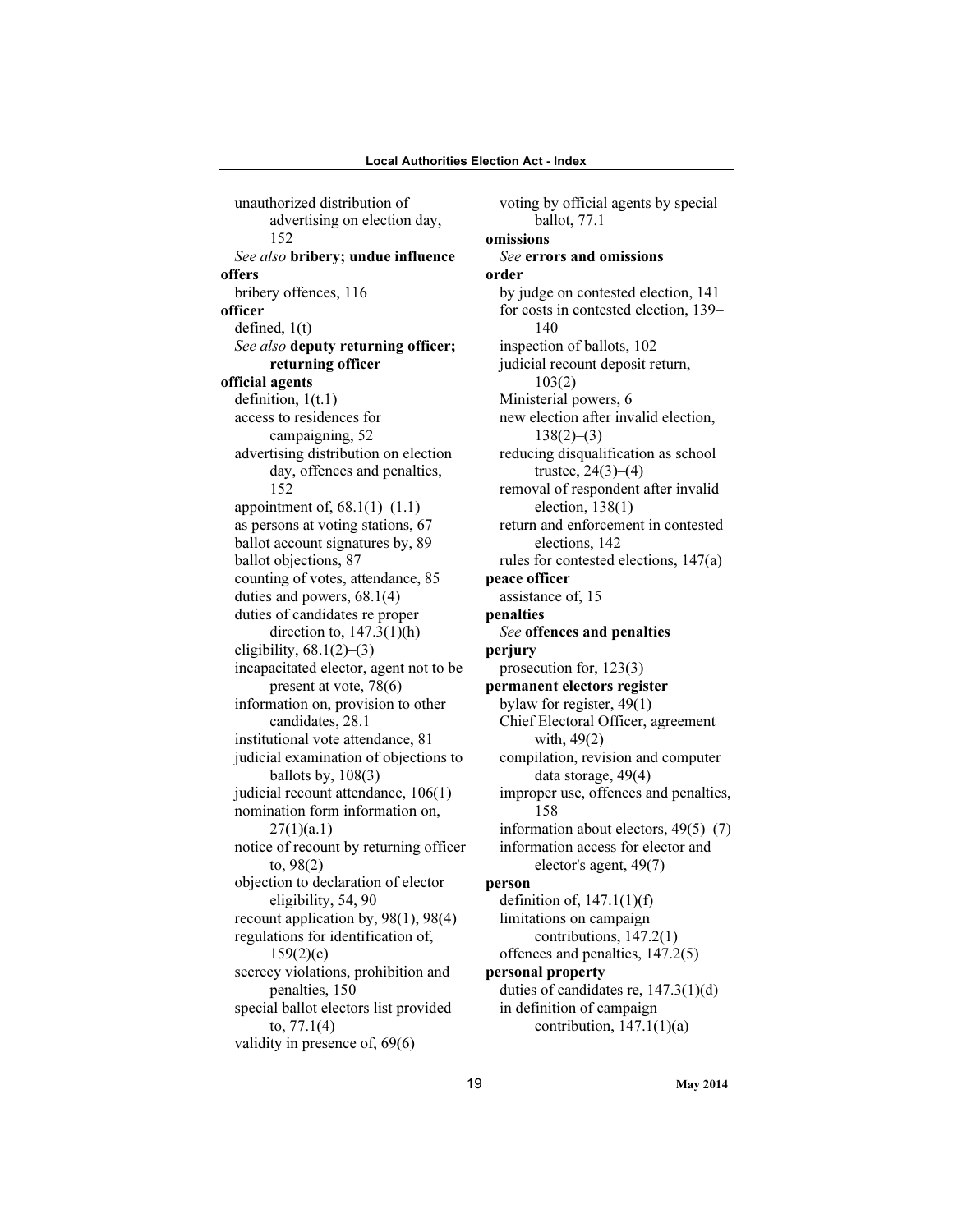posting in voting stations disclaimer, 144(3) instructions for electors, 45 languages other than English, 45(3) notice of institutional vote, 82(2) voting station relocation, 37(2) post-secondary institutions, public as prohibited organizations,  $147.1(1)(g)(vii)$ Post-secondary Learning Act,  $147.1(1)(g)(vii)$ prescribed form definition, 1(t.2) presiding deputy returning officer definition, 1(t.3) administration of oaths, 20 appointment by returning officer,  $14(1)(a)$ authorization of bylaw scrutineers at voting stations, 70 authorization of candidate's scrutineer's at voting stations, 69 authorization of languages other than English by,  $45(3)$ authorization of persons at voting stations, 67 certificate in voting register by, 90 delegation of duties to, by returning officer, 14(3) designation,  $14(1)(c)$ duties and powers,  $14(1)(c)$ , 14.1 duty to maintain peace, 15(1) election documents secured in ballot box, duties, 93 institutional votes, duties, 81 persons at voting station, restrictions by,  $69(3)$ – $(3.1)$ secrecy violations, prohibition and penalties, 150 printing allowable election expenses, 118(1) of ballots, 41 privacy in voting compartments, 38(1), 55, 67(3) See also secrecy

private schools eligibility of employees as school trustees, 22(1.1) leave of absence for school employees as candidates, 22(1.1), 22(5.1), 22(6) procedure modifications, 5 prohibited organization definition of,  $147.1(1)(g)$ limitations on contributions, 147.2(3) regulations on designation of, 147.91 promises bribery offences, 116 publication See advertising Public Service Employee Relations Act,  $147.1(1)$ (h) publisher eligibility as candidate, 22(4)(c) question See bylaw scrutineers; voting on bylaw or question quo warranto application for, 123(2)(a) application in nature of, to contest election, 127 application of order in nature of, 119 service of application for contested election, 130 real property duties of candidates re, 147.3(1)(d) in definition of campaign contribution,  $147.1(1)(a)$ receipt for delivery of election material, 94(2–3) of nominations,  $14(1)(f)$ ,  $28(1)-(2)$ recess at judicial recount, 109 recognizance for contested election, 127(2)–(3) records duties of candidates re campaign accounts,  $147.3(1)(g)$ recount of ballots by judicial order, 103–115 application for, 103(1)

20 May 2014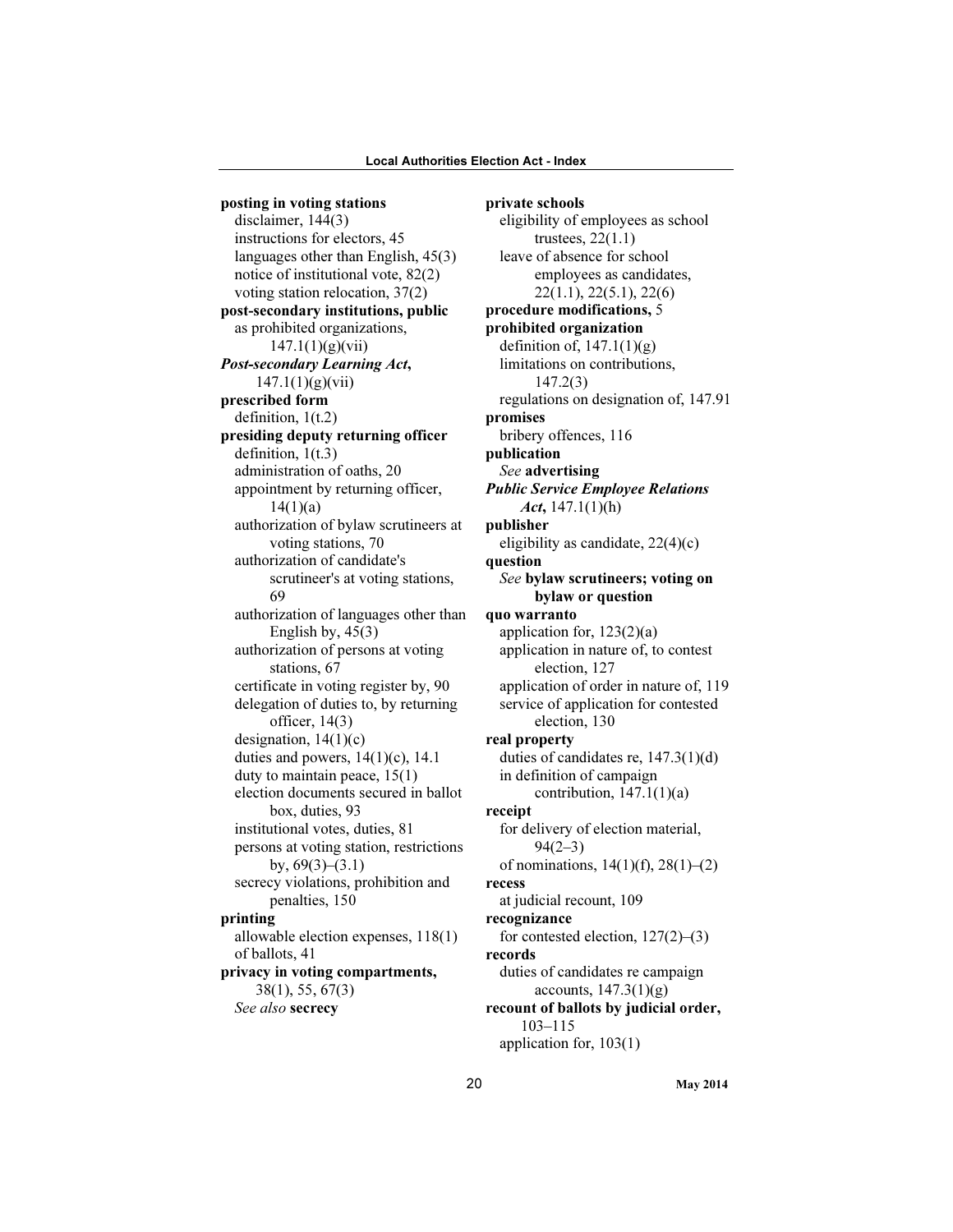appointment of time and place, 105 certification of recount, 112 costs, 113–114 equality of votes after, 111 examination of ballots by judge, 108 notice of application, 104 notice of appointment for recount, 105 objections to ballots at recount, 108(1), 108(3) order for inspection of ballots, 102 persons permitted to attend, 106 procedures for recount, 107–108 recess during recount, 109 same for vote on candidates and vote on bylaw or question, 115 secrecy of vote maintained during recount, 107(2) statement from judge after recount, 110 void ballots, 108(2) voting machines, not to apply to, 84(3) recount of ballots by returning officer, 98 application to or by returning officer, 98(1) ballot account correction, 98(3)(a) ballot box sealing after recount,  $98(3)(b)–(c)$ by decision of returning officer, 98(1)(b) equality of votes, 98(6) notice of recount to candidates, official agents and scrutineers, 98(2) procedure for recount, 98(2) time for application to returning officer, 98(4) time for completion of vote on bylaw or question, 98(5)(b) voting machines, 98(8) recovery of penalties for bribery or undue influence, 125 re-election after disqualification as school trustee, 24

refund candidate's deposit, 30(2)–(3) registers See permanent electors register; special ballot elector register; voting registers regulations definition, prescribed form, 1(t.2) ballot box requirements, 39(2) contravention of regulations, offences and penalties,  $160(1)(d)$ election regulations, by Lieutenant Governor in Council, 160(1) interest rates on surplus campaign funds, 147.5(4), 147.91 invalid election, regulations by Minister, 138(4) matters not in Act, by Lieutenant Governor in Council, 159(1) prohibited organizations, designation of, 147.91 standards and compliance, 160(1)(a.1), 160(1.1) time limit, 159(1) Regulations Act election due to invalid election, exemptions from Act, 138(4)– (5) exemptions from, 6, 160(2), 160(4) relative assist incapacitated person to vote, 78(3) relevant Minister defined, 1(v) report judge's report of bribery or undue influence convictions, 122 residences access to, for enumeration and campaigning, 52 incapacitated elector voting at home, 79(7) information in permanent electors register, 49(5) interference with access, offences and penalties, 156 of candidate, 21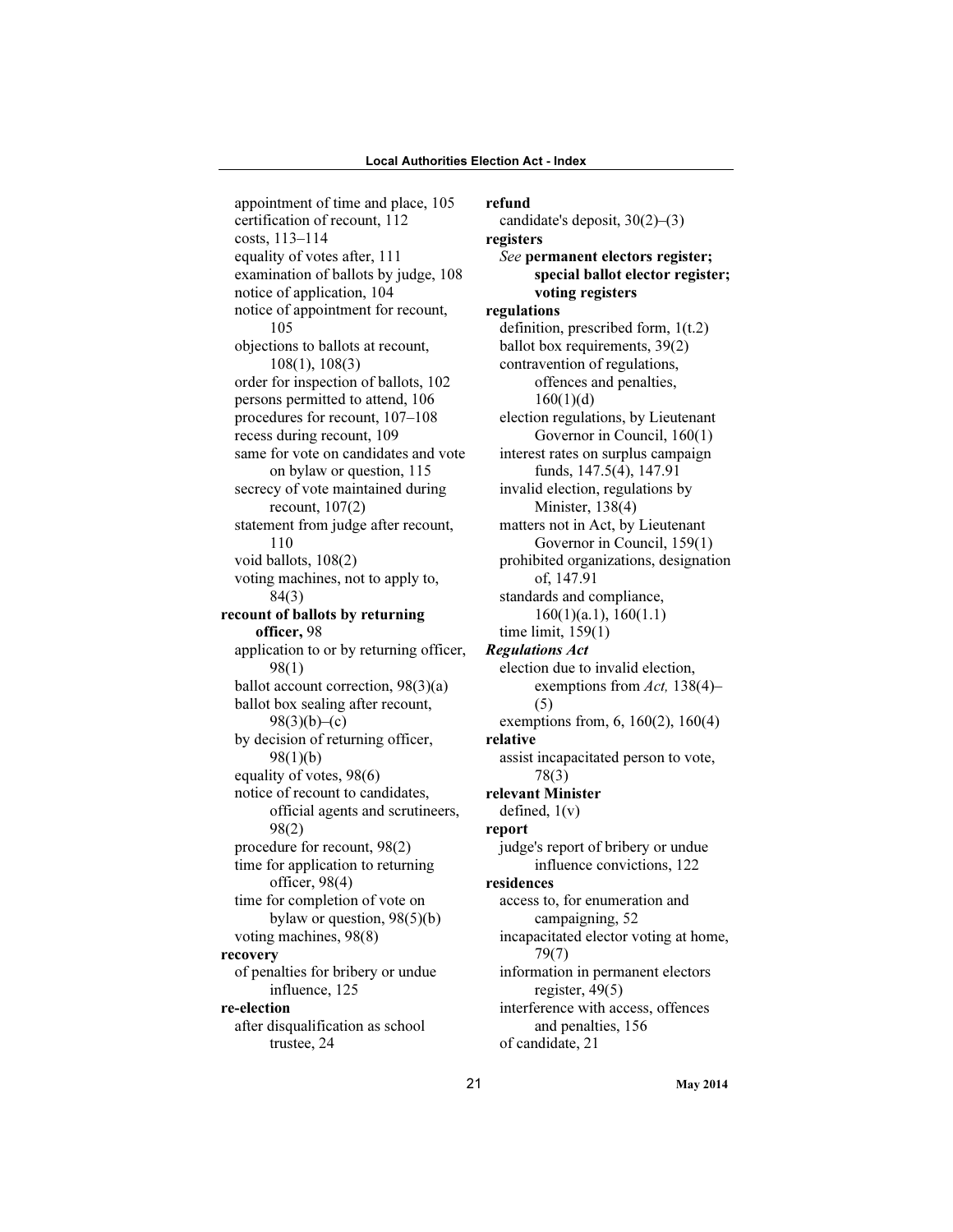of signators to nomination forms, 27(1), 27(3) of voter, 47–48 rules of residence, 48 summer village requirements, 12(b), 12(h) resignation disclaimer as, 144(2) municipal employee declared elected, 22(9), 22(11)–(12) time for resignation prior to nomination on same elected authority, 23(2) respondent defined, for contested election, 127(1) contested election hearing, 137 invalid election, 138 plurality of respondents in contested election, 132 See also disclaimer returning officer defined, 1(w) acclamation declaration, 34 administration of oaths, 20 advance vote days and hours, 73(3) advance vote notice, 74 advance voting stations, 75(1) appointment of returning officer, 13 appointment of substitute returning officer, 17 appointments by,  $14(1)(a)$ as party to contested election, 135 ballot form and wording for vote on bylaw or question, 44(2) ballot printing, 41 bylaw scrutineers, appointment, 70(1) calculation of votes on bylaw or question, 96(2) costs for invalid election, liability for, 139–140 delegation of duties by, 14(3), 14.1 delivery of ballot box and ballot account to, 39(1), 94 delivery of disclaimer to, 144(3) delivery of election material to secretary,  $100(1)$ 

duties and powers, 14, 28.1 election results for bylaw or question, declaration of, 96 election results for candidates, declaration and statements, 97 electors list preparation, 50(1)(a), 50(2) enumerator, appointment of, 51 examination of campaign financial statements of school board trustee, attendance, 118(2.2) examination of certificate in voting register, attendance, 90 examination of nominations after acclamation, attendance, 28(4) filing nomination with, 28 impartiality of, 13.1 improper appointment, offences and penalties, 154 ineligible as candidate, 13(3) institutional votes, duties, 80–82 nomination day notice, 26 nomination form information, provision to other candidates, 28.1 nomination papers, safekeeping of, 28(5), 34(4) oath of office, taking of, 16(1) penalties for offences, 148(7), 149 same number of votes, duty to draw lots, 99 secrecy violations, prohibition and penalties, 150 secretary deemed as, 13(2) special ballots, duties, 77.1–77.2 substitute deputy or constable appointment by, 18 voting by returning officer by special ballot, 77.1 voting stations designated by,  $14(1)(b)$ withdrawal of candidates, filing in writing, 32 See also notice; recount of ballots by returning officer rotation of candidate's name on **ballot**,  $43(2)–(3)$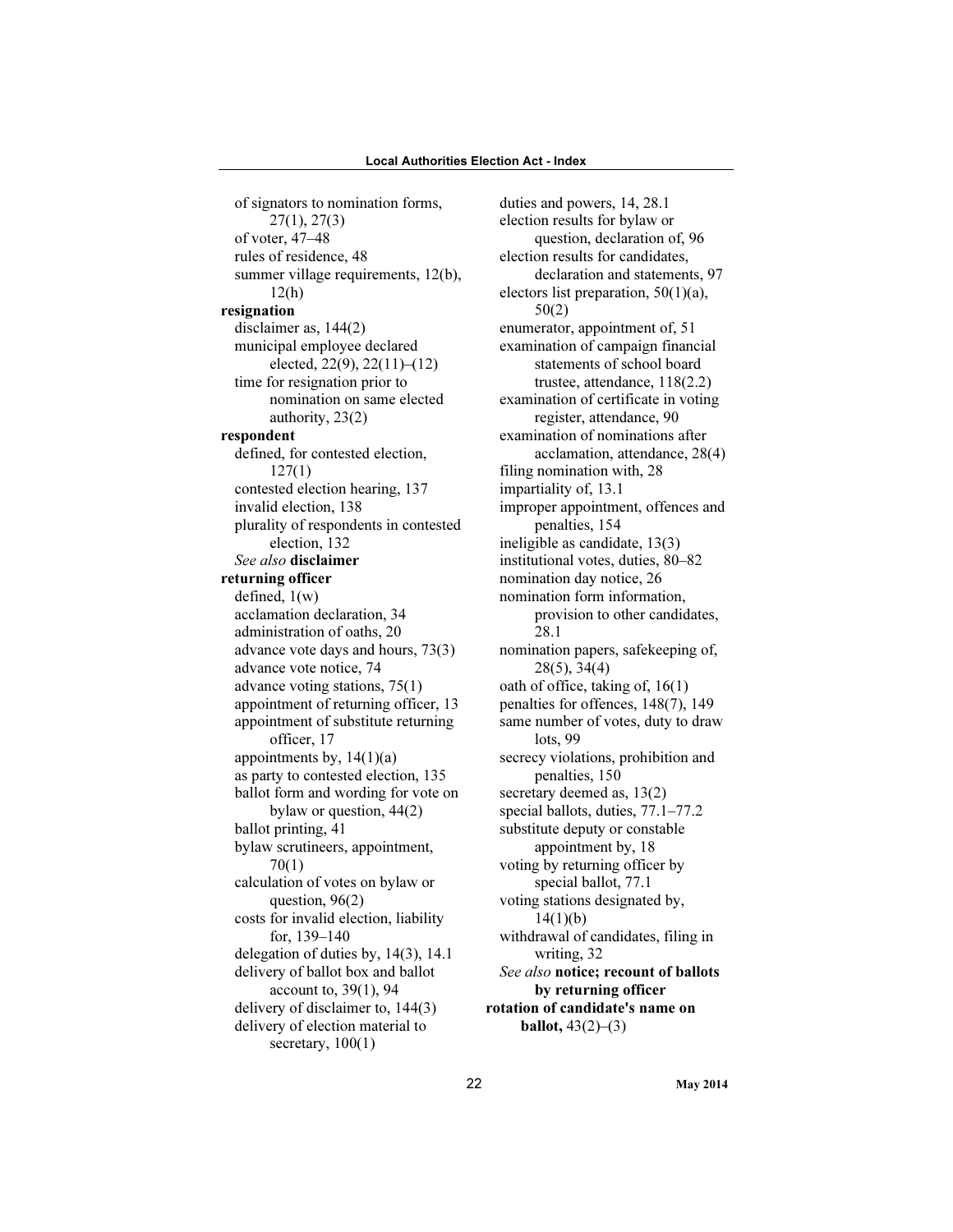Rules of Court See Alberta Rules of Court Rural Utilities Act, 22(4)(j) safekeeping election materials, 100(1) nomination papers, 28(5) nomination papers, acclamation, 34(4) same number of votes after recount by judicial order, 111 drawing by lot, 99 School Act definitions,  $1(ee)(iii)$ ,  $1(k)(ii)$ ,  $1(r)$ ,  $1(v)(iii)$ ,  $147.1(1)(g)(vi)$ eligibility of candidate after disqualification, 24 first election, date for, 8(3) rules of residence for purposes of,  $48(2)–(3)$ signatures on nomination forms for purposes of election under, 27(2) school boards as prohibited organizations,  $147.1(1)(g)(vi)$ school districts or divisions eligibility of employees as school trustees, 22(1.1) leave of absence for school employees as candidates, 22(1.1), 22(5.1), 22(6) school representative or trustee allowable election expenses, 118 bylaw for signatures on nomination forms, 27 disclosure of campaign contributions and expenses,  $118(2)–(4)$ entry in voting register of elector's receipt of ballot for election of, 59 first elections, 8 leave of absence for school employees as candidates, 22(6) name on ballot,  $42(2)(c)$ offences and penalties re election expenses, 118(4) re-election after disqualification as trustee, 24

residency requirements for candidates, 21 residency requirements for voters,  $48(3)–(4)$ school employees, eligibility or ineligibility, 22(1.1) school employees, eligibility or ineligibility re spouses, 1(z.1) school employees, leave of absence for candidates, 22(1.1), 22(5.1) separate ballot,  $42(1)(c)$ summer village election day, 12(a)(i) summer village nominations for byelections, 12(e) scrutineers definition, 1(w.1) See also bylaw scrutineers; candidate's scrutineers seal, deputy's ballot box after recount by returning officer,  $98(3)(c)$ ballot box for incapacitated elector voting at home, 79(6) ballot box in advance voting stations, 75(3) election documents secured in ballot box, 93 sealing and display of ballot box, 40 secrecy access to permanent electors register, 49(7) delivery of marked ballot, 63 failure to maintain, prohibition and penalties, 150(1), 150(6)–(9) improper use of electors information, offences and penalties, 158 in judicial recount, 107(2) in legal proceedings, 56, 123(4) of vote, 55, 67(3) of vote by special ballot, elector's identification documents, 77.2(2.1), 77.2(4)–(5.1) use of electors list, 50(3) voting compartments, 38(1) secretary defined,  $1(x)$ assistance to returning officer, 19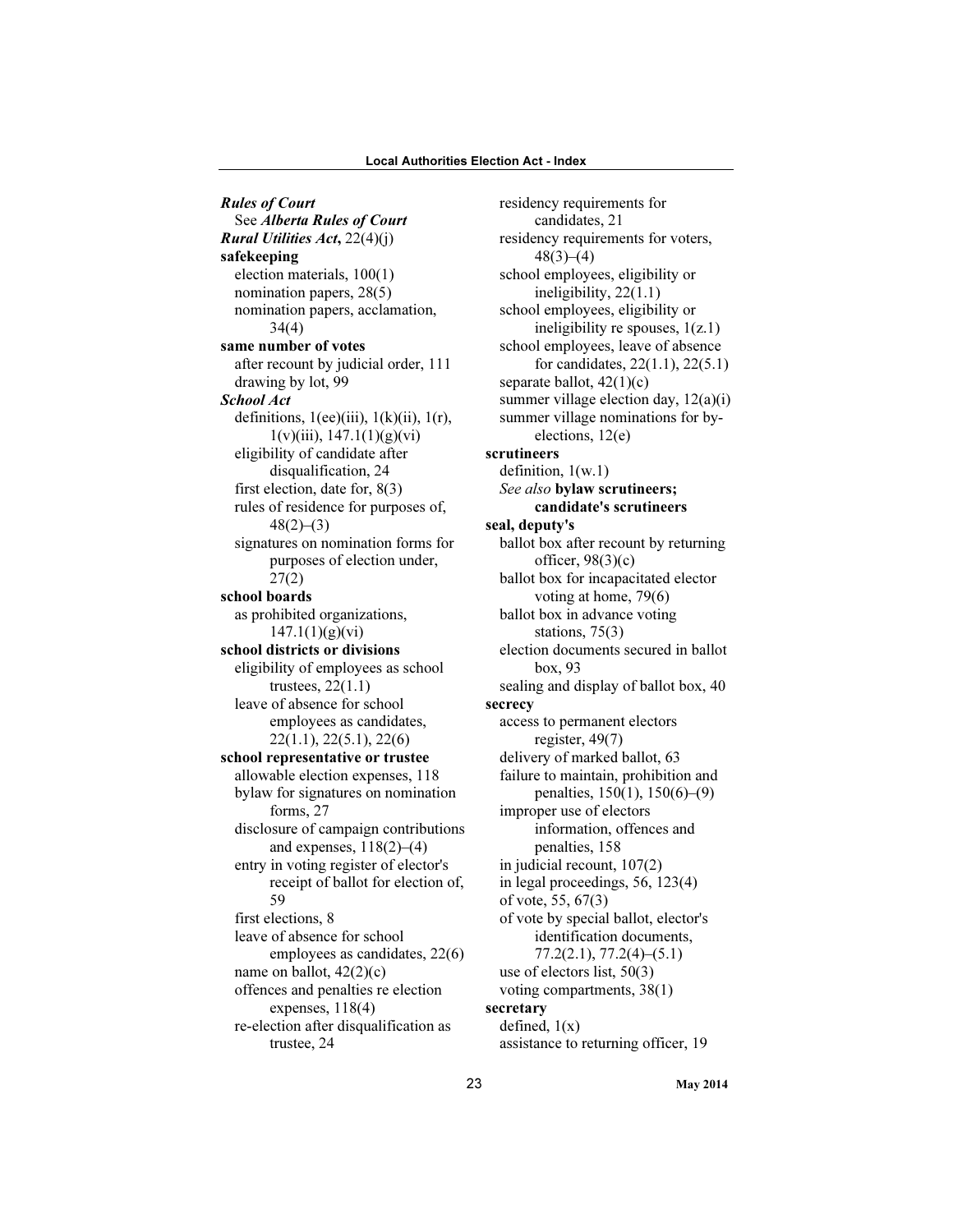ballot box provisions, duty to provide, 39(1) certification of judicial recount to, 112 custody of election material,  $19(1)(b)$ deemed returning officer, 13(2) delegation of duties by, 19(2) delivery of election material to, 100(1) destruction of ballot box contents, 19(1)(b) disposition of election materials, 101 duplicate disclaimer to, 145 duties of, 19 election material production in contested election, 134 election results for candidates, statements, receipt of, 97(4) electors list preparation,  $50(1)(a)$ electors list use, 50(3) enumerator, appointment of, 51 examination of campaign financial statements of school board trustee, attendance, 118(2.2) examination of certificate in voting register, attendance, 90 examination of nominations after acclamation, attendance, 28(4) improper use of electors information, offences and penalties, 158 inspection of election material, duty to allow, 100(2) insufficient nominations notice to Minister, 31(4) judge's report of bribery or undue influence convictions, duty to record, 122 judicial recount attendance, 106(1) nomination papers safekeeping, 28(5) notice for judicial recount to secretary, 104 notice of appointment for judicial recount to secretary, 105

order for new election after invalid election, duty to conduct,  $138(3)–(4)$ permanent electors register, duty to prepare, 49(1)(a), 49(3) posting of results from judicial recount, 112 safekeeping of election material, 100(1.1) safekeeping of nomination papers, acclamation, 34(4) statement of vote results to, 96(4) See also notice security during recess at judicial recount, 109(2) seniors' accommodation facility defined,  $1(y)$ See also institutional voting station services duties of candidates re, 147.3(1)(d) in definition of campaign contribution,  $147.1(1)(a)$ signatures election results for candidates, declaration and statements,  $97(3)–(4)$ on ballot account, 89 on nomination forms,  $27(1)–(3)$ solicitation at voting station, prohibition and penalties, 150(3)–(4), 150(9) solicitors disclaimer delivery to, 143 judicial recount attendance by candidate's solicitor, 106(1) summons of witness by, 123(1)(a) special area, elections in, 4 special ballots, 77.1–77.3 applications for,  $77.1(2)$ – $(2.4)$ ballot account for ballots not returned, 88(1)(i.1) ballot box, 77.2(5)(e), 77.2(6) election documents secured in ballot box, 93 elector register, 77.1(3)–(4) eligibility for, 77.1(1)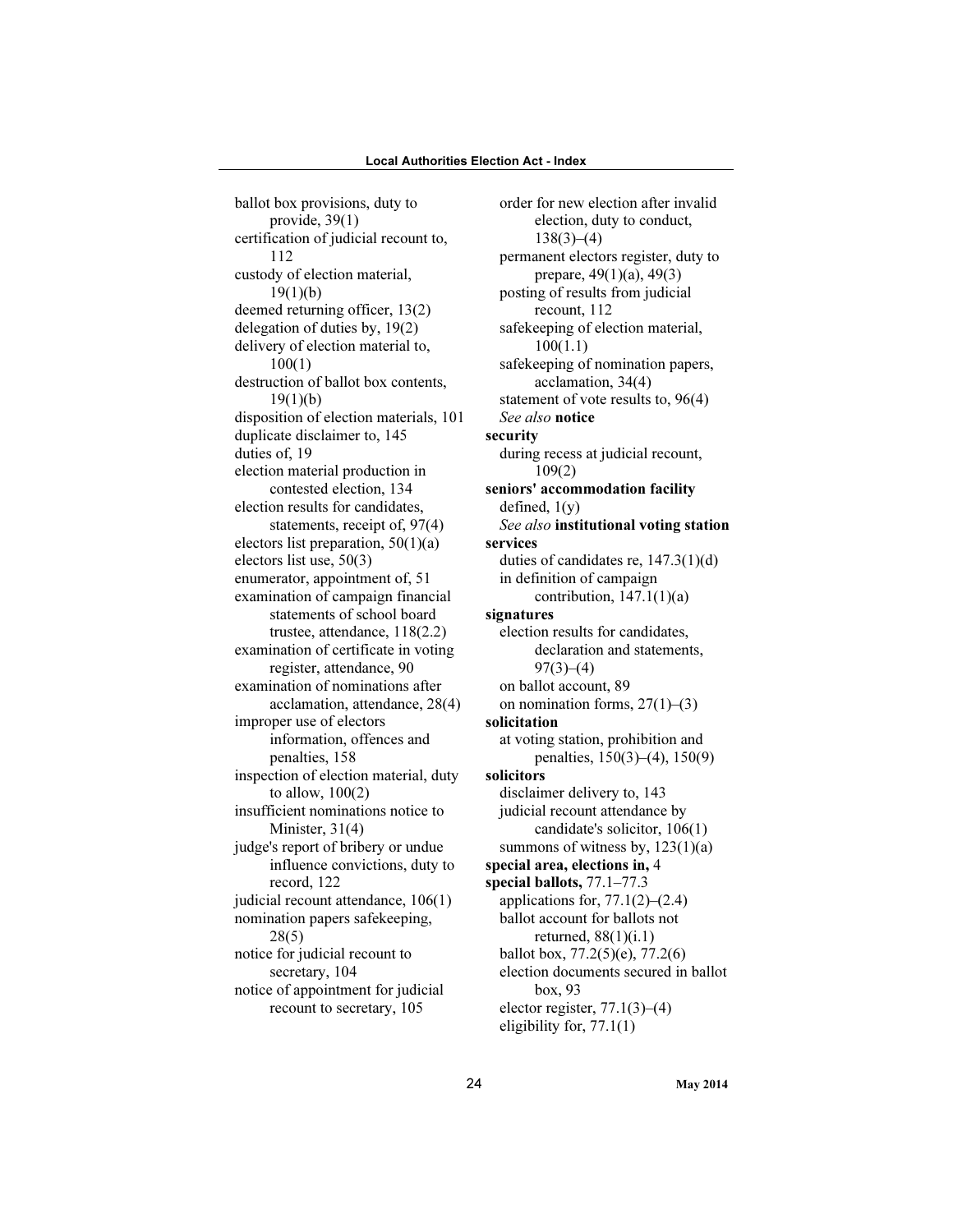identification documents for electors, 77.2(2)–(5.1), 93 late arrival of ballots, 77.2(9), 77.3 notice to Minister of resolution for, 77.1(2.3) procedure modifications, 5 procedures for processing ballots, 77.2(2.1)–(9), 77.3 rejected or questionable ballots, 77.2(5.1)–(5.6), 77.3 resolution for time of arrival of, 77.2(3.1) resolution to provide, 77.1(2) time for arrival of ballot at voting station, 77.2(3)–(3.1) vote on bylaw or question, wording on ballot, 77.2(1) voting procedures for electors,  $77.2(1)–(2)$ special ballot elector register information available to candidate, official agent or scrutineer, 77.1(4) information on elector in, 77.1(3) spoiled ballot defined, 1(z) ballot account to include,  $88(1)(k)$ ,  $88(2)(k)$ replacement, 65 spouse or adult interdependent partner eligibility as candidate, shareholder in corporation dealing with elected authority, 22(4) eligibility to vote, summer villages,  $12(b)(iii)$ standards compliance under regulations for, 160(1)(a.1), 160(1.1) statements definition, prescribed form, 1(t.2) advance vote statement by elector, 77 bylaw scrutineers, 70(5) election documents secured in ballot box, 93 election results for candidates, declaration and statements, 97

elector eligibility, 53 elector eligibility, objections to, 54, 90 false statements, prohibition and penalties, 148(4), 148(7) false statements in candidate's acceptance, offences and penalties, 151 friend or relative of incapacitated elector at voting station, 78(3)– (4) incapacitated elector at voting station, 78(2), 78(4) interpreter's, 72(2) judge's recount statement, 110(1)– (2) nominations to Minister by returning officer, 28(6) requirement for, 16(2) requirement for bylaw scrutineers, 71 vote results to Minister by returning officer, 96(4) substitute deputy or constable, 18 substitute returning officer, 17 summer village, 12 election day, 12(a) nomination day, insufficient nominations, 31(3) nominations for councillors, 12(c)–  $(d), 12(h)$ nominations for councillors and school representatives, byelection, 12(e) time limit for nomination withdrawals, 12(g) voter eligibility, 12(b) voting hours, 12(f) surety recognizance, to contest election,  $127(4)–(5)$ surplus funds, campaign, 147.4– 147.5 See also **campaign contributions** tariff and taxation costs for contested elections, 147(b) costs of recount, 113(2) term of office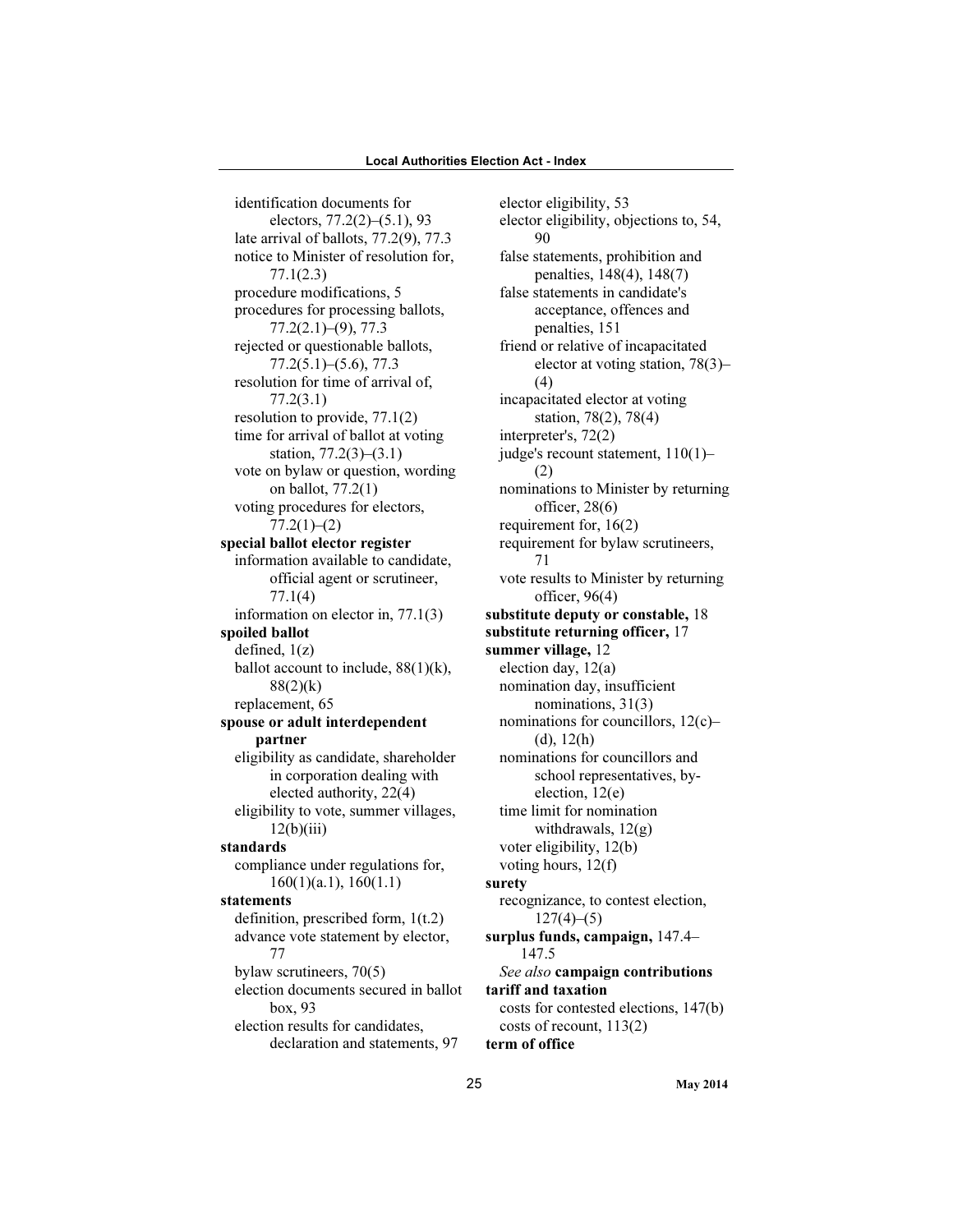after election, 9 after first election, 8 general term of office, 10 threats as undue influence, 117 tied votes See equality of votes time advance vote, 73(2)–(3), 74 blind voter template request, 78(5) commencement of action for bribery or undue influence, 124 contested election, intervention, 136 delivery of disclaimer, 143 disqualification as school trustee, time lapse after, 24 election day for institutional votes, 81 election material disposition, 101 election results for candidates, announcements or posting, 97(2) employee's voting time, 58 employee's voting time, failure to provide, offences and penalties, 155 fiat for application for contested election, 127(2) forfeiture of seat and nomination eligibility for bribery or undue influence, 120 incapacitated elector voting at home, 79(1), 79(5) inspection of ballots, 102(3)(a) inspection of nomination papers, 34(3) nomination day notice, 26 nomination information to Minister, 28(6) notice of application for judicial recount, 104 notice of election, 35(2) receiving insufficient nominations,  $31(1)–(3)$ receiving nominations, 28(1), 28(2) receiving nominations in summer villages, 12(c)–(d), 31(3) recount application, 103(1)

recount application to returning officer, 98(4) recount by returning officer of votes for bylaw or question, 98(5)(b) recount by returning officer of votes for candidates,  $98(5)(a)$ recount notice to candidates or agents, 98(2) regulations, time limit, 159(1) resignation of office, 23(2) retention of nomination materials, acclamation, 34(4) retention of nomination materials, election, 28(5) review of nominations by elector, 28(4) service of notice of application to contest election, 130 special ballot application, 77.1(2)– (2.3) special ballot receival by returning officer, 77.1(3.1) to contest election, 128(1) voting station hours on election day, 46 voting subdivision boundary alterations, 36(1) withdrawal of candidate, 32 withdrawal of nomination in summer villages,  $12(g)$ See also hours trade union definition of,  $147.1(1)(h)$ limitations on campaign contributions, 147.2(1), 147.2(3) not in definition of person,  $147.1(1)(f)$ offences and penalties, 147.2(4) transportation allowable election expenses, 118(1) trials See contested election trustees See school representative or trustee undue influence defined, 1(aa)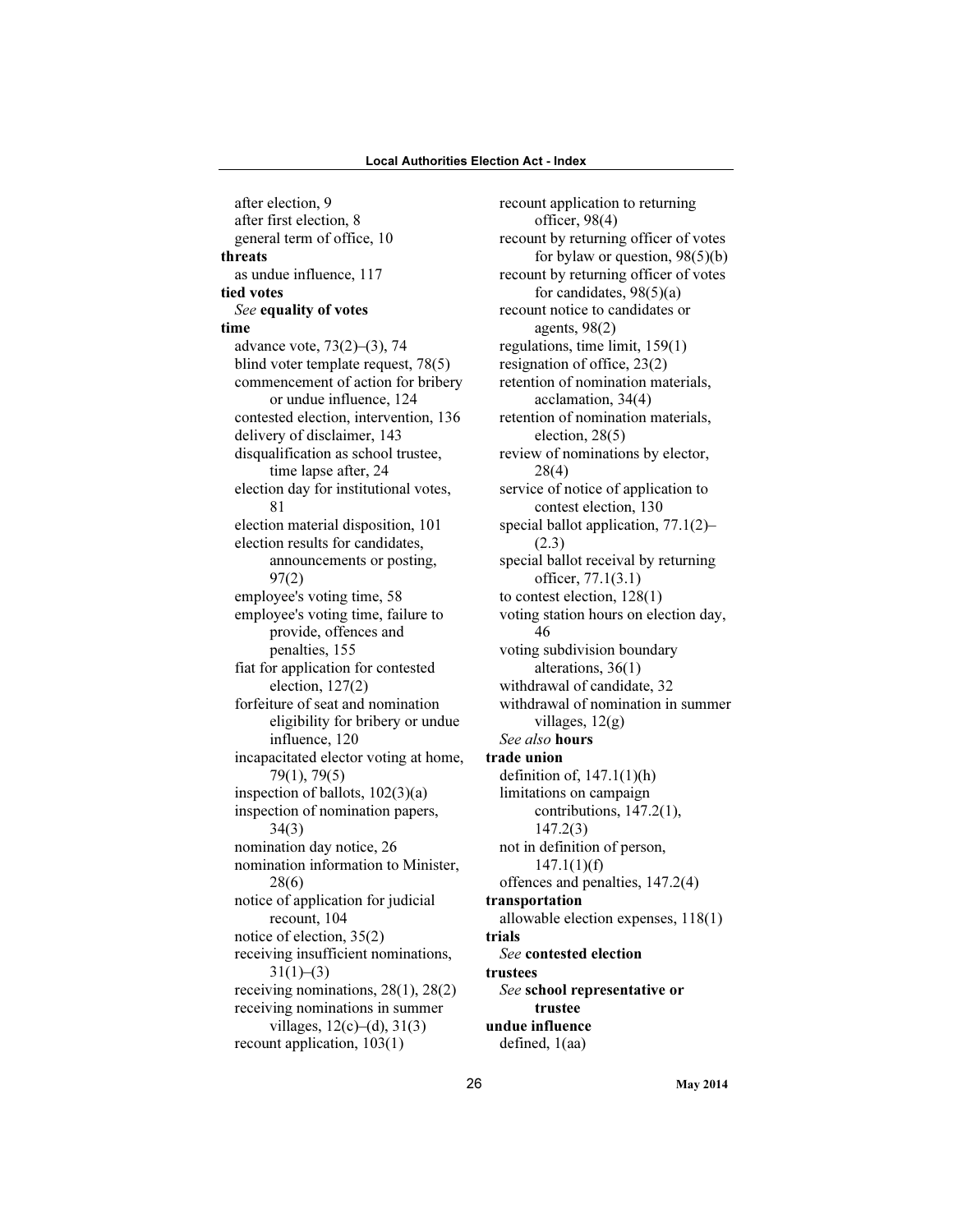action against, limitation, 124 evidence of, 119 forfeiture of seat for, 120 judge's report to secretary, 122 offences constituting, 117 penalties, 121 recovery of penalties, 125 vacancy disclaimer causing, 144(2) insufficient nominations to fill, 31(4) term of office, 9(2) validity bylaws, 161 in presence of official agent, scrutineer or candidate, 69(6) nomination forms, 27(4) See also contested election voter bribery offences, 116 declining to vote, 66 delivery of marked ballot by, 63(1)– (2.1) elector's right to contest election,  $126(2)(b)-(c)$ eligibility to vote, 47 eligibility to vote, residence rules, 48 eligibility to vote, summer village, 12(b) institutional vote, 80–82 instructions posted for, 45 interpreter for voter unable to read or understand English, 72 languages other than English, 45(3) undue influence on, 117 void ballot if shows voter's identity,  $86(1)(c)–(d), 108(c)–(d)$ voting after closure on election day, 46(4) voting method explanation by deputy, 61 voting station, leaving after voting, 63(3) vote recorders See voting machines voter registers See voting registers votes and voting bribery offences, 116

by election officials, 83 calculation of election results on bylaw or question, 96(2) counting, 85 declaration of results on bylaw or question, 96 deemed voting, 64 election results for candidates, declaration and statements, 97 eligibility in summer villages, 12 eligibility to vote, 47 eligibility to vote, residence rules, 48 employee's voting time, 58 employee's voting time, failure to provide, offences and penalties, 155 equality of votes, 99 equality of votes after judicial recount, 111 excess votes on ballot, void, 86(1)(b), 108(2)(b) explanation by deputy of voting method to voters, 61 fiat for application for contested election, 127 forfeiture of right for removing ballot, 68(2) hours on election day, 46 invalidation in contested election, 137(2) Ministerial powers, 6 number of persons voting, ballot account to include, 88 one vote only, 57 one vote only; more than one vote, prohibition and penalties, 148(2), 148(7) same number of votes, 99 voting after closure on election day, 46(4) voting machines, 84 when not entitled to, prohibition and penalties, 148(3), 148(7) See also special ballots voting compartments electors with minors in, 55(4) for incapacitated electors, 78(5.1) materials, 38(2)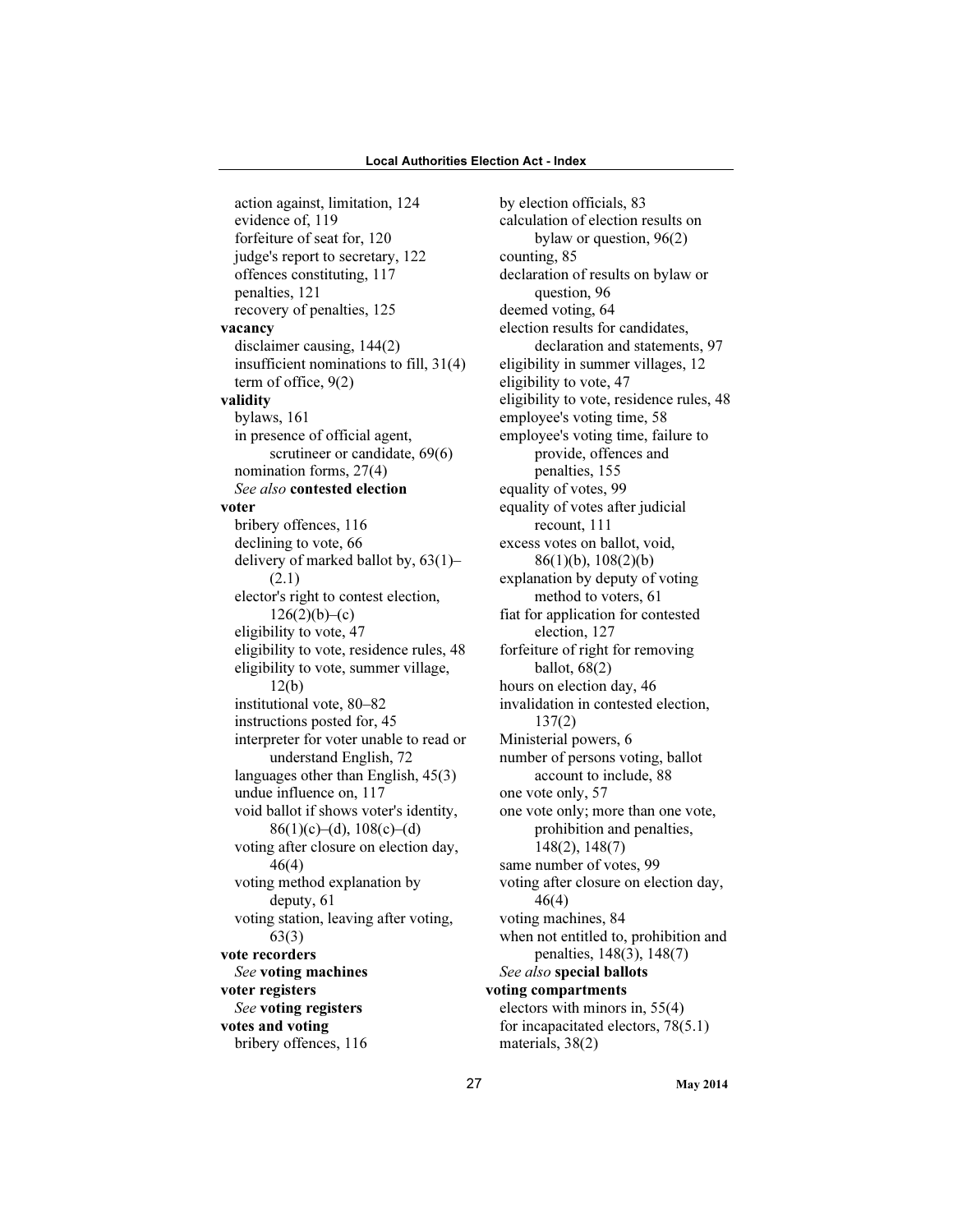privacy, 38(1), 55(2) See also voting stations voting machines, 84 electors voting by, 84 recount by returning officer of votes on, 98(8) voting on bylaw or question ballot account, 88(2) ballot form and wording, 44 ballot marking, 62(b) bribery offences, 116 calculation of election results on bylaw or question, 96(2) costs for invalid election, 139–140 counting of votes, 85 declaration of results, 96 election day,  $11(1)(b)$ election results, number of votes, 95(2) entry in voting register of elector's receipt of ballot, 59 in accordance with Act, 7 invalid election, 138(2) Ministerial powers, 6 notice of vote on, 35(3) one vote only, 57(3) recount by returning officer, time for completion, 98(5)(b) recount procedure, same as vote on candidates, 115 special ballot information on, 77.2(1) See also bylaw scrutineers; contested election voting registers defined, 1(bb) ballot packet to include, 91(1)(f) certificate of eligibility to vote attached to, 83(2) certificate of vote, 90 disposition of election materials, 101 election documents secured in ballot box, 93 entry for elector's receipt of ballot, 59 entry for objection to statement of elector eligibility, 54, 90, 94(1)

entry for prohibited removal of ballot, 68(2) entry for special ballot, 77.2(5)(a) entry for voter assistance to incapacitated elector, 78(7) examination of objections, 90 voting stations defined, 1(cc) advance voting stations, 75 advertising on election day, offences and penalties, 152 ballot account to include, 88(1)(b), 88(2)(b) ballot taken out of voting station, prohibition and penalties, 148(1)(c), 148(7) bylaw scrutineers in, 70 certificate in voting register, 90 closing on election day,  $46(3)$ – $(4)$ establishment, 14(1)(b) hours on election day, 46 incapacitated elector voting at home, 79(7) incapacitated elector voting at voting station, 78 interference with notices, offences and penalties, 153 location of, 37 observation positions of persons at,  $67(2)$ – $(3)$ , 69 $(5)$ , 70 $(4)$ persons at, restrictions, 67, 69(3)–  $(3.1), 70(3)$ presiding deputy,  $14(1)(c)$ relocation of, 37(2) removal of ballots from voting station, prohibition, 68 removal of person from, 15 secrecy of vote, 55, 67(3) voter to leave after voting, 63(3) voting compartment materials, 38(2) voting compartment privacy, 38(1), 55(2) voting compartments, electors with minors in,  $55(4)$ voting compartments for incapacitated electors, 78(5.1) work site, 47(3)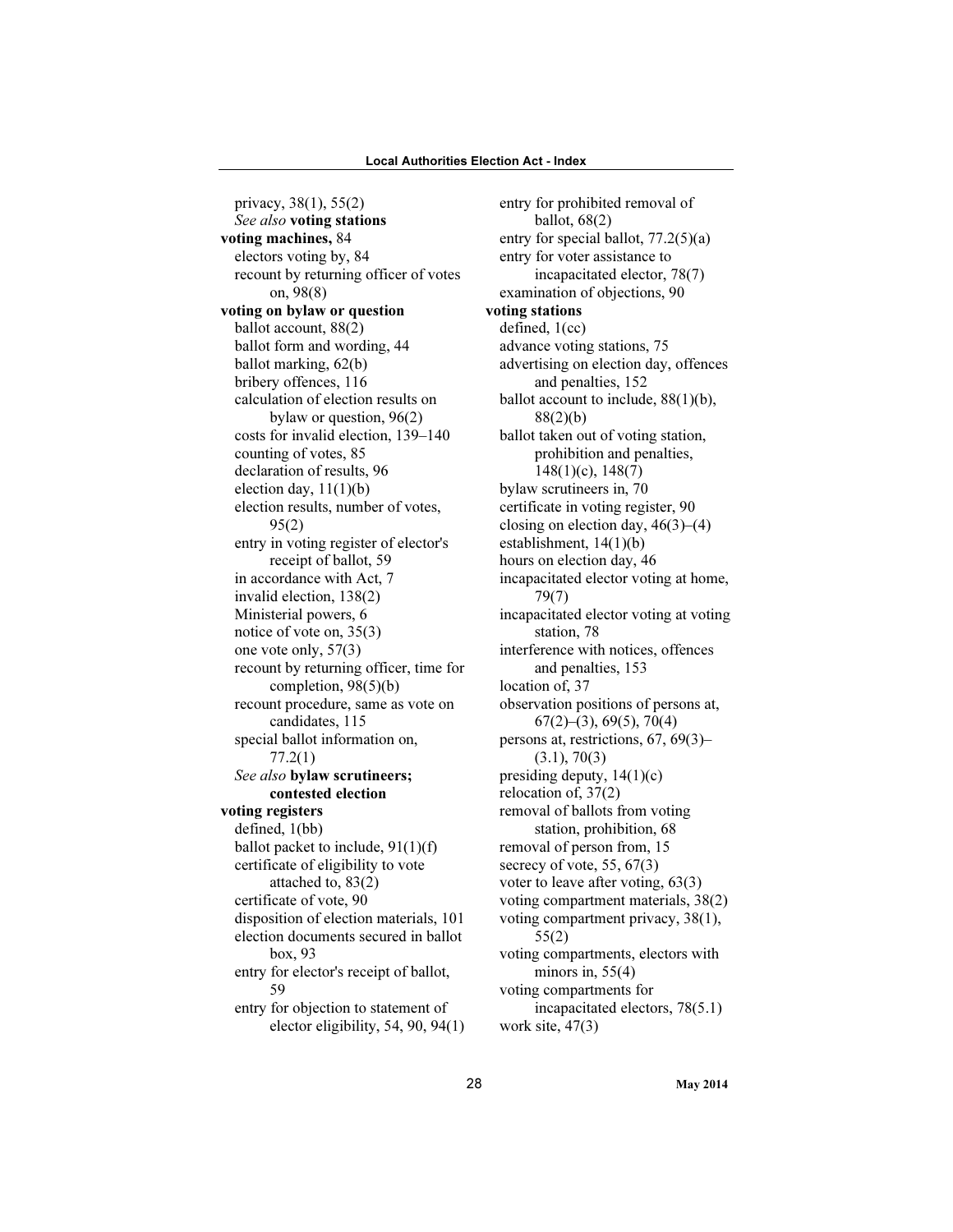See also institutional voting station; posting in voting stations voting subdivisions defined, 1(dd) alterations to boundaries, 36(1) ballot account to include, 88(1)(b), 88(2)(b) ballot packet to show, 92(d) enumeration, 51(a) establishment, 36 voting station location, 37 wards and ward system defined, 1(ee) advance voting stations with separate ballot boxes, 75(2) as voting subdivisions, 36(2) enumeration, 51(a) general election provisions, 6(3) Ministerial powers, 6(3) residency qualifications for candidates, 21 signators on nomination forms, 27(3) See also voting subdivisions withdrawal by candidate by candidate, 32 refund of deposit, 30(2)(c) witnesses, 123 answering of question as duty of, 123 contempt of court, 123(1) names in application for contested election, 129 self-incrimination, 123(2) summoning by solicitor,  $123(1)(a)$ to disposition of election materials, 101 writ of enforcement for costs of recount by judicial order, 114 for recovery of costs in contested elections, 142(2)